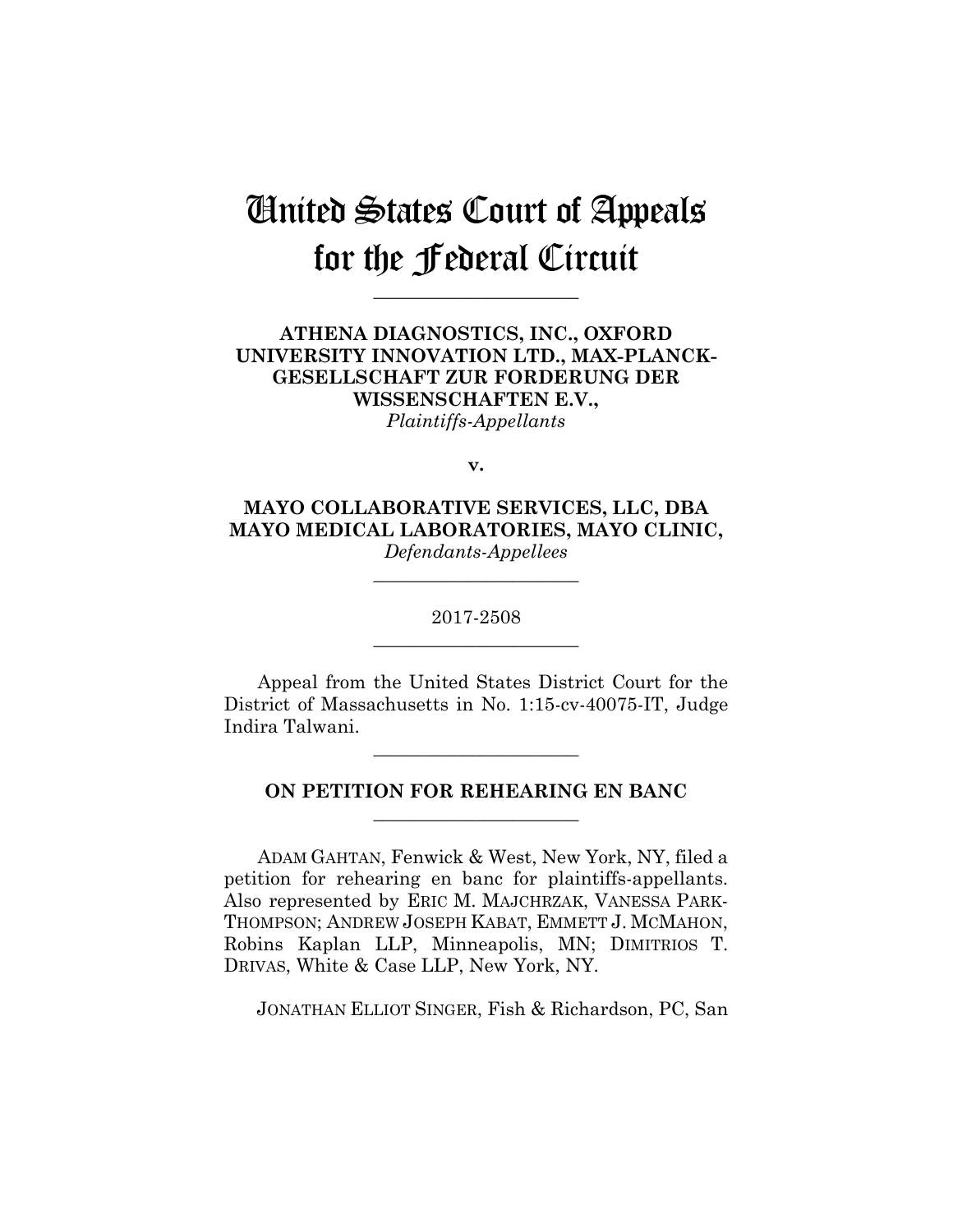Diego, CA, filed a response to the petition for defendantsappellees. Also represented by JOHN CAMERON ADKISSON, ELIZABETH M. FLANAGAN, PHILLIP GOTER, DEANNA JEAN REICHEL, Minneapolis, MN.

 MELISSA A. BRAND, Biotechnology Innovation Organization, Washington, DC, for amici curiae Biotechnology Innovation Organization, CropLife International, Pharmaceutical Research and Manufacturers of America, Wisconsin Alumni Research Foundation. Also represented by HANSJORG SAUER. Amicus curiae Biotechnology Innovation Organization also represented by BRIAN PAUL BARRETT, Eli Lilly and Company, Indianapolis, IN. Amicus curiae Pharmaceutical Research and Manufacturers of America also represented by DAVID EVAN KORN, Pharmaceutical Research and Manufacturers Association of America, Washington, DC.

 MATTHEW JAMES DOWD, Dowd Scheffel PLLC, Washington, DC, for amici curiae Richard A. Epstein, Christopher Michael Holman, Adam Mossoff, Kristen J. Osenga, Michael Risch, Ted M. Sichelman, Brenda M. Simon. Also represented by ROBERT JAMES SCHEFFEL.

 SHERRY M. KNOWLES, Knowles Intellectual Property Strategies, LLC, Atlanta, GA, for amici curiae Freenome Holdings Inc., Achillion Pharmaceuticals, Inc. Also represented by MEREDITH MARTIN ADDY, AddyHart P.C., Atlanta, GA.

 $\overline{\phantom{a}}$  , where  $\overline{\phantom{a}}$  , where  $\overline{\phantom{a}}$  , where  $\overline{\phantom{a}}$ 

Before PROST, *Chief Judge*, NEWMAN, LOURIE, DYK, MOORE, O'MALLEY, REYNA, WALLACH, TARANTO, CHEN, HUGHES, and STOLL, *Circuit Judges.*

LOURIE*, Circuit Judge*, with whom REYNA and CHEN*, Circuit Judges*, join, concurs in the denial of the petition for rehearing en banc.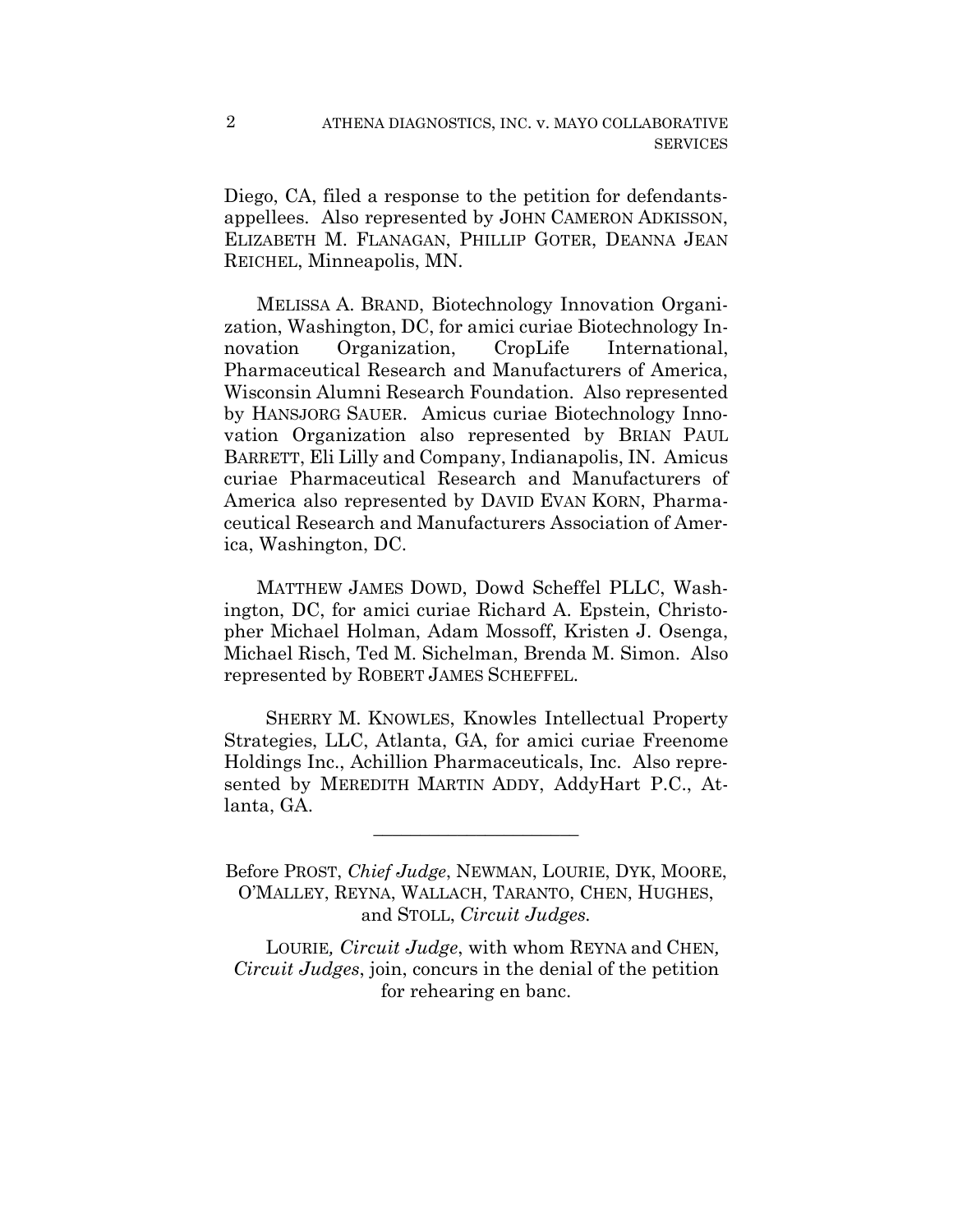#### ATHENA DIAGNOSTICS, INC. v. MAYO COLLABORATIVE **SERVICES**

HUGHES*, Circuit Judge*, with whom PROST, *Chief Judge*, and TARANTO*, Circuit Judge*, join, concurs in the denial of the petition for rehearing en banc.

DYK*, Circuit Judge*, with whom HUGHES, *Circuit Judge*, joins, and with whom CHEN, *Circuit Judge*, joins as to Parts IV, V, and VI, concurs in the denial of the petition for rehearing en banc.

CHEN*, Circuit Judge*, concurs in the denial of the petition for rehearing en banc.

MOORE*, Circuit Judge*, with whom O'MALLEY, WALLACH*,* and STOLL, *Circuit Judges*, join, dissents from the denial of the petition for rehearing en banc.

NEWMAN*, Circuit Judge*, with whom WALLACH*, Circuit Judge*, joins, dissents from the denial of the petition for rehearing en banc.

STOLL*, Circuit Judge*, with whom WALLACH*, Circuit Judge*, joins, dissents from the denial of the petition for rehearing en banc.

O'MALLEY*, Circuit Judge*, dissents from the denial of the petition for rehearing en banc.

PER CURIAM.

#### **O R D E R**

A petition for rehearing en banc was filed by appellants Athena Diagnostics, Inc., Oxford University Innovation Ltd., and the Max-Planck-Gesellschaft zur Forderung der Wissenschaften E.V. A response to the petition was invited by the court and filed by appellees Mayo Collaborative Services, LLC and Mayo Clinic. Several motions for leave to file amici curiae briefs were filed and granted by the court. The petition for rehearing, response, and amici curiae briefs were first referred to the panel that heard the appeal, and thereafter, to the circuit judges who are in regular active service. A poll was requested, taken, and failed.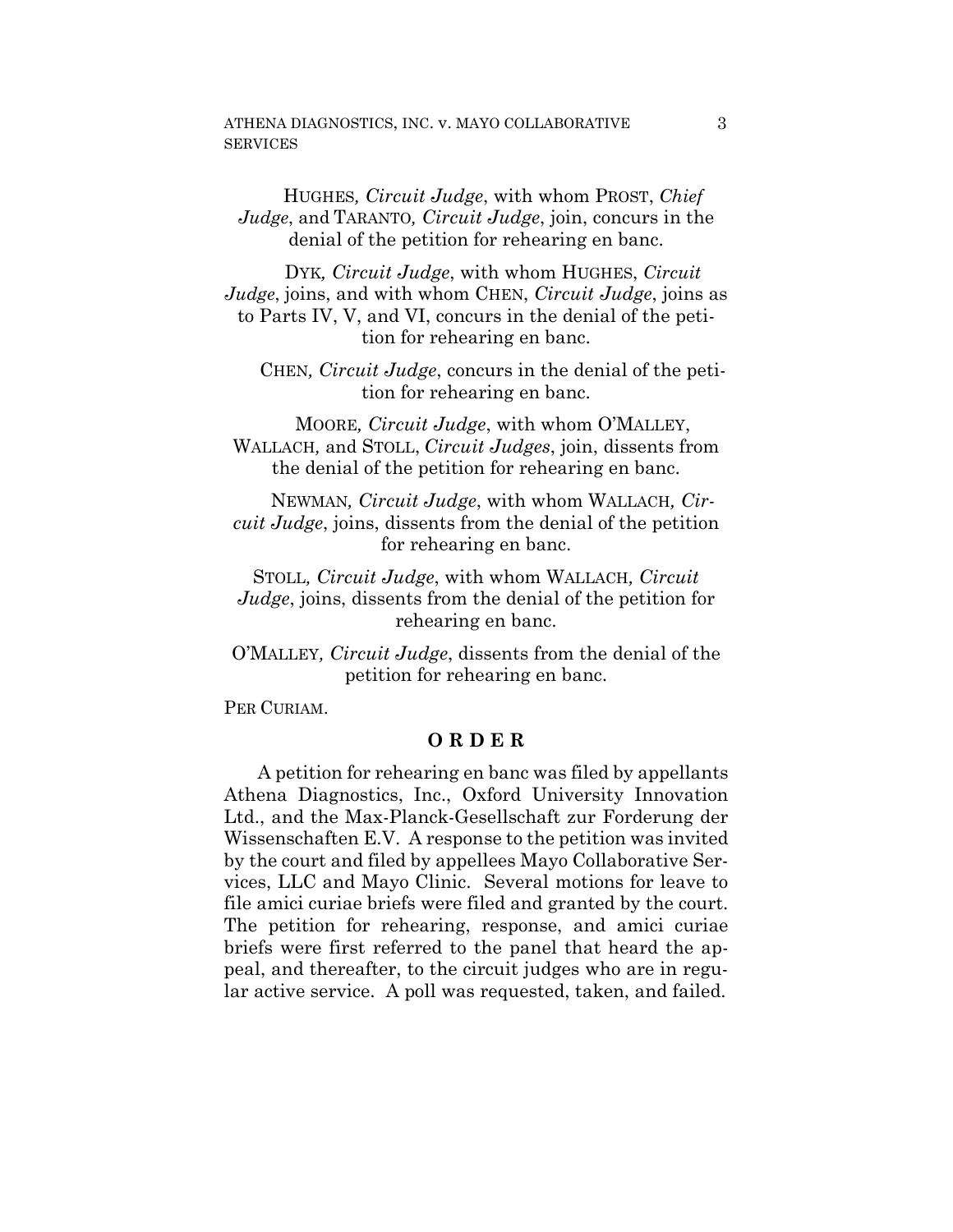ATHENA DIAGNOSTICS, INC. v. MAYO COLLABORATIVE SERVICES

Upon consideration thereof,

IT IS ORDERED THAT:

- 1) The petition for panel rehearing is denied.
- 2) The petition for rehearing en banc is denied.
- 3) The mandate of the court will issue on July 10, 2019.

FOR THE COURT

4

July 3, 2019 /s/ Peter R. Marksteiner Date Peter R. Marksteiner Clerk of Court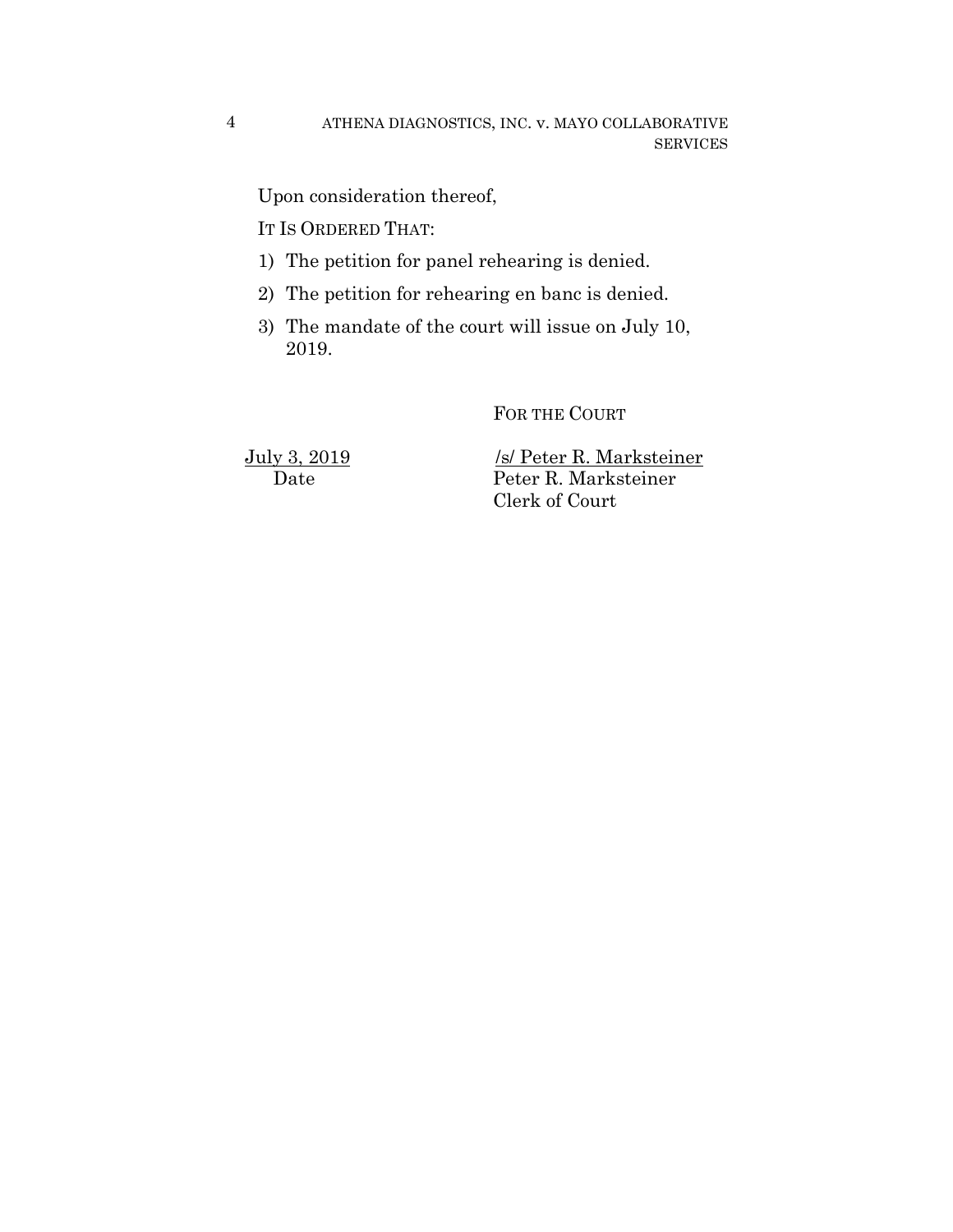## United States Court of Appeals for the Federal Circuit

**\_\_\_\_\_\_\_\_\_\_\_\_\_\_\_\_\_\_\_\_\_\_**

## **ATHENA DIAGNOSTICS, INC., OXFORD UNIVERSITY INNOVATION LTD., MAX-PLANCK-GESELLSCHAFT ZUR FORDERUNG DER WISSENSCHAFTEN E.V.,** *Plaintiffs-Appellants*

**v.**

**MAYO COLLABORATIVE SERVICES, LLC, DBA MAYO MEDICAL LABORATORIES, MAYO CLINIC,** *Defendants-Appellees*

> 2017-2508 **\_\_\_\_\_\_\_\_\_\_\_\_\_\_\_\_\_\_\_\_\_\_**

> **\_\_\_\_\_\_\_\_\_\_\_\_\_\_\_\_\_\_\_\_\_\_**

Appeal from the United States District Court for the District of Massachusetts in No. 1:15-cv-40075-IT, Judge Indira Talwani.

**\_\_\_\_\_\_\_\_\_\_\_\_\_\_\_\_\_\_\_\_\_\_**

LOURIE, *Circuit Judge*, with whom REYNA and CHEN, *Circuit Judges*, join, concurring in the denial of the petition for rehearing en banc.

I concur in the court's decision not to rehear this case en banc. In my view, we can accomplish little in doing so, as we are bound by the Supreme Court's decision in *Mayo.* Some of us have already expressed our concerns over current precedent. *E.g.*, *Athena Diagnostics, Inc. v. Mayo Collaborative Servs., LLC*, 915 F.3d 743, 753 n.4 (Fed. Cir. 2019); *Ariosa Diagnostics, Inc. v. Sequenom, Inc.*, 809 F.3d 1282, 1284 (Fed. Cir. 2015) (Lourie, J., concurring in the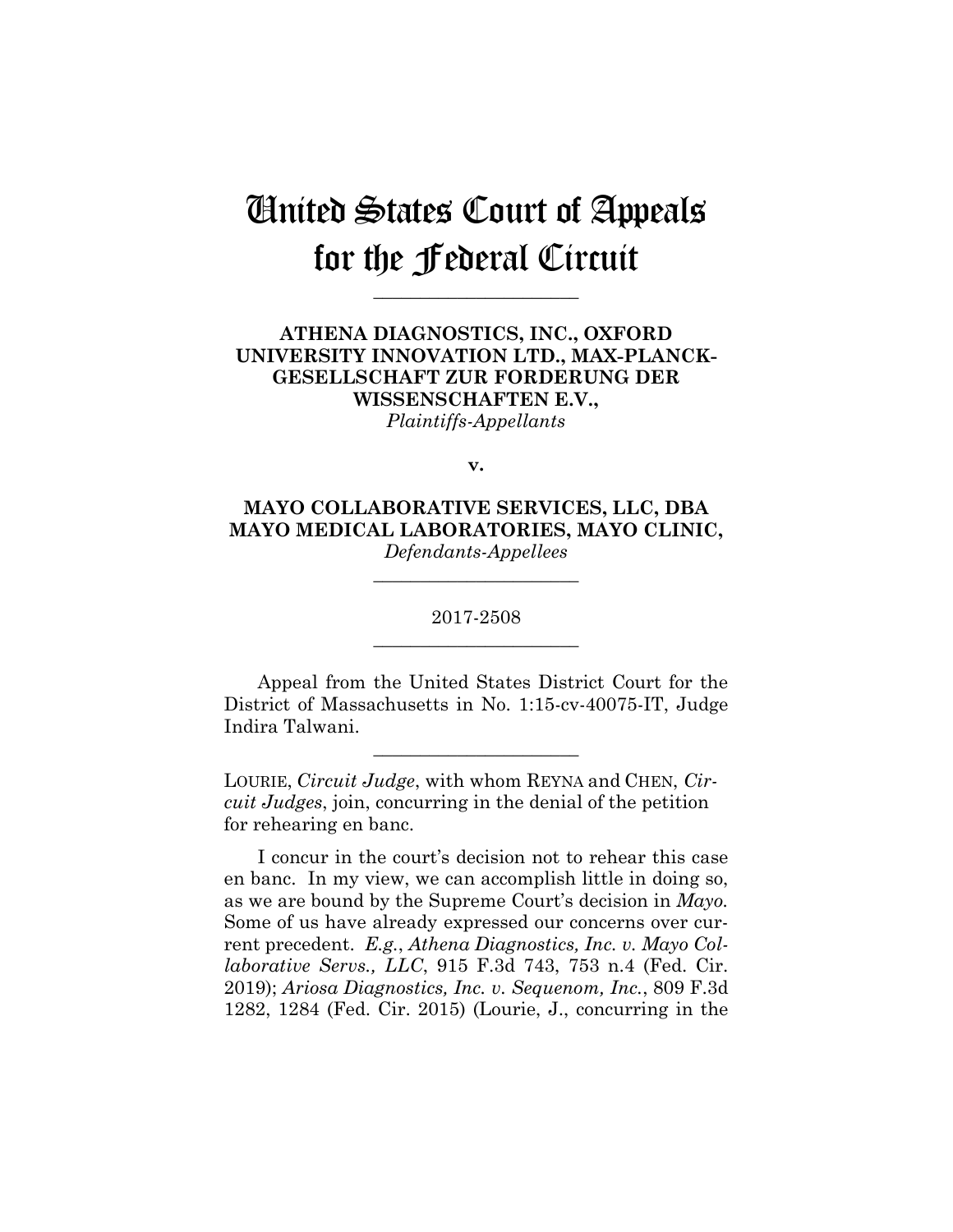denial of rehearing en banc); *id.* at 1287 (Dyk, J., concurring in the denial of rehearing en banc).

If I could write on a clean slate, I would write as an exception to patent eligibility, as respects natural laws, only claims directed to the natural law itself, *e.g.*, E=mc2, F=ma, Boyle's Law, Maxwell's Equations, etc. I would not exclude uses or detection of natural laws. The laws of anticipation, obviousness, indefiniteness, and written description provide other filters to determine what is patentable.

But we do not write here on a clean slate; we are bound by Supreme Court precedent. In *Mayo Collaborative Services v. Prometheus Laboratories, Inc.*, the claims at issue were held by the Court to be directed to the relationship between the concentration of metabolites in the blood and the likelihood that a drug dose will be ineffective, which it referred to as a law of nature. 566 U.S. 66, 74–75, 77 (2012). The other steps—administering a drug and detecting the level of a specific metabolite—added only "[p]urely 'conventional or obvious' '[pre]-solution activity'" that was "not sufficient to transform an unpatentable law of nature into a patent-eligible application of such a law." *Id.* at 79 (second alteration in original) (quoting *Parker v. Flook*, 437 U.S. 584, 590 (1978)); *see Bilski v. Kappos*, 561 U.S. 593, 610–11 (2010) ("[T]he prohibition against patenting abstract ideas 'cannot be circumvented by attempting to limit the use of the formula to a particular technological environment' or adding 'insignificant postsolution activity.'" (quoting *Diamond v. Diehr*, 450 U.S. 175, 191–92 (1981))); *Flook*, 437 U.S. at 590 ("The notion that post-solution activity, no matter how conventional or obvious in itself, can transform an unpatentable principle into a patentable process exalts form over substance."). Because the claims recited only what the Court called a natural law together with well-understood, conventional activity, the Court concluded the claims were ineligible under § 101. *Mayo*, 566 U.S. at 73, 79–80.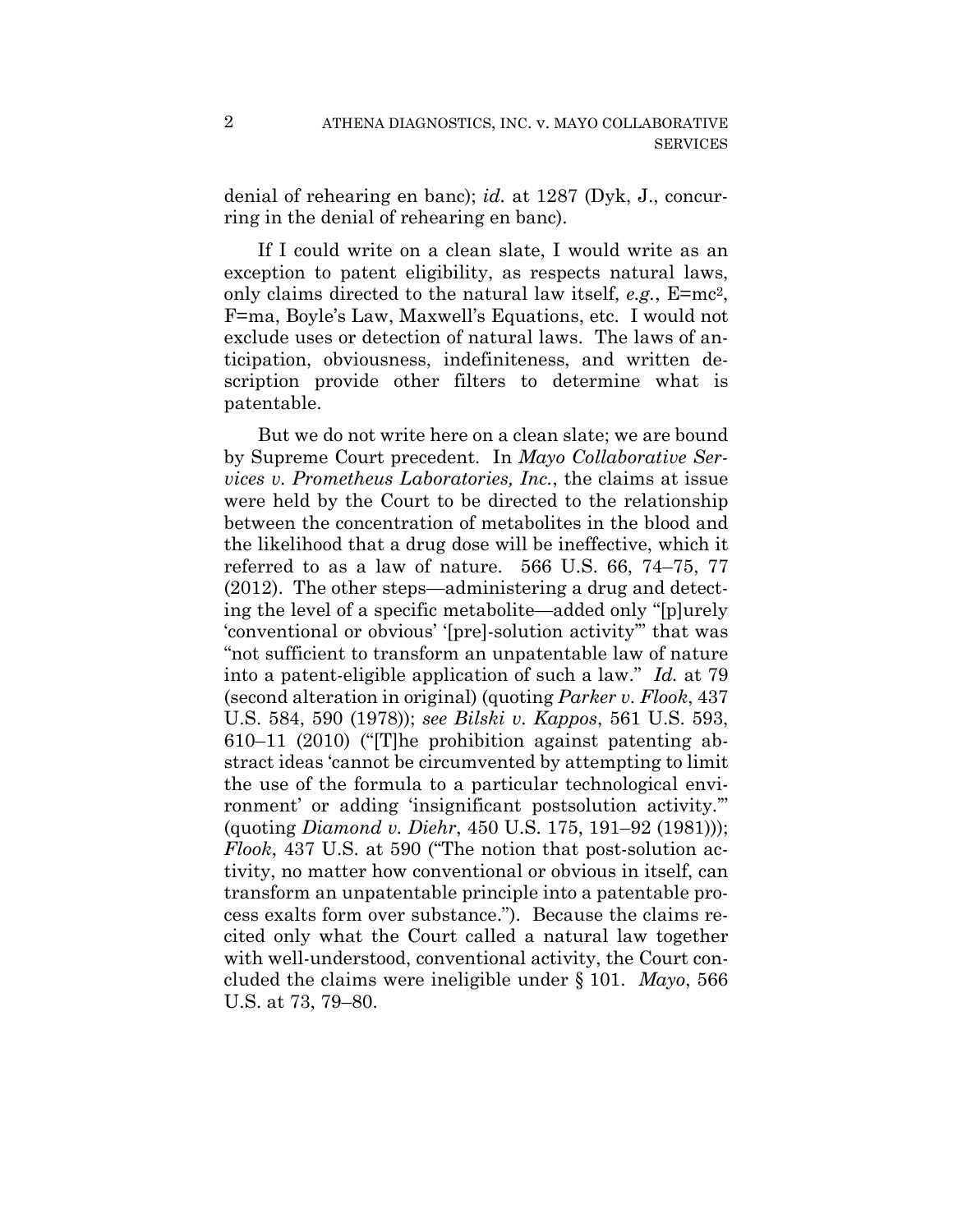In applying *Mayo*, we have accordingly held claims focused on detecting new and useful natural laws with conventional steps to be ineligible. *E.g.*, *Cleveland Clinic Found. v. True Health Diagnostics LLC*, 859 F.3d 1352, 1363 (Fed. Cir. 2017), *cert. denied*, 138 S. Ct. 2621 (2018); *Ariosa Diagnostics, Inc. v. Sequenom, Inc.*, 788 F.3d 1371, 1378 (Fed. Cir. 2015), *cert. denied*, 136 S. Ct. 2511 (2016). In *Cleveland Clinic*, the claims recited a specific assay to detect the protein MPO, the enzyme-linked immunosorbent assay. 859 F.3d at 1357–58, 1362. *Ariosa* similarly involved a specific technique to amplify and detect DNA, the polymerase chain reaction. 788 F.3d at 1377. But in both cases, the patents' specifications described these techniques as well-understood and conventional. *Cleveland Clinic*, 859 F.3d at 1355; *Ariosa*, 788 F.3d at 1377. We concluded that using these routine assays to detect new natural phenomena did not transform the claims into patent eligible applications. *Cleveland Clinic*, 859 F.3d at 1362– 63; *Ariosa*, 788 F.3d at 1376–77.

In contrast, new method of treatment patents do not fall prey to *Mayo*'s prohibition. *E.g.*, *Vanda Pharm. Inc. v. West-Ward Pharm. Int'l Ltd.*, 887 F.3d 1117, 1136 (Fed. Cir. 2018). Nor have unconventional arrangements of known laboratory techniques, even if directed to a natural law. *Rapid Litig. Mgmt. Ltd. v. CellzDirect, Inc.*, 827 F.3d 1042, 1051 (Fed. Cir. 2016). But this case involves neither scenario. Athena's claims recite observing a natural law using a radioimmunoassay that the specification describes as "standard" and "known per se in the art." U.S. Patent 7,267,820 col. 3 ll. 33–37, col. 4 ll. 10–12. The claims do not recite a new method of treatment or an unconventional combination of steps to detect the natural law. The only unconventional aspect is the inventors' discovery of what the Supreme Court would call the natural law—the correlation between MuSK autoantibodies and the neurological disorder *myasthenia gravis*—but we cannot premise eligibility solely on the natural law's novelty. *Mayo*, 566 U.S.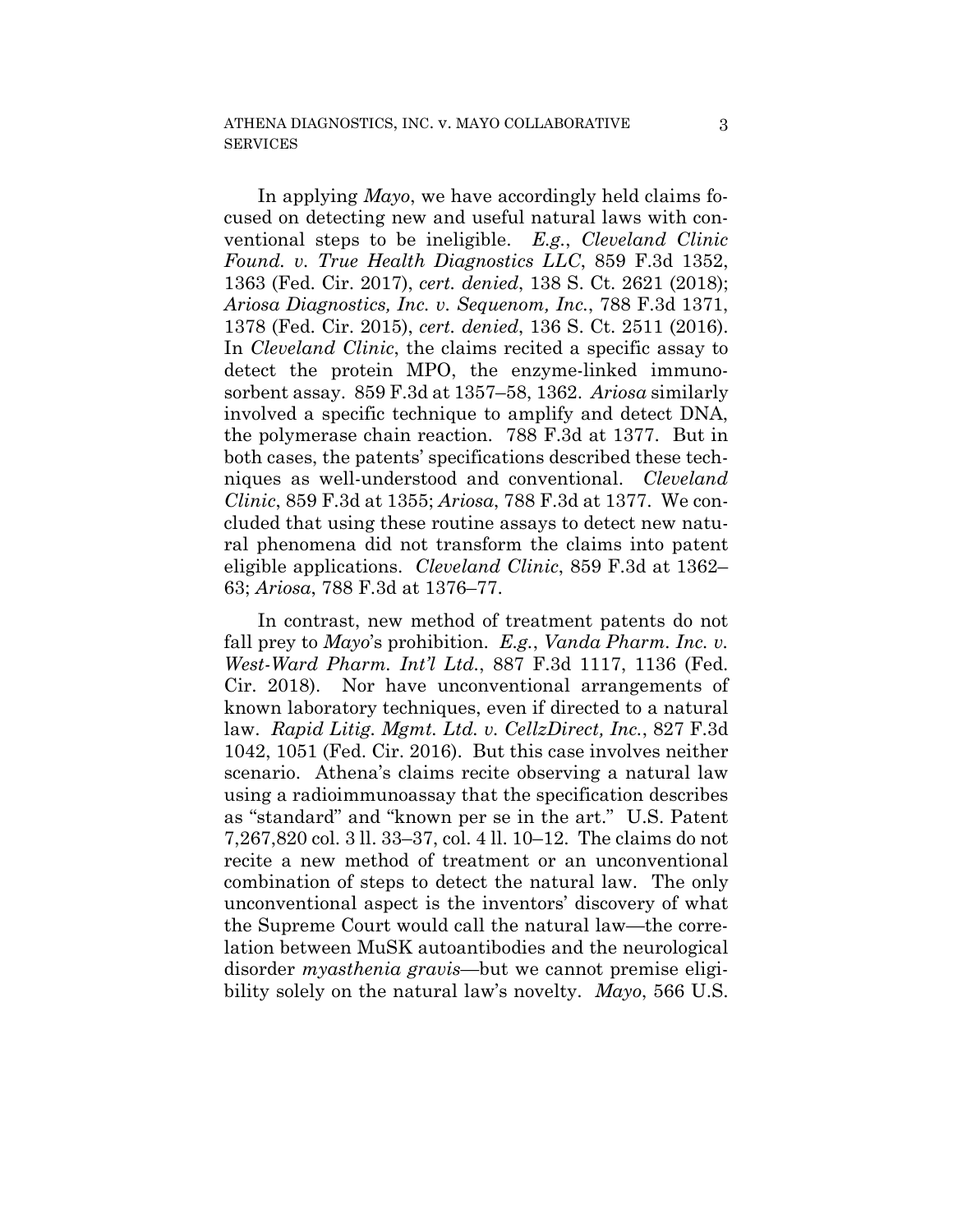at 73 (concluding that "the steps in the claimed processes (*apart from the natural laws themselves*) involve well-understood, routine, conventional activity previously engaged in by researchers in the field" (emphasis added)); *Flook*, 437 U.S. at 591–92 ("[T]he novelty of the mathematical algorithm is not a determining factor at all" and "is treated as though it were a familiar part of the prior art."). Under Supreme Court precedent, I do not believe that specific yet purely conventional detection steps impart eligibility to a claim that otherwise only sets forth what the Court has held is a natural law. That is the situation presented in *Ariosa*, *Cleveland Clinic*, and now *Athena*. Accordingly, as long as the Court's precedent stands, the only possible solution lies in the pens of claim drafters or legislators. We are neither.

Amici and others have complained that our eligibility precedent is confused. However, our cases are consistent. They have distinguished between new method of treatment claims and unconventional laboratory techniques, on the one hand, and, on the other hand, diagnostic methods that consist of routine steps to observe the operation of a natural law, a clear line. Beyond that, I do not see a way clear to distinguish *Mayo* in a useful, principled, fashion. Software is another matter, but such patents are not before us here.

I therefore concur in the decision of the court not to take this case en banc because I do not believe we can convincingly distinguish *Mayo* in this case.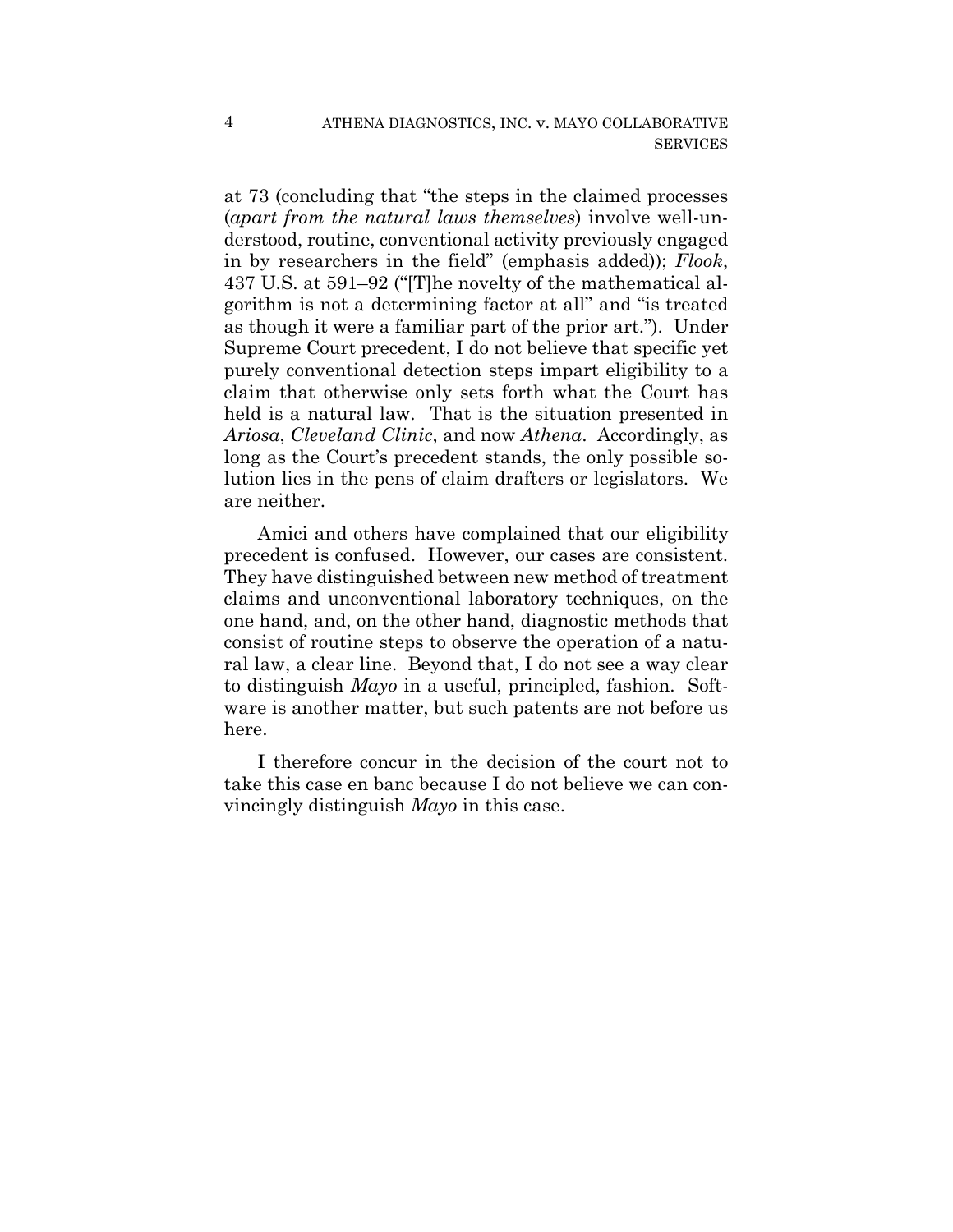# United States Court of Appeals for the Federal Circuit

**\_\_\_\_\_\_\_\_\_\_\_\_\_\_\_\_\_\_\_\_\_\_**

## **ATHENA DIAGNOSTICS, INC., OXFORD UNIVERSITY INNOVATION LTD., MAX-PLANCK-GESELLSCHAFT ZUR FORDERUNG DER WISSENSCHAFTEN E.V.,** *Plaintiffs-Appellants*

**v.**

**MAYO COLLABORATIVE SERVICES, LLC, DBA MAYO MEDICAL LABORATORIES, MAYO CLINIC,** *Defendants-Appellees*

> 2017-2508 **\_\_\_\_\_\_\_\_\_\_\_\_\_\_\_\_\_\_\_\_\_\_**

> **\_\_\_\_\_\_\_\_\_\_\_\_\_\_\_\_\_\_\_\_\_\_**

Appeal from the United States District Court for the District of Massachusetts in No. 1:15-cv-40075-IT, Judge Indira Talwani.

**\_\_\_\_\_\_\_\_\_\_\_\_\_\_\_\_\_\_\_\_\_\_**

HUGHES, *Circuit Judge*, with whom PROST, *Chief Judge,*  and TARANTO, *Circuit Judge,* join, concurring in the denial of the petition for rehearing en banc.

The multiple concurring and dissenting opinions regarding the denial of en banc rehearing in this case are illustrative of how fraught the issue of § 101 eligibility, especially as applied to medical diagnostics patents, is. I agree that the language in *Mayo*, as later reinforced in *Alice*, forecloses this court from adopting an approach or reaching a result different from the panel majority's. I also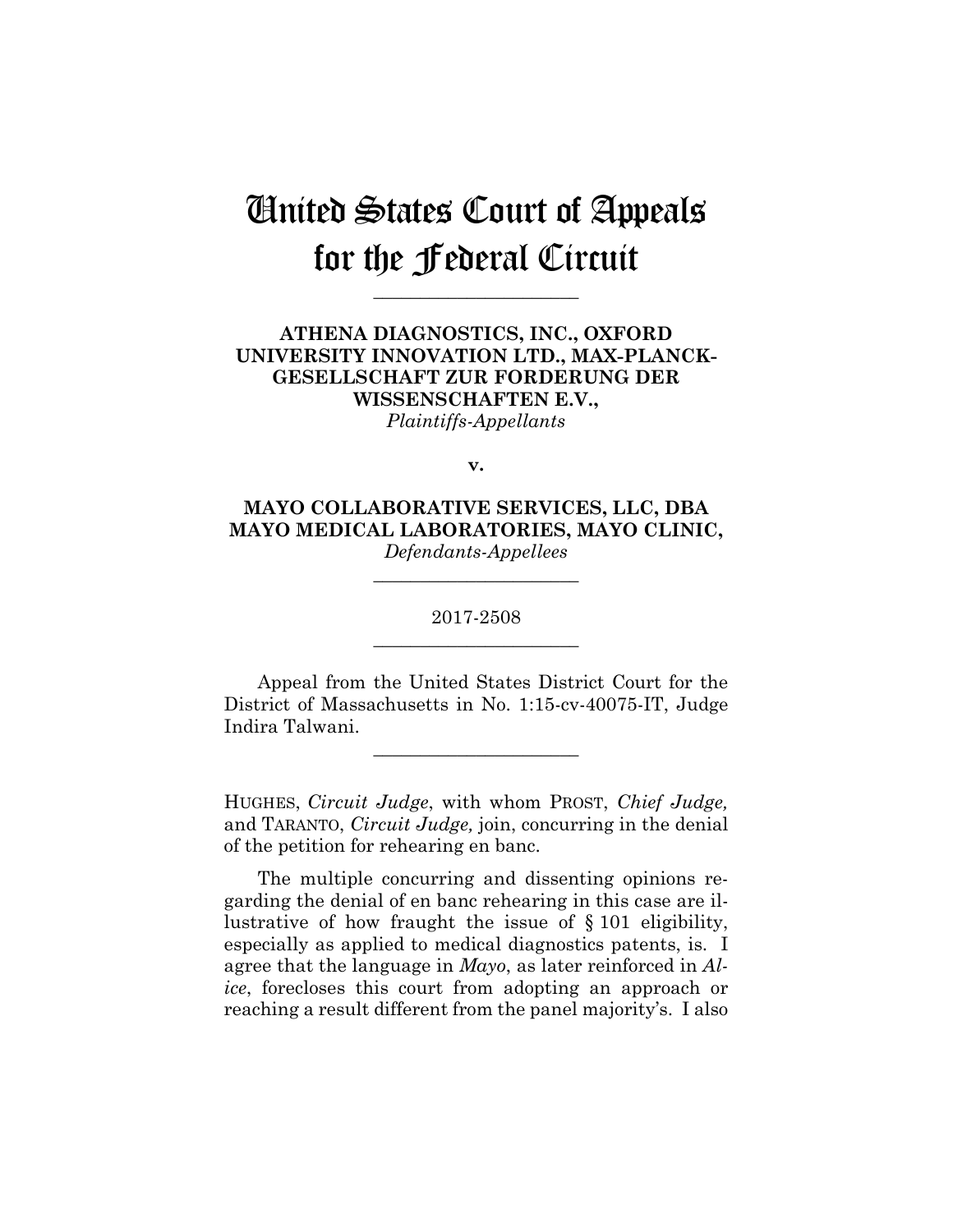agree, however, that the bottom line for diagnostics patents is problematic. But this is not a problem that we can solve. As an inferior appellate court, we are bound by the Supreme Court.

I, for one, would welcome further explication of eligibility standards in the area of diagnostics patents. Such standards could permit patenting of essential life saving inventions based on natural laws while providing a reasonable and measured way to differentiate between overly broad patents claiming natural laws and truly worthy specific applications. Such an explication might come from the Supreme Court. Or it might come from Congress, with its distinctive role in making the factual and policy determinations relevant to setting the proper balance of innovation incentives under patent law.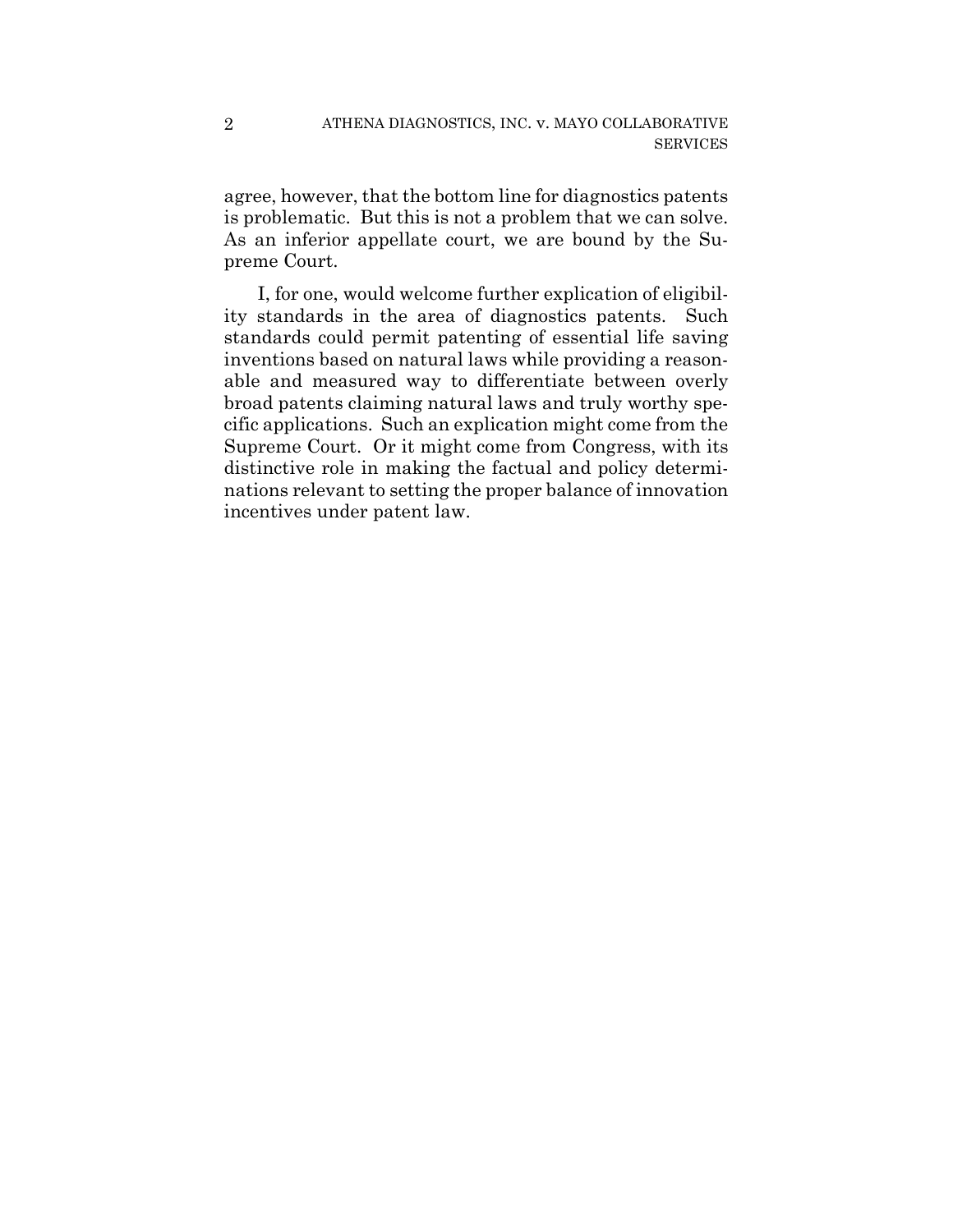# United States Court of Appeals for the Federal Circuit

**\_\_\_\_\_\_\_\_\_\_\_\_\_\_\_\_\_\_\_\_\_\_**

## **ATHENA DIAGNOSTICS, INC., OXFORD UNIVERSITY INNOVATION LTD., MAX-PLANCK-GESELLSCHAFT ZUR FORDERUNG DER WISSENSCHAFTEN E.V.,** *Plaintiffs-Appellants*

**v.**

**MAYO COLLABORATIVE SERVICES, LLC, DBA MAYO MEDICAL LABORATORIES, MAYO CLINIC,** *Defendants-Appellees*

> 2017-2508 **\_\_\_\_\_\_\_\_\_\_\_\_\_\_\_\_\_\_\_\_\_\_**

> **\_\_\_\_\_\_\_\_\_\_\_\_\_\_\_\_\_\_\_\_\_\_**

Appeal from the United States District Court for the District of Massachusetts in No. 1:15-cv-40075-IT, Judge Indira Talwani.

**\_\_\_\_\_\_\_\_\_\_\_\_\_\_\_\_\_\_\_\_\_\_**

DYK, *Circuit Judge*, with whom HUGHES, *Circuit Judge,* joins, and with whom CHEN, *Circuit Judge,* joins as to Parts IV, V, and VI, concurring in the denial of the petition for rehearing en banc.

I

In the realm of abstract ideas, the *Mayo*/*Alice* framework has successfully screened out claims that few would contend should be patent eligible, for example, those that merely apply well-known business methods and other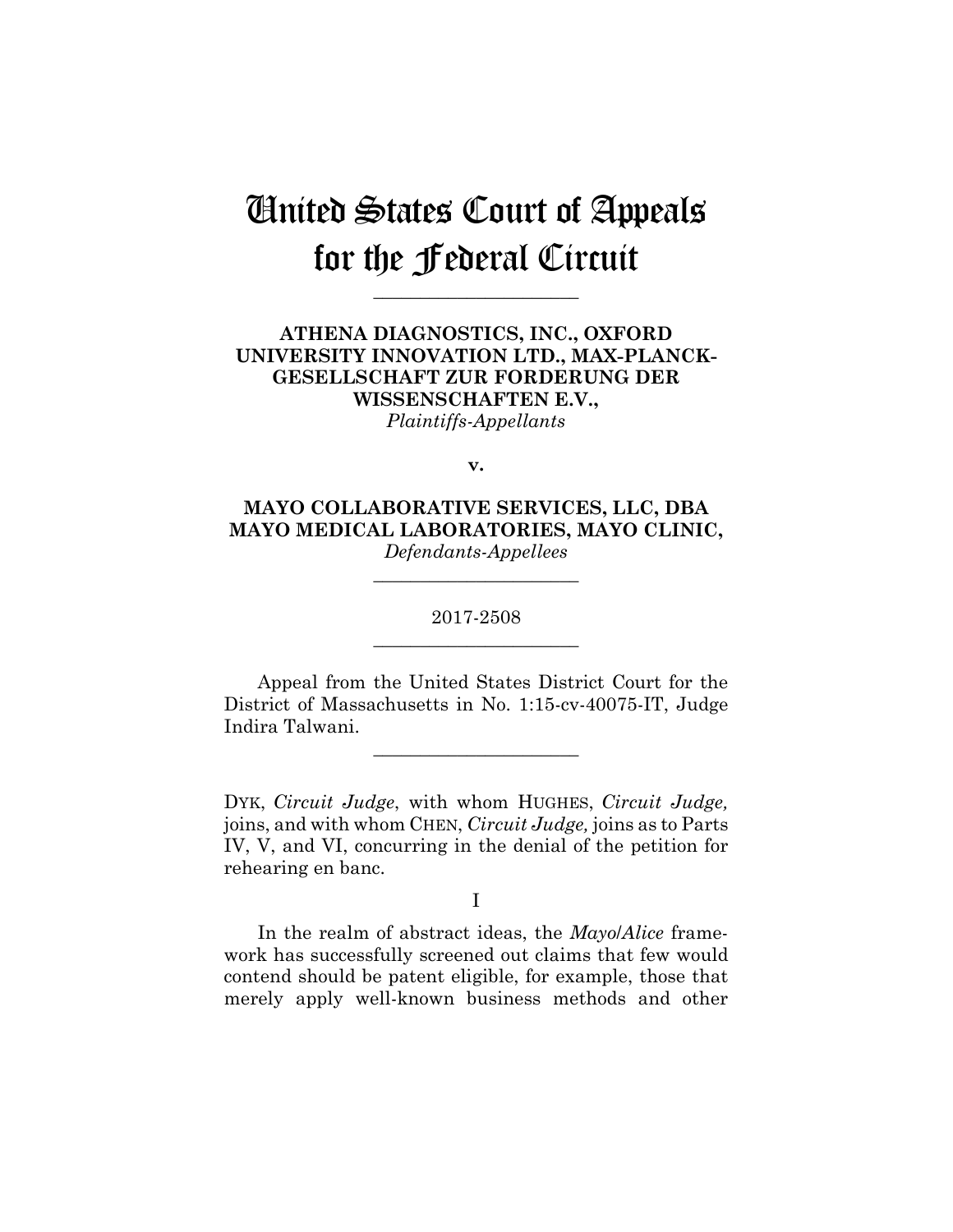processes using computers or the Internet.1 The *Mayo*/*Alice* framework has thus proven to be both valuable and effective at invalidating overly broad, non-inventive claims that would effectively "grant a monopoly over an abstract idea." *Alice Corp. v. CLS Bank Int'l*, 573 U.S. 208, 216 (2014) (quoting *Bilski v. Kappos*, 561 U.S. 593, 611–612 (2010)). As the Supreme Court has recognized, the concern with such patents is that they would "'inhibit further

<u>.</u>

<sup>1</sup> *See, e.g., Trading Techs. Int'l, Inc. v. IBG LLC*, 921 F.3d 1378, 1384–85 (Fed. Cir. 2019) (invalidating claims directed to "providing a trader with additional financial information to facilitate market trades" using "a generic computer"); *SAP Am., Inc., v. Investpic, LLC*, 898 F.3d 1161, 1167–69 (Fed. Cir. 2018) (invalidating claims directed to "the selection and mathematical analysis of [investment] information, followed by reporting or display of the results" using "off-the-shelf computer technology"); *Credit Acceptance Corp. v. Westlake Servs.*, 859 F.3d 1044, 1054–57 (Fed. Cir. 2017) (invalidating claims directed to "processing an application for financing a purchase" using "generic computer components"); *Elec. Power Grp., LLC v. Alstom S.A.*, 830 F.3d 1350, 1353–55 (Fed. Cir. 2016) (invalidating claims directed to "collecting information, analyzing it, and displaying certain results" using "off-the-shelf, conventional computer, network, and display technology"); *Intellectual Ventures I LLC v. Capital One Bank*, 792 F.3d 1363, 1369–70 (Fed. Cir. 2015) (invalidating claims directed to tailoring advertising to individual customers using a "generic web server with attendant software"); *Ultramercial, Inc. v. Hulu, LLC*, 772 F.3d 709, 715–16 (Fed. Cir. 2014) (invalidating a claim directed to "using advertising as an exchange or currency" "on the Internet"); *buySAFE, Inc. v. Google, Inc.*, 765 F.3d 1350, 1355 (Fed. Cir. 2014) (invalidating a claim directed to "creating a contractual relationship" through "online transactions" using "generic" computer functionality).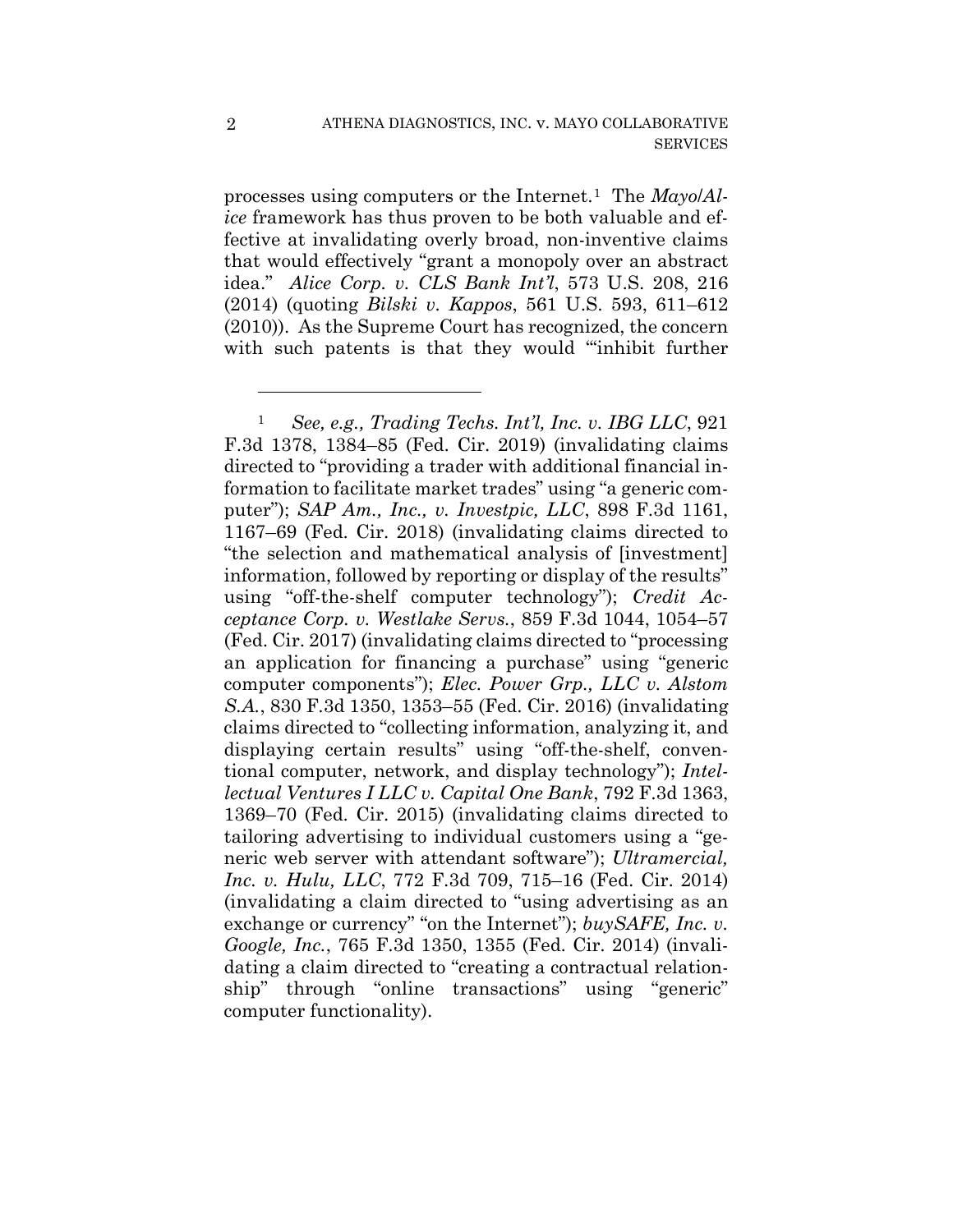discovery by improperly tying up the future use of' these buildings blocks of human ingenuity." *Id.* (quoting *Mayo Collaborative Servs. v. Prometheus Labs., Inc.*, 566 U.S. 66, 85 (2012)). At the same time, our § 101 precedent has allowed room for claims that do more than recite conventional applications of abstract concepts.2

### II

Despite assertions to the contrary, the doctrines of novelty under § 102, obviousness under § 103, and enablement and written description under § 112 cannot adequately guard against the dangers of overclaiming. In *Mayo*, the Supreme Court rejected the argument that "other statutory provisions"—specifically §§ 102, 103, and 112—could adequately "perform th[e] screening function" served by § 101. 566 U.S. at 89. Although the Court recognized that the § 101 patent eligibility inquiry "might sometimes overlap" with considerations of novelty and non-obviousness under §§ 102 and 103, it concluded that "to shift the patenteligibility inquiry entirely to these later sections risks creating significantly greater legal uncertainty, while assuming that those sections can do work that they are not equipped to do." *Id.* at 90. Those sections and § 112 do not adequately address "the risk that a patent on the [natural]

<sup>2</sup> *See, e.g.*, *Ancora Techs., Inc. v. HTC Am., Inc.*, 908 F.3d 1343, 1348–49 (Fed. Cir. 2018) (holding that claim to a specific technique for improving computer security against unauthorized use of a program was not directed to an abstract idea); *Finjan, Inc. v. Blue Coat Sys., Inc.*, 879 F.3d 1299, 1303–04 (Fed. Cir. 2018) (holding that claims to a "behavior-based virus scan" allowing for more flexible and nuanced virus filtering were not directed to an abstract idea); *Enfish, LLC v. Microsoft Corp.*, 822 F.3d 1327, 1336– 38 (Fed. Cir. 2016) (holding that claims to self-referential tables that allowed for more efficient launching and adaptation of databases were not directed to an abstract idea).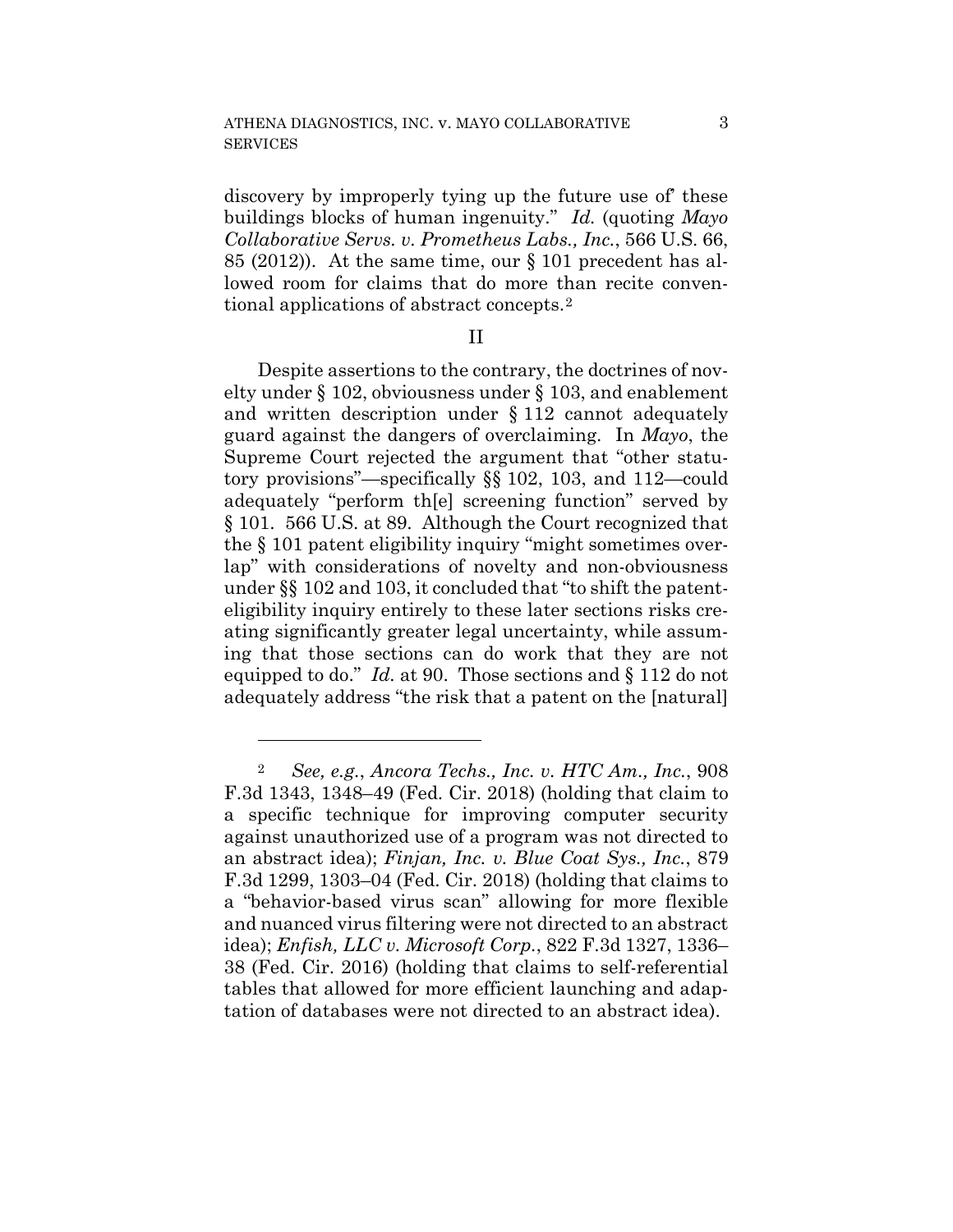law would significantly impede future innovation." *Id.* at 90–91; *see also* Mark Lemley et al., *Life After* Bilski, 63 Stan. L. Rev. 1315, 1329–32 (2011) (outlining differences between §§ 101 and 112). Nor do these other provisions typically allow early stage resolution of the "threshold" issue of patent eligibility, *Bilski*, 561 U.S. at 602, necessary to avoid the costs of lengthy litigation. Thus, § 101 serves an important purpose not served by these other provisions in the Patent Act.

A simple example in the area of diagnostic patents illustrates this point. If the first person to identify the relationship between a genetic abnormality and a disease had sought a broad patent on a method of searching for genetic abnormalities and determining their relationship to disease, the claims would have been neither anticipated nor obvious. Nor is it likely that they would they have been invalid for lack of enablement (since a representative species was disclosed) or written description (the overall conception being in the mind of the inventor). The only barrier to such broad patent claiming is § 101.

In fact, one of the diagnostic patents that we have held unpatentable under § 101 had exactly that problem of overbreadth. In *In re BRCA1- & BRCA2-Based Hereditary Cancer Test Patent Litigation*, 774 F.3d 755 (Fed. Cir. 2014), we held that genetic testing claims were directed to the "patent-ineligible abstract idea of comparing BRCA sequences and determining the existence of alterations" of the gene. *Id.* at 763. We noted the breadth of the claims, explaining that they "are not restricted by the purpose of the comparison or the alteration being detected," nor "limited to the detection of risk of breast or ovarian cancer." *Id.*  at 763–64. Indeed, the claims encompassed "comparisons for purposes other than detection of cancer." *Id.; see also Ariosa Diagnostics, Inc. v. Sequenom, Inc.*, 788 F.3d 1371, 1373–74, 1378 (Fed. Cir. 2015) (invalidating claims to methods of detecting cffDNA in maternal serum or plasma that encompassed any diagnosis of any disease). What was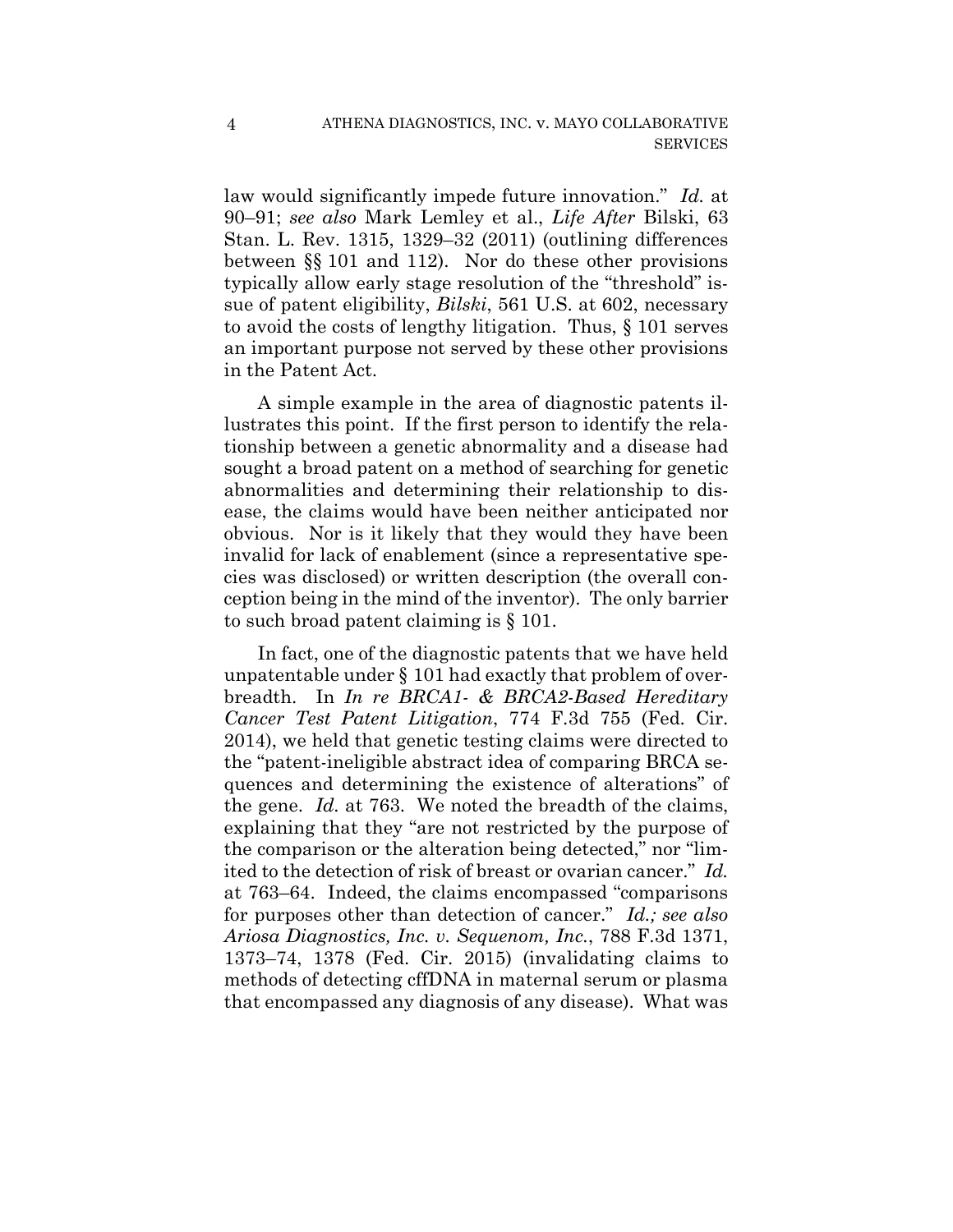claimed was a broad concept, and we therefore held the claims ineligible under § 101, though the claims may well have survived challenge under §§ 102, 103, and 112.

#### III

The problem with § 101 arises not in implementing the abstract idea approach of *Alice*, but rather in implementing the natural law approach of *Mayo*. Although *Mayo*'s framework is sound overall, I share the concerns expressed by my dissenting colleagues that the *Mayo* test for patent eligibility should leave room for sufficiently specific diagnostic patents. But it is the Supreme Court, not this court, that must reconsider the breadth of *Mayo*.

Although the Supreme Court's decision in *Mayo* did not make all diagnostic claims patent ineligible, as we previously held in *Ariosa*, 788 F.3d at 1376–77, *Mayo* left no room for us to find typical diagnostic claims patent eligible, absent some inventive concept at *Mayo* step two. The panel here correctly concluded that *Mayo* controls.

The inventors of U.S. Patent 7,267,820 ("the '820 patent") discovered that myasthenia gravis ("MG"), a neurological disorder, can be diagnosed by detecting the presence of MuSK autoantibodies in bodily fluid. *See Athena Diagnostics, Inc. v. Mayo Collaborative Servs., LLC*, 915 F.3d 743, 747 (Fed. Cir. 2019). At *Mayo* step one, the claims are directed to a natural law: "the correlation between the presence of naturally-occurring MuSK autoantibodies in bodily fluid" and certain neurological diseases like MG. *Id.*  at 750. This is similar to the correlation between "concentrations of certain metabolites in the blood and the likelihood that a dosage of a thiopurine drug will prove ineffective or cause harm," which the Supreme Court held "sets forth a natural law" in *Mayo*, 566 U.S. at 77.

So too as in *Mayo*, at step two, the additional steps of the claims here, though "set forth with some specificity," *Athena*, 915 F.3d at 752, "only require standard techniques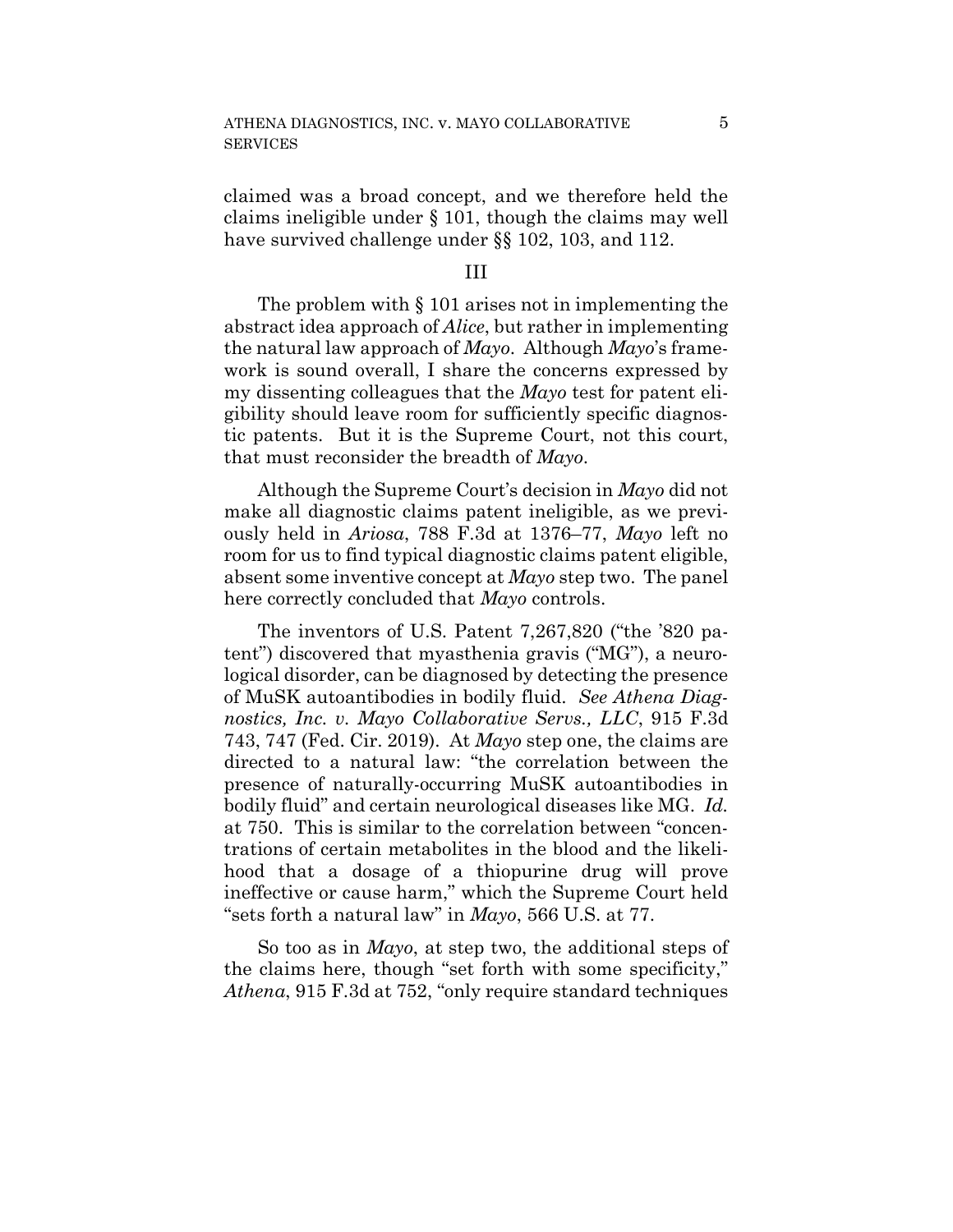to be applied in a standard way" and thus do not supply the requisite inventive concept, *id.* at 753. The specification explains that "[t]he actual steps of detecting autoantibodies in a sample of bodily fluids may be performed in accordance with immunological assay techniques known per se in the art." *Id.* at 753–54 (alteration in original). Similarly, in *Mayo*, adding steps "to determine the level of the relevant metabolites in the blood" was held "not sufficient to transform an unpatentable law of nature into a patent-eligible application" because those steps were "well known in the art." 566 U.S. at 79. Therefore, the panel here correctly held that under the *Mayo* framework, the claims are not patent eligible under § 101. *Athena*, 915 F.3d at 746, 756. And the Supreme Court has instructed us to follow its precedent until the Court itself chooses to expressly overrule it.3

#### IV

It is nonetheless appropriate to point out that there is tension between *Mayo* and the Supreme Court's later decision in *Association for Molecular Pathology v. Myriad* 

<sup>3</sup> *See, e.g.*, *Hohn v. United States*, 524 U.S. 236, 252– 53 (1998) ("Our decisions remain binding precedent until we see fit to reconsider them, regardless of whether subsequent cases have raised doubts about their continuing vitality."); *State Oil Co. v. Khan*, 522 U.S. 3, 20 (1997) ("The Court of Appeals was correct in applying that principle despite disagreement with [the precedent], for it is this Court's prerogative alone to overrule one of its precedents."); *Rodriguez de Quijas v. Shearson/Am. Express, Inc.*, 490 U.S. 477, 484 (1989) ("If a precedent of this Court has direct application in a case, yet appears to rest on reasons rejected in some other line of decisions, the Court of Appeals should follow the case which directly controls, leaving to this Court the prerogative of overruling its own decisions.").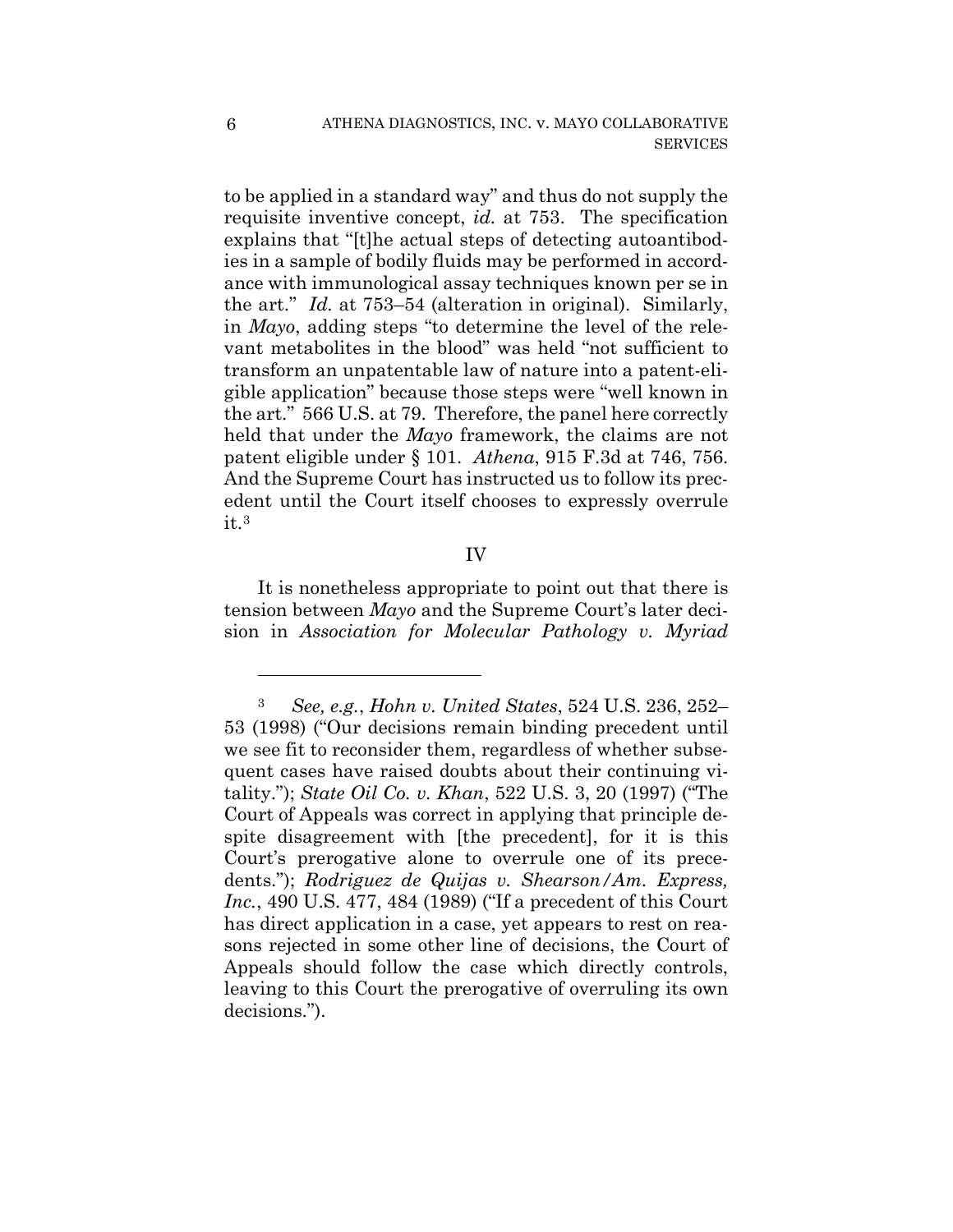*Genetics, Inc.*, 569 U.S. 576 (2013), and that the holding of *Mayo* may be overbroad. The language of § 101 does cover "discover[ies]," 35 U.S.C. § 101, and there is no doubt that determining the relationship between specific genetic abnormalities and specific diseases constitutes an important discovery with proven utility. There is much to be said for the patentability of claims to such discoveries, if not drafted overbroadly. And *Myriad* suggests that such discoveries may be patent eligible. There, the patent applicant discovered a previously unknown natural phenomenon: the location and sequence of the BRCA1 and BRCA2 genes and their connection to cancer. *Myriad*, 569 U.S. at 582–83. Although the Court held ineligible the claims to naturally occurring DNA sequences, it suggested that "new *applications* of knowledge about the BRCA1 and BRCA2 genes" could be eligible and referred to various "unchallenged claims" discussed in Judge Bryson's concurrence to our court's decision below. *Id.* at 596 (emphasis in original) (citing *Ass'n for Molecular Pathology v. U.S. Patent & Trademark Office, Inc.*, 689 F.3d 1303, 1349 (Fed. Cir. 2012) (Bryson, J. concurring)). One of these "unchallenged claims" was claim 21 of Myriad's U.S. Patent No. 5,753,441, which covered a method of detecting (using conventional methods) any of several specific mutations in the BRCA1 gene, newly discovered by the patent applicant and shown to increase a person's risk of developing particular cancers (a far narrower claim than the claims held unpatentable in *BRCA1- & BRCA2*).

By suggesting that such a claim could be patent eligible, *Myriad* thus recognized that an inventive concept can sometimes come from the discovery of an unknown natural phenomenon and its application for a diagnostic purpose. This appears to be in tension with *Mayo*. Under *Mayo*, a natural phenomenon itself, no matter how narrow and specific, cannot supply the requisite "inventive concept." *See Mayo*, 566 U.S. at 77–78, 88–89.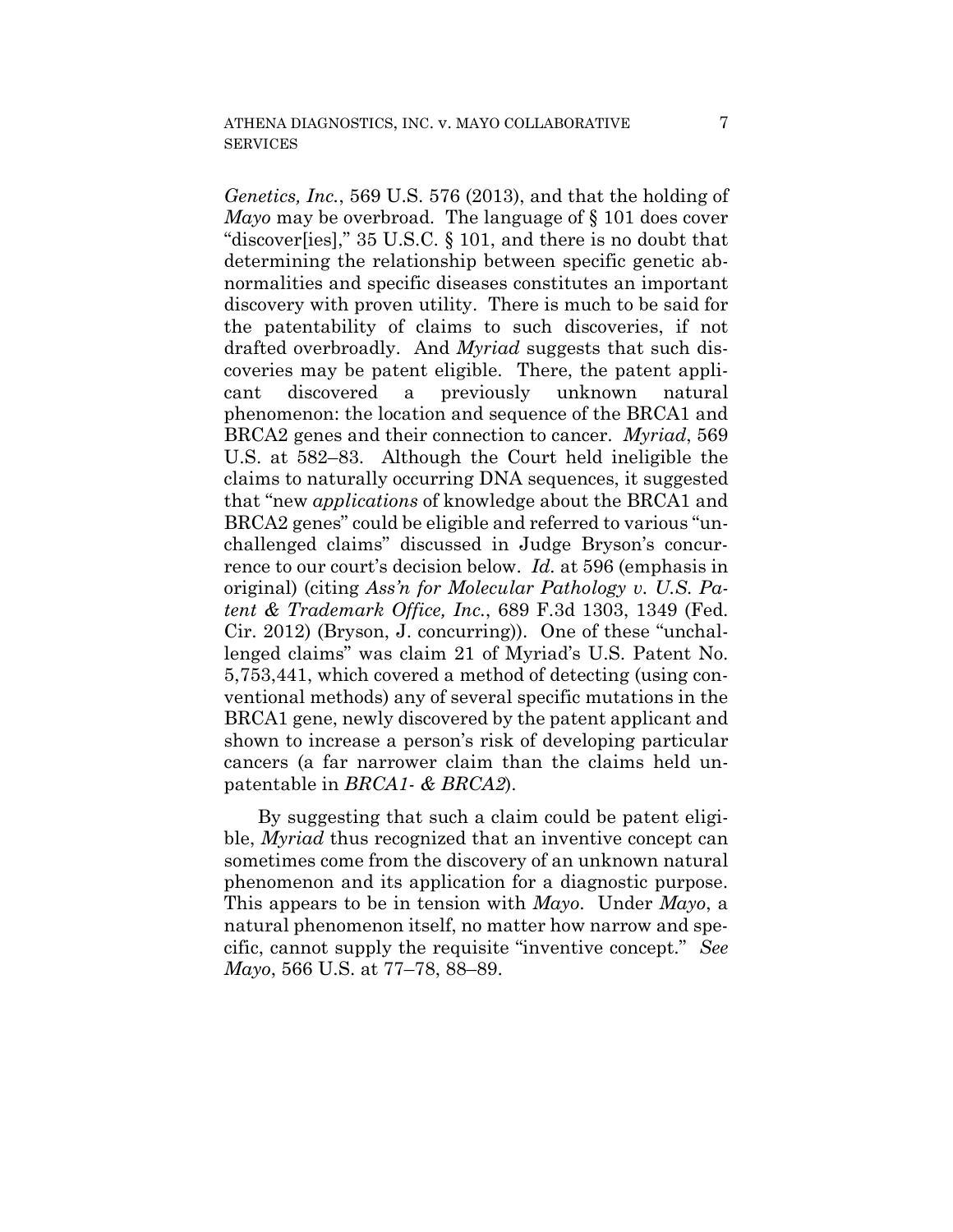Thus, it would be desirable for the Supreme Court to refine the *Mayo* framework to allow for sufficiently specific diagnostic patent claims with proven utility. In the life sciences, development of new diagnostic methods is often based on researching complex biological systems. The inventive concepts in this area may lie primarily in the application of a natural law.

V

At the same time, *Mayo*'s central concern was both important and consistent with the Patent Act. There is a substantial risk that overbroad claims involving natural laws may "preempt the use of a natural law" and thus "inhibit further discovery by improperly tying up the future use of laws of nature." *Id.* at 72, 85. In other words, there is a risk that granting overbroad patents could reward a mere concept rather than the work subsequently done by the actual inventor. The risks associated with such overbreadth are shown by the examples discussed earlier.

In my view, the *Mayo* framework should be refined in limited respects. First, at step one of *Mayo*, the natural law cannot be claimed as such. *See Gottschalk v. Benson*, 409 U.S. 63, 67 (1972). As *Mayo* noted, "Einstein could not patent his celebrated law that E=mc2." 566 U.S. at 71 (quoting *Diamond v. Chakrabarty*, 447 U.S. 303, 309 (1980)); *see also Parker v. Flook*, 437 U.S. 584, 591 (1978). Nor could a patent claimant "simply recite a law of nature and then add the instruction 'apply the law," such as if Einstein had claimed "a process consisting of simply telling linear accelerator operators to refer to the law." *Mayo*, 566 U.S. at 78. Where the natural law itself is so broadly claimed, there is no reason to address step 2 (the inventive concept). The claims are simply ineligible.

At the same time, "all inventions at some level embody, use, reflect, rest upon, or apply laws of nature, natural phenomena, or abstract ideas." *Id.* at 71. Thus, a sufficiently specific "application of a law of nature or mathematical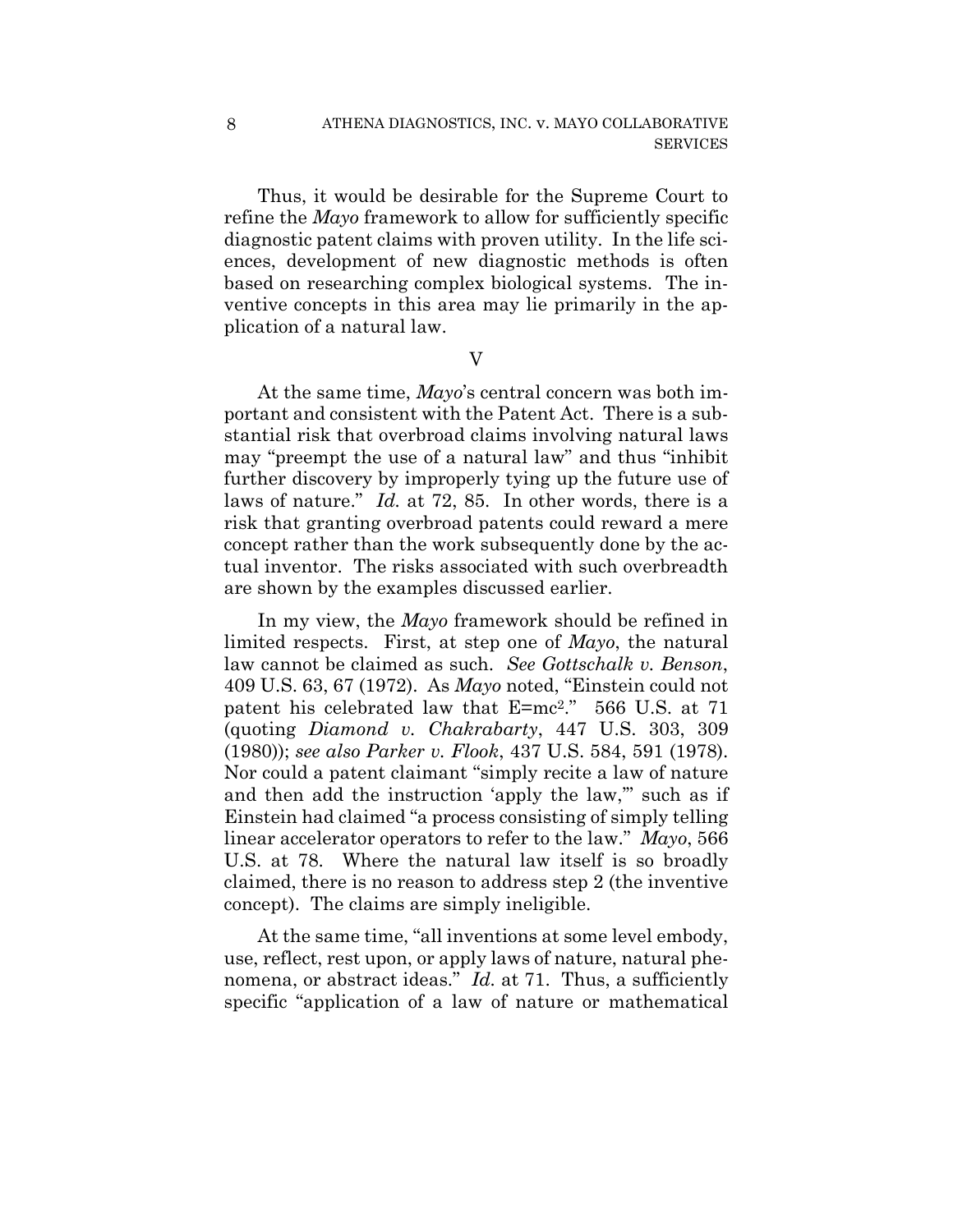formula to a known structure or process may well be deserving of patent protection." *Id.* (emphasis in original) (quoting *Diamond v. Diehr*, 450 U.S. 175, 187 (1981)).

For there to be a patent eligible application of a natural law, there must be a "discover[y]," 35 U.S.C. § 101, and the claims must recite a specific application of that "discovery" with established utility. Otherwise, the natural law may be entirely preempted, even as to those aspects where the patent claimant has done no more than claim a broad conception. Requiring a specific application mitigates against the risk of granting patents too early—that is, before the patent applicant has devised a specific application of the natural law—and thereby prevents monopolization of the "basic tools of scientific and technological work." *Mayo*, 566 U.S. at 71 (quoting *Benson*, 409 U.S. at 67); *Brenner v. Manson*, 383 U.S. 519, 534–35 (1966) (noting that before a claimed invention is sufficiently "refined and developed," granting a patent "may confer power to block off whole areas of scientific development"); *see generally* Lemley, *supra*, at 1337–38 (arguing for a focus on claim scope under § 101 and noting that overly broad claims "make later improvements more costly or even impossible").

The Supreme Court's opinion in *O'Reilly v. Morse*, 56 U.S. (15 How.) 62 (1854), the foundation of the Court's jurisprudence on patent eligibility, appears to make this very distinction. There, the Court allowed Morse's narrower claims, which were tied specifically to his discovery: the telegraph. *See id.* at 112.4 The Court reasoned that Morse

<sup>4</sup> For example, Morse's second claim recited "the employment of the machinery called the register or recording instrument, composed of the train of clock-wheels, cylinders, and other apparatus, or their equivalent, for removing the material upon which the characters are to be imprinted, and for imprinting said characters,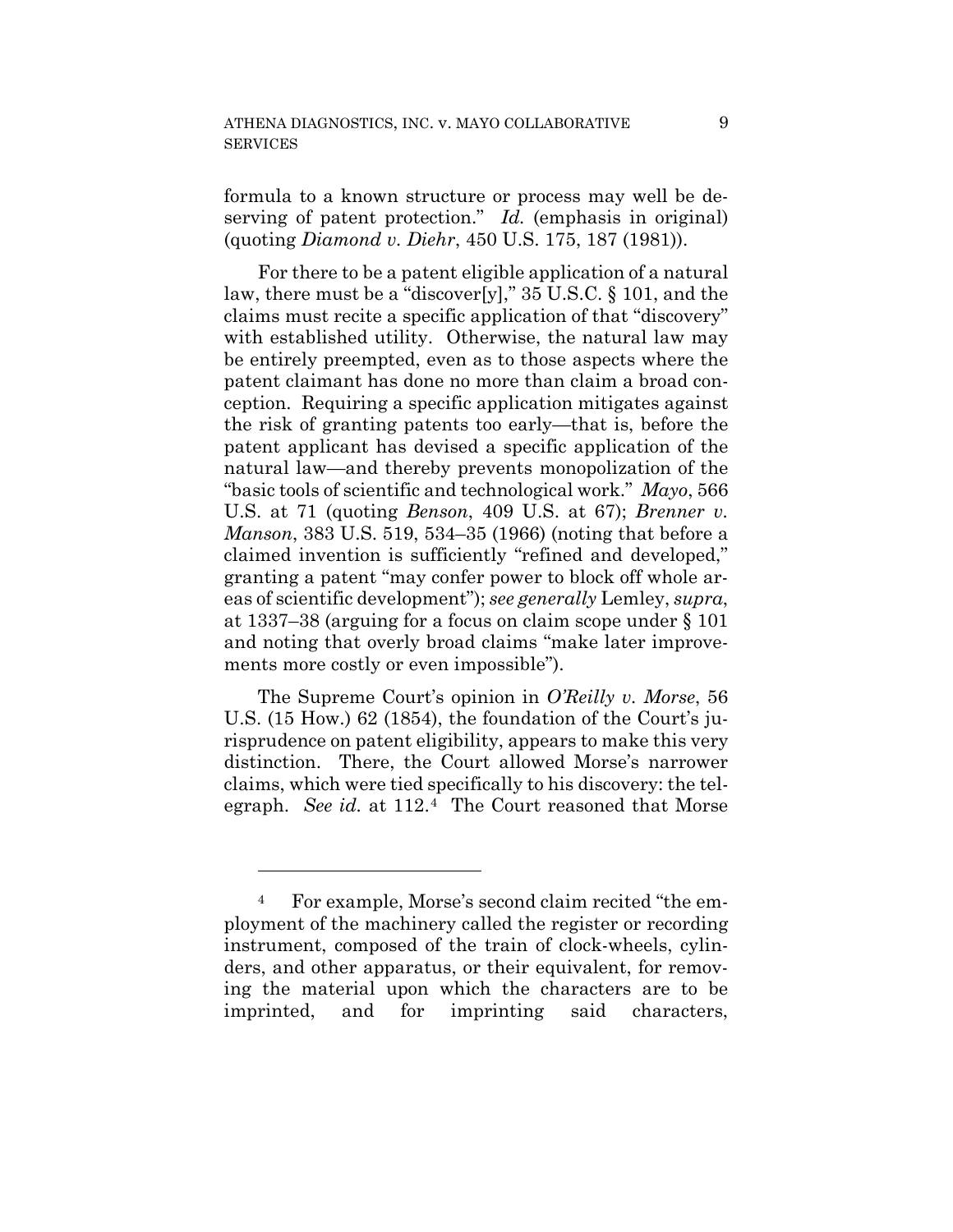"discover[ed] a method by which intelligible marks or signs may be printed at a distance" and that "for the [particular] method or process thus discovered, he is entitled to a patent." *Id.* at 117. But the Court held unpatentable Morse's claim to all "marking or printing [of] intelligible characters, signs, or letters, at any distances" via electric currents, because "the claim is too broad, and not warranted by law." *Id.* at 112–13. As in *Mayo*, the Court was particularly concerned about preempting use of the natural phenomenon: "For aught that we now know some future inventor, in the onward march of science, may discover a [different] mode of writing or printing at a distance by means of the electric or galvanic current . . . . But yet if it is covered by this patent the inventor could not use it, nor the public have the benefit of it without the permission of this patentee." *Id.*  at 113.

More recent opinions of the Supreme Court are also consistent with a focus on claims that sweep too broadly. In *Benson*, the Court observed that the claims were "so abstract and sweeping as to cover both known and unknown uses of" the mathematical formula at issue, and so held the claims ineligible. 409 U.S. at 67–68. Similarly, in *Flook*, the claims to "a formula for computing an updated alarm limit" could "cover a broad range of potential uses" and were also held ineligible. 437 U.S. at 586. By contrast, in *Diehr*, the Court held eligible claims that used a wellknown mathematical equation in a process of curing synthetic rubber. 450 U.S. at 191–92. The patent claimants did "not seek to pre-empt the use of th[e] equation," but rather sought "only to foreclose from others the use of that equation in conjunction with all of the other steps in their claimed process" for curing rubber. *Id.* at 187. Thus, the

substantially as set forth in the foregoing description of the second principal part of my invention." *Morse*, 56 U.S. at 85.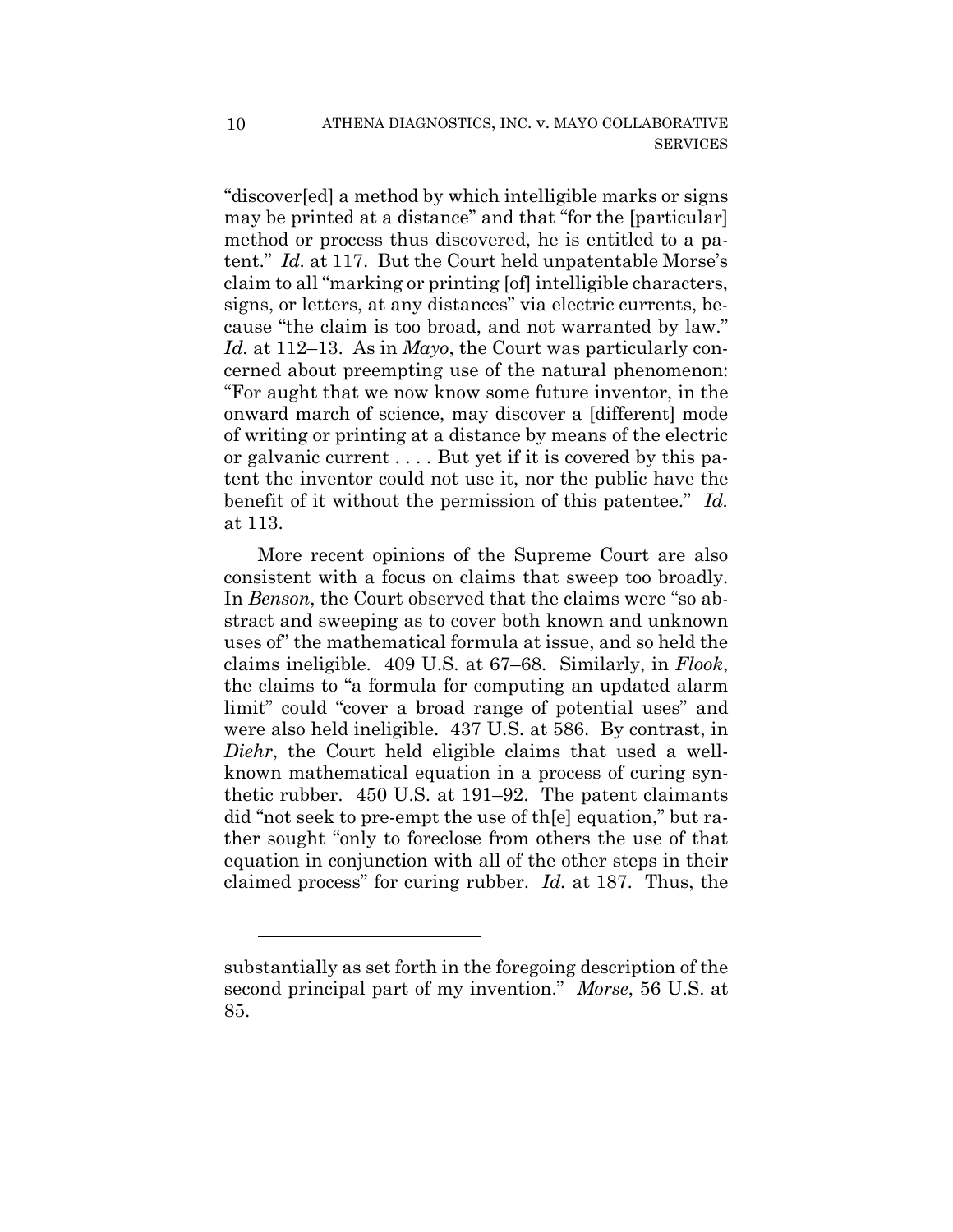Supreme Court's precedents support a requirement of specific application as part of the patent eligibility inquiry as to natural laws.

To ensure against overbroad claims, the scope of the § 101 natural law exception is necessarily informed by the utility requirement of § 101. The utility requirement has its origins in the constitutional grant of Congressional authority, which contemplated that the "discoveries" entitled to patents would be limited to those of proven utility. *See*  U.S. Const. art. I, § 8, cl. 8; Sean M. O'Connor, *The Overlooked French Influence on the Intellectual Property Clause*, 82 U. Chi. L. Rev. 733, 792–93 (2015). And the statutory requirement of utility has been held by the Supreme Court to require that the claimed invention have established utility, not merely the prospect of future utility. *Brenner*, 383 U.S. at 534–36. In *Brenner*, the Supreme Court held that a patent claiming an allegedly novel process for making certain known steroids was ineligible for lack of utility. *Id.*  The Court reasoned that without a showing of utility, "the metes and bounds of th[e] monopoly are not capable of precise delineation," and "[s]uch a patent may confer power to block off whole areas of scientific development, without compensating benefit to the public." *Id.* at 534. "Unless and until a process is refined and developed to this point where specific benefit exists in currently available form there is insufficient justification for permitting an applicant to engross what may prove to be a broad field." *Id.* at 534–35. It follows that the scope of patents involving the application of natural laws should not extend beyond established utility, and that claims that extend further are not patent eligible. Under this approach, because of their breadth, the claims in *Mayo* would not be eligible at step one. *See Mayo*, 566 U.S. at 87 (explaining that the claim steps were "set forth in highly general language covering all processes that make use of the correlations after measuring metabolites, including later discovered processes that measure metabolite levels in new ways").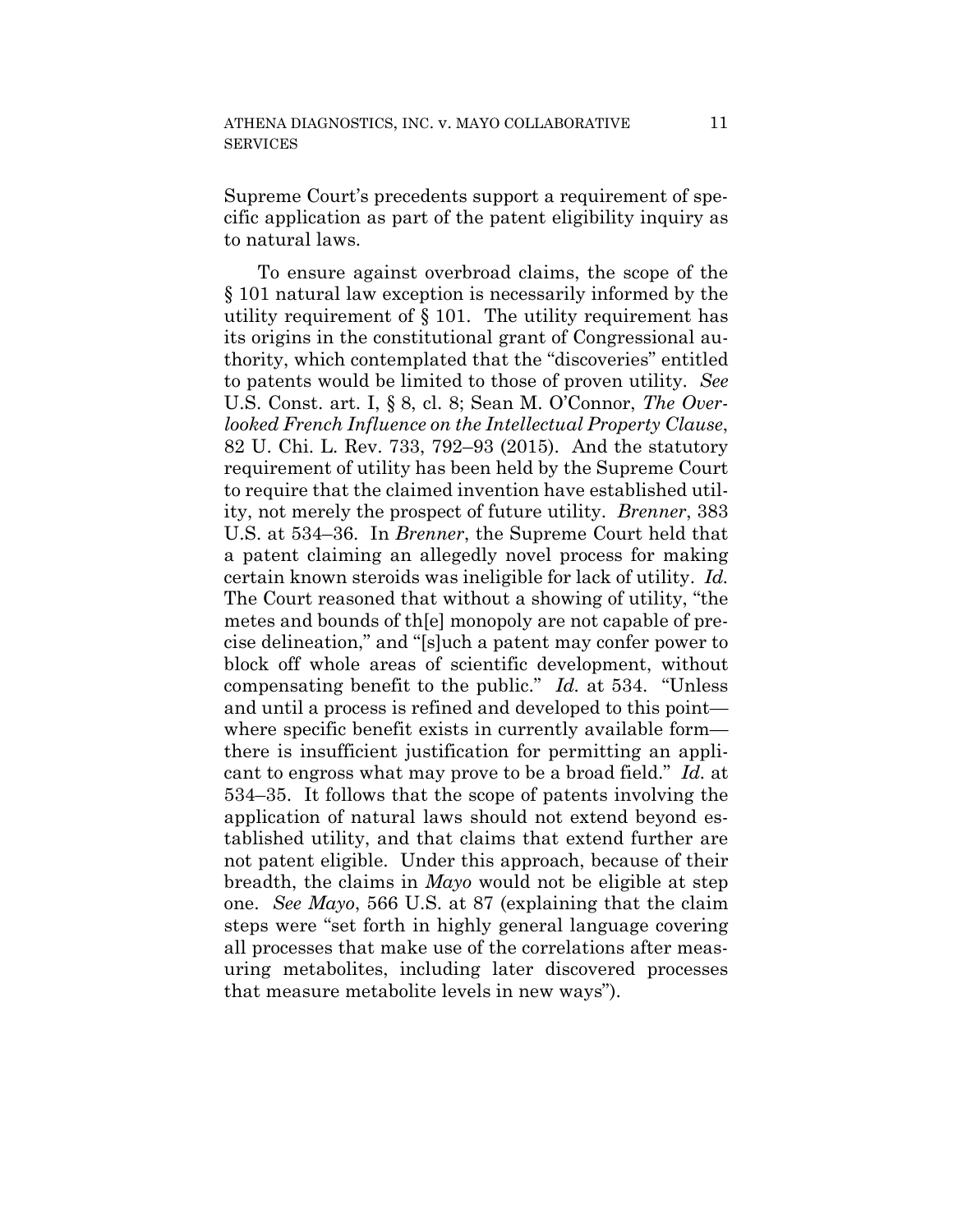However, if the claim is sufficiently tied to a specific and useful application of a natural law at *Mayo* step one, that application itself should serve as the necessary inventive concept at *Mayo* step two. Yet at step two, the application must be more than determining the precise correlation of a known relationship using prior art processes, as was the case in *Mayo* itself. In *Mayo*, "scientists already understood that the levels in a patient's blood of certain metabolites, including [those involved in the claims] were correlated with the likelihood that a particular dosage of a thiopurine drug could cause harm or prove ineffective." *Id.* at 73–74. And "scientists routinely measured metabolites as part of their investigations into the relationships between metabolite levels and efficacy and toxicity of thiopurine compounds." *Id.* at 79. "But those in the field did not know the precise correlations between metabolite levels and likely harm or ineffectiveness." *Id.* at 74. Thus, *Mayo*'s claims only involved determining the precise correlations of a law of nature that was already well known. The asserted application of the natural law was therefore no more than determining "the precise correlations between metabolite levels and likely harm or ineffectiveness" of a drug dosage and thus was patent ineligible.

Requiring specific and useful application for the entire scope of the claim at *Mayo* step one, and more than determining precise correlations of a known natural law using prior art processes at *Mayo* step two, would ensure that the claims truly recite an "inventive application" of the natural law that should be eligible under § 101. This approach would help ensure that the reward of a patent goes to those who have actually done the work to develop a specific application of a natural law, not those who are the first to the patent office with broad, conceptual claims lacking proven utility in many applications.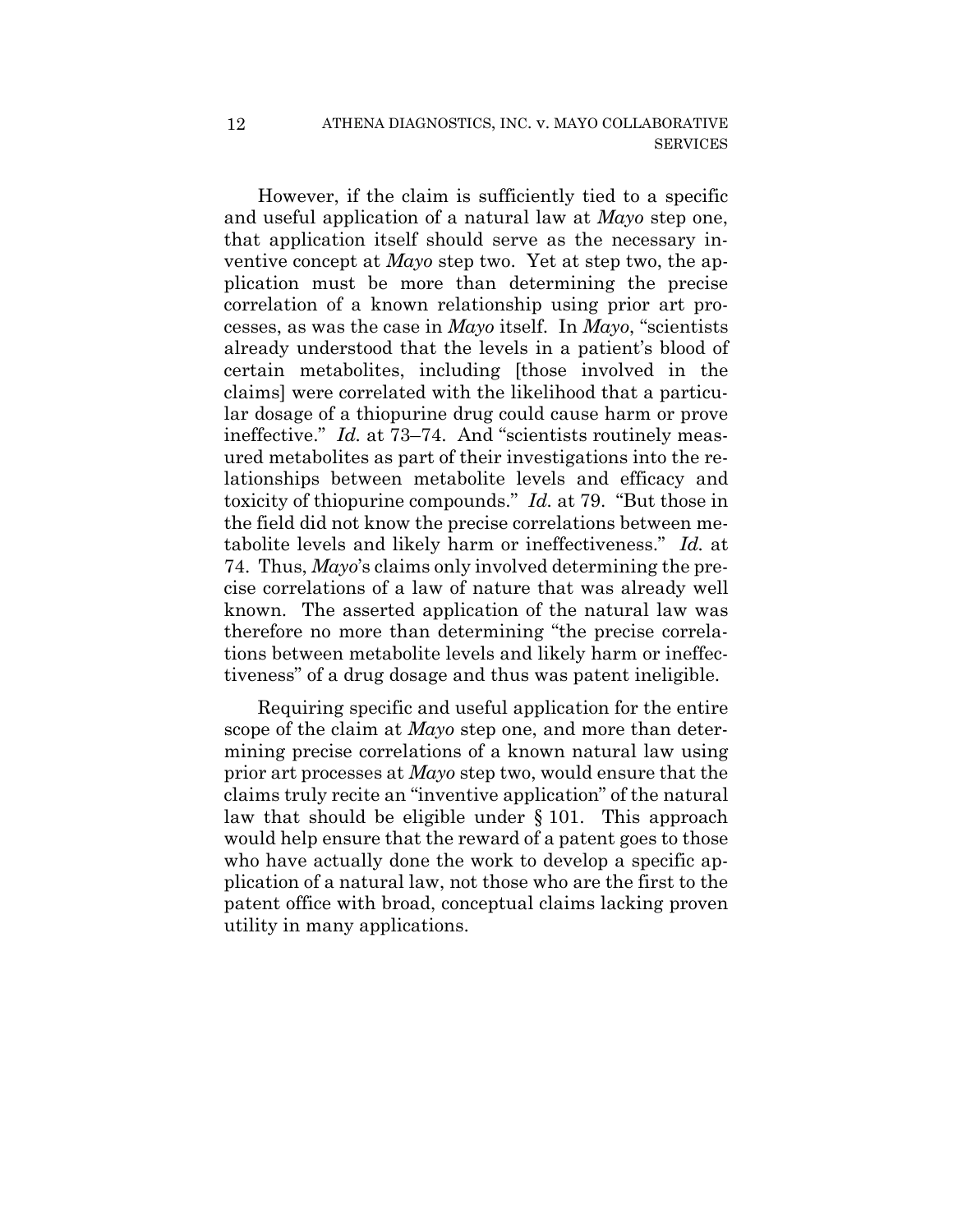Finally, this case may involve claims that could be patent eligible under this suggested approach. First, claims 7–9 do not claim the natural law itself—the relationship between MuSK autoantibodies and MG, a rare neurological disorder—but rather claim specific methods of diagnosing neurological disorders like MG by detecting MuSK autoantibodies. *See Athena*, 915 F.3d at 747.5 Second, unlike in

'820 patent, col. 12, ll. 31–35.

Claim 7 recites:

<u>.</u>

7. A method according to claim 1, comprising

contacting MuSK or an epitope or antigenic determinant thereof having a suitable label thereon, with said bodily fluid, immunoprecipitating any antibody/MuSK complex or antibody/MuSK epitope or antigenic determinant complex from said bodily fluid and

monitoring for said label on any of said antibody/MuSK complex or antibody/MuSK epitope or antigen determinant complex,

wherein the presence of said label is indicative of said mammal is suffering from said neurotransmission or developmental disorder related to [MuSK].

*Id.* col. 12, l. 62–col 13, l. 5 (indentation added).

<sup>5</sup> Claims 7–9 depend from claim 1, not at issue in this appeal, which recites:

<sup>1.</sup> A method for diagnosing neurotransmission or developmental disorders related to [MuSK] in a mammal comprising the step of detecting in a bodily fluid of said mammal autoantibodies to an epitope of [MuSK].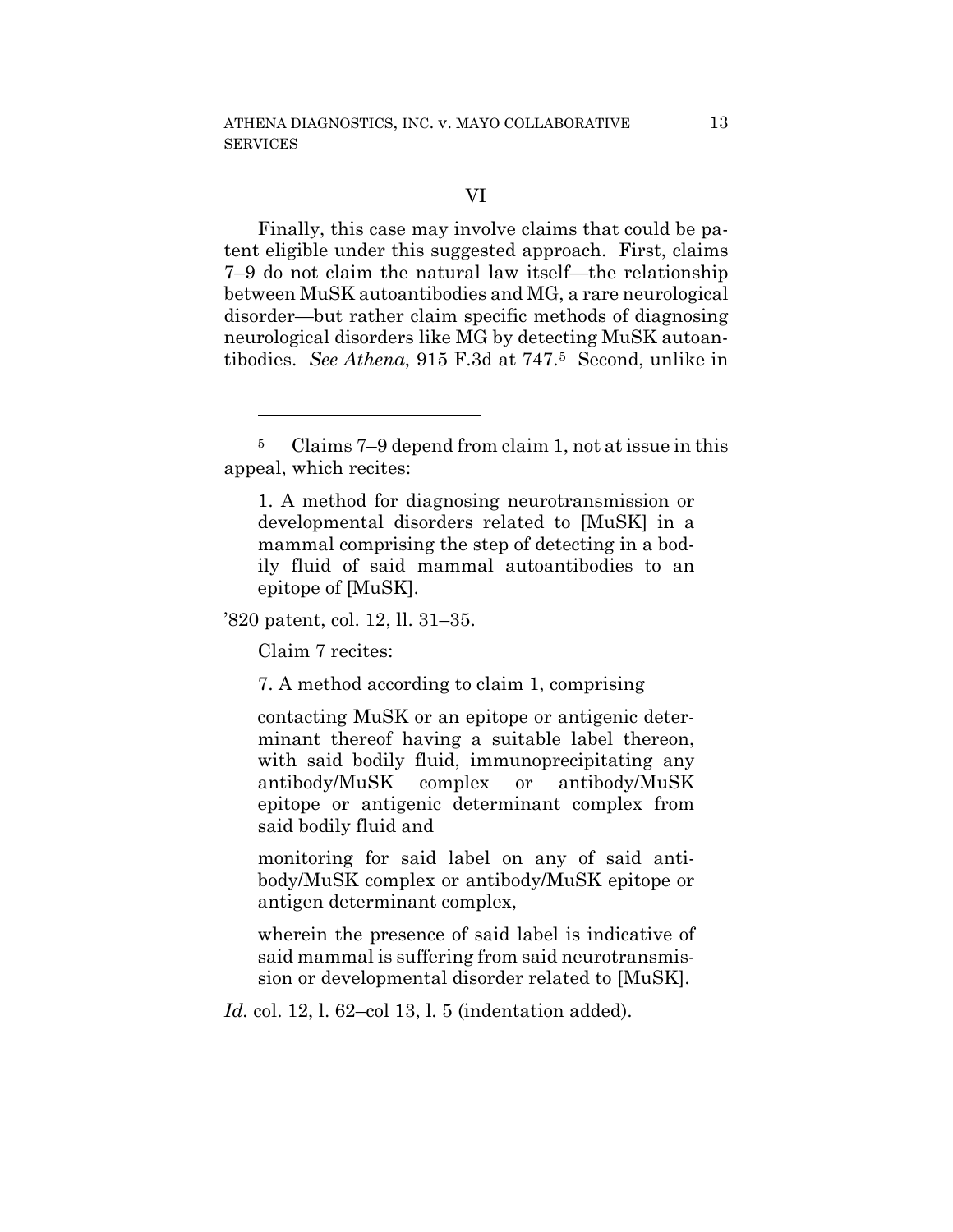14

<u>.</u>

*Mayo*, this case involves a "discovery" of the relationship, not mere determination of the precise correlations of a known natural law using prior art processes. As the panel noted, "[p]rior to the<sup>[]</sup> discovery [by the named inventors], no disease had been associated with MuSK." *Id.*

Because at least some of the claims here recite specific applications of the newly discovered law of nature with proven utility, this case could provide the Supreme Court with the opportunity to refine the *Mayo* framework as to diagnostic patents.

Claim 8 depends from claim 7 and recites that the label is a radioactive label. *Id.* col. 13, ll. 6–7. Claim 9 depends from claim 8 and further recites that the radioactive label is 125I. *Id.* col 13, ll. 8–9.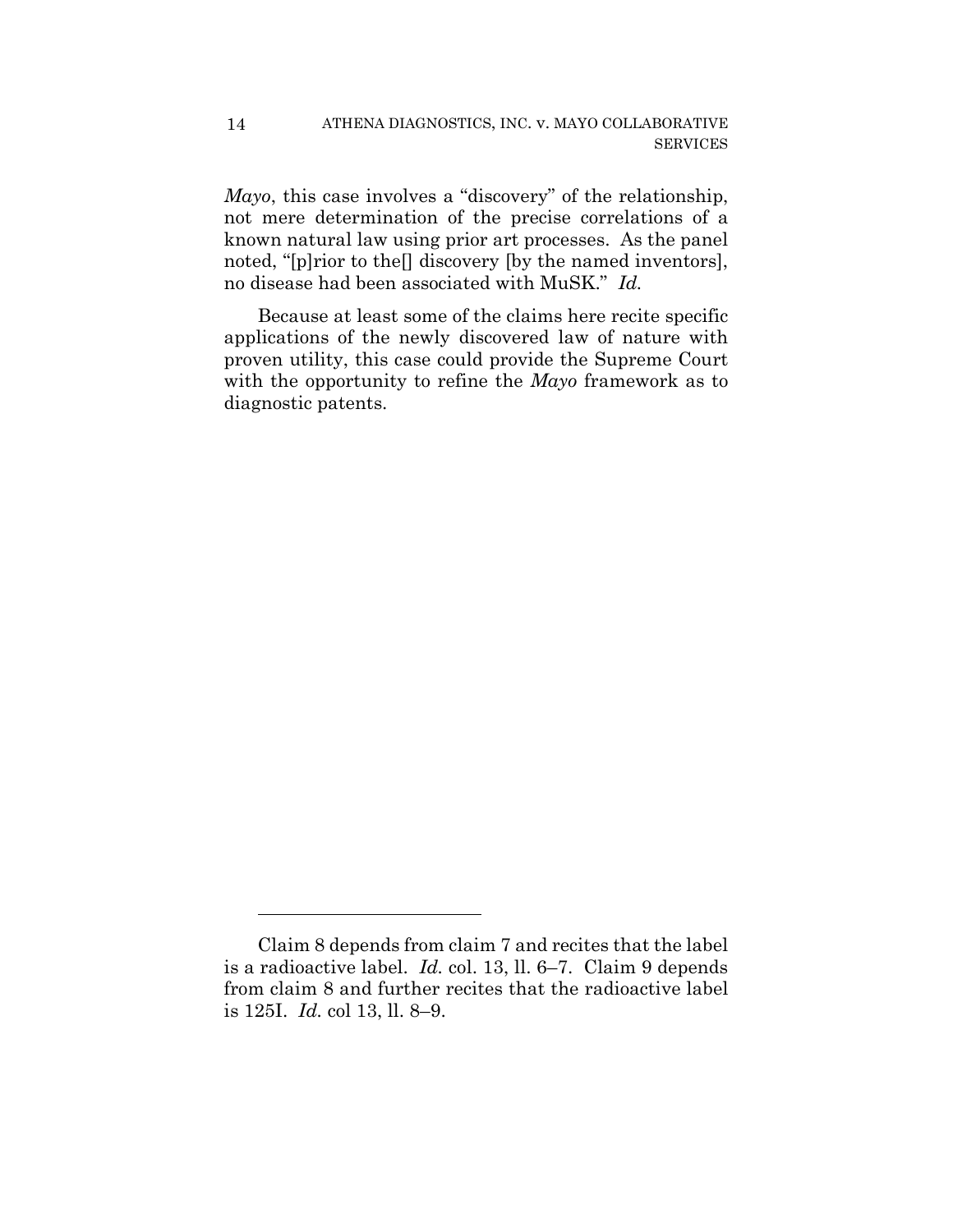## United States Court of Appeals for the Federal Circuit

**\_\_\_\_\_\_\_\_\_\_\_\_\_\_\_\_\_\_\_\_\_\_**

## **ATHENA DIAGNOSTICS, INC., OXFORD UNIVERSITY INNOVATION LTD., MAX-PLANCK-GESELLSCHAFT ZUR FORDERUNG DER WISSENSCHAFTEN E.V.,** *Plaintiffs-Appellants*

**v.**

**MAYO COLLABORATIVE SERVICES, LLC, DBA MAYO MEDICAL LABORATORIES, MAYO CLINIC,** *Defendants-Appellees*

> 2017-2508 **\_\_\_\_\_\_\_\_\_\_\_\_\_\_\_\_\_\_\_\_\_\_**

> **\_\_\_\_\_\_\_\_\_\_\_\_\_\_\_\_\_\_\_\_\_\_**

Appeal from the United States District Court for the District of Massachusetts in No. 1:15-cv-40075-IT, Judge Indira Talwani.

**\_\_\_\_\_\_\_\_\_\_\_\_\_\_\_\_\_\_\_\_\_\_**

CHEN, *Circuit Judge,* concurring with denial of the petition for rehearing en banc.

"Congress plainly contemplated that the patent laws would be given wide scope." *Bilski v. Kappos*, 561 U.S. 593, 601 (2010) (quoting *Diamond v. Chakrabarty*, 447 U.S. 303, 308 (1980)). As the Court observed, "Congress took this permissive approach to patent eligibility to ensure that 'ingenuity should receive a liberal encouragement.'" *Id.* Consistent with that mandate, the Court in *Diamond v. Diehr*, 450 U.S. 175 (1981) adopted a relatively narrow and more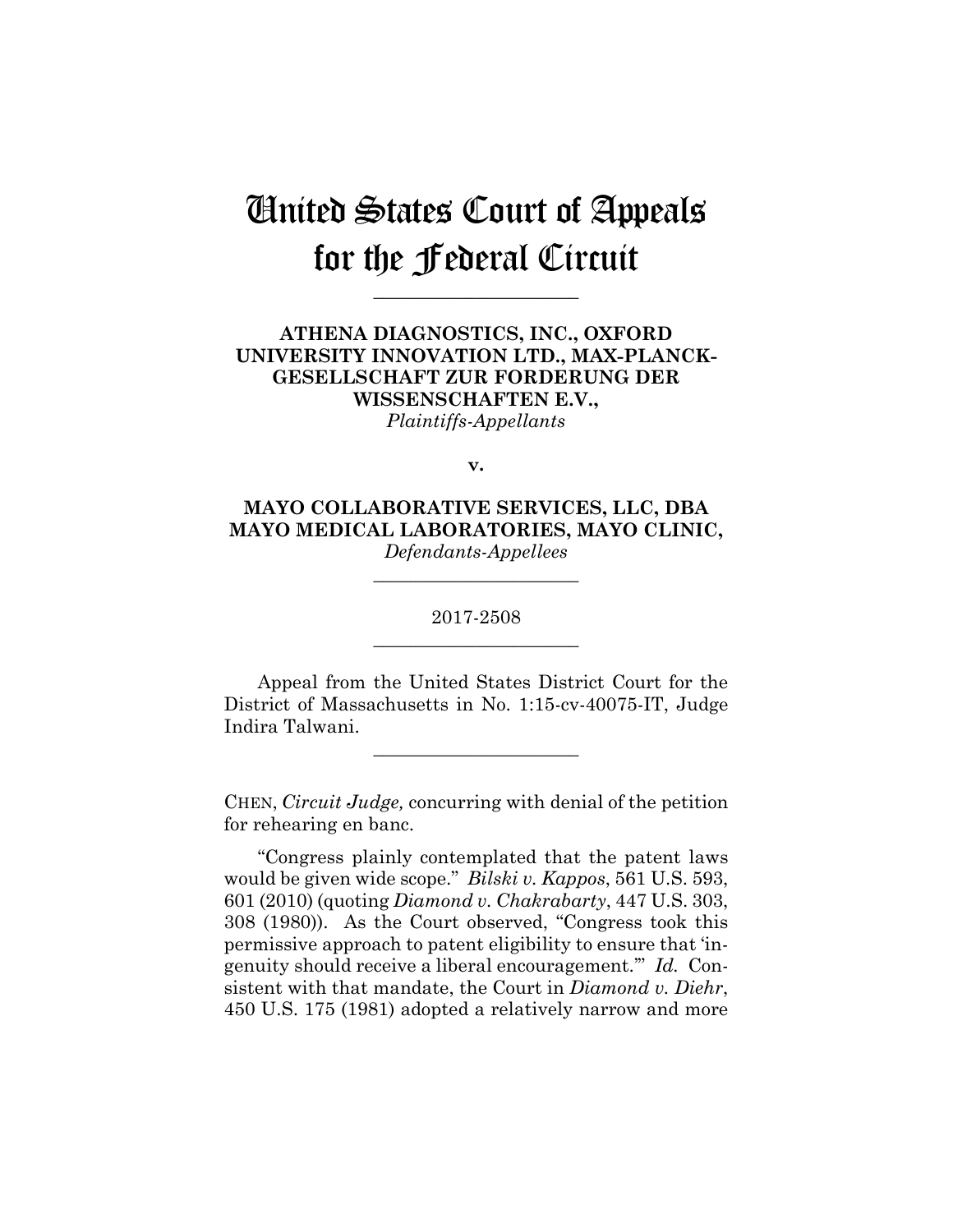administrable version of the judicial exceptions to the statutory text of 35 U.S.C. § 101 compared to what the Court articulated three years earlier in *Parker v. Flook*, 437 U.S. 584 (1978). Under *Diehr*'s "claim as a whole" principle, which does not divide the claim into new versus old elements, Athena's claims, particularly claims 7 and 9, likely would have been found to be directed to a patent-eligible process comprising a set of technical, transformative steps to test a patient for a particular medical condition. But in *Mayo Collaborative Services v. Prometheus Laboratories, Inc.*, 566 U.S. 66 (2012), the Court set forth an inventive concept/point of novelty framework, which is a more farreaching, aggressive version of the judicial exceptions to the statute and is largely incompatible with *Diehr*'s core rationale. At the same time, nothing in *Mayo* suggests that it sought to repudiate *Diehr*'s analysis. While I believe our court would benefit from the Supreme Court's guidance as to whether it intended to override central tenets of *Diehr*, *Mayo*'s reasoning is clear and we are bound by it. Because that analysis requires the affirmance of the district court's decision to invalidate Athena's claims, I concur with this court's decision to deny the petition for rehearing en banc.

#### I. *FLOOK* AND *DIEHR*

In *Flook*, the Court articulated the notion that something else beyond an algorithm or law of nature recited in a claim must provide the key "inventive concept" to make a claim patent-eligible. 437 U.S. at 594. There, the claims recited a formula for computing an updated alarm limit, a number that signals the presence of an abnormal temperature, pressure, and flow rate combination indicating inefficiency or perhaps danger during catalytic conversion processes. *Id.* at 585. While the Court recognized that "a process is not unpatentable simply because it contains a law of nature or a mathematical algorithm," *id.* at 590, it also declared that "the discovery of such a phenomenon cannot support a patent unless there is some other inventive concept in its application." *Id*. at 594. Because the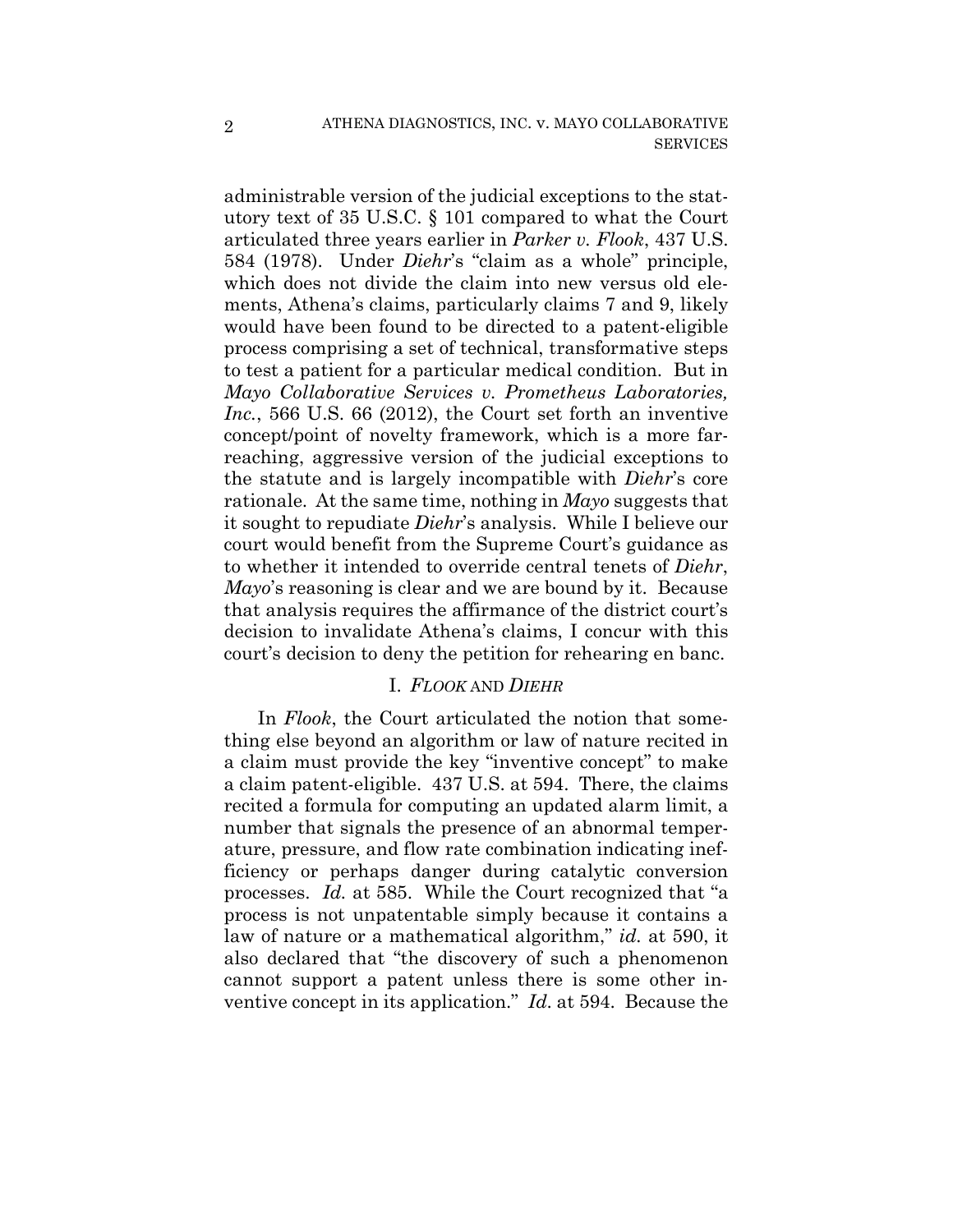recited field of use of catalytic conversion of hydrocarbons was "well known," and the formula received no credit in the analysis, the Court concluded that Flook's claim "contains no patentable invention." *Id*. The Court indicated that it had considered the claim "as a whole," but it did so by reviewing the claim on an element-by-element basis in search of something new and inventive, discounting the formula as "assumed to be within the prior art." *Id*. In so doing, the Court found no novel "inventive concept" in the claim. *Id.*

The Court advanced a very different analytic approach for the judicial exceptions in *Diamond v. Diehr*, 450 U.S. 175 (1981), one that is difficult to reconcile with much of *Flook*'s reasoning. The Court held patent-eligible under § 101 a claim for a process of constantly measuring the temperature inside a molding press to determine when to remove a cured rubber product. *Id.* at 192–93. The relationship between temperature and cure relied on a known mathematical equation, but the Court found that, when the overall patent claim was considered as a whole, the respondents did "not seek to patent a mathematical formula," but instead "[sought] protection for a process of curing synthetic rubber." *Id.* at 187. Rejecting a point of novelty inquiry for § 101, the Court stated: "The 'novelty' of any element or steps in a process, or even of the process itself, is of no relevance in determining whether the subject matter of a claim falls within the § 101 categories of possibly patentable subject matter." *Id*. at 188–89; *id.* at 193 n.15 ("The fact that one or more of the steps in [a claimed] process may not, in isolation, be novel or independently eligible for patent protection is irrelevant to the question of whether the claims as a whole recite subject matter *eligible*  for patent protection under  $\S$  101.") (emphasis in original); *see also id*. at 190 ("The question therefore of whether a particular invention is novel is 'wholly apart from whether the invention falls into a category of statutory subject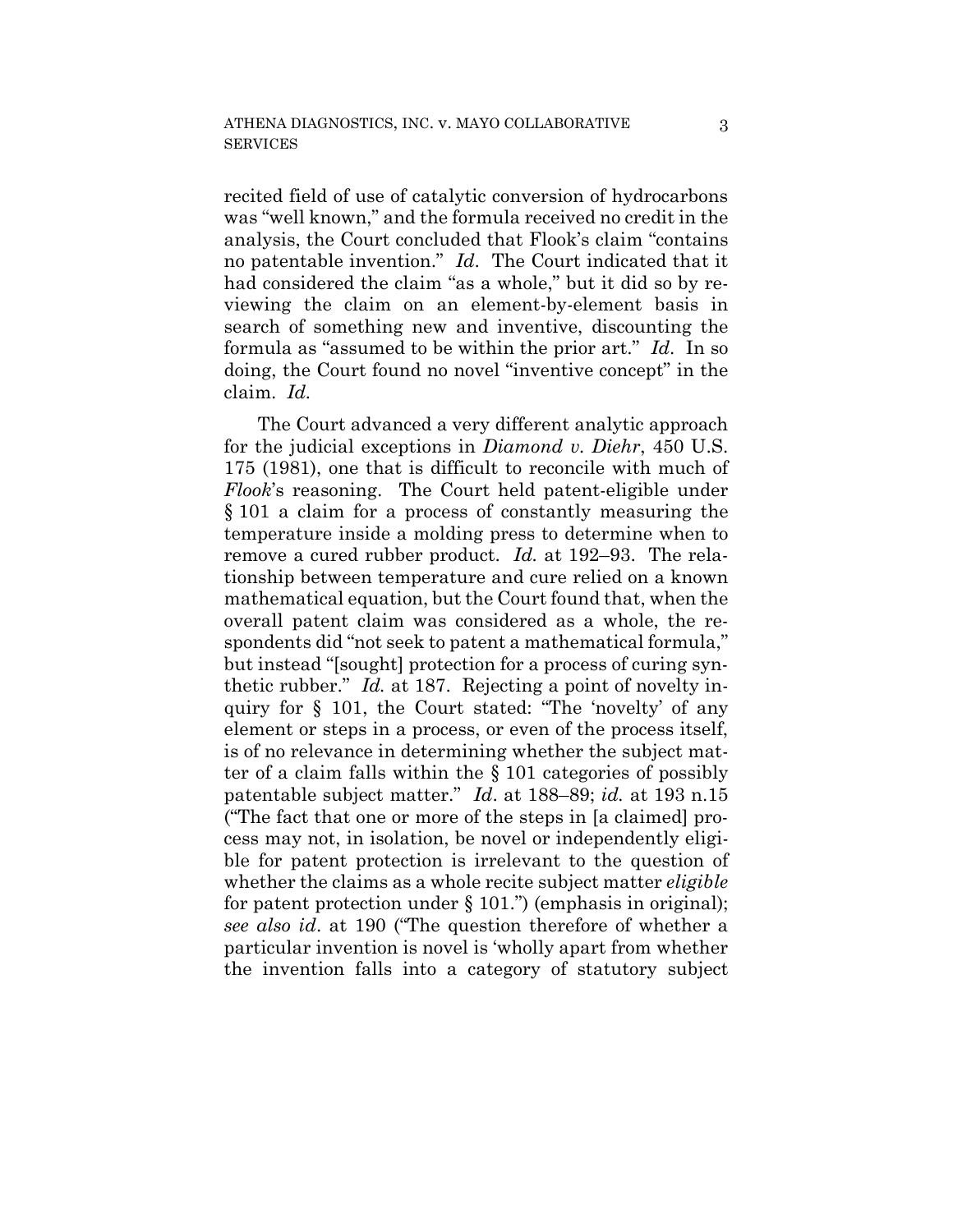matter.'" (quoting *In re Bergy*, 596 F.2d 952, 961 (C.C.P.A. 1979))).

4

Furthermore, *Bilski* recognized the interplay between *Diehr* and *Flook*, pointing out that *Diehr* "established a limitation on the principles articulated in [*Gottschalk v.*] *Benson* and *Flook*" in that "*Diehr* emphasized the need to consider the invention as a whole, rather than 'dissect[ing] the claims into old and new elements . . . in the analysis.'" *Bilski*, 561 U.S. at 611 (quoting *Diehr*, 450 U.S. at 188). Thus, as recently as *Bilski*, the Court understood *Diehr* as requiring consideration of the claim as a whole, including any mathematical formula or scientific principle, in the § 101 inquiry, and as rejecting any dissection of the claim in search of novel or unconventional components.

Aside from reaffirming the result in *Flook*, the *Diehr* Court addressed *Flook*'s takeaway meaning at two different points in the opinion. First, *Diehr* observed: "Our recent holdings in *Gottschalk v. Benson*, *supra*, and *Parker v. Flook*, *supra*, both of which are computer-related, stand for no more than [the] long-established principles" that "[e]xcluded from such patent protection are laws of nature, natural phenomena, and abstract ideas." 450 U.S. at 185 (citing *Flook* and other cases describing the judicial exceptions, *e.g.*, "[a] principle[] in the abstract . . . cannot be patented."). Second, *Diehr* explained the defect in the *Flook* claim in the following way: "A mathematical formula does not suddenly become patentable subject matter simply by having the applicant acquiesce to limiting the reach of the patent for the formula to a particular technological use . . . . All the application provided was a 'formula for computing an updated alarm limit.'" *Id.* at 192 n.14 (quoting *Flook*, 437 U.S. at 586). The *Diehr* Court thus regarded the *Flook* claim as merely reciting a formula that would be applicable in an industrial process, but not reciting an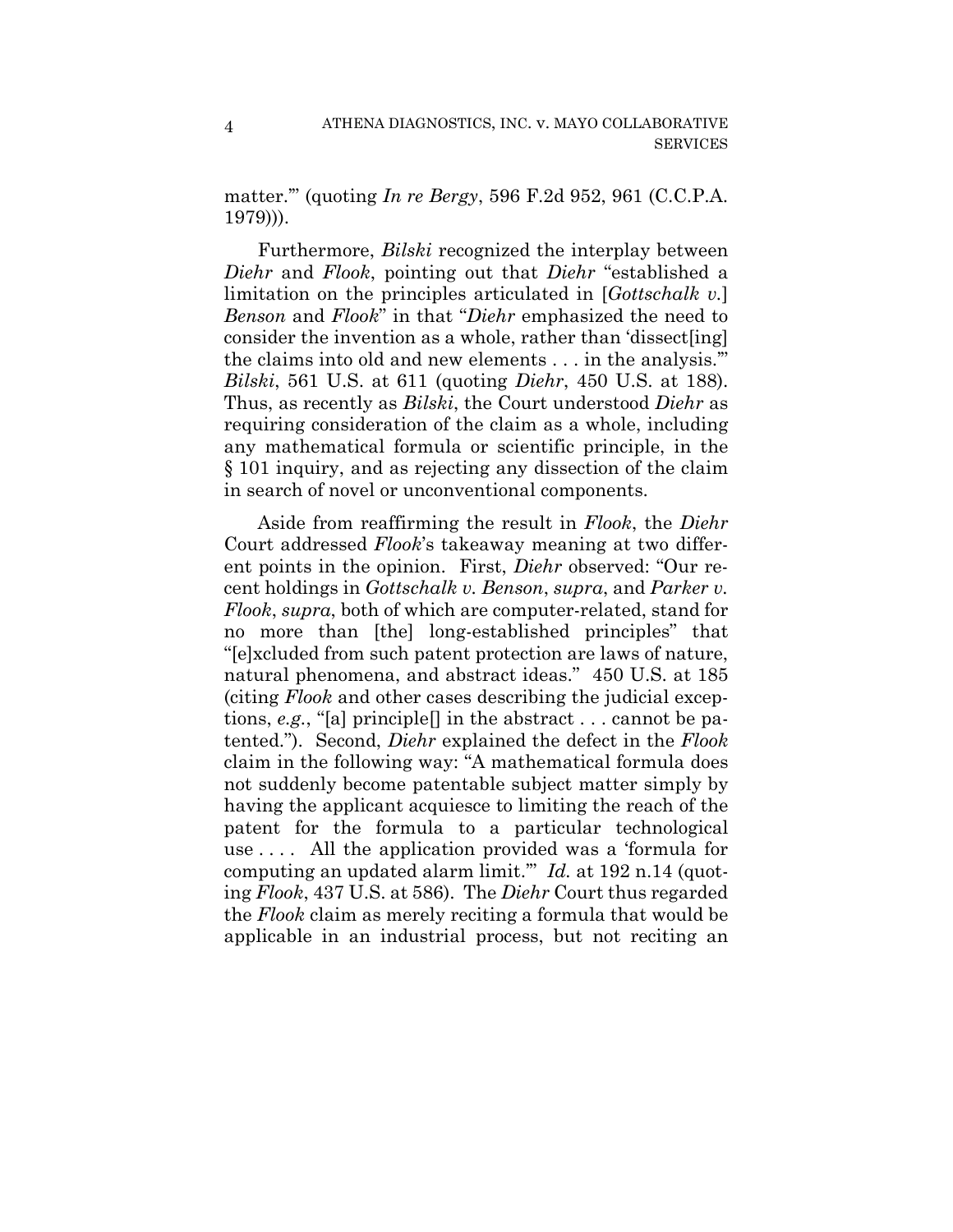industrial process itself.1 Aside from these two points, *Diehr* did not restate any other principles expressed in *Flook*.

That *Diehr* established a limitation on *Flook* and rejected the point of novelty/inventive concept approach to patent eligibility is underscored by the protests within the *Diehr* dissent. *See Diehr,* 450 U.S. at 204–16. "Proper analysis," in the dissent's view, "must start with an understanding of what the inventor claims to have discovered or phrased somewhat differently—what he considers his inventive concept to be." *Id.* at 212. Because the claim had "no other inventive concept" other than the addition of a mathematical algorithm to the otherwise conventional claimed process for curing rubber, the dissent would have found the *Diehr* claim ineligible. *Id.* at 213–14. The *Diehr* majority responded: "In order for the dissent to reach its conclusion it is necessary for it to read out of respondents' patent application all the steps in the claimed process which it determined were not novel or 'inventive.' That is not the purpose of the § 101 inquiry and conflicts with the proposition recited above that a claimed invention may be entitled to patent protection even though some or all of its elements are not 'novel.'" *Id*. at 193 n.15.

Given *Diehr*'s evident disagreement with *Flook*'s analysis, *Diehr*, as the later opinion, was widely understood to be the guiding, settled precedent on § 101 for three decades. *See*, *e.g.*, *Arrhythmia Research Tech., Inc. v. Corazonix Corp.*, 958 F.2d 1053, 1057 n.4 (Fed. Cir. 1992)

<u>.</u>

Citing *Flook*, the *Diehr* Court also stated that "insignificant post-solution activity will not transform an unpatentable principle into a patentable process." *Id*. at 191– 92. What that meant (pre-*Mayo*) was not clear, but, at the time, it could be read to refer to the fact that *Flook*'s claim did nothing more than "limit the use of the formula to a particular technological environment." *Id*. at 191.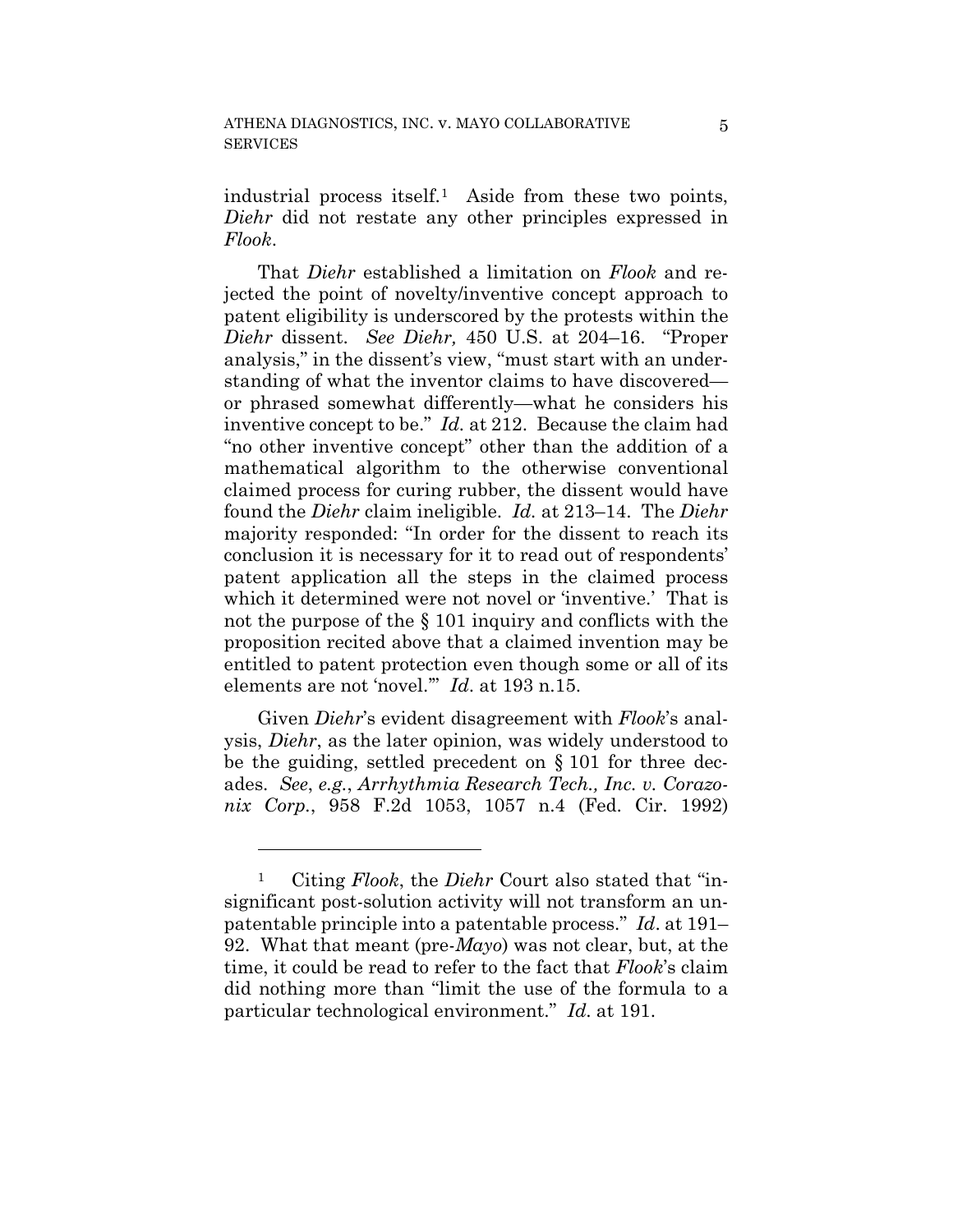("Although commentators have differed in their interpretations of *Benson, Flook,* and *Diehr,* it appears to be generally agreed that these decisions represent evolving views of the Court, and that the reasoning in *Diehr* not only elaborated on, but in part superseded, that of *Benson* and *Flook*.") (citing R.L. Gable & J.B. Leaheey, *The Strength of Patent Protection for Computer Products,* 17 Rutgers Computer & Tech. L.J. 87 (1991); D. Chisum, *The Patentability of Algorithms,* 47 U. Pitt. L. Rev. 959 (1986)); *see also* Edward W. Roush, Jr., *Patent Law-Patentable Subject Matter-Manufacturing Process Which Includes Use of Mathematical Formula and Computer Program Constitutes Patentable Subject Matter*, 13 St. Mary's L.J. 420, 428–29 (1981) ("The *Diehr* Court's holding is entirely consistent with title 35, section 101 subject matter standards. Although both the majority and dissent acknowledged that *Diehr* presented a section 101 statutory subject matter question, the dissent improperly injected considerations of section 102 novelty into its analysis. The majority in *Flook* employed the same rationale.").

#### II. *MAYO* AND *ALICE*

Three decades after *Diehr*, *Mayo* provided a framework for the judicial exceptions that strongly tracked the reasoning of *Flook* and the *Diehr* dissent. *Mayo Collaborative Servs. v. Prometheus Labs., Inc.*, 566 U.S. 66 (2012). The claims in *Mayo* were for a method of optimizing the treatment of an immune-mediated gastrointestinal disorder comprising two physical steps: (1) administering a synthetic drug to a patient, and (2) determining the concentration level of certain metabolic byproducts in the patient's bloodstream. The claims also included two "wherein" clauses, reciting that the measured level indicates whether the patient has received a safe and effective dose. *Id.* at 74–75. The Court found that the "wherein" clauses incorporate a law of nature: the relationship between concentrations of certain metabolites in the blood and the likelihood that a thiopurine drug dosage will prove ineffective or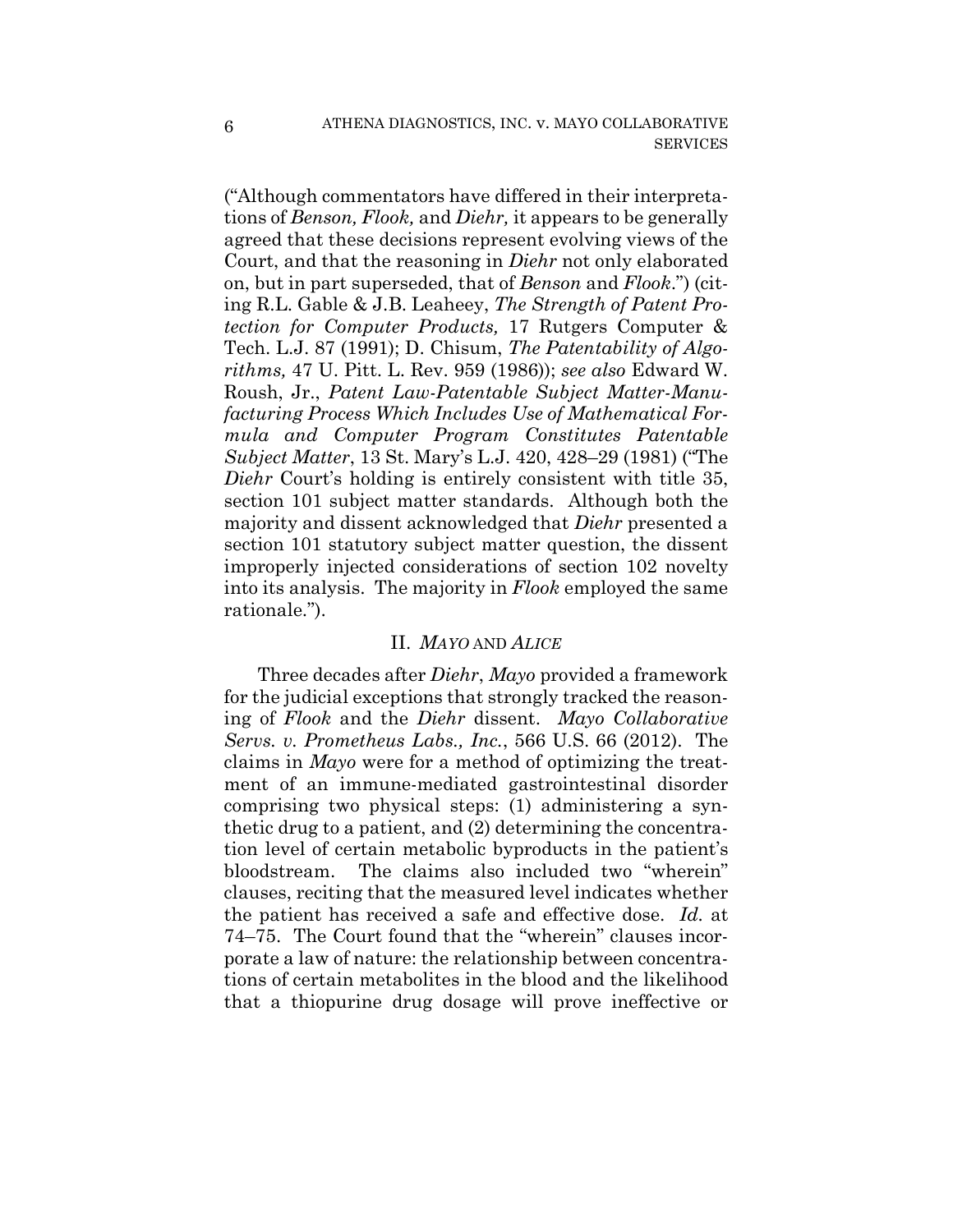cause harm. *Id.* at 78. Because the two physical steps were well-known in the prior art, the *Mayo* Court characterized these claims as adding to that law of nature nothing more than "well-understood, routine, conventional activity." *Id.*  at 73, 79–80.

Citing primarily to *Flook*, as well as *Bilski*, the Court stated that its prior decisions "insist that a process that focuses upon the use of a natural law also contain other elements or a combination of elements, sometimes referred to as an 'inventive concept,' sufficient to ensure that the patent in practice amounts to significantly more than a patent upon the natural law itself." *Id.* at 72–73. Because, in the Court's view, "the steps in the claimed processes (apart from the natural laws themselves) involve well-understood, routine, conventional activity previously engaged in by researchers in the field," the claims lacked any inventive concept. *Id*. at 73. Moreover, the Court did not share the concerns *Diehr* expressed as to preserving a doctrinal distinction between §§ 101 and 102; instead, the Court noted: "We recognize that, in evaluating the significance of additional steps [beyond the law of nature] the § 101 patent eligibility inquiry and, say, the § 102 novelty inquiry might sometimes overlap." *Id.* at 90. *Mayo*'s rationale thus follows the point of novelty/inventive concept reasoning of *Flook* and the *Diehr* dissent.

As such, *Mayo* is in considerable tension with *Diehr*'s instruction to consider claims "as a whole" and *Diehr*'s disapproval of dissecting claims into elements and ignoring non-novel elements in the § 101 analysis. 450 U.S. at 188. The *Mayo* Court indicated that it considered the claimed steps "as an ordered combination," but it excluded the law of nature from that review and concluded that the "ordered combination adds nothing to the laws of nature that is not already present when the steps are considered separately." 566 U.S. at 79. In other words, after setting aside the law of nature, "any additional steps consist[ed] of well-understood, routine, conventional activity already engaged in by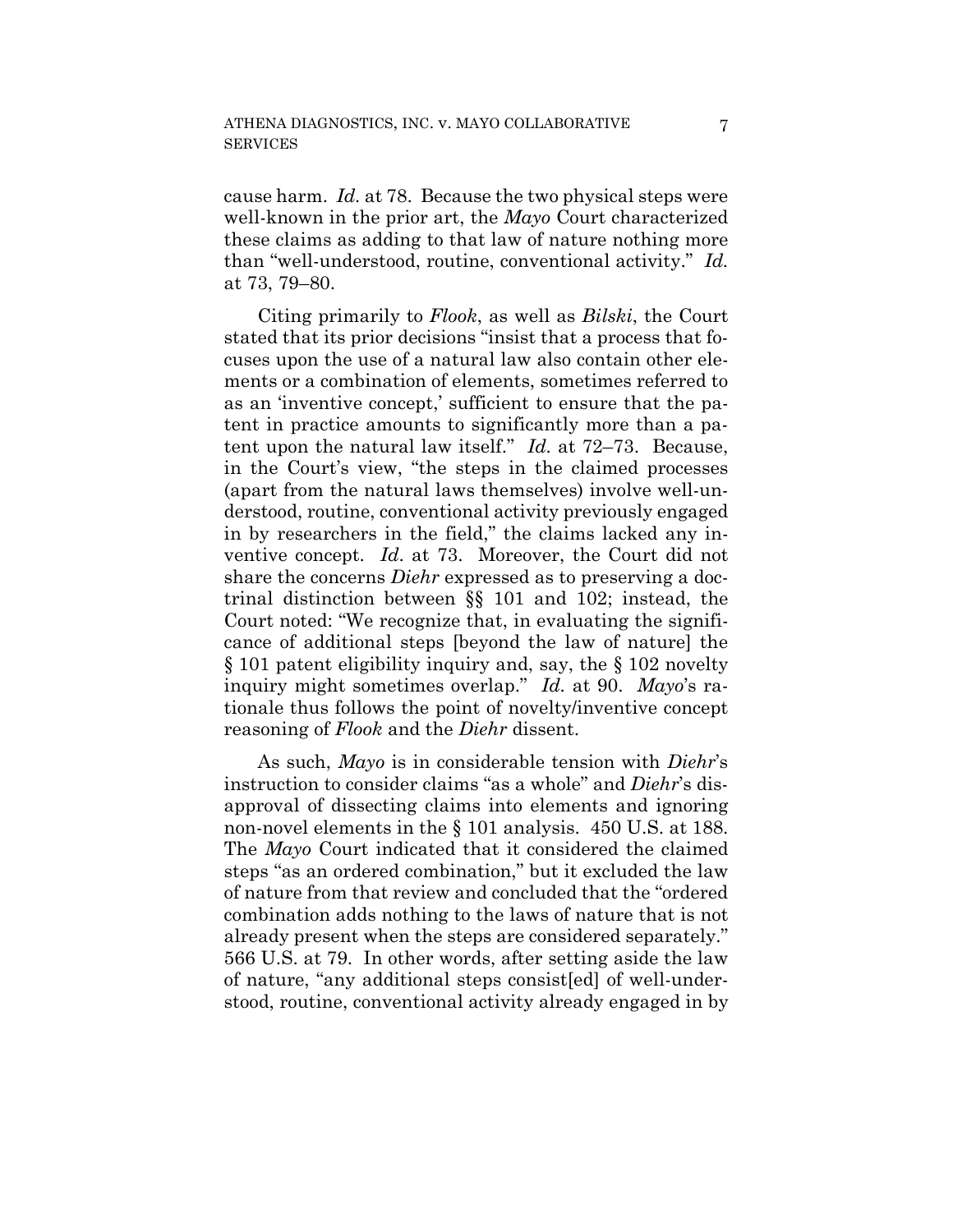the scientific community; and those steps, when viewed as a whole, add[ed] nothing significant beyond the sum of their parts taken separately." *Id.* at 79–80. The Court found support for this understanding of the judicial exceptions in *Flook*, observing that, for the *Flook* claim, the steps of monitoring a catalytic conversion process "were all 'well known,' to the point where, putting the formula to the side, there was no 'inventive concept' in the claimed application of the formula." *Id*. at 82. That type of "ordered combination" review ("putting the formula to the side"), however, is fundamentally different from *Diehr*'s "claim as whole" principle, which does not carve out the judicial exception from the patent eligibility inquiry, nor does it dismiss elements that lack novelty.2 *See Diehr*, 450 U.S. at 188–93.

<sup>2</sup> Both *Mayo* and *Flook* rely on an 1841 English case, *Neilson v. Harford*, 1 Web. P. C. 295 (1841), as supporting an "inventive concept" requirement in which a law of nature is treated as something well-known. *Mayo*, 566 U.S. at 82–83; *Flook*, 437 U.S. at 592. There is reason to believe, however, that the decision in *Neilson* did not turn on such a premise. *See Tilghman v. Proctor*, 102 U.S. 707, 723–25 (1880) (describing *Neilson*'s reasoning as drawing "the true distinction between a mere principle . . . and a process by which a principle is applied to effect a useful result."); *see also* Brief of Professors Jeffrey A. Lefstin and Peter S. Menell as *Amici Curiae* in Support of Petition for Writ of Certiorari at 15–21, *Sequenom, Inc. v. Ariosa Diagnostics, Inc.*  (2016) (No. 15-1182) (Lefstin and Menell Br.). Moreover, no Supreme Court patent eligibility case for a process claim prior to *Flook* relied on an inventive concept inquiry or assumption that a scientific discovery should be regarded as well-known. *See*, *e.g.*, *Gottschalk v. Benson*, 409 U.S. 63 (1972); *Expanded Metal Co. v. Bradford*, 214 U.S. 366 (1909); *Dolbear v. Am. Bell Tel. Co.*, 126 U.S. 1 (1888); *Tilghman*, 102 U.S. ; *Cochrane v. Deener*, 94 U.S. 780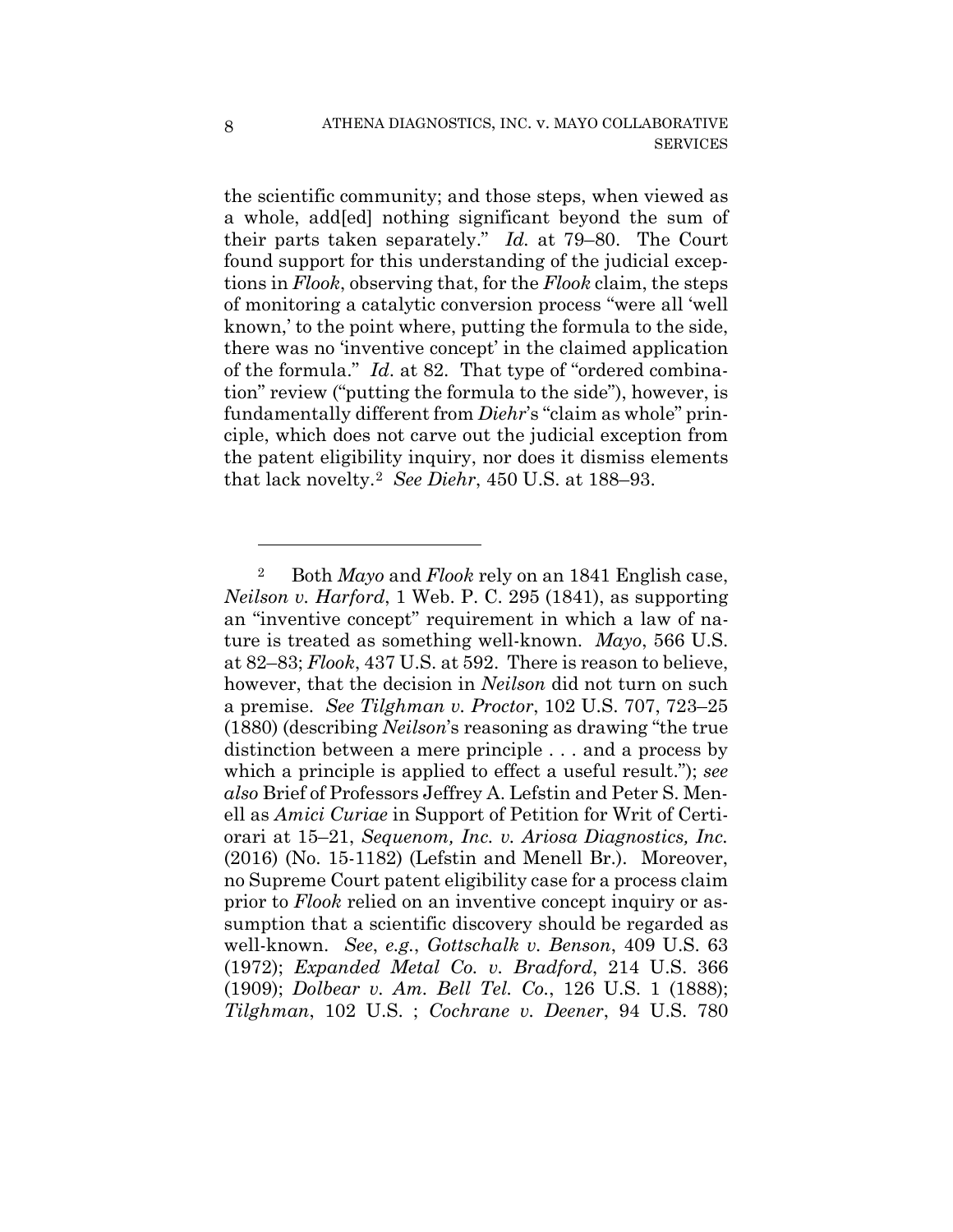In *Alice*, the Court reaffirmed this reversion to *Flook*, reiterating that, if the claims at issue are directed to laws of nature, natural phenomena, or abstract ideas, then we must ask "what else is there in the claims before us?" And in doing so, we must "consider the *elements* of each claim individually and 'as an ordered combination' to determine whether the *additional* elements 'transform the nature of the claim' into a patent-eligible application." *Alice Corp. Pty. v. CLS Bank Int'l*, 573 U.S. 208, 217 (2014) (quoting *Mayo*, 566 U.S. at 78–79) (emphases added). As in *Mayo*, *Alice* described the second step of this analysis "as a search for an 'inventive concept'" that discounts the law of nature or abstract idea from that inquiry. *Id*. (quoting *Mayo*, 566 U.S. at 72–73); *see also id*. at 221 ("A claim that recites an abstract idea must include 'additional features' to ensure 'that the [claim] is more than a drafting effort designed to

<sup>(1876);</sup> *Corning v. Burden*, 56 U.S. 252 (1853); *Le Roy v. Tatham*, 55 U.S. 156 (1853) ("A patent will be good, though the subject of the patent consists in the discovery of a great, general, and most comprehensive principle in science or law of nature, if that principle is by the specification applied to any special purpose, so as thereby to effectuate a practical result and benefit not previously attained." (quoting *Househill Coal & Iron Co. v. Neilson*, 1 Web. P. C. 673, 683 (1843))); *see also O'Reilly v. Morse*, 56 U.S. 62, 114– 15,118 (1853) (quoting same passage from *Neilson* quoted in *Mayo* and *Flook*, and then stating that "we see nothing" in *Neilson* "which would sanction the introduction of any new principle in the law of patents" and relying on "established principles in the American courts"). Importantly, *Diehr*'s reasoning, which post-dates *Flook* and was controlling authority for 30 years, is incompatible with the inventive concept approach.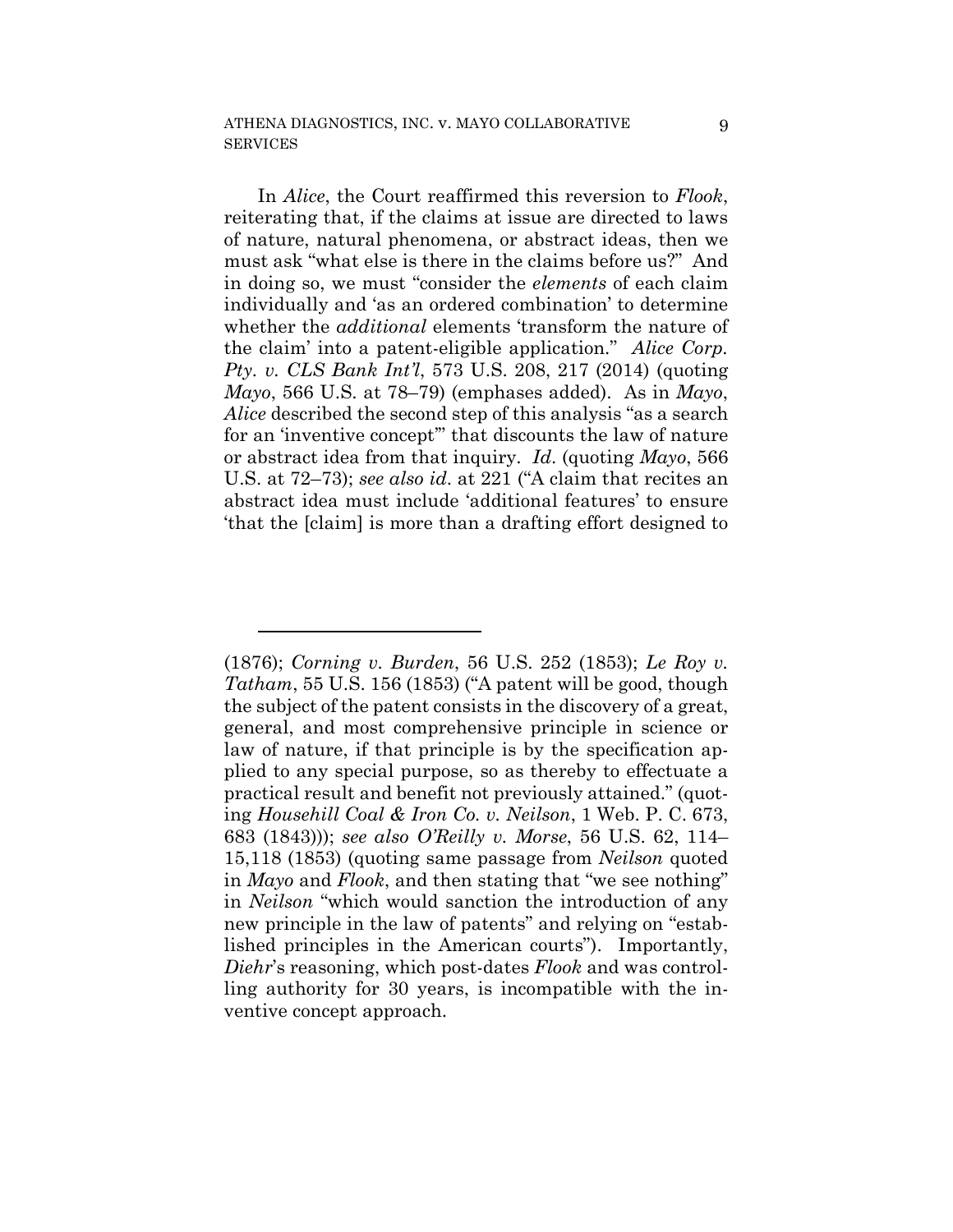monopolize the [abstract idea].'" (quoting *Mayo*, 566 U.S. at 77)).3

When it comes to applying the judicial exceptions, it bears noting that the *Mayo* analytical approach is considerably harder to apply consistently than the *Diehr* framework, and more aggressive in its reach. Consider the claim in *Mayo*. If that claim had recited just the single step of administering a synthetic drug to a patient, that singlestep claim would be patent-eligible, but lack novelty under § 102. And if that claim added a second step for determining the subsequent level of a non-naturally occurring metabolite in a patient, that claim also would pass muster under § 101, but lack novelty. But when the claim further recites a relationship between a metabolite level and its efficacy in a patient, that claim suddenly would be invalid under § 101 for violating the law of nature exception. In other words, steps 1 and 2 now get pushed aside and declared insignificant, and the last step is designated as the "focus" of the claim, *i.e.*, the heart of the invention. The notion that adding claim language can convert an otherwise patent-eligible claim into a patent-ineligible claim is counterintuitive and a very difficult thing to explain to 8,000 patent examiners.4 Moreover, the process of

<sup>3</sup> The *Alice* Court, like *Mayo* and *Flook*, states that its approach is consistent with the rule that patent claims must be considered as a whole, because it considers the claim elements separately as well as in combination. *Alice*, 573 U.S. at 218 n.3. But, as explained *supra*, this approach is wholly unlike *Diehr*'s understanding of evaluating the claim "as a whole."

<sup>4</sup> That is not to say that the *Mayo* claim should have been upheld as valid. The "wherein" clauses simply identified a mental inference from practicing a prior art process, which is insufficient to distinguish the claim from the prior art. *See* Brief for United States as *Amicus Curiae*, at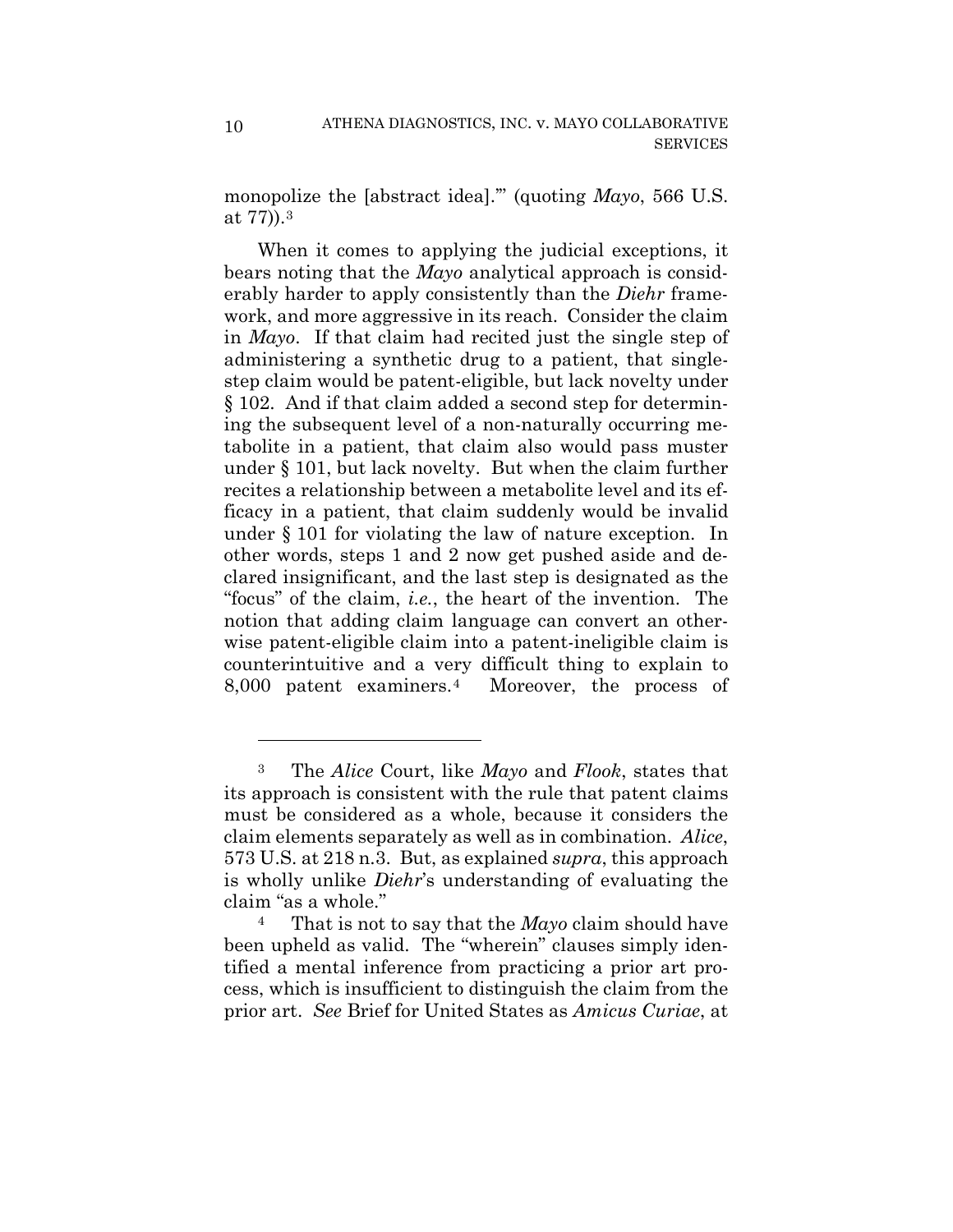determining what the claim is "really about" when the claim is viewed in pieces, rather than as a whole, can be highly subjective and impressionistic. This approach puts courts and examiners in the position of assigning value judgments to individual limitations, designating some as "significant" and others as "insignificant," and hoping everyone else reaches the same conclusion as to whether the claim contains a truly meritorious inventive contribution as opposed to a judicial exception embellished with insignificant window dressing. And all this just to resolve the threshold question of whether an invention is eligible for the patent system.

As written, *Mayo* requires a patent claim to have an inventive concept apart from the recitation of a natural law. That requirement has consequences that go beyond the facts of *Mayo* and is certainly clear enough that we are obliged to follow it. But, as explained above, *Mayo*'s framework is in tension on its face with *Diehr*, which was equally clear in requiring that a patent claim be considered as a whole, without putting aside any natural law or otherwise dissecting a claim into new versus old elements. Moreover, nothing in *Mayo* suggests that it sought to repudiate anything in *Diehr*; it instead suggests that it sought to maintain continuity with the Court's prior cases in this area. As for *Flook*, the Court in *Bilski* acknowledged that *Diehr* had "established a limitation" on *Flook* by "emphasiz[ing] the need to consider the invention as a whole, rather than 'dissect[ing] the claims into old and new elements . . . in the analysis.'" *Bilski*, 561 U.S. at 611 (quoting *Diehr*, 450 U.S. at 188). Importantly, *Mayo* does not say that it nullified this key "limitation" expressed in *Diehr*. Furthermore, as Judge Dyk points out in his concurrence, the Court's opinion in *Ass'n for Molecular Pathology v. Myriad Genetics,* 

<sup>26–28,</sup> *Mayo v. Prometheus*, 566 U.S. 66 (2012) (No. 10- 1150).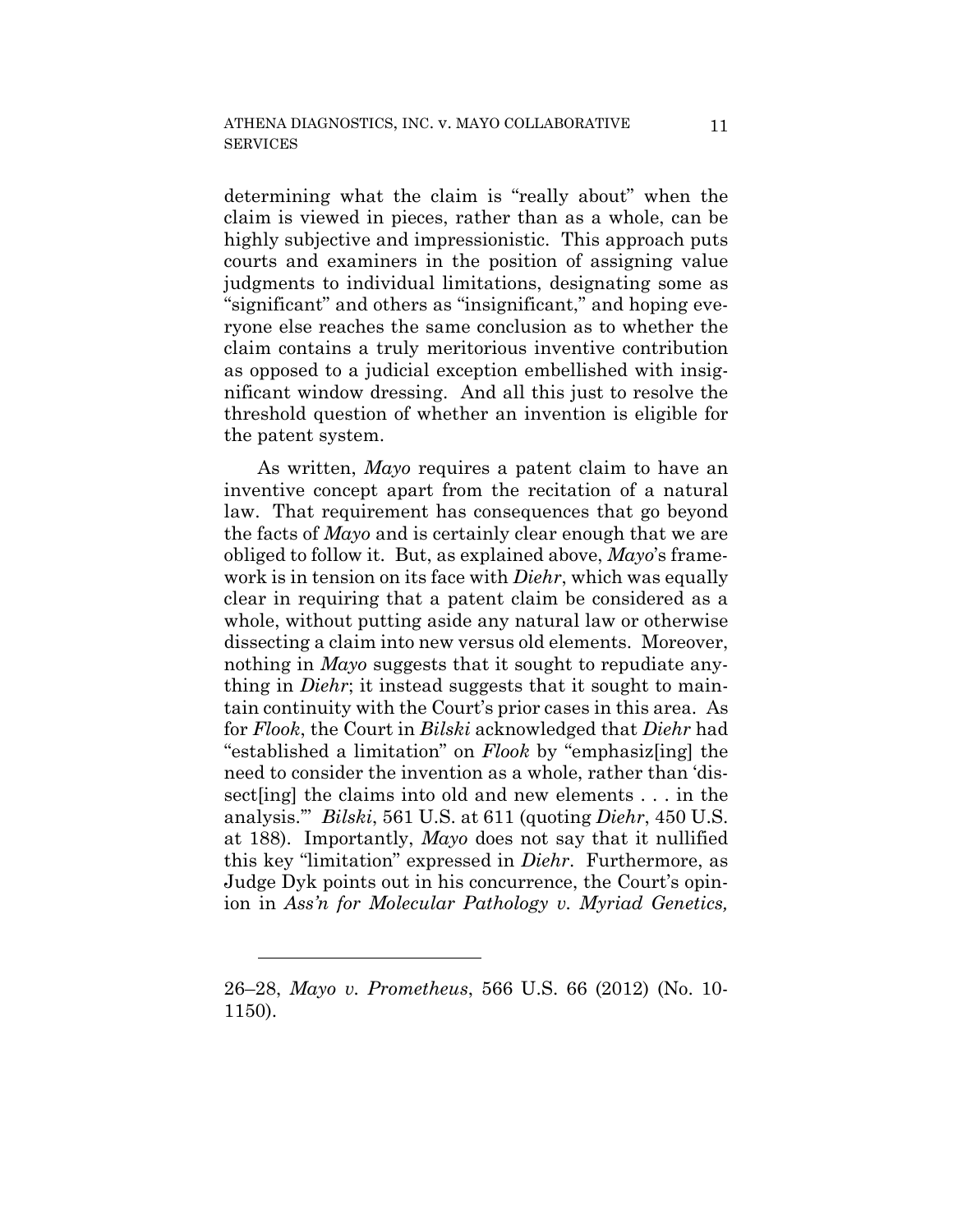*Inc.*, 569 U.S. 576 (2013), which issued after *Mayo*, could be read as potentially maintaining an open door for diagnostic claims such as Athena's, because they may be regarded as applications of knowledge of discovered natural laws. *See* Dyk Concurrence at 7. *Myriad* thus could suggest that *Mayo* should not go as far as its language indicates.

Through it all, there is a serious question today in patent law as to what extent *Diehr* remains good law in light of *Mayo*. We are not in a position to resolve that question, but the Supreme Court can. Resolution of the present confusion is important because if *Mayo* in fact overruled the principles in *Diehr* (as reiterated in *Bilski*), then that would be a significant incursion on the settled expectations that had existed for 30 years since *Diehr*. Relying on the *Diehr* framework, the Patent Office examined and granted many patents for medical diagnostic methods, establishing settled expectations in those granted property rights, and prompted companies and research institutions to organize their conduct and choices accordingly. Many of these diagnostic claims, including the ones at issue here, do not hold up well against *Mayo*'s more searching, claim dissection scrutiny.

### III. ATHENA'S CLAIMS

Judge Newman, Judge Moore, the petitioner, and the *amici* raise several valid concerns. But I believe the reasoning underlying recent Supreme Court decisions compels us to affirm the district court's invalidity determination here. While *Diehr* long established that we must evaluate "the claim as a whole" for § 101 purposes, that principle has been considerably undermined, for we've been recently instructed to ask for claims such as Athena's, "do the patent claims add *enough* to their statements of the correlations to allow the processes they describe to qualify as patenteligible processes that *apply* natural laws?" *Mayo*, 566 U.S. at 77 (emphases in original). Moreover, "[p]urely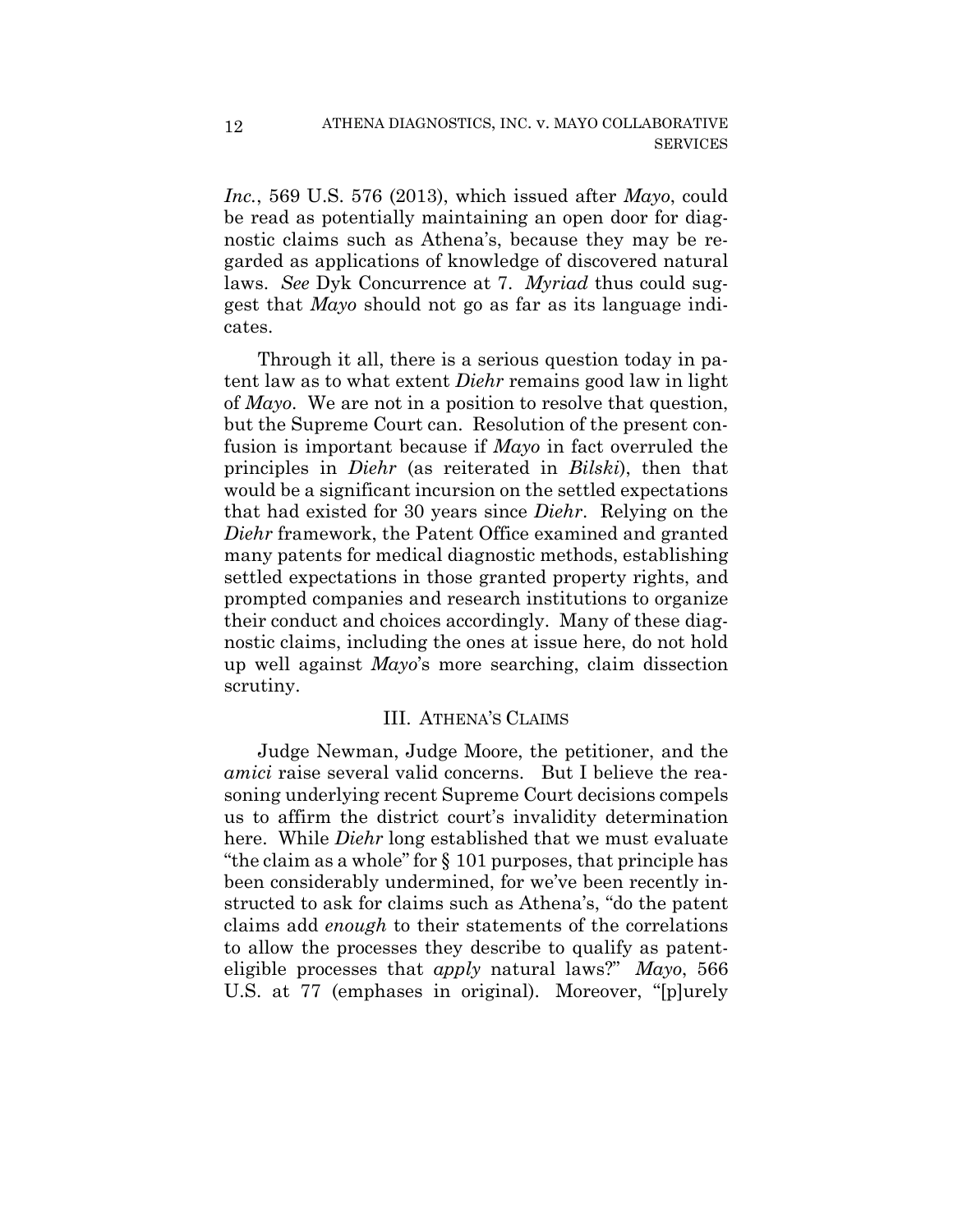'conventional or obvious' '[pre]-solution activity' is normally not sufficient to transform an unpatentable law of nature into a patent-eligible application of such a law." *Id*. at 79.

It appears to me that, per *Mayo*, because the association of an antibody and a medical disorder is deemed to be a law of nature rather than an application of a law of nature, detecting that law of nature, by using data gathering steps or devices that can be said to be basic, conventional, or obvious, fails § 101. This is in contrast to examples, such as *Diehr* and *Neilson*, in which, as characterized by *Mayo*, the claimed inventions included unconventional steps beyond reliance on an abstract scientific principle. *Mayo*, 566 U.S. at 80–81, 83–84. In other words, the Supreme Court has made clear that detecting a law of nature (without more than conventional steps for accessing the law of nature) does not qualify as a patent-eligible application of a law of nature.

Here, the inventors of Athena's U.S. Patent No. 7,267,820 discovered an association between the disorder *myasthenia gravis* and the presence of muscle specific tyrosine kinase (MuSK) autoantibodies in a patient's blood. At issue are claims 7–9 reciting:

1. A method for diagnosing neurotransmission or developmental disorders related to muscle specific tyrosine kinase (MuSK) in a mammal comprising the step of detecting in a bodily fluid of said mammal autoantibodies to an epitope of muscle specific tyrosine kinase (MuSK).

 $[\ldots]$ 

7. A method according to claim 1, comprising

contacting MuSK or an epitope or antigenic determinant thereof having a suitable label thereon, with said bodily fluid,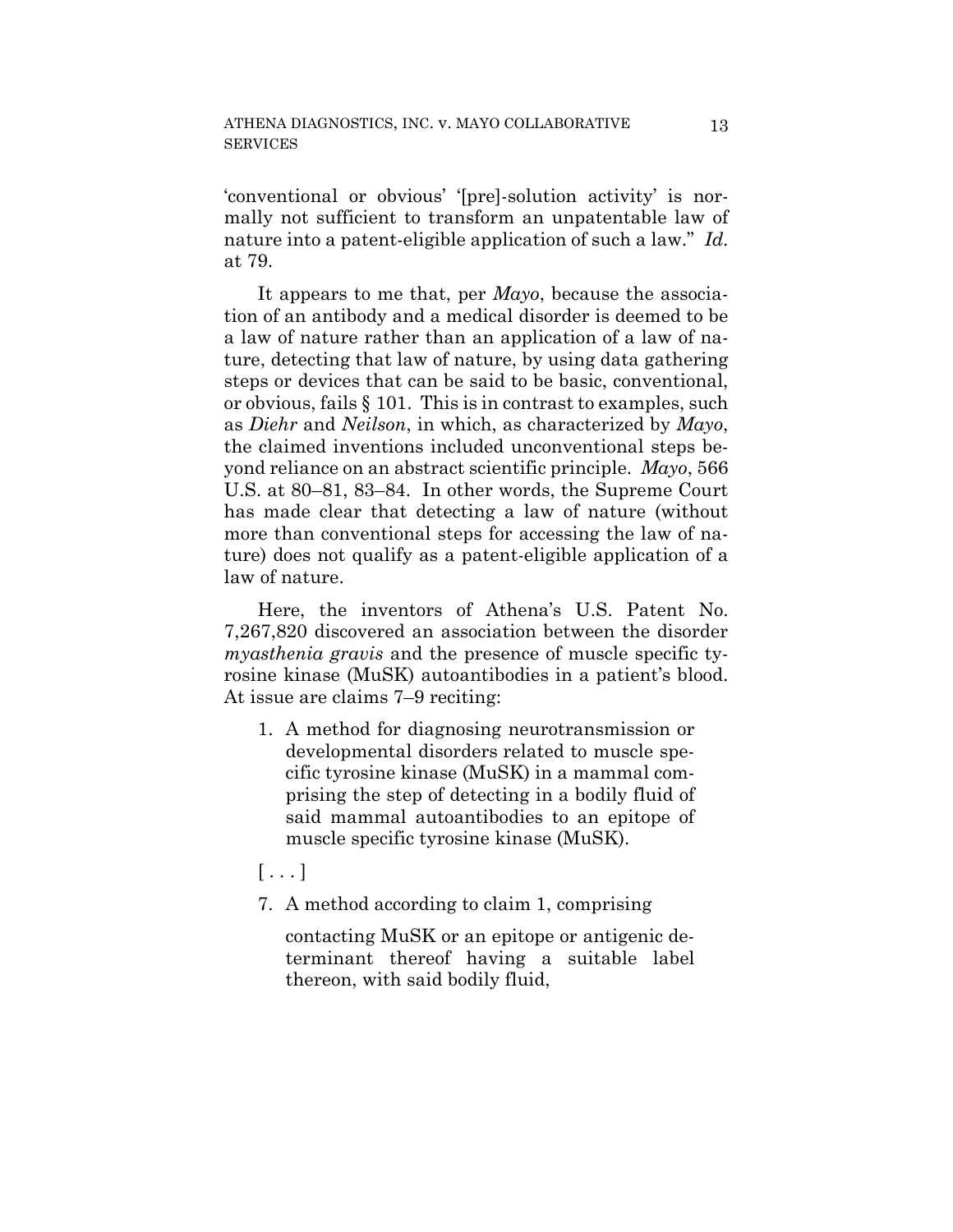immunoprecipitating any antibody/MuSK complex or antibody/MuSK epitope or antigenic determinant complex from said bodily fluid and

monitoring for said label on any of said antibody/MuSK complex or antibody/MuSK epitope or antigen determinant complex,

wherein the presence of said label is indicative of said mammal is suffering from said neurotransmission or developmental disorder related to [MuSK].

- 8. A method according to claim 7 wherein said label is a radioactive label.
- 9. A method according to claim 8 wherein said label is 125I.

'820 patent, col. 12 ll. 31–35, col. 12 l. 62 – col. 13 l. 9.

We must accept that the association between the antibody and the disorder is a law of nature. Here, as in *Mayo*, data first must be gathered in order to access and observe the newly-discovered law of nature, and the claimed steps "simply tell doctors to gather data from which they may draw an inference in light of the correlations." *Mayo*, 566 U.S. at 79. That claims 7 and 9 do not preempt all ways of observing the law of nature isn't decisive, as none of the steps recited therein add anything inventive to the claims. Claim 7's label-adding and immunoprecipitating steps are conventional, standard techniques in the art of detecting the presence of a law of nature such as a protein; the panel majority opinion notes that these steps do not recite any improvement in the underlying immunoassay technology. *Athena Diagnostics, Inc. v. Mayo Collaborative Servs., LLC*, 915 F.3d 743, 751 (Fed. Cir. 2019).

Claim 9 recites use of a particular label, but one that was standard to use in the art. This cannot provide the inventive concept under *Mayo*. As an analogy, we would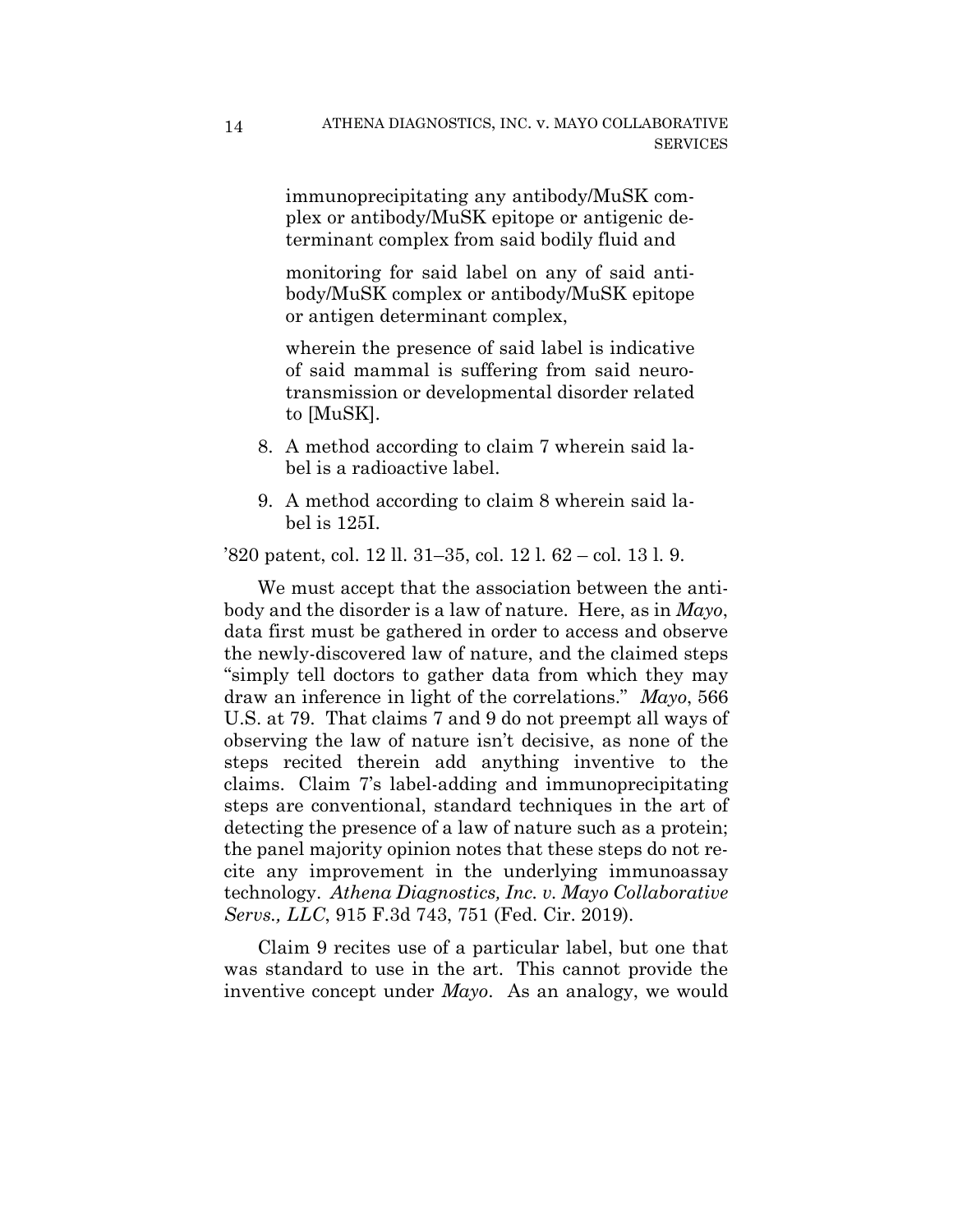not find that a claim directed to an abstract idea of communicating information through a device passes muster under § 101 simply because it limits the claimed device to, say, a Samsung Galaxy® smartphone. Nor would the *Mayo* claim be considered to possess an inventive concept if it had recited that the initial step of "administering a drug" be performed in a conventional way, such as orally or intravenously.

One amicus brief points out that § 101 provides that "[w]hoever invents or discovers" a new or useful process, manufacture, machine or composition of matter may be entitled to a patent, and that § 100(a) defines "invention" to mean "invention or discovery." Brief of Freenome Holdings Inc. and Achillion Pharm., Inc. as *Amici Curiae* in Support of Neither Party, *Athena Diagnostics, Inc. v. Mayo Collaborative Servs., LLC*, 915 F.3d 743 (2019) (No. 17-2508). Section 100 also defines "process" to include "a new use of a known process, machine, manufacture, composition of matter, or material." § 100(b). Arguably, Athena's invention is a claim for a new use (diagnosing *myasthenia gravis*) of a known composition of matter (MuSK autoantibodies). Moreover, given that the dual "invention or discovery" structure consistently has been part of every Patent Act since 1790, this statutory provision suggests that at least some discoveries, including Athena's "discovery" of how to diagnose *myasthenia gravis*, have always been contemplated as patentable subject matter. *See* Lefstin and Menell Br. at 4–14. However, I am not aware of the Supreme Court ever addressing the meaning of "discovers" in § 101 separately from "invents," and it must be the Supreme Court, and not this court, that speaks to that statutory question, because the Court already proclaimed that "[g]roundbreaking, innovative, or even brilliant discovery does not by itself satisfy the section 101 inquiry." *Myriad*, 569 U.S. at 591.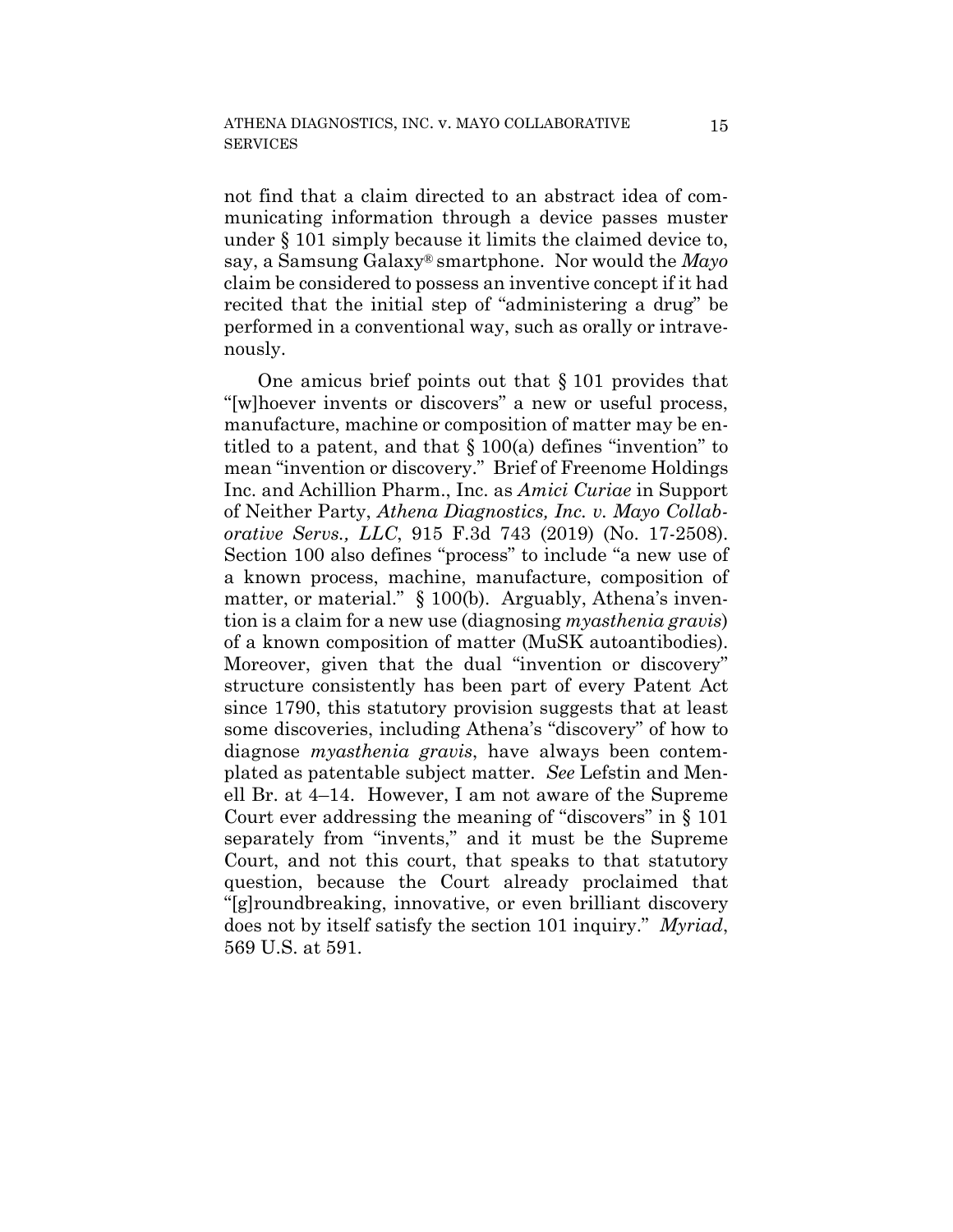In sum, I do not think the claims here can withstand *Mayo*'s scrutiny.5 But perhaps when read "as a whole" under *Diehr*, claims such as claims 7 and 9 in this case could be viewed as methods of testing for a specific medical condition, employing a sequence of steps that physically transform materials. By no means do the claims cover a natural principle in the abstract. Rather, this sounds like a contribution to the "useful arts" stated in Article I, Section 8, Clause 8 of the U.S. Constitution. That those physical, transformative steps may apply conventional techniques for locating an antibody in a sample would not be disregarded in the threshold inquiry of whether the claimed invention qualifies as subject matter eligible for the patent system.

New methods for diagnosing medical conditions, as a general matter, intuitively seem to be the kind of subject matter the patent system is designed for: to encourage the risky, expensive, unpredictable technical research and development that people would not otherwise pursue in the hope that *if* they discover something of great medical value, then they will be protected and rewarded for that successful effort with a patent. This category of invention, after all, is not the same as methods of entering into contracts, or horse whispering, or speed dating or other methods that animated many of the concerns underlying *Bilski*. The kind of lab work undertaken in discovering new diagnostics

1

<sup>5</sup> While this court is bound by *Mayo*, I do not believe this court has turned *Mayo* into a "per se rule" that bars all medical diagnostic claims from patent protection. Moore Dissent at 4. Diagnostic claims grounded in novel, non-obvious techniques that render a given diagnosis possess an inventive concept continue to be granted. As to the difference in outcomes so far in our § 101 decisions between diagnostic and treatment claims, I agree with the analysis in Judge Lourie's concurrence. Lourie Concurrence at 3–4.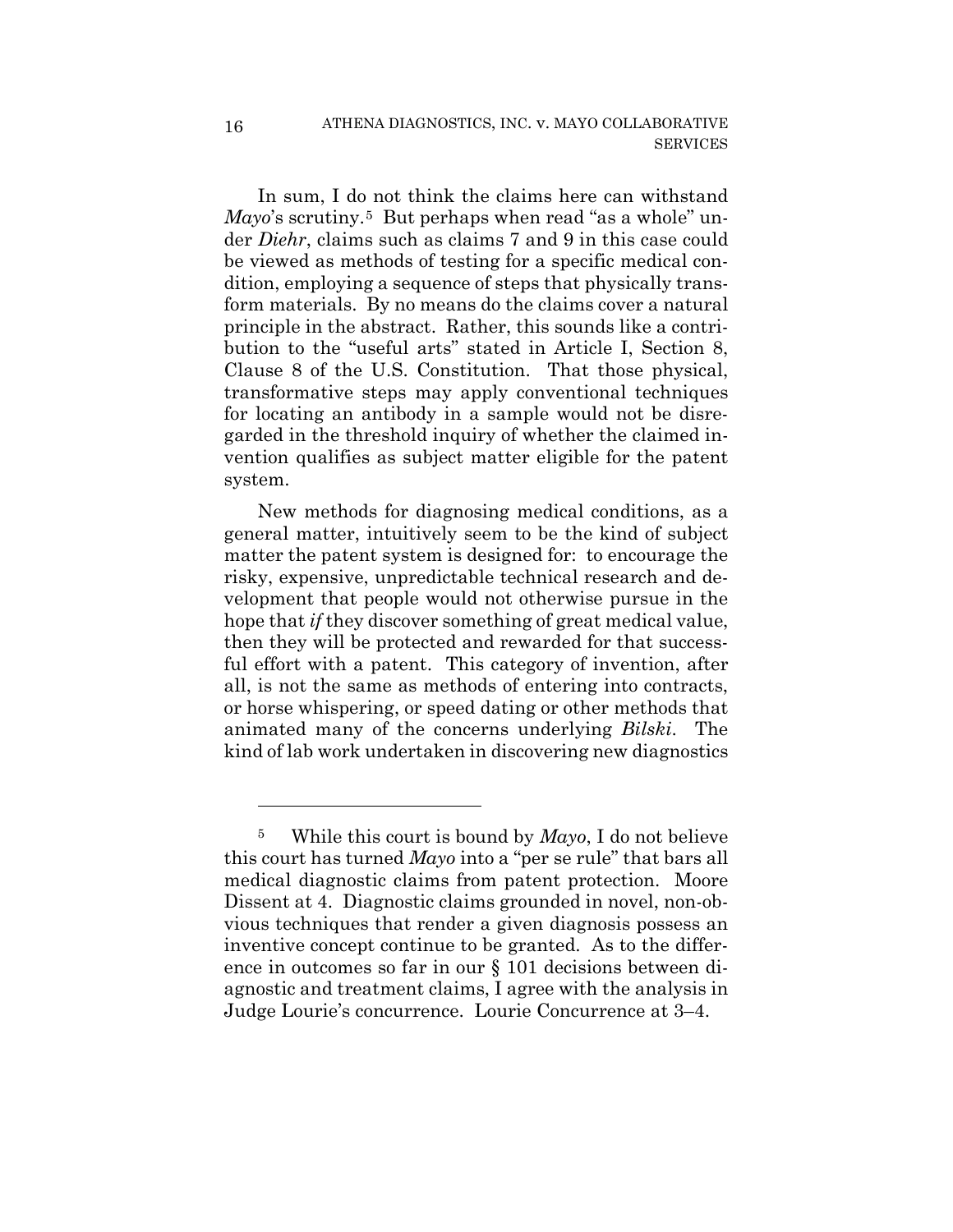and performing the steps of such claimed inventions can only be described as being technical in nature. For several decades before *Mayo*, this has been the basis for why the Patent Office granted patents for many medical diagnostics—not just for the law of nature in the abstract, but as applied in the real-world medical context to diagnose patient health conditions. In any meaningful sense, this represents a practical application of the discovered law of nature, that is, it is applied science in every sense of that term. And it should be patentable subject matter in a wellfunctioning patent system.

#### **CONCLUSION**

The most recent Supreme Court opinions are clear in my view on how to address claims like Athena's. Even though Athena's claims likely would be found patent-eligible under *Diehr*'s framework, it is not an inferior court's role to dodge the clear, recent direction of the Supreme Court. Accordingly, I concur with denial of the petition for rehearing *en banc*.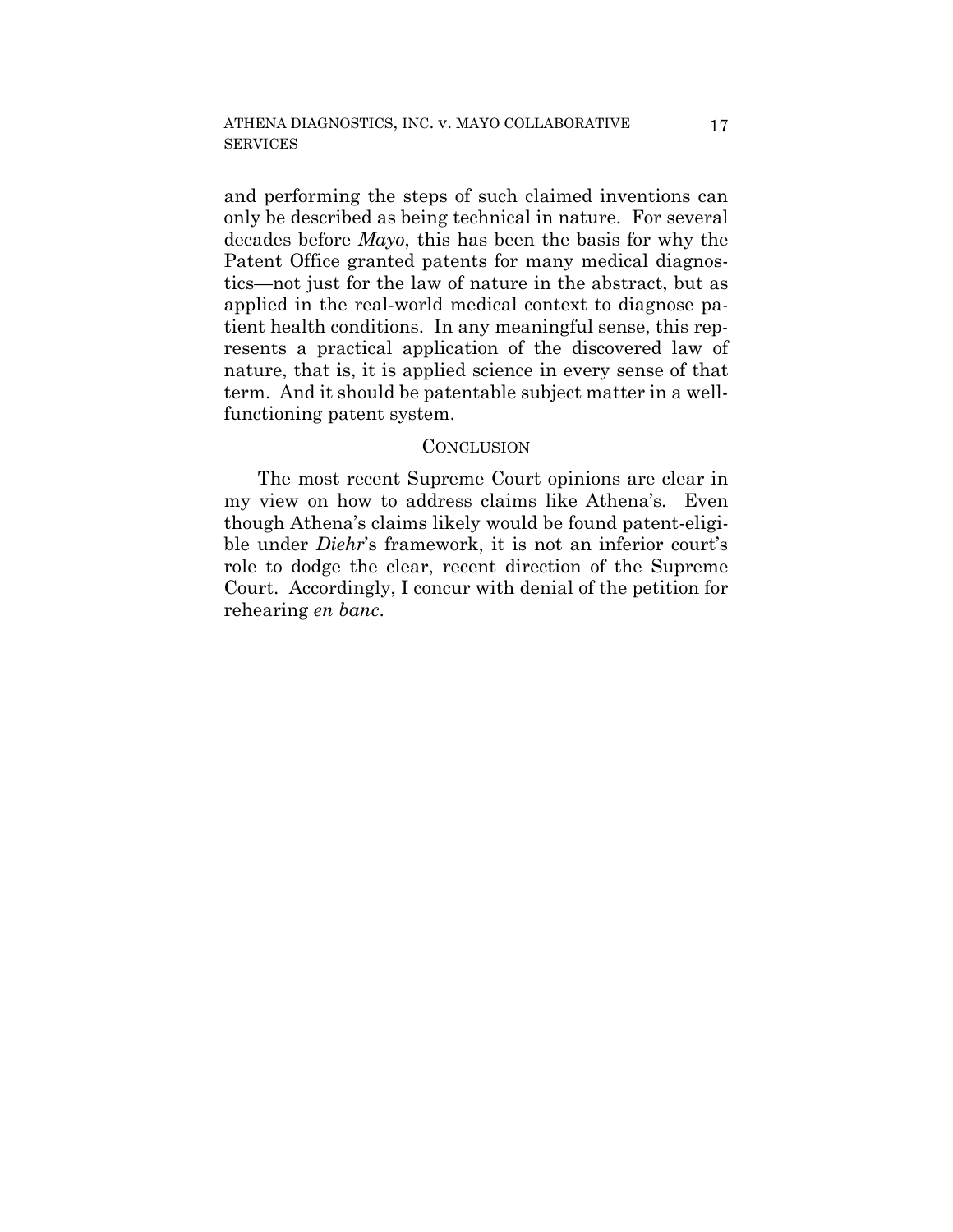# United States Court of Appeals for the Federal Circuit

**\_\_\_\_\_\_\_\_\_\_\_\_\_\_\_\_\_\_\_\_\_\_**

# **ATHENA DIAGNOSTICS, INC., OXFORD UNIVERSITY INNOVATION LTD., MAX-PLANCK-GESELLSCHAFT ZUR FORDERUNG DER WISSENSCHAFTEN E.V.,** *Plaintiffs-Appellants*

**v.**

**MAYO COLLABORATIVE SERVICES, LLC, DBA MAYO MEDICAL LABORATORIES, MAYO CLINIC,** *Defendants-Appellees*

> 2017-2508 **\_\_\_\_\_\_\_\_\_\_\_\_\_\_\_\_\_\_\_\_\_\_**

> **\_\_\_\_\_\_\_\_\_\_\_\_\_\_\_\_\_\_\_\_\_\_**

Appeal from the United States District Court for the District of Massachusetts in No. 1:15-cv-40075-IT, Judge Indira Talwani.

**\_\_\_\_\_\_\_\_\_\_\_\_\_\_\_\_\_\_\_\_\_\_**

MOORE, *Circuit Judge*, with whom O'MALLEY, WALLACH, and STOLL, *Circuit Judges*, join, dissenting from the denial of the petition for rehearing en banc.

This is not a case in which the judges of this court disagree over whether diagnostic claims, like those at issue in *Athena*, should be eligible for patent protection. They should. None of my colleagues defend the conclusion that claims to diagnostic kits and diagnostic techniques, like those at issue, should be ineligible. The only difference among us is whether the Supreme Court's *Mayo* decision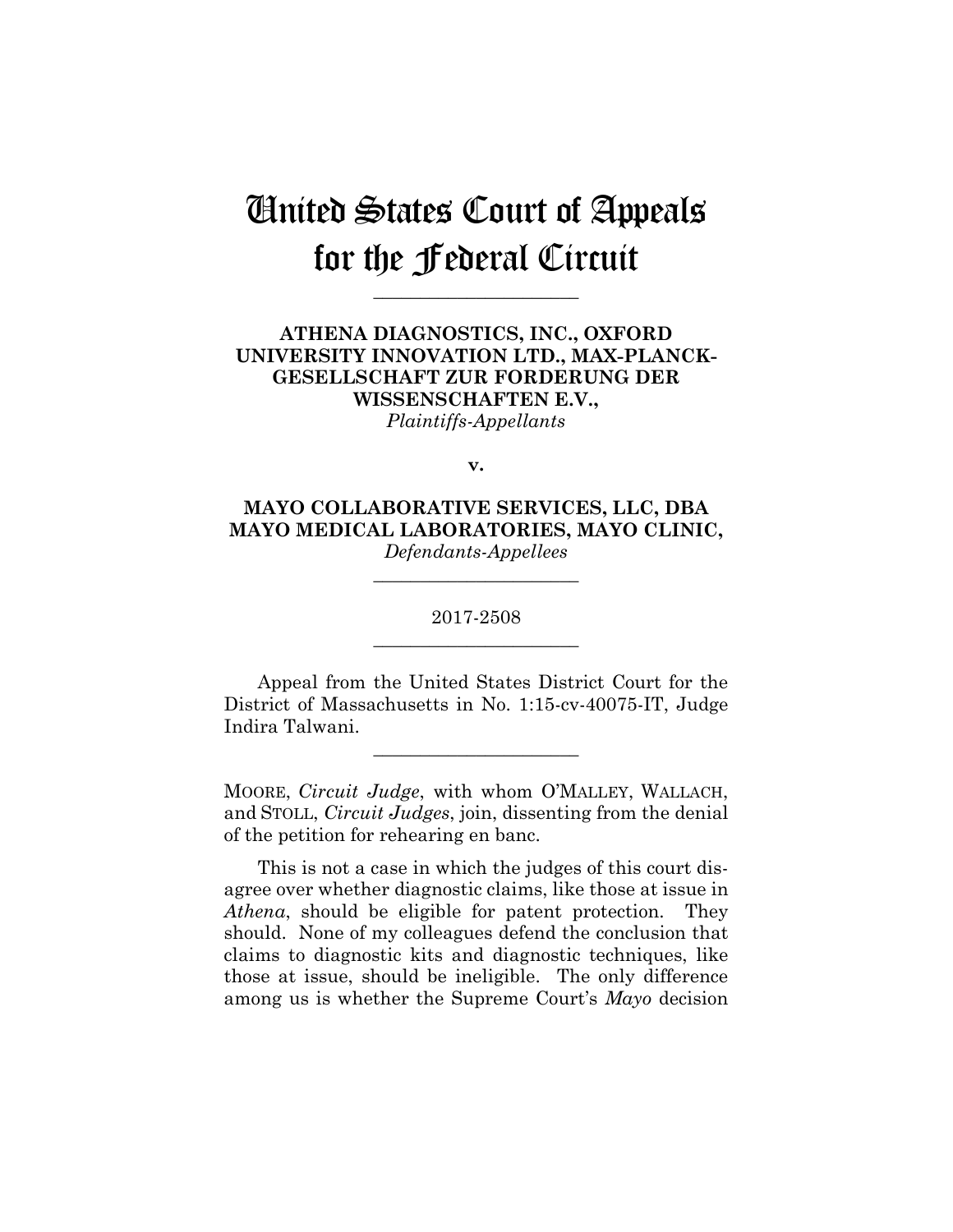requires this outcome. The majority of my colleagues believe that our hands are tied and that *Mayo* requires this outcome. I believe *Mayo* does not. The Patent Act renders eligible the invention or discovery of any new and useful process. 35 U.S.C. § 101. And the patent system exists to promote exactly this sort of specific, targeted application of a life-saving discovery, which is characterized by extraordinarily high initial market entry costs. The claims in this case should be held eligible, and they are distinguishable from *Mayo*.

## DIAGNOSTICS ARE PER SE INELIGIBLE

Since *Mayo*, we have held every single diagnostic claim in every case before us ineligible. *See Cleveland Clinic Found. v. True Health Diagnostics LLC*, 760 F. App'x 1013 (Fed. Cir. 2019) ("*Cleveland Clinic II*"); *Athena Diagnostics, Inc. v. Mayo Collaborative Servs., LLC*, 915 F.3d 743 (Fed. Cir. 2019); *Roche Molecular Sys., Inc. v.* CEPHEID, 905 F.3d 1363 (Fed. Cir. 2018); *Cleveland Clinic Found. v. True Health Diagnostics LLC*, 859 F.3d 1352 (Fed. Cir. 2017) ("*Cleveland Clinic I*"); *Genetic Techs. Ltd. v. Merial L.L.C.*, 818 F.3d 1369 (Fed. Cir. 2016); *Ariosa Diagnostics, Inc. v. Sequenom, Inc.*, 788 F.3d 1371 (Fed. Cir. 2015); *In re BRCA1- and BRCA2-Based Hereditary Cancer Test Patent Litig.*, 774 F.3d 755 (Fed. Cir. 2014); *PerkinElmer, Inc. v. Intema Ltd.*, 496 F. App'x 65 (Fed. Cir. 2012).1 Despite the

<u>.</u>

<sup>&</sup>lt;sup>1</sup> The district courts are following our lead, holding diagnostic methods ineligible. *See, e.g.*, *Illumina, Inc. v. Ariosa Diagnostics, Inc.*, 356 F. Supp. 3d 925 (N.D. Cal. 2018); *Genetic Veterinary Scis., Inc. v. LABOklin GmbH & Co.*, 314 F. Supp. 3d 727 (E.D. Va. 2018); *Mallinckrodt Hosp. Prods. IP Ltd. v. Praxair Distribution, Inc.*, No. 15– 170–GMS, 2017 WL 3867649 (D. Del. Sept. 5, 2017); *Esoterix Genetic Labs. LLC v. Qiagen Inc.*, No. 14–CV–13228– ADB, 2016 WL 4555613 (D. Mass. Aug. 31, 2016); *Esoterix*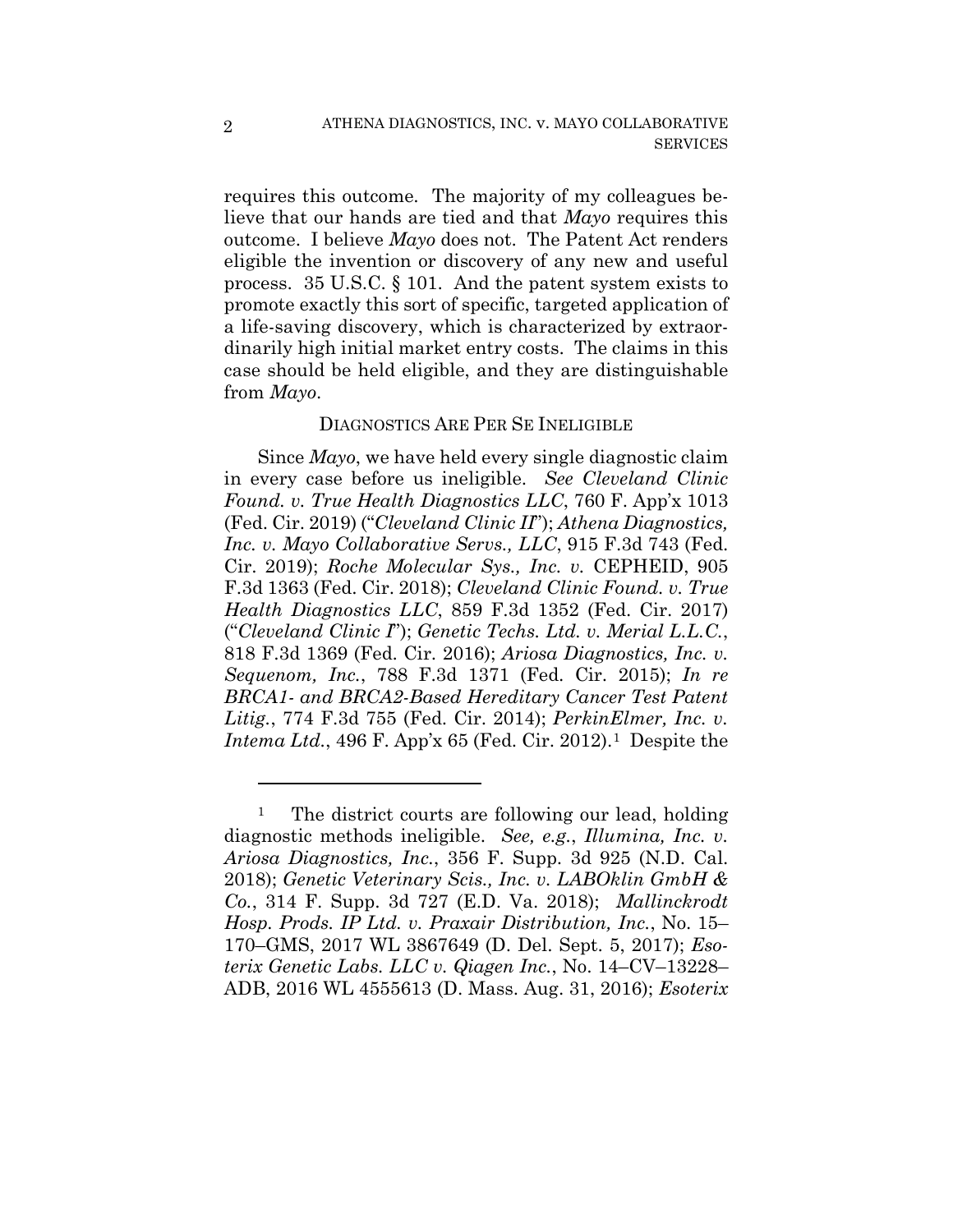significance of these diagnostic inventions and the high costs of developing them, we have held, because of *Mayo*, every one of these life-changing inventions and discoveries ineligible. For example, we held a method for assessing a patient's risk of having cardiovascular disease by detecting a specific enzyme, based on the discovery of the correlation between the enzyme and the disease, ineligible. *Cleveland Clinic I*, 859 F.3d at 1363. Cardiovascular disease is the number one cause of death in the United States, killing more than 600,000 people per year, and costing over \$200 billion annually.2 The diagnostic invention in *Cleveland Clinic I* allowed for early diagnosis of cardiovascular disease and had a better predictive value than the clinically used risk factors employed by physicians at the time. There can be no argument but that such early diagnoses will save lives and reduce future treatment costs. But because of *Mayo*, such claims were held ineligible. We also held ineligible claims to a method of screening for alterations in genes linked to hereditary breast and ovarian cancer. *In re BRCA1*, 774 F.3d at 765. It is estimated that breast cancer will kill more than 40,000 people in 2019.3 Again, there is no reasonable dispute that early diagnoses save lives and future medical costs. To be clear, the method claims were *not* to the gene itself which is found in nature, but rather to a use of the discovered correlation between

1

*Genetic Labs. LLC v. Qiagen Inc.*, 133 F. Supp. 3d 349 (D. Mass. 2015); *Genetic Veterinary Scis., Inc. v. Canine EIC Genetics, LLC*, 101 F. Supp. 3d 833 (D. Minn**.** 2015).

<sup>&</sup>lt;sup>2</sup> CTRS. FOR DISEASE CONTROL AND PREVENTION, *Heart Disease Fact Sheet* (Aug. 23, 2017), https://www.cdc.gov/dhdsp/data\_statistics/fact\_sheets/fs heart\_disease.htm.

<sup>3</sup> NAT'L CANCER INSTITUTE, *Cancer Stat Facts: Female Breast Cancer*, https://seer.cancer.gov/statfacts/html/ breast.html.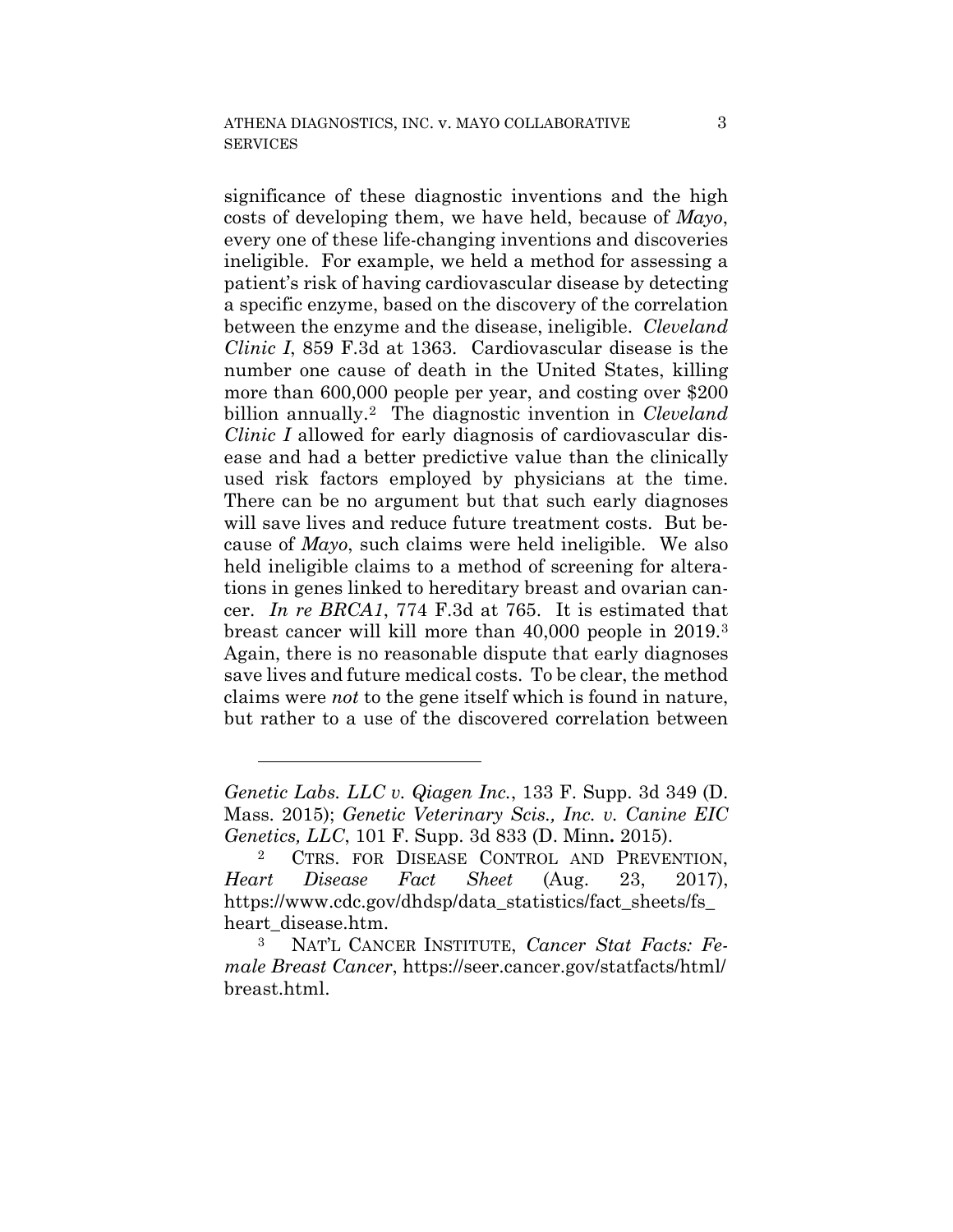certain mutations and breast cancer for diagnostic purposes. *In re BRCA1*, 774 F.3d at 758. We held ineligible a method for detecting tuberculosis, one of the world's deadliest diseases.4 *Roche*, 905 F.3d at 1374. And claims to diagnostic methods related to fetal health, characteristics, and genetic disorders, such as Down syndrome, fared no better. *Ariosa*, 788 F.3d at 1378; *PerkinElmer*, 496 F. App'x at 73. The *Ariosa* method of detecting fetal abnormalities based on a simple blood test was an absolute game changer. Prior to the *Ariosa* discovery, such abnormalities were detected with higher cost and higher risk procedures such as amniocenteses which had the potential to harm all involved. That brings us to the *Athena* claims, which are directed to a method of diagnosing patients with an autoimmune disease using a protein that had never before been associated with the disease. *Athena*, 915 F. 3d at 747. One of every five patients with the autoimmune disease experienced symptoms but did not produce the type of autoantibodies previously associated with the disease, and thus were unable to be diagnosed and properly treated at an early stage. *Id.* The claimed diagnostic method in *Athena* solved that problem through a specific, narrowly tailored diagnostic process but was nonetheless held ineligible. None of these diagnostic claims survived because we concluded we had no choice because of *Mayo*.

We have turned *Mayo* into a per se rule that diagnostic kits and techniques are ineligible. That per se rule is "too broad an interpretation of this exclusionary principle [which] could eviscerate patent law." *Mayo Collaborative Services v. Prometheus Laboratories, Inc.*, 566 U.S. 66, 71 (2012). The Supreme Court has repeatedly cautioned against rigid or per se rules. *See, e.g.*, *Halo Elecs., Inc. v.* 

1

<sup>4</sup> CTRS. FOR DISEASE CONTROL AND PREVENTION, *Tuberculosis (TB) Data and Statistics* (Dec. 31, 2018), https://www.cdc.gov/tb/statistics/default.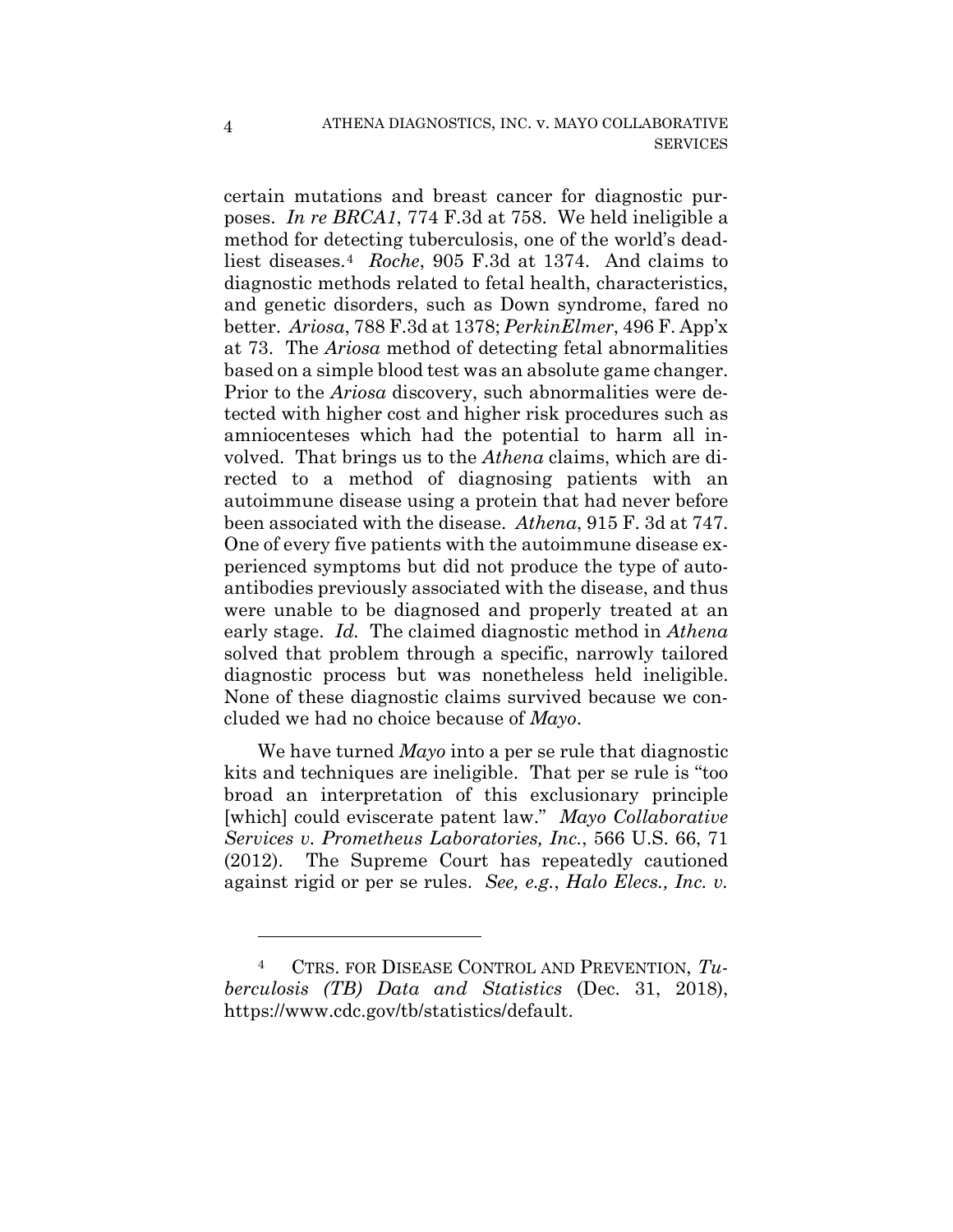*Pulse Elecs., Inc.*, 136 S. Ct. 1923, 1932 (2016) (rejecting test which "is unduly rigid"); *Octane Fitness, LLC v. ICON Health & Fitness, Inc.*, 572 U.S. 545, 551 (2014) (rejecting test as "unduly rigid"); *KSR Int'l Co. v. Teleflex Inc.*, 550 U.S. 398, 419–20 (2007) (cautioning against "[r]igid preventative rules"); *Festo Corp. v. Shoketsu Kinzoku Kogyo Kabushiki Co.*, 535 U.S. 722, 738 (2002) (preferring that rules be interpreted "in a flexible way, not a rigid one"); *Warner-Jenkinson Co., Inc. v. Hilton Davis Chem. Co.*, 520 U.S. 17, 32 (1997) (declining to adopt a "rigid rule"); *Diamond v. Chakrabarty*, 447 U.S. 303, 315 (1980) (declining to create a rule that "inventions in areas not contemplated by Congress when the patent laws were enacted are unpatentable *per se*").

In his opening statement during The State of Patent Eligibility in America Senate hearings, Senator Coons recognized that "for medical diagnostics, . . . [there is] a presumption against eligibility that is nearly impossible to overcome." *The State of Patent Eligibility in America, Part I: Hearing Before the Subcomm. on Intellectual Property of the S. Comm. on the Judiciary*, 116th Cong. 15:36–45 (2019) (opening statement of Sen. Coons). And testimony from industry representatives confirmed that industry members and scholars think "it is unclear whether diagnostic methods are patentable in any meaningful way." *See, e.g.*, *The State of Patent Eligibility in America, Part II*, 116th Cong. 7 (2019) (written testimony of Hans Sauer, Ph.D., Deputy General Counsel and Vice President for Intellectual Property, Biotechnology Innovation Organization (BIO)).

Our fervor for clarity and consistency has resulted in a per se rule that excludes all diagnostics from eligibility. I do not agree with my colleagues that *Mayo* requires that all of these claims in all of these cases be held ineligible. But that is where we are.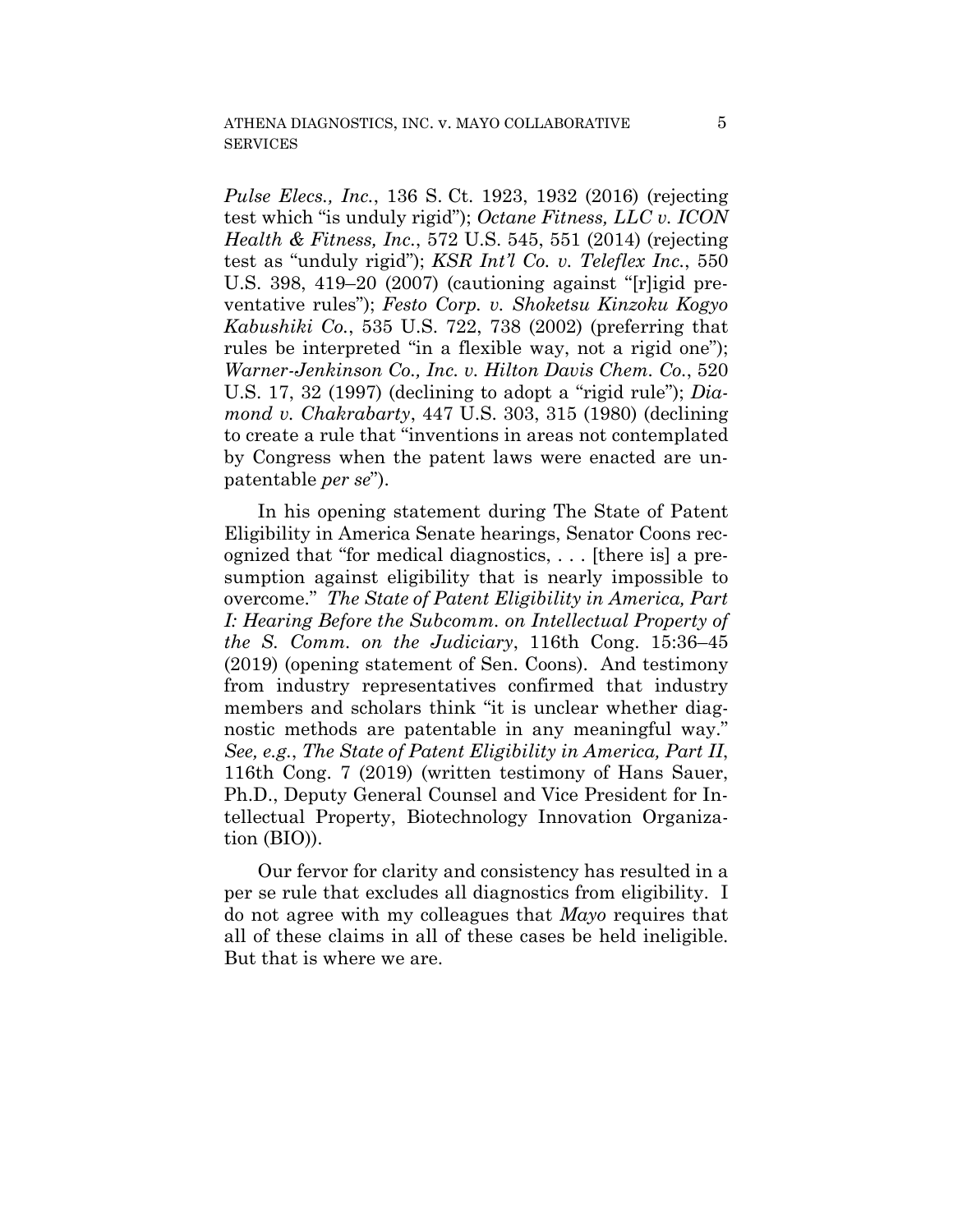I do not fault my colleagues, who under protest have concluded that they have no choice but to hold the claims in *Athena* ineligible because of *Mayo*. *See Athena*, 915 F.3d at 753 n.4 ("[W]hether or not we as individual judges might agree or not that these claims only recite a natural law . . . the Supreme Court has effectively told us in *Mayo* that correlations between the presence of a biological material and a disease are laws of nature."); *see also Ariosa Diagnostics, Inc. v. Sequenom, Inc.*, 809 F.3d 1282, 1287 (Fed. Cir. 2015) (Lourie, J., concurring with denial of reh'g en banc) ("[I]t is unsound to have a rule that takes inventions of this nature out of the realm of patent-eligibility . . . [b]ut I agree that the panel did not err in its conclusion that under Supreme Court precedent it had no option other than to affirm the district court."). There is surely some broad language in *Mayo* which could lead to this conclusion. I, however, think we have extended *Mayo* too far. Reading the entirety of *Mayo* and the subsequent *Myriad* decision, the Supreme Court did not intend *Mayo* to be the "sweeping" decision my colleagues have concluded it is. *See, e.g.*, *Ariosa*, 788 F.3d at 1380 (Linn, J., concurring) ("I join the court's opinion invalidating the claims . . . only because I am bound by the sweeping language of the test set out in [*Mayo*]."); *Ariosa*, 809 F.3d at 1290 n.3 (Dyk, J., concurring) (stating that we must "respect the sweeping precedent of *Mayo*"); *see also id.* at 1289 ("[T]here is a problem with *Mayo* insofar as it concludes that inventive concept cannot come from discovering something new in nature . . . . *Mayo* did not fully take into account the fact that an inventive concept can come not just from creative, unconventional application of a natural law, but also from the creativity and novelty of the discovery of the law itself."). It is the role of this court to both faithfully follow *Mayo* and to determine its reach when facts and circumstances differ. I dissent from my colleagues' refusal to rethink our interpretation of *Mayo*.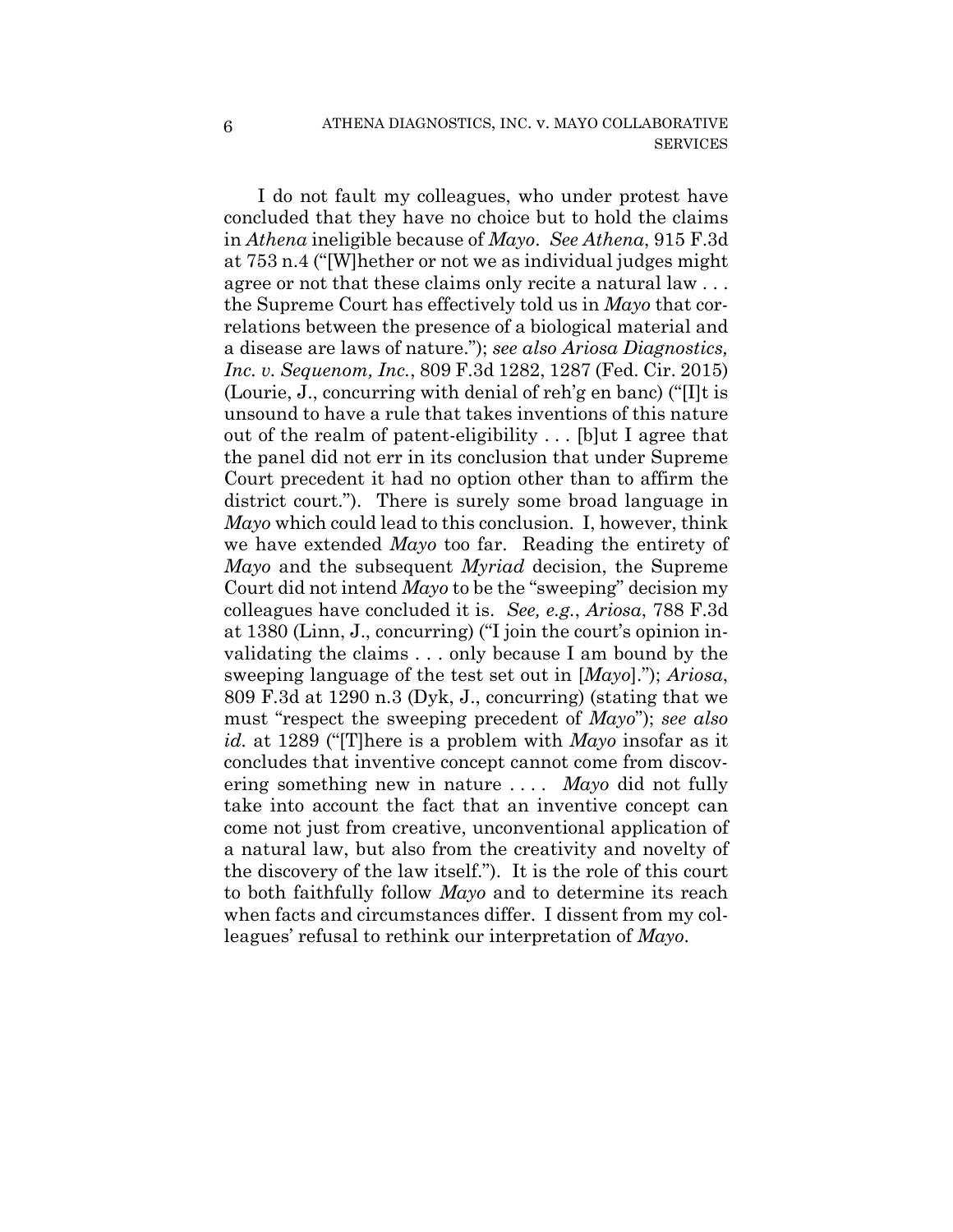#### DIAGNOSTICS DESERVE PATENT INCENTIVES

"Diagnosis is the foundation of medicine," and diagnostic techniques and kits when narrowly claimed are precisely the type of innovation the patent system exists to promote.5 Diagnostic techniques, while accounting for less than 2.5% of healthcare expenses, "guide[] approximately 66% of clinical decisions."6 Diagnostics are an essential category of medical technologies, critical to treating illnesses and saving lives. Diagnostic medicine saves lives and money through early detection and reduces the need for high cost pharmaceuticals or curative procedures, but developing diagnostic kits and techniques is expensive and time consuming. Development of a new diagnostic test is estimated to cost up to \$100 million and to take nearly 10 years.7

1

*Testing in Medical Practice: A Status Report*, PLOS ONE (March 2016), https://journals.plos.org/plosone/article?id= 10.1371/journal.pone.0149856. 7 I. Okeke et al., *Diagnostics as Essential Tools for* 

*Containing Antibacterial Resistance*, 14 DRUG RESISTANCE UPDATES 95, 101 (April 2011), https://www.sciencedirect.com/science/article/pii/S1368764611000185?via%3Dihub; s*ee also Mystery Solved! What is the Cost to Develop and Launch a Diagnostic*, DIACEUTICS (Jan. 15, 2013), https://www.diaceutics.com/?expert-insight=mysterysolved-what-is-the-cost-to-develop-and-launch-a-diagnostic (2013) (The average cost of developing a diagnostic in the U.S. is \$50–75 million with development of expansion

<sup>5</sup> NAT'L RESEARCH COUNCIL, TOWARD PRECISION MEDICINE: BUILDING A KNOWLEDGE NETWORK FOR BIOMEDICAL RESEARCH AND A NEW TAXONOMY OF DISEASE, Epilogue, (2011) https://www.ncbi.nlm.nih.gov/books/ NBK92141/. 6 UP Rohr et al., *The Value of In Vitro Diagnostic*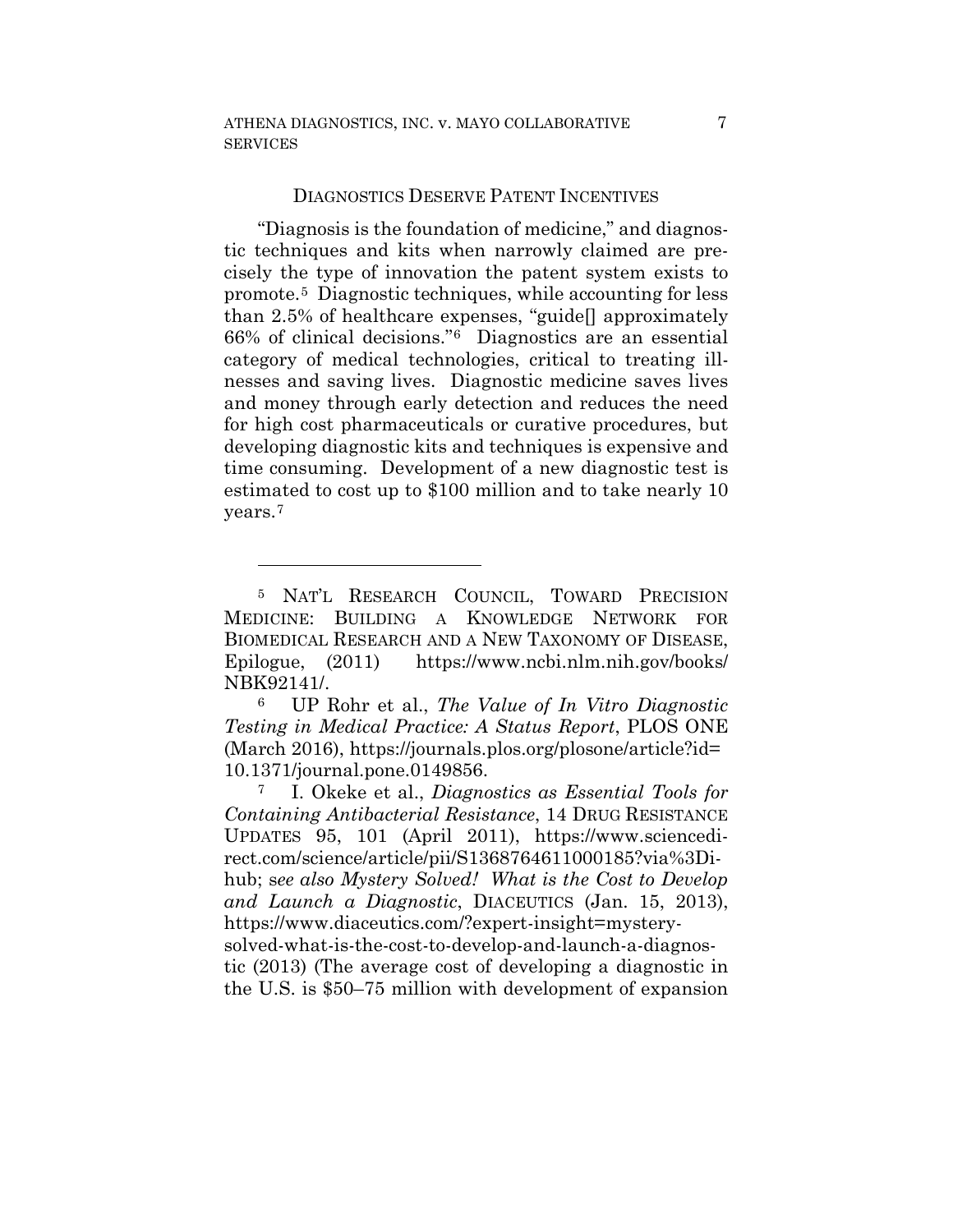Diagnostics economically depend on strong patent protection. Because they are typically characterized as "very expensive to develop but relatively cheap to reproduce," patent protection is required to make it financially viable for continued investment in their development.8 As Senator Tillis explained in his opening statement during The State of Patent Eligibility in America Senate hearings, "[w]hy would anyone in their right mind risk millions if not billions of dollars to develop a product when they have no idea if they're eligible for protection? From a business perspective, it simply isn't worth the risk for many endeavors."9 Without the possibility of patent protection to recoup the high costs of research and development associated with diagnostic techniques and kits, the impact can only be that there will be fewer advances in diagnostic medicine.10 Industry leaders make clear that absent dependable patent

1

assays on existing platforms costing \$10–15 million and development of new platforms costing over \$100 million.).

<sup>8</sup> A. Krattiger, *Promoting Access to Medical Innovation*, WORLD INTELLECTUAL PROPERTY ORGANIZATION (Sept. 2013), https://www.wipo.int/wipo\_magazine/en/2013/05/article\_0002.html. 9 *The State of Patent Eligibility in America, Part I*,

<sup>116</sup>th Cong. 3:32–47 (2019) (opening statement of Sen. Tillis).

<sup>10</sup> *The State of Patent Eligibility in America, Part II*, 116th Cong. 1–2 (2019) (written testimony of Rick Brandon, Associate. General Counsel, University of Michigan representing Association of American Universities) ("[I]nventors and investors often require the protection of a period of exclusivity in order to assume the substantial risk of investing the significant resources needed in order to bring a product to the public. In the case of products that require FDA approval, including diagnostics, this can take years and millions of dollars. The public benefits from both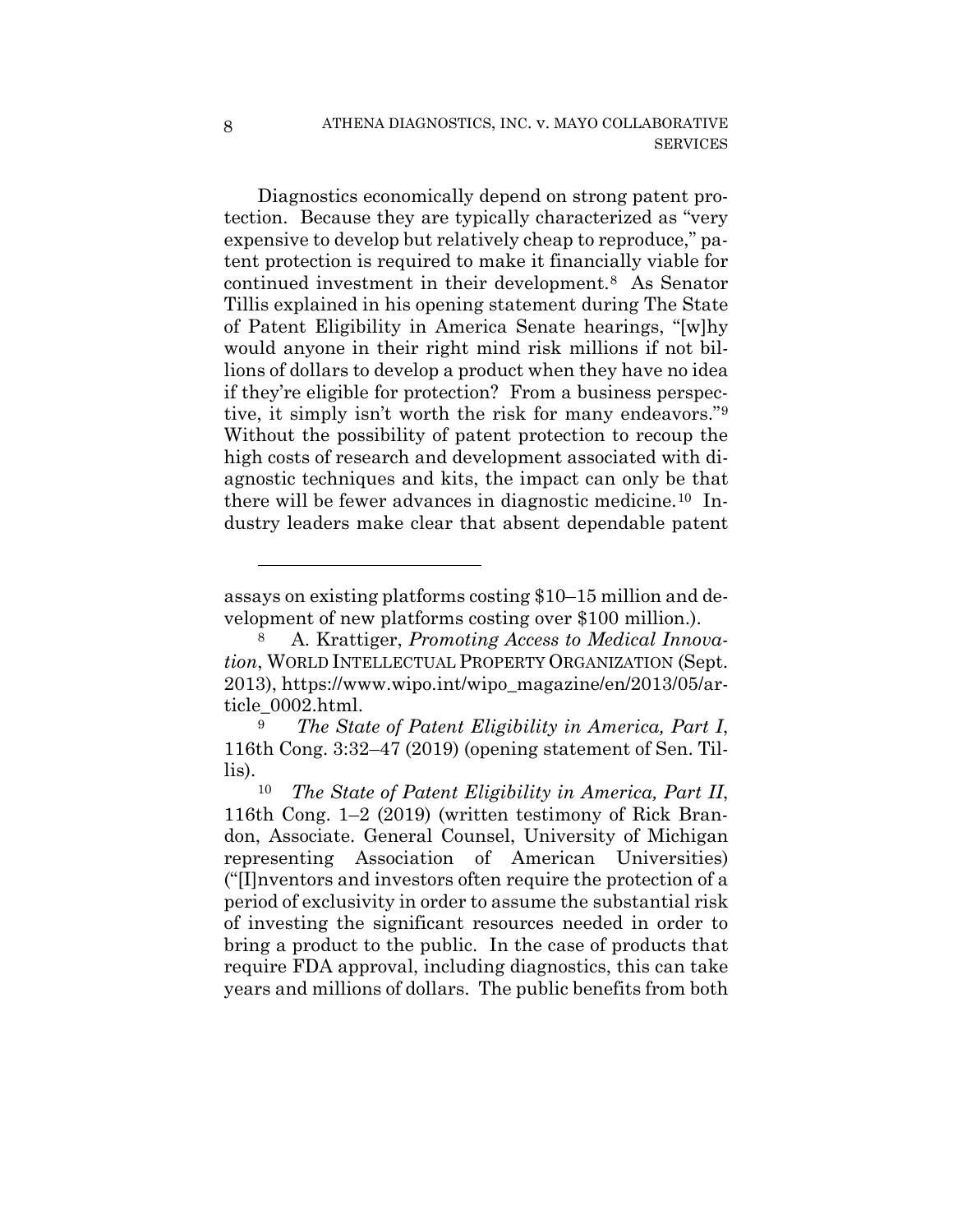protection, companies will not move forward with diagnostic innovations.11 As investors routinely recognize, once patent protection over medical technologies is lost, these innovations essentially become gifts to society and the companies that developed them cannot recoup the time and money they spent to do so.<sup>12</sup> It is these life-saving fields though, with such high costs to the initial market investor, where patent protection is critical.

The importance of diagnostics and their cost-reducing effects on patient treatment cannot reasonably be questioned. We are hard-pressed to identify facets of modern medicine that do not employ or rely on diagnostics. Diagnostics are "crucial in mitigating the effect of disease outbreaks."13 For example, had diagnostic techniques been

1

public disclosure and a greater assurance of new products and services.").

<sup>11</sup> *The State of Patent Eligibility in America, Part III*, 116th Cong. 3 (2019) (written testimony of Peter O'Neill, Executive Director of Cleveland Clinic Innovations) (The "[a]bility to get protectable intellectual property (usually in the form of a patent) is the first, and most influential factor in our assessment. If an invention can't get intellectual property protection, usually that is a fatal flaw and the invention is abandoned at that point.").

<sup>12</sup> M. Rosenblatt, The Real Cost of "High-Priced" Drugs, HARVARD BUSINESS REVIEW (Nov. 17, 2014), https://hbr.org/2014/11/the-real-cost-of-high-priced-drugs; *The State of Patent Eligibility in America, Part I*, 116th Cong. 1–2 (2019) (written testimony of Patrick Kilbride, Senior Vice President of the Global Innovation Policy Center at the U.S. Chamber of Commerce).

<sup>13</sup> M. Perkins et al., *Diagnostic Preparedness for Infectious Disease Outbreaks*, 390 SCIENCEDIRECT 2211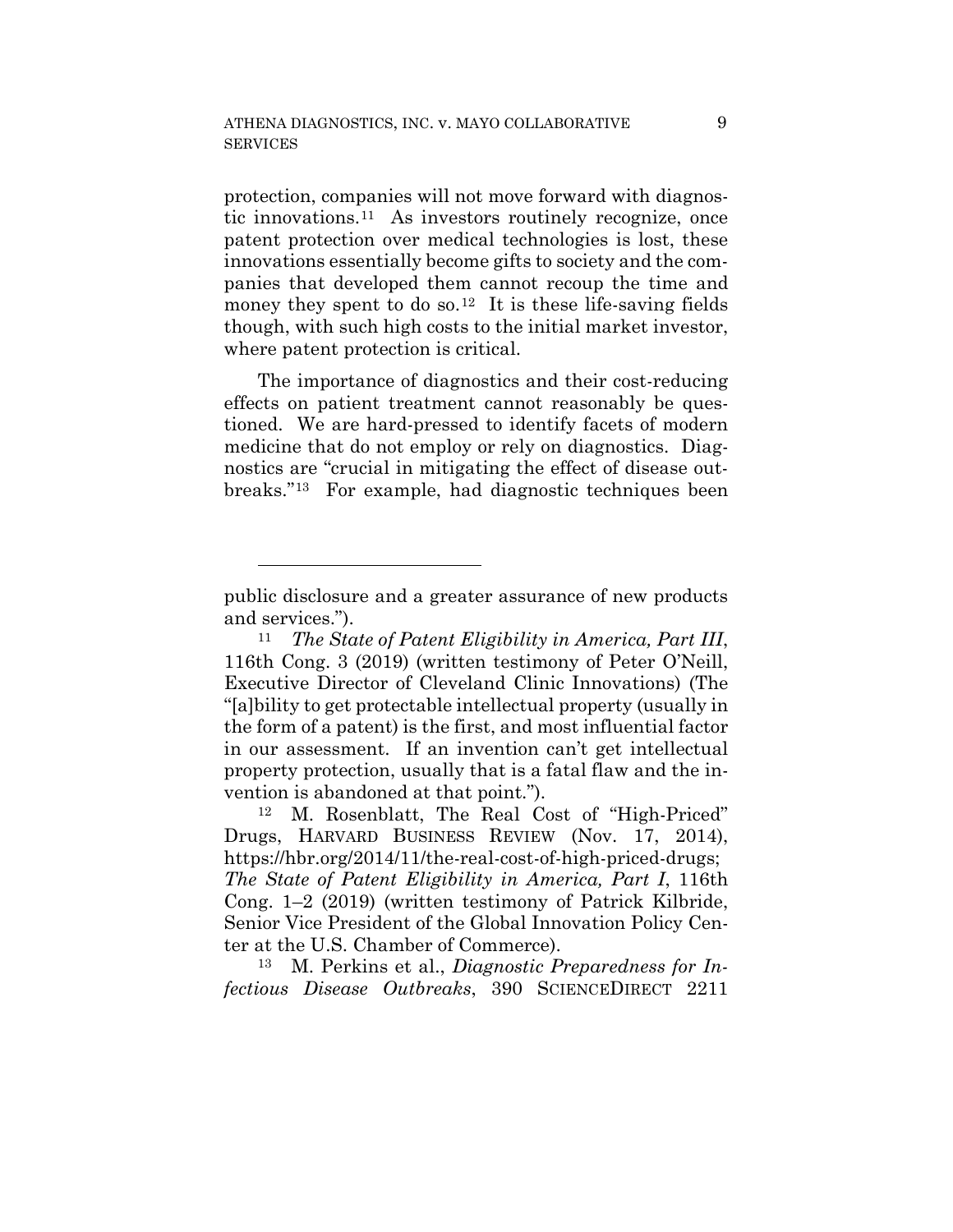developed *before* the 2015 Ebola outbreak, and applied to patients early enough, the population-attack rate of Ebola could have been reduced from 80% to 0%. *Id.* Ebola is only one example. "Poor diagnostic preparedness has [also] contributed to significant delays in the identification of . . . Lassa Fever, yellow fever, and Zika."14 Disease epidemics are not the only life-threatening conditions to which diagnostics provide a meaningful response. Diagnostics are pivotal to addressing the advent and increase in drug-resistant infections. Current estimates project that by 2050, drug-resistant infections will "lead to 10 million people dying every year and . . . would cost the world up to 100 trillion" dollars.15 Diagnostic tests are a critical component of the answer to this problem. Methicillin-Resistant Staphylococcus Aureus ("MRSA") is an example of an antibioticresistant infection that burdens American hospitals in terms of morbidity, mortality, and healthcare costs.16 Its treatment, and the outcome of that treatment, depends on appropriate diagnosis and antibiotic administration. *Id.* And the effects of diagnostics in improving the detection and treatment of cancer, human immunodeficiency virus,

<u>.</u>

<sup>(2017),</sup> https://www.thelancet.com/journals/lancet/article/ PIIS0140-6736(17)31224-2/fulltext.

<sup>14</sup> C. Kelly-Cirino et al., *Importance of Diagnostics in Epidemic and Pandemic Preparedness*, 4 BMJ GLOBAL HEALTH (2019), https://gh.bmj.com/content/4/Suppl\_2/ e001179.

<sup>15</sup> J. O'Neill, *Antimicrobial Resistance: Tackling a crisis for the health and wealth of nations*, THE REV. ON ANTIMICROBIAL RESISTANCE, 6 (Dec. 2014).

<sup>16</sup> K. Bauer et al., *An Antimicrobial Stewardship Program's Impact with Rapid Polymerase Chain Reaction Methicillin-Resistant Staphylococcus Aureus/S. aureus Blood Culture Test in Patients with S. aureus Bacteremia*, 51 CLINICAL INFECTIOUS DISEASES 1074 (2010).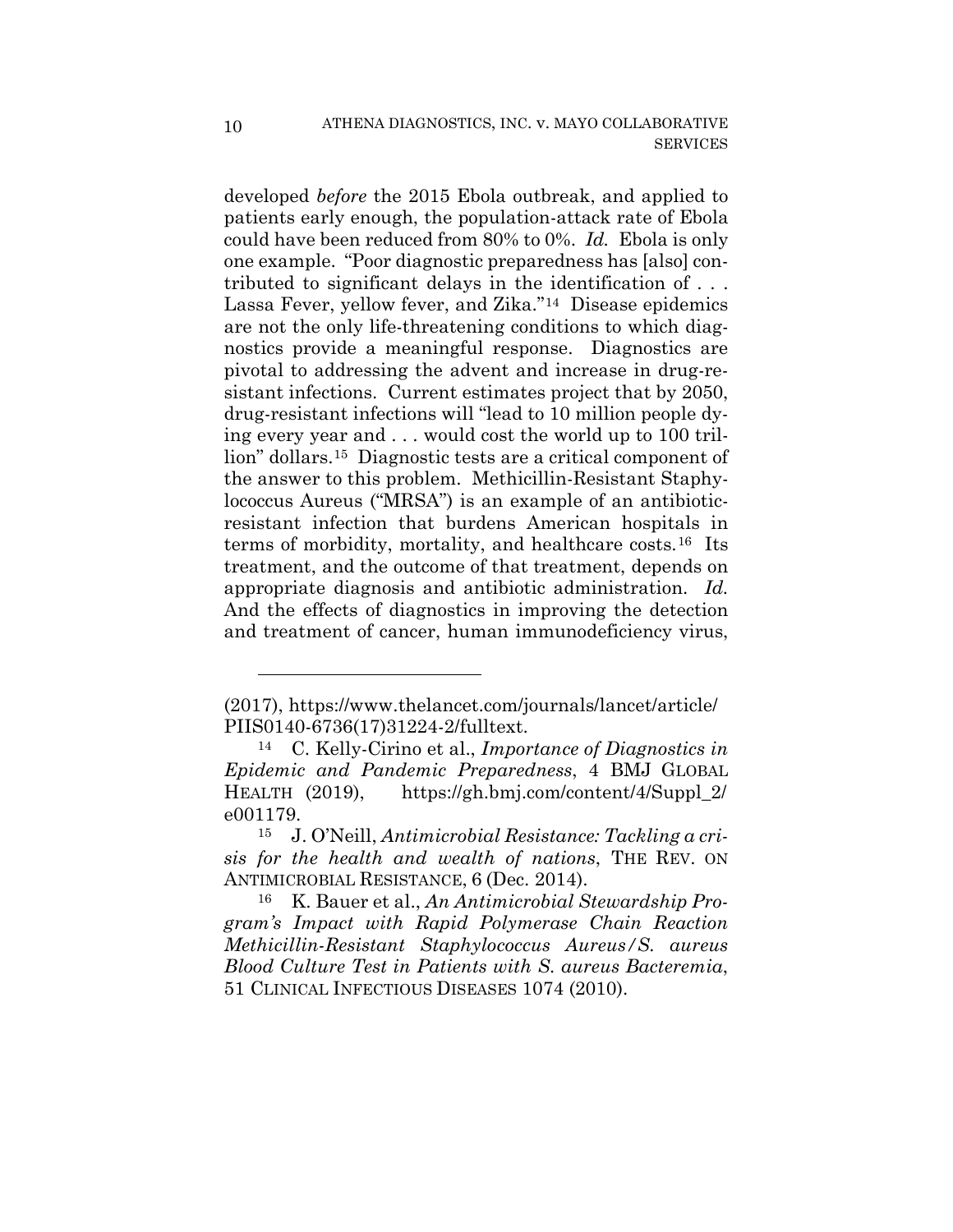as well as *in vitro* care should not be overlooked. *See* Rohr, *supra* note 6. For example, diagnostics improved medical approaches to cancer care, and will continue supporting progress in a field that cost an estimated \$125 billion in the United States in 2010.17 Development of diagnostics plays a central role in American medical innovation as we face increasingly robust medical challenges, with a goal to save lives and improve the quality of those lives.

Not only do diagnostics save lives, they reduce the cost of treatment. The diagnostic industry drives medical costs down, not up. People suffering from illness or disease will do whatever they can to find a cure. Proper diagnoses allow for earlier detection of illness and targeted treatment. But without proper diagnosis, patients have to endure numerous unsuccessful and costly treatments. Both the financial burden of continued testing and treatment and the emotional and physical tolls associated with suffering from symptoms, but not knowing the cause, can be reduced or even prevented thanks to diagnostics. And when there are specific advances, discoveries, or inventions in the diagnostics industry, they must be eligible for patent protection.18

1

<sup>17</sup> A. Mariotto et al., *Projections of the Cost of Cancer Care in the United States: 2010-2020,* 103 J. NAT'L CANCER INST. 117, 122 (2011), https://www.ncbi.nlm.nih.gov/pmc/ articles/PMC3107566/.

<sup>18</sup> *See* R. Davis, *Senate Scrutinizes Patent Bill's Effect on Drug Prices, Genes*, LAW360 (June 6, 2019), https://www.law360.com/ip/articles/1164262/senate-scrutinizes-patent-bill-s-effect-on-drug-prices-genes?nl\_pk= c4844ff4-19ab-48d7-b2f9-9fa06ce87648&utm\_source= newsletter&utm\_medium=email&utm\_campaign=ip (discussing Senator Tillis' explanation that patent eligibility uncertainty "has undermined investment in new medical research and could prevent new drugs from being created, making it a moot point how much they cost").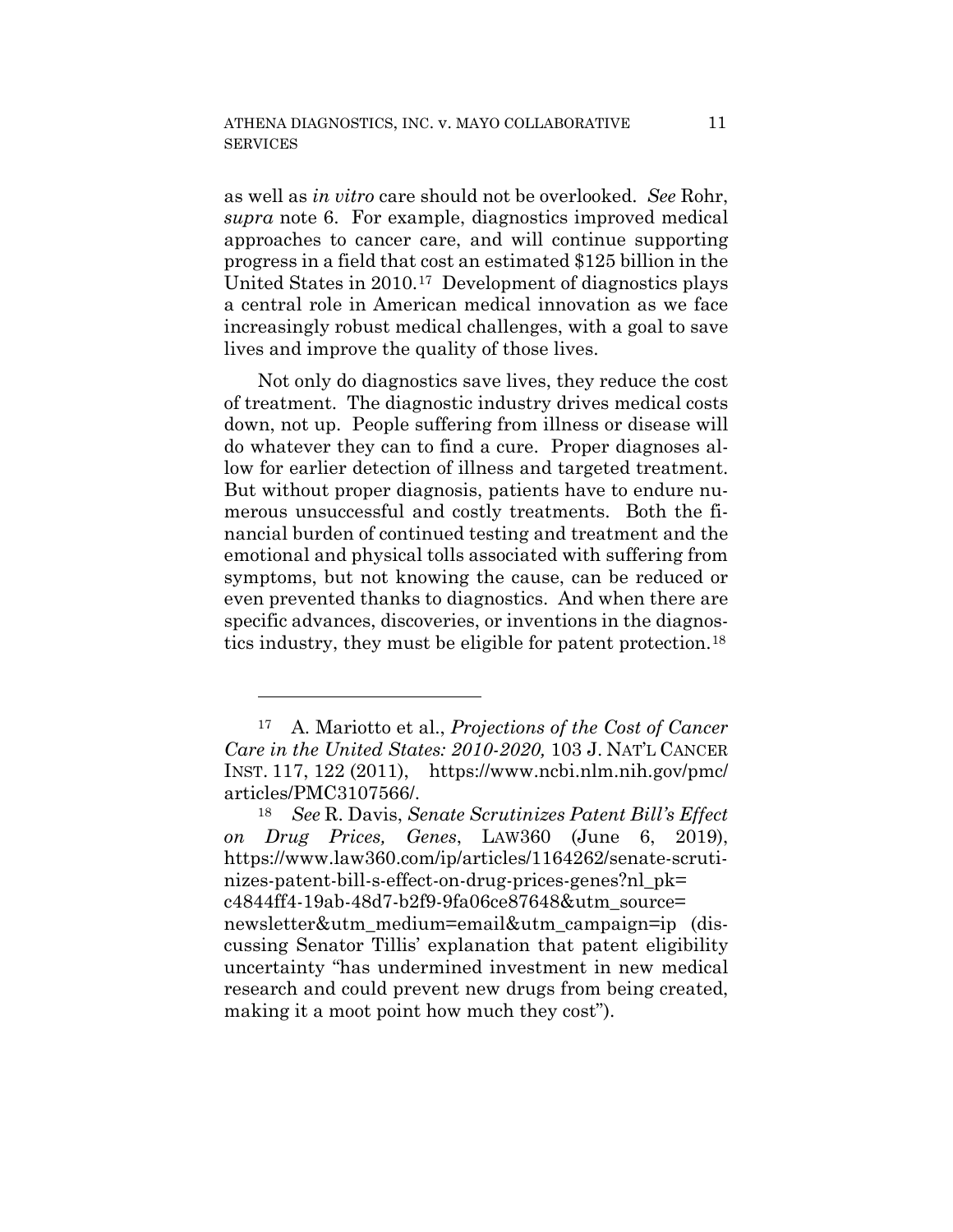Unless one opposes the notion of patent protection entirely, it cannot be reasonably disputed that claims to diagnostic kits and techniques, like pharmaceuticals, which require enormous initial investments in terms of both time and money, are the reason we suffer the promise of a monopoly. As many have explained, without patent protection, there will be little incentive for companies to invest the monumental amount of time and money necessary to develop diagnostic kits, tools and techniques. A recent article, co-written by Paul Michel, former Chief Judge of the Federal Circuit, and David Kappos, former Director of the PTO, states:

This uncertain patent climate has a chilling effect on innovation in biosciences to the detriment of public health. . . . [I]nvestors are less interested in funding costly new biomarker diagnostic research. As a result, diseases will go undiagnosed, and patients will suffer the consequences. . . . Investment in diagnostics goes to the core of containing spiraling health care costs, improving patient outcomes and treating illnesses before they become debilitating to suffering Americans.19

This sentiment was echoed by industry leaders during The State of Patent Eligibility in America Senate hearings held on June 4–5 & 11, 2019. *See The State of Patent Eligibility in America, Part II*, 116th Cong. 6–7 (2019) (written testimony of Hans Sauer, Ph.D., Deputy General Counsel and Vice President for Intellectual Property, BIO) ("Absent the ability to protect their discoveries with valid patents . . .

1

<sup>19</sup> D. Kappos & P. Michel, *Supreme Court Patent Decisions are Stifling Health Care Innovation*, MORNING CONSULT (Oct. 29, 2018), https://morningconsult.com/opinions/supreme-court-patent-decisions-stifling-health-careinnovation/.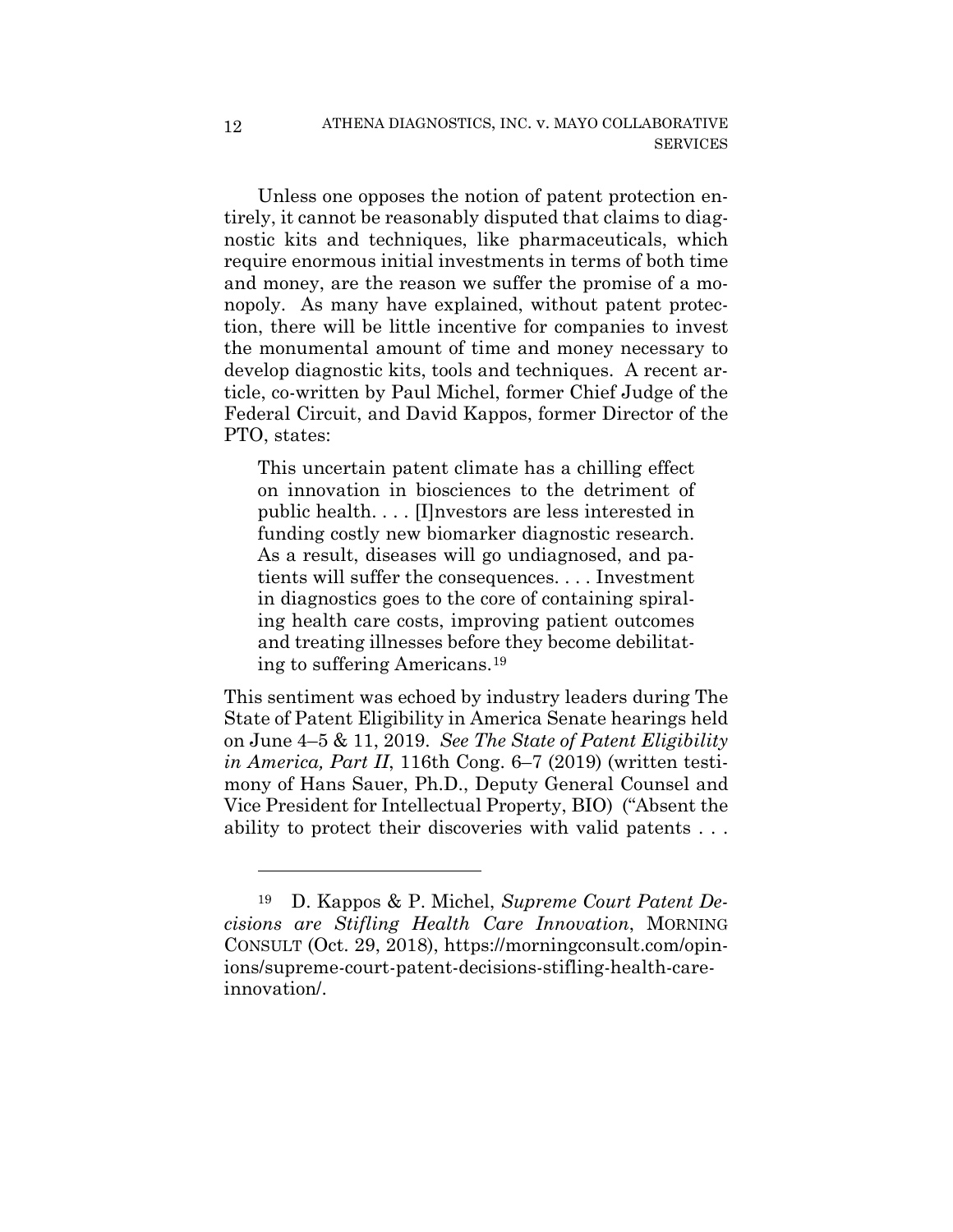companies would lack the necessary incentive to make the risky, expensive, and time-consuming investments in research and development often required to bring new technologies to market."); *The State of Patent Eligibility in America, Part II*, 116th Cong. 9 (2019) (written testimony of Henry Hadad, President, IPO) ("[C]onfusion about what is patent-eligible discourages inventors from pursuing work in certain technology areas, including discovering new genetic biomarkers and developing diagnostic and artificial intelligence technologies. [This] uncertainty disincentivizes the enormous investment in research and development that is necessary to fuel the innovation cycle."); *The State of Patent Eligibility in America, Part I*, 116th Cong. 14:46–15:05 (2019) (opening statement of Sen. Coons) ("I worry that this continuing lack of clarity . . . has led to reduced investment in the expensive and intensive research and development necessary to develop next generation cures . . . ."); *The State of Patent Eligibility in America, Part III*, 116th Cong. 1:22:12–1:22:35 (2019) (testimony of Peter O'Neill, Executive Director of Cleveland Clinic Innovations) ("The work of translating discovery into commercial products requires [patent] protection to justify the investment into those discoveries. And absent clarity . . . we are not moving forward diagnostic discoveries to translate them into commercial products the way we would do otherwise."); *The State of Patent Eligibility in America, Part III*, 116th Cong. 1:42:12–1:42:28 (2019) (testimony of Corey Salsberg, Vice President and Global Head Intellectual Property Affairs for Novartis) *(*"Make no mistake about section 101, this is the gateway to the patent system. So what that means in practical terms is it's a guide as to which fields of technologies can support sustained investment, and which ones likely cannot, and that's why we have such deep concerns about the status quo."); *The State of Patent Eligibility in America, Part III*, 116th Cong. 1 (2019) (written testimony of Robert Deberardine, Chief Intellectual Property Counsel, Johnson & Johnson) ("It is only because of the United States patent system, and the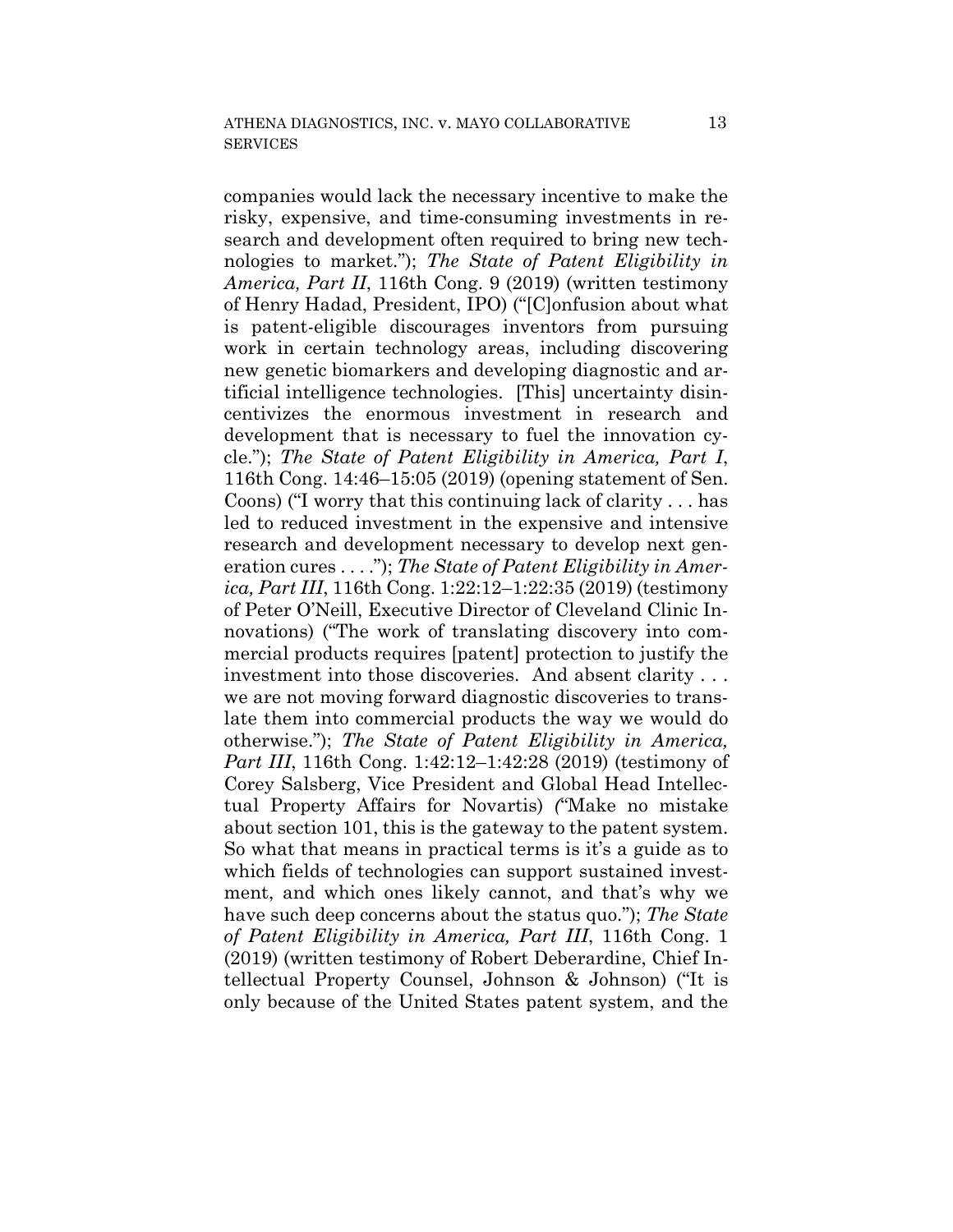predictability that it has historically provided, that we have been able to make the investments, conduct the research, and take the risks required to develop these treatments. And only with predictability will we be able [to] solve today's most challenging healthcare problems and develop the groundbreaking treatments of tomorrow. Unfortunately, the patent system in the United States today is anything but predictable.").

The math is simple, you need not be an economist to get it: Without patent protection to recoup the enormous R&D cost, investment in diagnostic medicine will decline. To put it simply, this is bad. It is bad for the health of the American people and the health of the American economy. And it is avoidable depending on our interpretation of the Supreme Court's holding in *Mayo*. I have no doubt that my colleagues agree with the sentiments herein that diagnostics are important, and that patent protection of such diagnostics is critical to incentivizing their very existence. The only point upon which we disagree is over the breadth of the *Mayo* holding.

## ATHENA'S SPECIFICALLY CLAIMED METHOD IS ELIGIBLE

While *Mayo* did not require the result the panel reached in this case, the panel could not disregard our binding precedent of cases like *Ariosa, Cleveland Clinics,*  and *Roche* which have interpreted *Mayo* as requiring this per se rule. Thus, the only hope was en banc action.

It is my view that § 101 and *Mayo*, when read together and in their entireties, compel the holding that the claims in *Athena* are eligible. Under the Patent Act, "[w]hoever invents or discovers any new and useful process, machine, manufacture, or composition of matter, or any new and useful improvement thereof, may obtain a patent therefor, subject to the conditions and requirements of this title." 35 U.S.C. § 101. Our decisions have ignored the truth that claims to specific, narrow processes, even if those processes involve natural laws, are not directed to the natural laws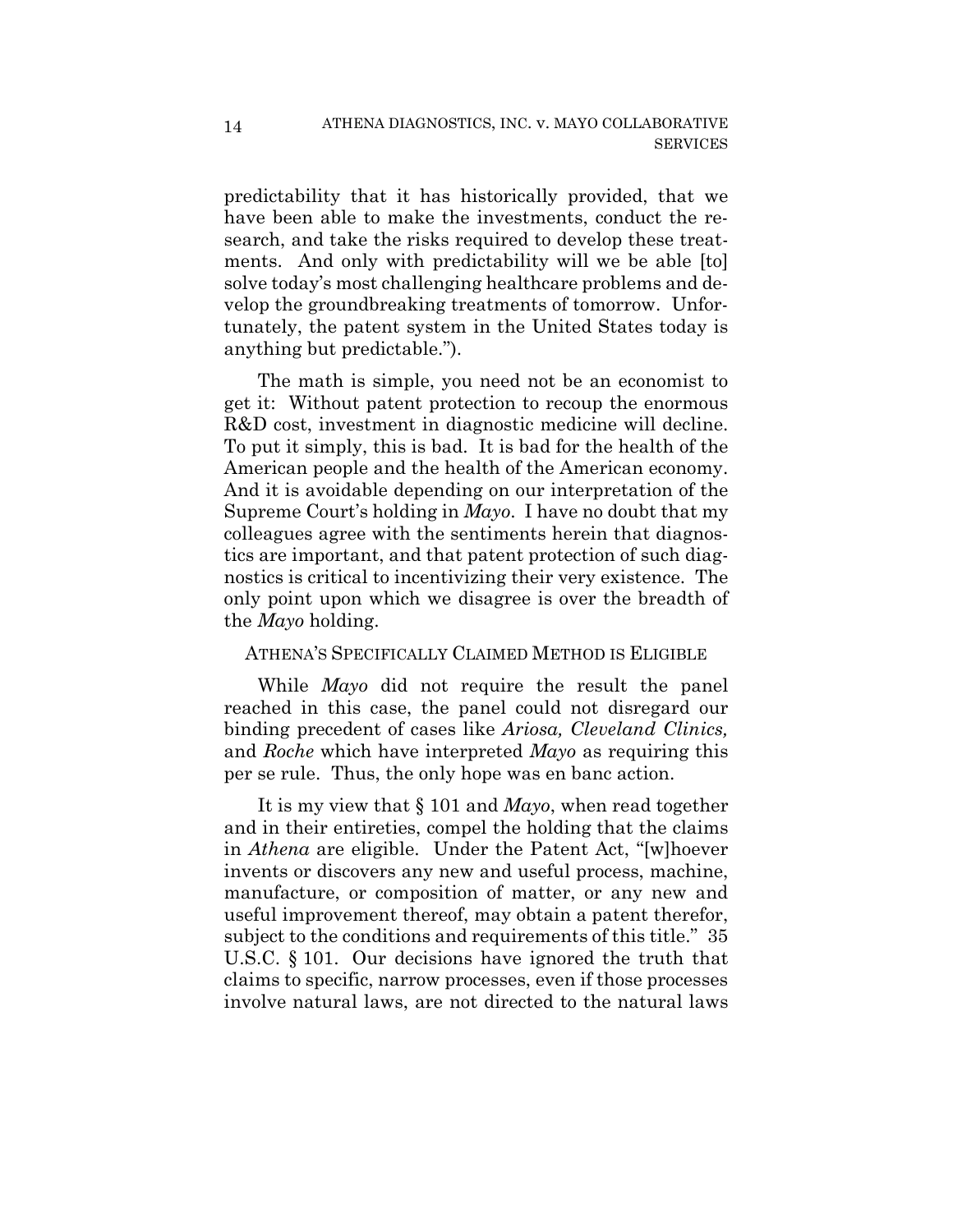themselves. And contrary to the "elementary principle that . . . [we must] 'give effect, if possible, to every clause and word of a statute,'" our § 101 jurisprudence has largely ignored Congress' explicit instruction that a discovery can be the basis for a patentable invention. *King v. Burwell*, 135 S. Ct. 2480, 2498 (2015) (quoting *Montclair v. Ramsdell*, 107 U.S. 147, 152 (1883)). Section 101 refers to both "inventsion] or discover[y]," and  $\S 100(a)$  expressly defines invention as any "invention or discovery." We have misread *Mayo* and how it fits within the framework of the judicially-created exceptions to § 101 for laws of nature, natural phenomena, and abstract ideas.

Laws of nature, natural phenomena, and abstract ideas are considered "the basic tools of scientific and technological work." *Alice Corp. Pty. Ltd. v. CLS Bank Int'l*, 573 U.S. 208, 216 (2014) (quoting *Assoc. for Molecular Pathology v. Myriad Genetics, Inc.*, 569 U.S. 576, 589 (2013)). The Supreme Court excepted these categories from § 101 to ensure that patent law does not "'inhibit further discovery by improperly tying up the future use of' these building blocks of human ingenuity." *Id.* (quoting *Mayo*, 566 U.S. at 85). Accordingly, "patents cannot issue for the discovery" of a law of nature. *Funk Bros. Seed Co. v. Kalo Inoculant Co.*, 333 U.S. 127, 130 (1948). Nor can a claim to the law of nature become patentable by simply "adding the words 'apply it.'" *Mayo*, 566 U.S. at 72 (citing *Gottschalk v. Benson*, 409 U.S. 63, 71–72 (1972)). But "an *application* of a law of nature . . . to a known structure or process may well be deserving of patent protection." *Id.* at 71 (quoting *Diamond v. Diehr*, 450 U.S. 175, 187 (1981)). We have chosen to ignore the legal space between these principles in favor of a swiftly executing, per se rule that all diagnostic claims are ineligible. That conclusion is incorrect.

By distinguishing between claims that recite a law of nature and simply add the words "apply it," and claims that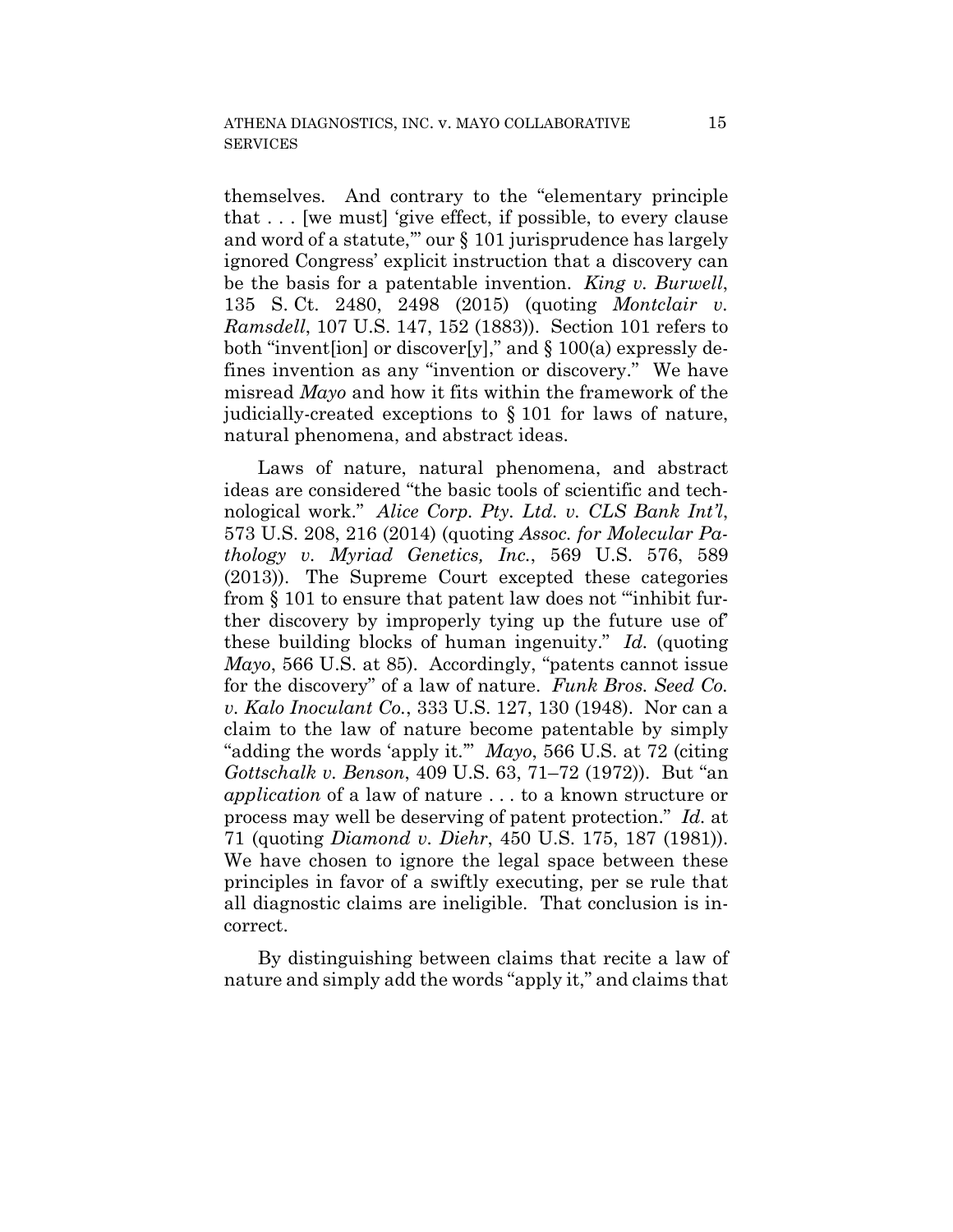recite a concrete application of a law of nature, the Supreme Court suggests we should consider the level of specificity in the claims to determine whether the claim is even directed to the natural law. *See Alice*, 573 U.S. at 223 ("[I]f a patent's recitation of a computer amounts to a mere instruction to implement an abstract idea on a computer, that addition cannot impart patent eligibility.")); *Mayo*, 566 U.S. at 72 ("[T]o transform an unpatentable law of nature into a patent-eligible *application* of such a law, one must do more than simply state the law of nature while adding the words 'apply it.'"); *Diehr*, 450 U.S. at 192 ("[W]hen a claim recites a mathematical formula (or scientific principle or phenomenon of nature), an inquiry must be made into whether the claim is seeking patent protection for that formula in the abstract. . . . [W]hen a claim containing a mathematical formula implements or applies that formula in a structure or process which, when considered as a whole, is performing a function which the patent laws were designed to protect (*e.g.*, transforming or reducing an article to a different state or thing), then the claim satisfies the requirements of § 101.").

The law of nature at issue in *Mayo* was the "relationship between concentrations of certain metabolites in the blood and the likelihood that a dosage of a thiopurine drug will prove ineffective or cause harm." 566 U.S. at 77. Importantly, this relationship was not a new discovery. "At the time the discoveries embodied in the patents were made, scientists already understood that the levels in a patient's blood of certain metabolites . . . were correlated with the likelihood that a particular dosage of thiopurine drug could cause harm or prove ineffective." *Id.* at 73. While the inventors characterized the precise correlation, they could not be said to have discovered the relationship in the first place.

The Court began its analysis with the statement that "[i]f a law of nature is not patentable, then neither is a pro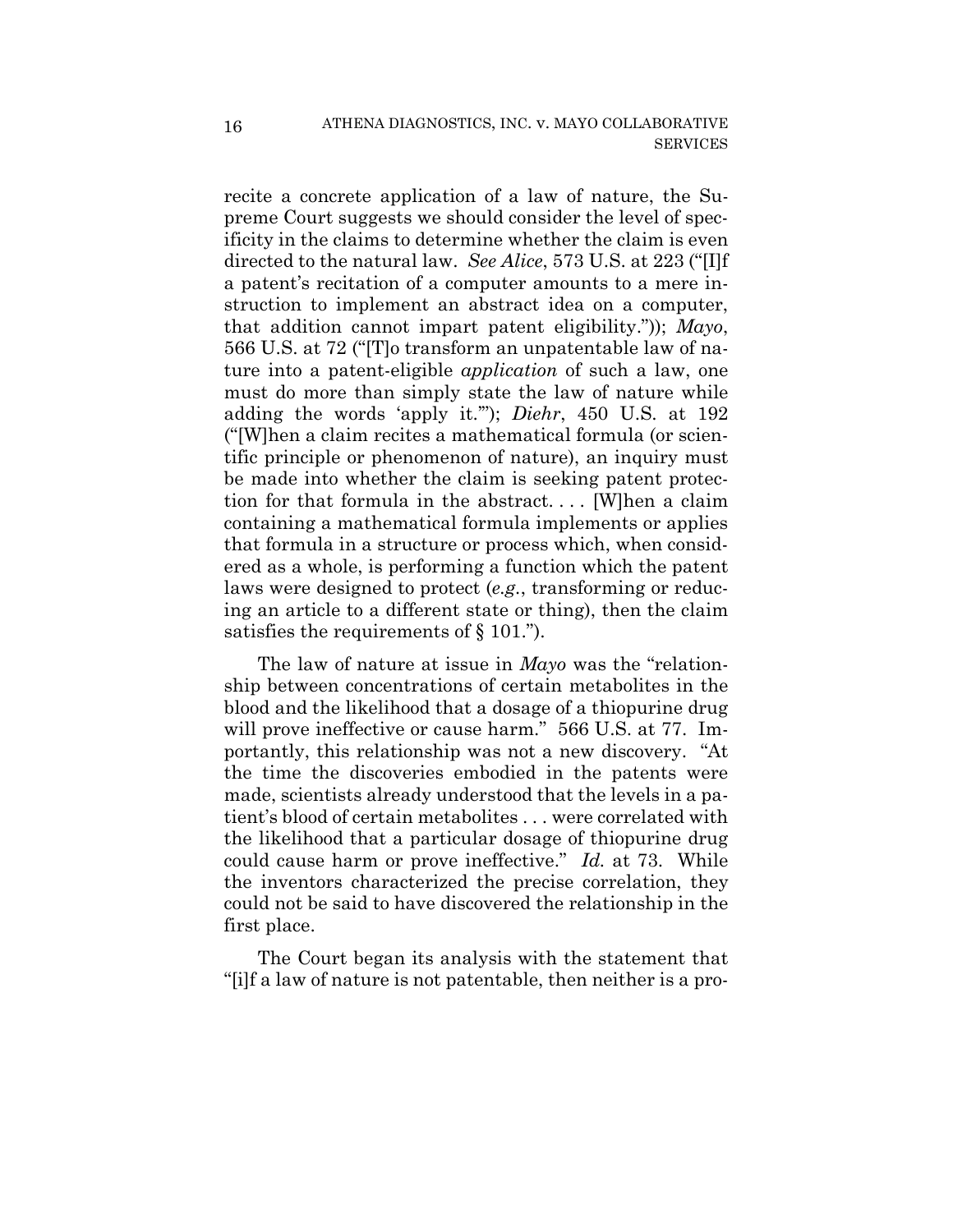cess reciting a law of nature, unless that process has additional features that provide practical assurance that the process is more than a drafting effort designed to monopolize the law of nature itself." *Id.* at 77–78. It examined the limitations of the representative claim, which recited:

A method of optimizing therapeutic efficacy for treatment of an immune-mediated gastrointestinal disorder, comprising:

(a) administering a drug providing 6-thioguanine to a subject having said immunemediated gastrointestinal disorder; and

(b) determining the level of 6-thioguanine in said subject having said immune-mediated gastrointestinal disorder,

wherein the level of 6-thioguanine less than about 230 pmol per 8×108 red blood cells indicates a need to increase the amount of said drug subsequently administered to said subject and

wherein the level of 6-thioguanine greater than about 400 pmol per 8×108 red blood cells indicates a need to decrease the amount of said drug subsequently administered to said subject.

#### *Id.* at 74–75.

This claim in its entirety did nothing more than describe the natural relationship between metabolite concentrations and the effective dose of a thiopurine drug. *Id.* at 77. "Unlike, say, a typical patent on a new drug or a new way of using an existing drug, the patent claims doll not confine their reach to particular applications of those laws." *Id.* at 87. The claimed steps were set forth in "highly general language covering all processes that make use of the correlations . . . including later discovered processes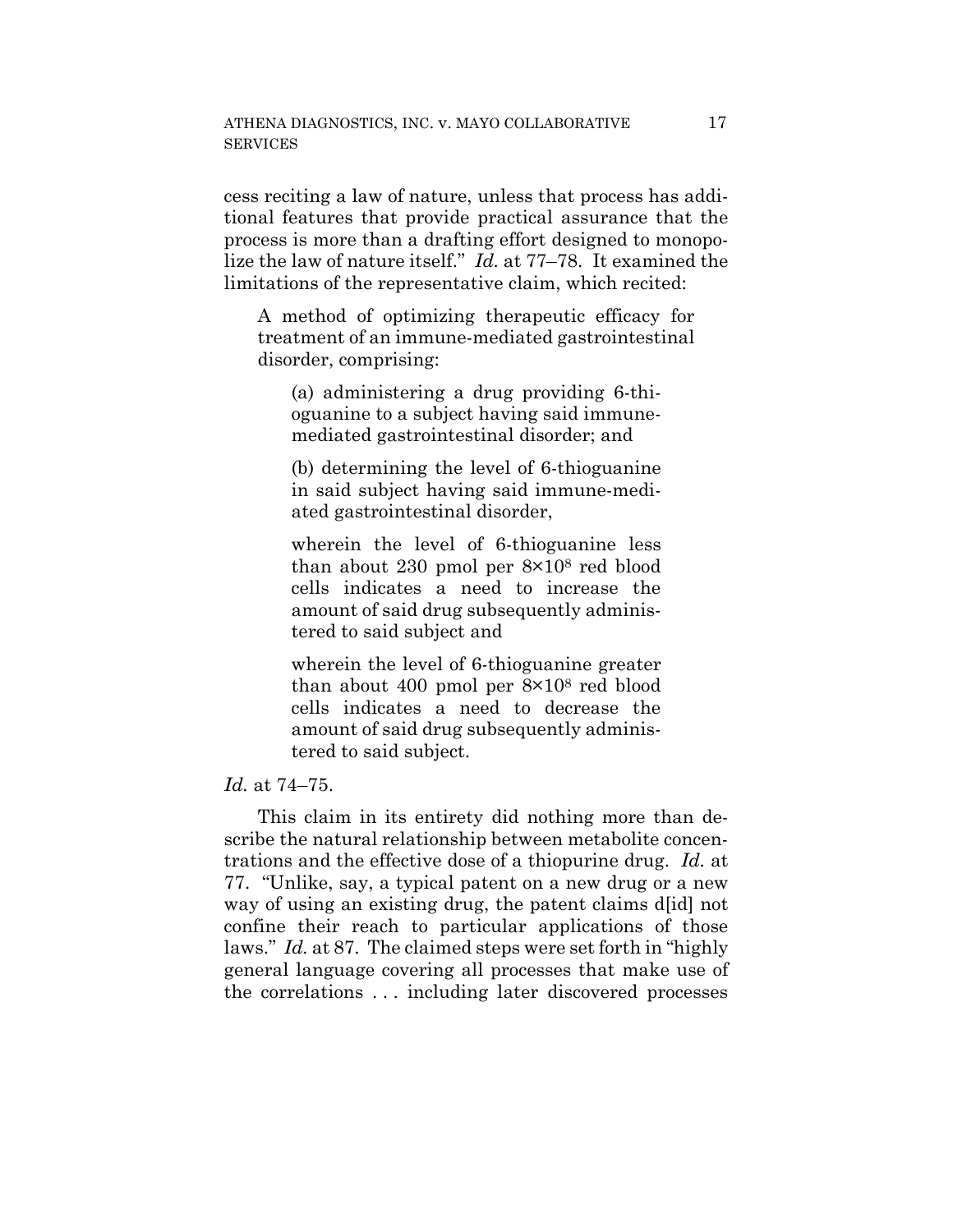that measure metabolite levels in new ways." *Id.* at 87. Due to their breadth, the Supreme Court concluded that upholding the claims "would risk disproportionately tying up the use of the underlying natural laws, inhibiting their use in the making of further discoveries." *Id.* at 73; *see also id.* at 87 (holding that "the basic underlying concern that these patents tie up too much future use of laws of nature" reinforced the holding of ineligibility). "[S]imply appending conventional steps, *specified at a high level of generality*," to the law of nature did not make that law patentable. *Id.* at 82 (emphasis added).

The breadth and generality of the *Mayo* claims led to their demise, as they recited nothing more than the natural law. We have since ignored these considerations, treating every claim that includes a law of nature as directed to that law, even if the claim as a whole recites a specific way of applying that law of nature to a new and useful end. We should not ignore the considerations related to claim breadth articulated in *Mayo* in our § 101 analysis.

The *Athena* claims differ significantly from the *Mayo* claims. In 1960, before the invention claimed in U.S. Patent No. 7,267,820 ("the '820 patent"), scientists identified a specific category of autoantibodies that bind to and interfere with the acetyl choline receptor (AChR)—which is responsible for the transmission of signals from neurons to muscle cells—cause *Myasthenia gravis* ("MG"). '820 patent at 1:24–26. The presence of these anti-AChR antibodies thus indicates that the patient suffers from MG. However, 20% of patients who manifested MG-like symptoms did not have the anti-AChR antibodies. *Id.* at 1:34–40. It was unknown if this 20%, "have the same or a distinct and separate MG condition," *id.* at 1:41–42, and there was "no basis for providing an immediate clinical diagnosis for such patients," *id.* at 4:20–22.

The inventors of the '820 patent discovered that a different type of autoantibody that binds to and interferes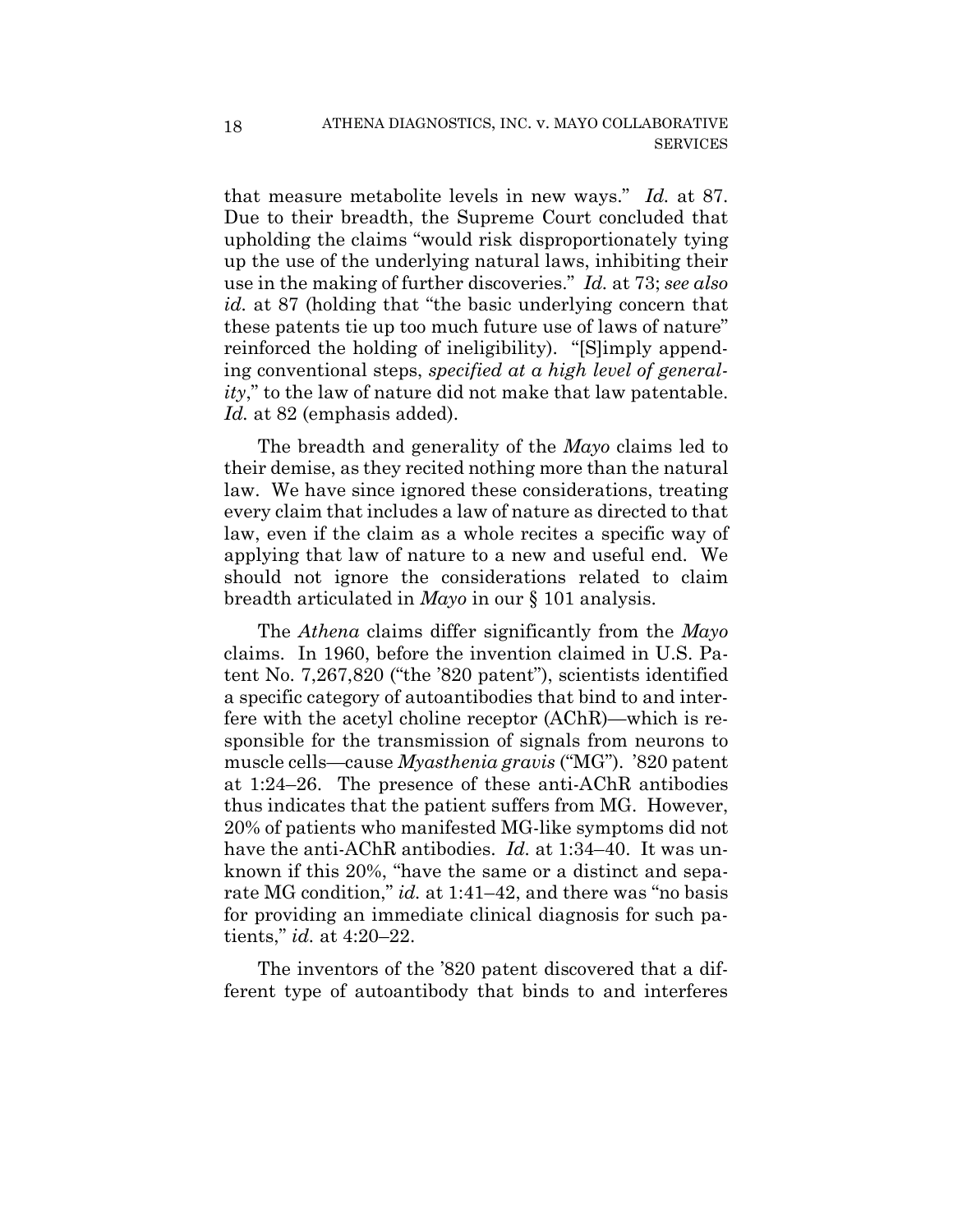with muscle-specific tyrosine kinase (MuSK)—another receptor also known to help transmit signals from neurons to muscles—can also cause MG. *Id.* at 1:54–61 ("The present inventors surprisingly found that many of the 20% of MG patients which do not exhibit any autoantibodies to AChR, instead have IgG antibodies . . . indicating that they are afflicted with a form of MG which has a different etiology . . . .").The inventors in *Athena* discovered that these MG sufferers produced the anti-MuSK antibody, and created a process for diagnosing MG using methods that detect the presence of that antibody. These methods had never before been used to diagnose MG. Claims 7 and 9, on which the majority focused in *Athena*, require the use of specific laboratory techniques to diagnose a patient based on the natural law that 20% of people having MG produce autoantibodies to the MuSK protein. Claim 7 recites:

1. A method for diagnosing neurotransmission or developmental disorders related to muscle specific tyrosine kinase (MuSK) in a mammal comprising the step of detecting in a bodily fluid of said mammal autoantibodies to an epitope of muscle specific tyrosine kinase (MuSK).

7. A method according to claim 1, comprising contacting MuSK or an epitope or antigenic determinant thereof having a suitable label thereon, with said bodily fluid, immunoprecipitating any antibody/MuSK complex or antibody/MuSK epitope or antigenic determinant complex from said bodily fluid and monitoring for said label on any of said antibody/MuSK complex or antibody/MuSK epitope or antigen determinant complex, wherein the presence of said label is indicative of said mammal is suffering from said neurotransmission or developmental disorder related to muscle specific tyrosine kinase (MuSK).

'820 patent at Claims 1, 7.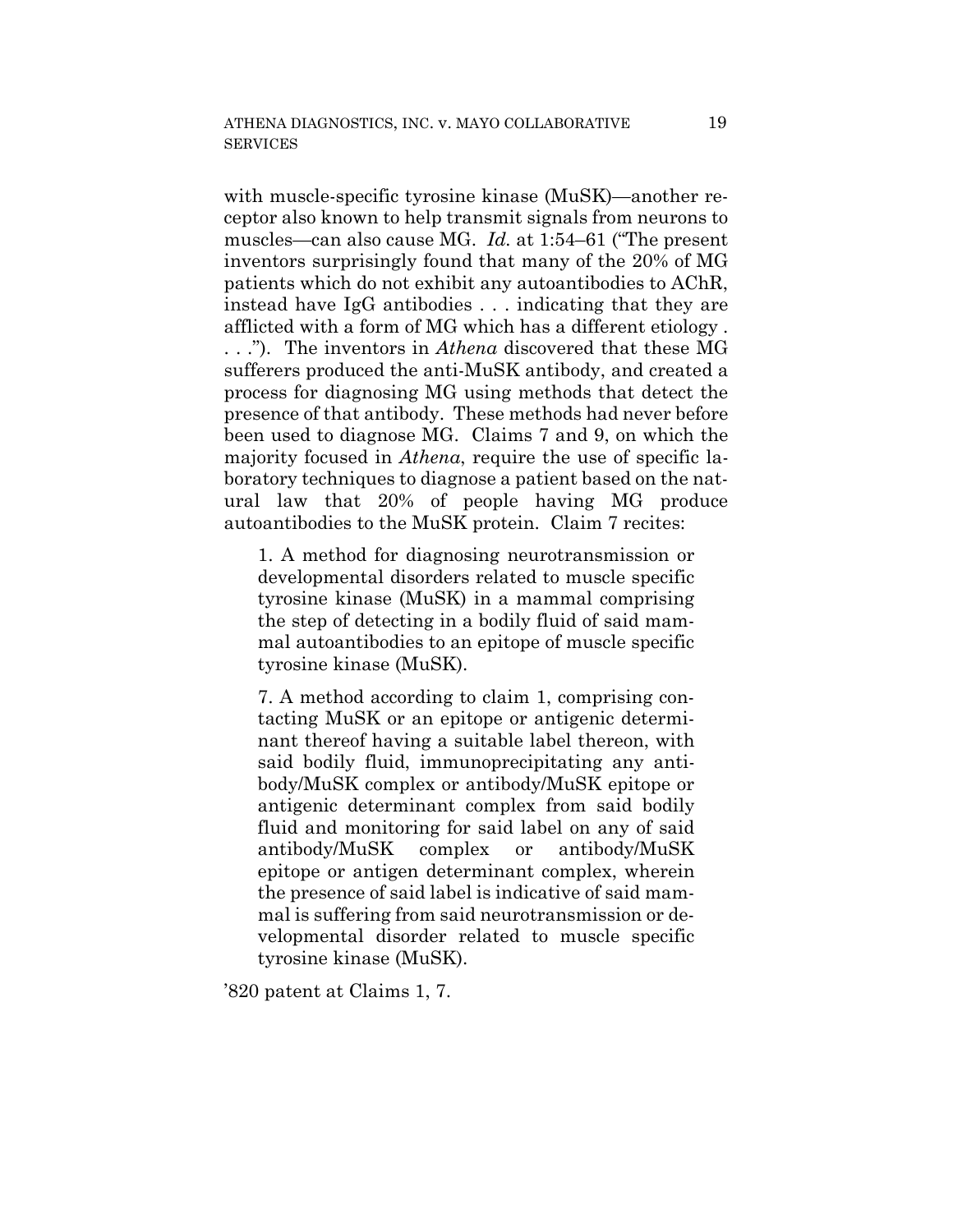The claims provide for a method of diagnosing patients with MG using the following concrete steps: (1) contacting the patient's bodily fluid with labeled MuSK, MuSK epitope, or other antigenic determinant that binds any anti-MuSK antibodies that may be present in the bodily fluid; (2) immunoprecipitating any resulting complexes from the bodily fluid; and (3) detecting the presence of the anti-MuSK antibody by monitoring for the label, whereby the presence of the label indicates a diagnosis of MG. *Id.* These steps are not set out at the "high level of generality" that concerned the Court in *Mayo*, and they specifically confine their reach to a specific application of the relationship between anti-MuSK antibodies and MG. While the combination of steps in *Mayo* amounted to little "more than an instruction to doctors to apply the applicable laws when treating their patients," 566 U.S. at 79, claim 7 in *Athena*  is a single, specific method for applying the applicable law.

Indeed, the majority in this case repeatedly acknowledged that the claims in *Athena*, unlike the claims in *Mayo*, contain specific, concrete steps applying the law of nature. *See, e.g.*, *Athena*, 915 F.3d at 751 ("The claims at issue here involve both the discovery of a natural law and certain concrete steps to observe its operation."). As the majority further acknowledged, claim 9, which depends on claim 7, "leaves open to the public other ways of interrogating the correlation between MuSK autoantibodies and MuSK-related disorders without practicing the claim's concrete steps." *Id.* at 752. In fact, the '820 patent identifies alternate methods for detecting antibodies, such as MuSK-related antibodies. *See* '820 patent at 3:33–4:12. The claims do not "broadly preempt the use of a natural law," and do not prevent any scientist from using the natural law in association with other common processes. *Mayo*, 566 U.S. at 72; *see Myriad*, 569 U.S. at 595–96. The concreteness and specificity of the claims in *Athena* moves them from reciting a law of nature to a particular application of a law of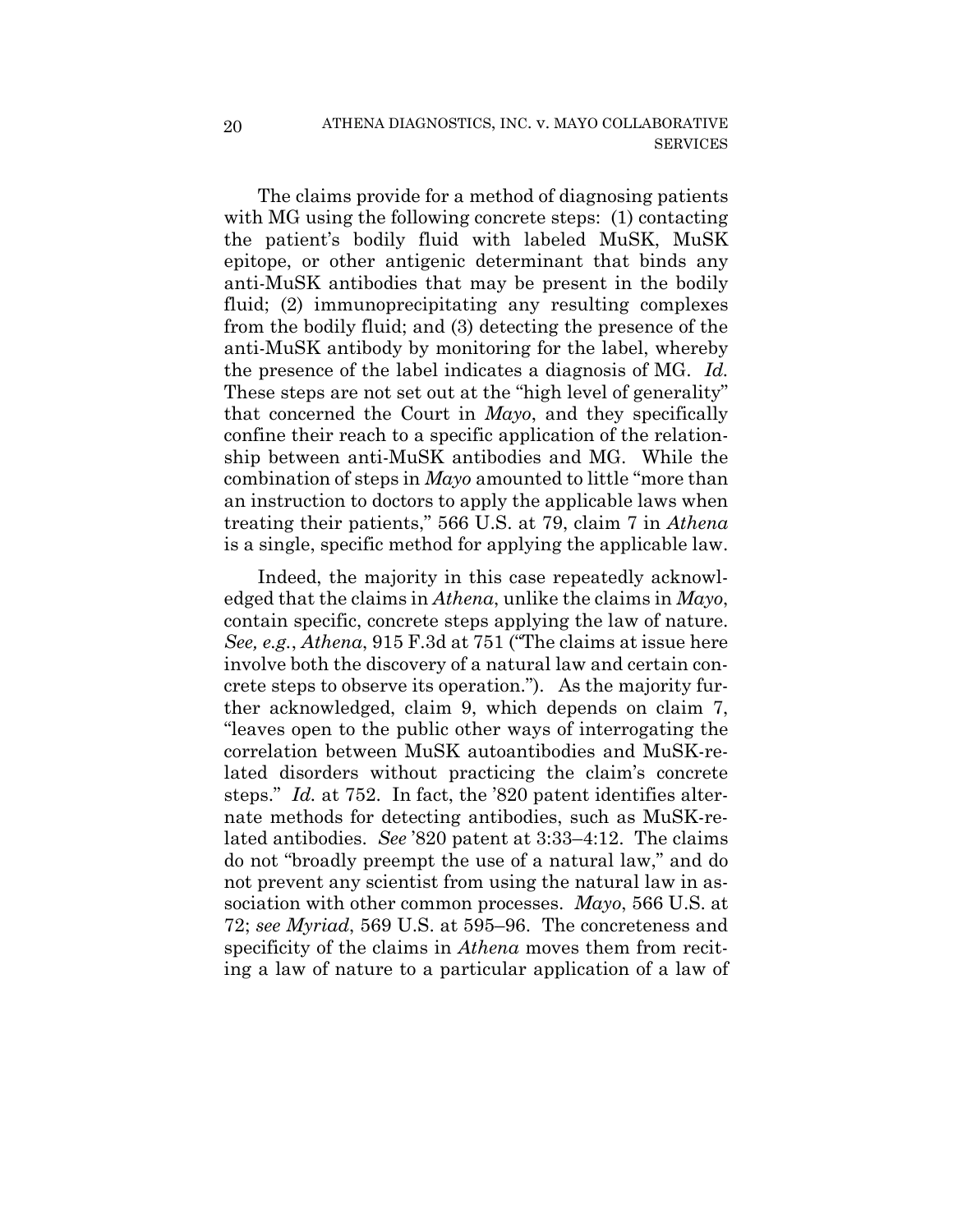nature. The claims are not directed to a natural law or phenomenon.

The inventiveness of the claimed discovery in the process steps should also be considered when assessing eligibility. New and useful discoveries, such as the before unknown relationship between anti-MuSK autoantibodies and MG, when applied in a "process," should pass muster as eligible under the statutory text of § 101. Our decision to entirely disregard the discovery incorporated in the claims is a misapplication of the statute. This is not to say that a claim on the discovery of a law of nature itself or a natural phenomenon should be eligible. I agree it should not. But to wholly ignore the inventiveness of the discovery when assessing patent eligibility closes our eyes to the statute enacted by Congress. Athena discovered that 20% of people suffering from MG generate autoantibodies that bind to a MuSK protein. Its claims recite concrete steps to detect the presence of autoantibodies to MuSK to diagnose MG. These antibody/MuSK complexes had never been used by prior art MG diagnostic tests. In contrast, the claims in *Mayo* recited a generic "determining" step, with no laboratory test at all specified by the claims, and the specification itself stated that the methods were "well-understood, routine, and conventional activity already engaged in by the scientific community." 566 U.S. at 79. Moreover, the Court explained that scientists had routinely performed that very step on thiopurine metabolites, the metabolite being detected in the claim. *Id.* at 78. This is not at all the case in *Athena*. The claims are directed to a new and useful process of specific, concrete steps for diagnosing MG using a particular immunoassay that had never been previously used to diagnose MG. The claims should be held patent eligible under § 101 and *Mayo*.

I do not believe that the Supreme Court intended *Mayo* to be the sweeping decision it has become. Indeed, it warned us that "too broad an interpretation of" its judicial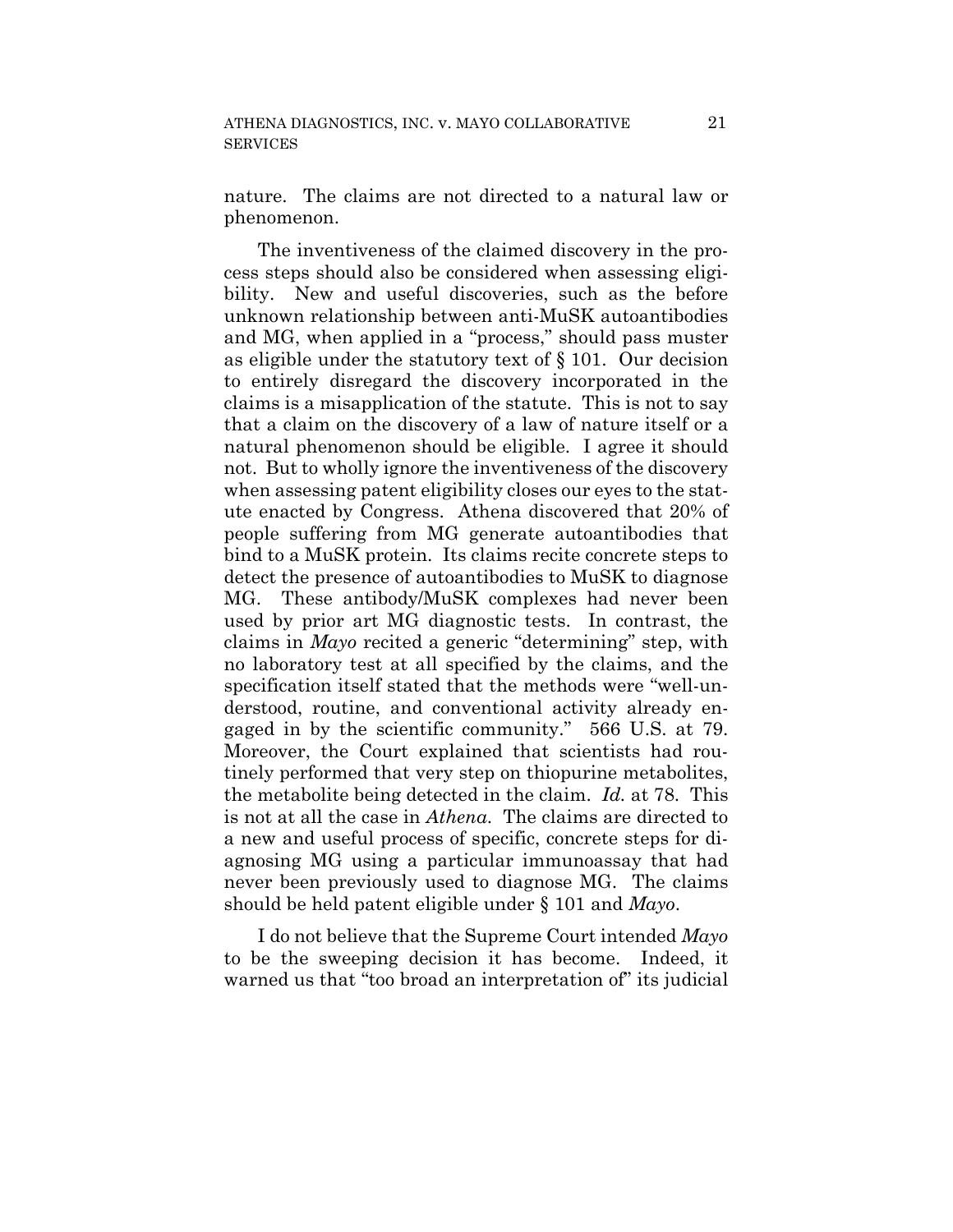exceptions to eligibility "could eviscerate patent law" because "all inventions at some level embody, use, reflect, rest upon, or apply laws of nature, natural phenomena, or abstract ideas." *Mayo*, 566 U.S. at 71. I do not understand *Mayo* to render ineligible a claim which covers a specific, concrete application of a natural law simply because such a claim is diagnostic as opposed to therapeutic. Both should be eligible. The last word on this from the Supreme Court came in *Myriad* where the Court made clear "patents on new applications of knowledge about BRCA1 and BRCA2 genes" could be eligible. 569 U.S. at 596. To the extent that this Court has read *Mayo* so broadly that it precludes exactly that sort of patent, we have erred. Doing so leaves *Mayo* at odds with the patent statutes and the later *Myriad* decision.

## **CONCLUSION**

"It's important for the judiciary to first recognize that there is a problem that needs to be addressed . . . 101 remains the most important substantive patent law issue in the United States today. And it's not even close." R. Davis, *Courts Can Resolve Patent Eligibility Problems, Iancu Says*, LAW 360 (Apr. 11, 2019) (quoting U.S. Patent and Trademark Office Director Iancu). In the wake of *Mayo*, we have painted with a broad brush, suggesting that improved diagnostic techniques are not patent eligible. *Mayo* did not go so far, and given the import of diagnostic techniques, we should reconsider this case and clarify our precedent. Because my colleagues have declined to do so, there are no more options at this court for diagnostic patents. My colleagues' refusal deflates the Amici's hopeful suggestion that our precedent leaves the eligibility of a diagnostic claim in front of the Federal Circuit "uncertain." It is no longer uncertain. Since *Mayo*, every diagnostic claim to come before this court has been held ineligible. While we believe that such claims should be eligible for patent protection, the majority of this court has definitively concluded that the Supreme Court prevents us from so holding. No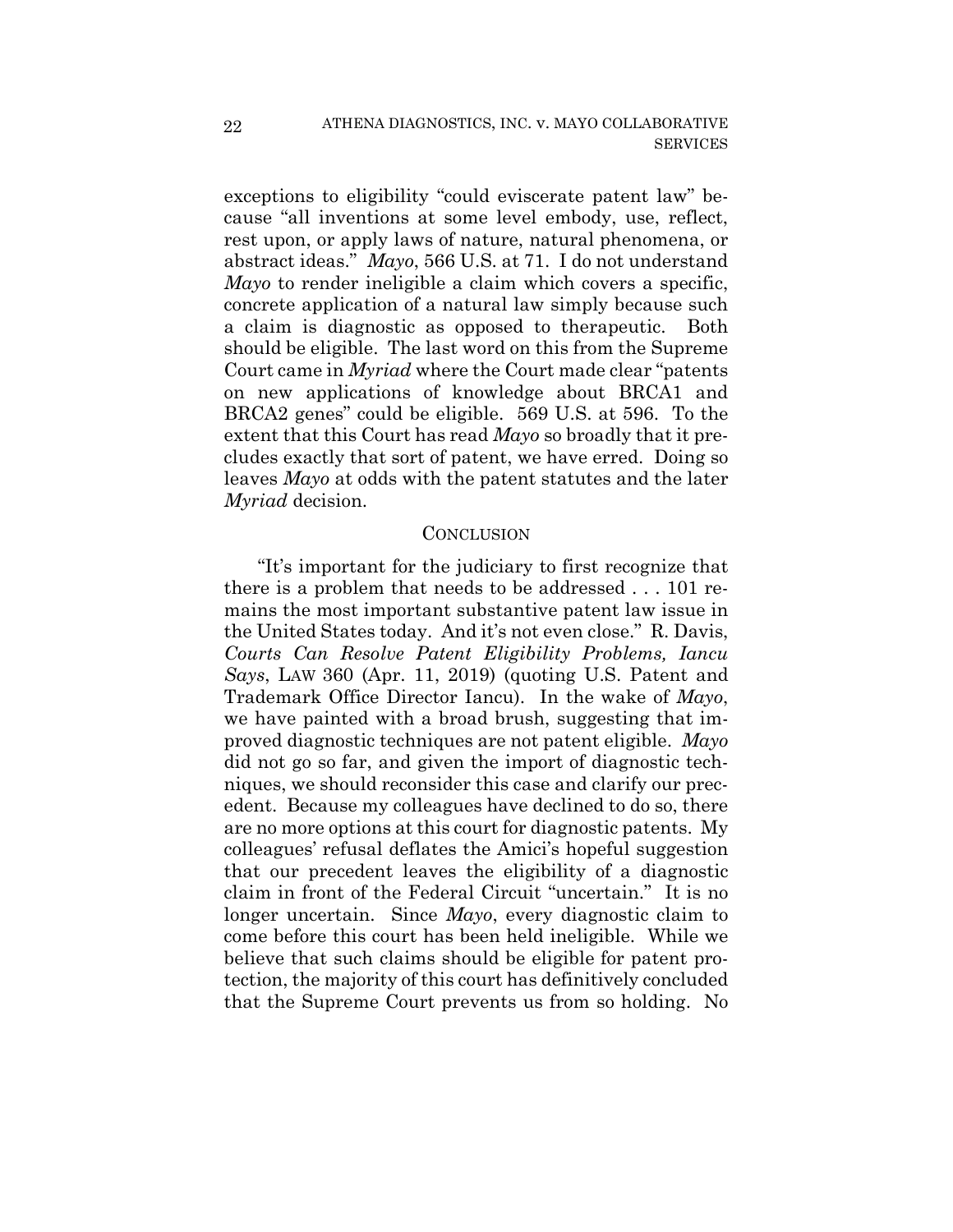need to waste resources with additional en banc requests. Your only hope lies with the Supreme Court or Congress. I hope that they recognize the importance of these technologies, the benefits to society, and the market incentives for American business. And, oh yes, that the statute clearly permits the eligibility of such inventions and that no judicially-created exception should have such a vast embrace. It is neither a good idea, nor warranted by the statute. I dissent.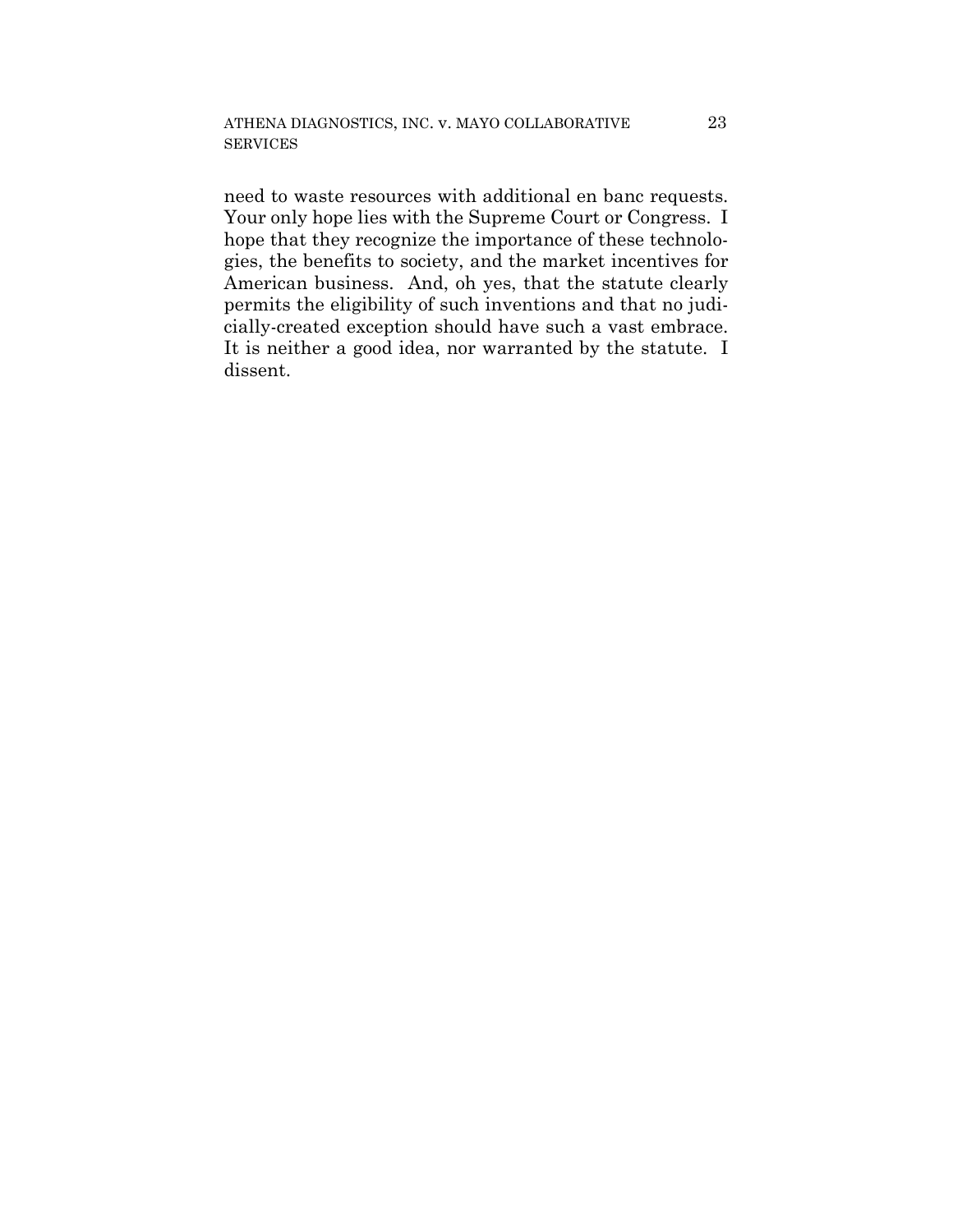# United States Court of Appeals for the Federal Circuit

**\_\_\_\_\_\_\_\_\_\_\_\_\_\_\_\_\_\_\_\_\_\_**

# **ATHENA DIAGNOSTICS, INC., OXFORD UNIVERSITY INNOVATION LTD., MAX-PLANCK-GESELLSCHAFT ZUR FORDERUNG DER WISSENSCHAFTEN E.V.,** *Plaintiffs-Appellants*

**v.**

**MAYO COLLABORATIVE SERVICES, LLC, DBA MAYO MEDICAL LABORATORIES, MAYO CLINIC,** *Defendants-Appellees*

> 2017-2508 **\_\_\_\_\_\_\_\_\_\_\_\_\_\_\_\_\_\_\_\_\_\_**

> **\_\_\_\_\_\_\_\_\_\_\_\_\_\_\_\_\_\_\_\_\_\_**

Appeal from the United States District Court for the District of Massachusetts in No. 1:15-cv-40075-IT, Judge Indira Talwani.

**\_\_\_\_\_\_\_\_\_\_\_\_\_\_\_\_\_\_\_\_\_\_**

NEWMAN, *Circuit Judge,* with whom WALLACH, *Circuit Judge*, joins, dissenting from denial of the petition for rehearing en banc.

The majority of the court has voted not to rehear this case en banc. I write again in dissent because of the importance of medical diagnosis and the critical role of the patent system in achieving new diagnostic methods. Diagnostic methods are costly in research and development, from scientific discovery through federal approval, and are of substantial public benefit—exemplified by Athena's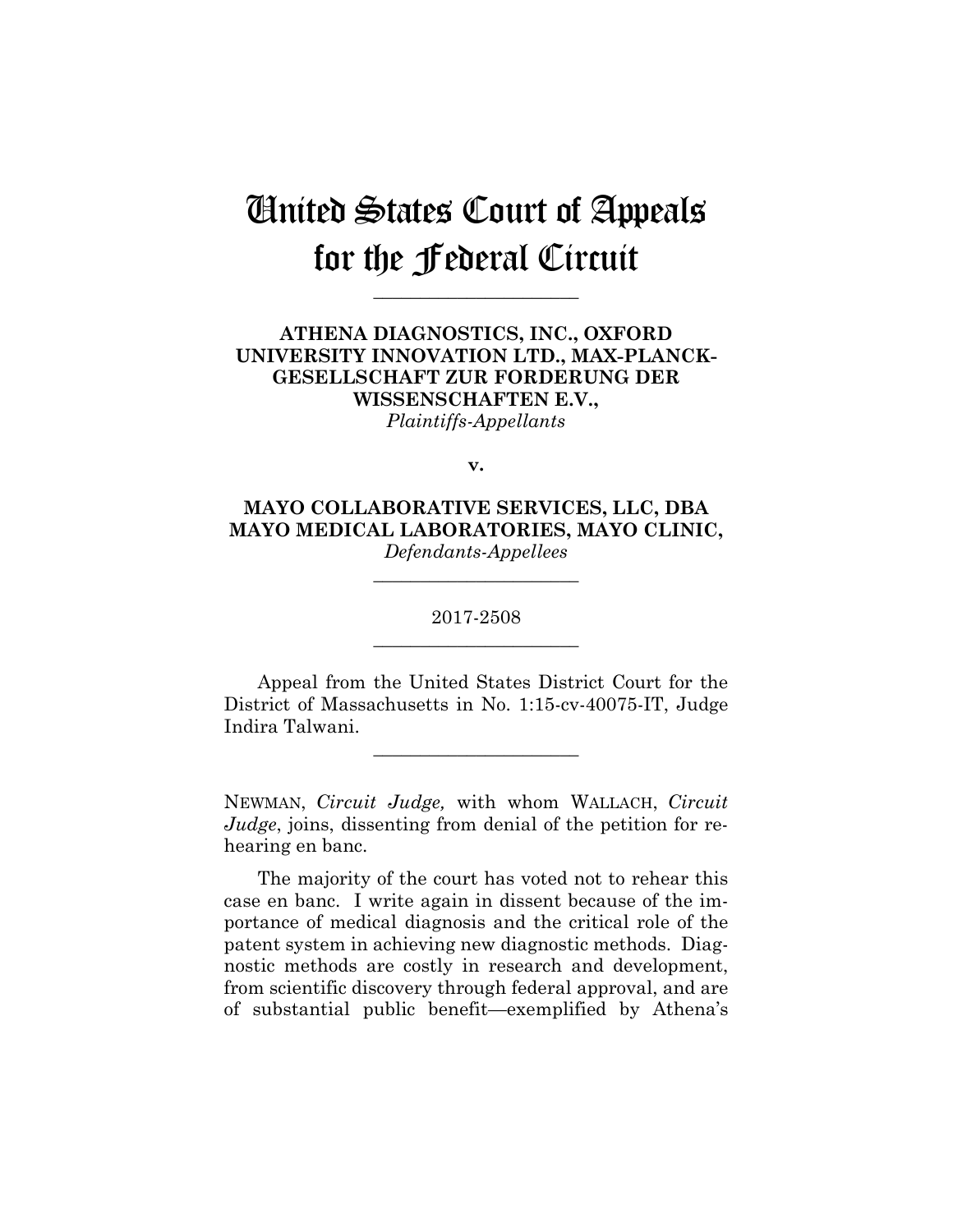method of diagnosing *Myasthenia Gravis* in persons previously undiagnosable. The patent system provides the economic foundation for the cycle of experimental study, clinical evaluation and proof, and implementation in commerce. This foundation applies to diagnosis as well as to treatment.

The panel majority held that the new diagnostic method in U.S. Patent No. 7,267,820 ("the '820 patent") was not eligible for patenting under section 101 of the Patent Act. *Athena Diagnostics, Inc. v. Mayo Collaborative Servs., LLC*, 915 F.3d 743 (Fed. Cir. 2019) (Newman, J., dissenting). The panel majority stated that "the Supreme Court has effectively told us in *Mayo* that correlations between the presence of a biological material and a disease are laws of nature," and therefore methods for determining previously unknown correlations for diagnostic purposes are not patent-eligible. *Id.* at 753 n.4.

The majority's position is a flawed interpretation of the Court's decision in *Mayo Collaborative Services v. Prometheus Laboratories, Inc.*, 566 U.S. 66 (2012). The Court did not hold that methods of diagnosis are subject to unique patent-eligibility rules. We have mistakenly enlarged the Court's holding, in substance and in application. Rehearing en banc is warranted.

I summarize the reasons for concern:

## I

## *The Supreme Court's Mayo decision did not convert diagnostic methods into laws of nature*

Until Athena's invention of the diagnostic method described in the '820 patent, some 20% of patients suffering from *Myasthenia Gravis* were not capable of being diagnosed. The '820 patent describes and claims a multi-step method wherein for such patients the presence in bodily fluid of autoantibodies to a protein, muscle-specific tyrosine kinase (MuSK), is detected by "binding of a MuSK or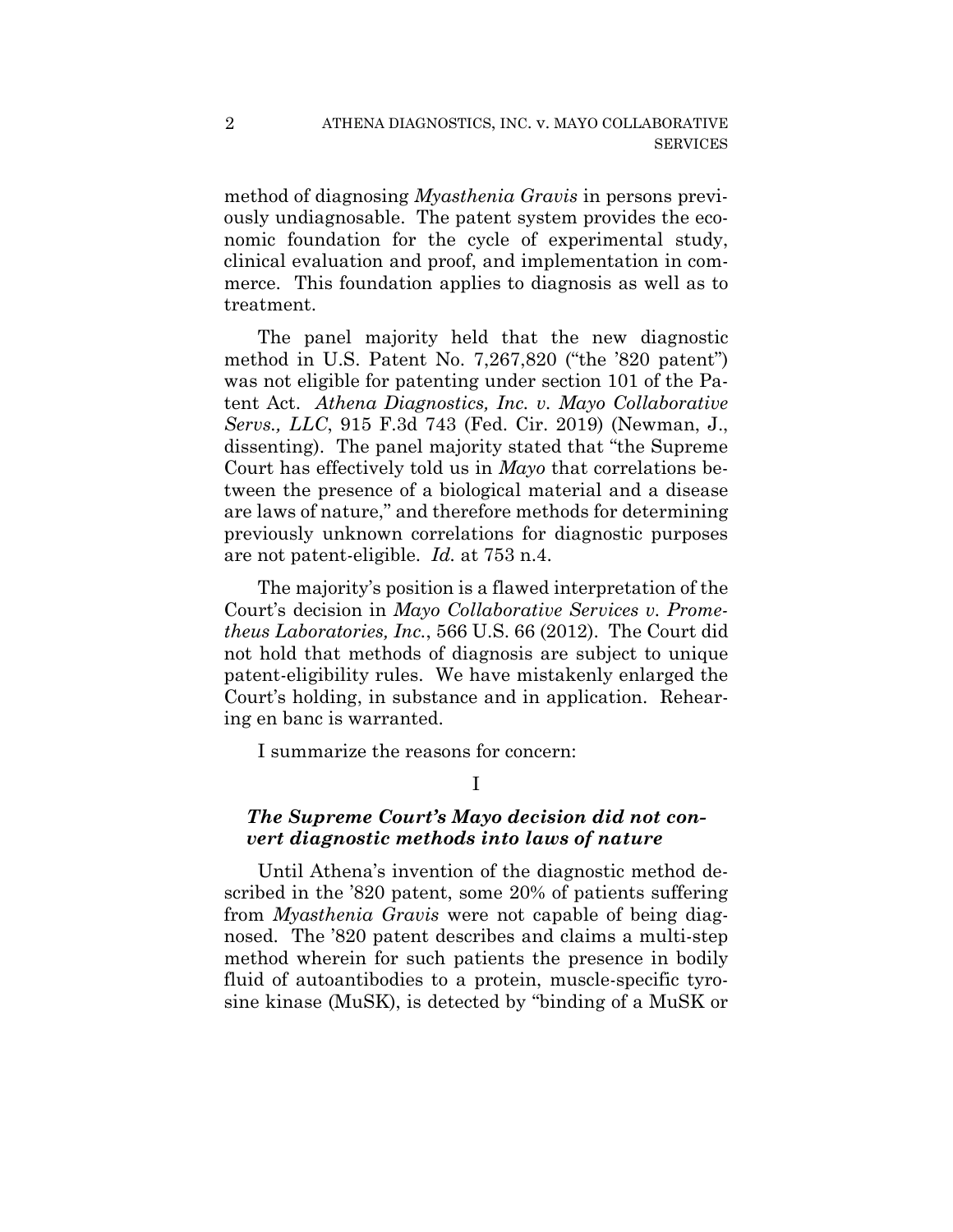its epitope, together with a revealing label, to the autoantibodies in the serum or bodily fluid." '820 patent, col. 3, l. 66–col. 4, l. 2. The '820 patent explains that "[t]he present inventors surprisingly found that many of the 20% of MG patients which do not exhibit any autoantibodies to AChR [acetyl choline receptor] instead have IgG [immunoglobulin] antibodies directed against the extracellular Nterminal domains of MuSK." *Id.*, col. 1, ll. 54–57.

These antibodies and their reaction with the MuSK protein were not known, nor the use of this procedure to diagnose *Myasthenia Gravis*. The separate chemical steps of radioactive labelling, reaction of an antibody with a protein, separation of the reaction product, and analysis of radioactivity, are described in the specification as conducted by conventional methods. However, the panel majority held that this new diagnostic method is not patent-eligible, stating that "claims 7–9 are directed to a natural law because the claimed advance was only in the discovery of a natural law, and that the additional recited steps only apply conventional techniques to detect that natural law." *Athena*, 915 F.3d at 751. This statement is a misapplication of the patent statute, and a misperception of the Court's decision in *Mayo*.

At issue are patent claims 7–9, shown with claim 1 from which they depend:

1. A method for diagnosing neurotransmission or developmental disorders related to muscle specific tyrosine kinase (MuSK) in a mammal comprising the step of detecting in a bodily fluid of said mammal autoantibodies to an epitope of muscle specific tyrosine kinase (MuSK).

7. A method according to claim 1, comprising

contacting MuSK or an epitope or antigenic determinant thereof having a suitable label thereon, with said bodily fluid,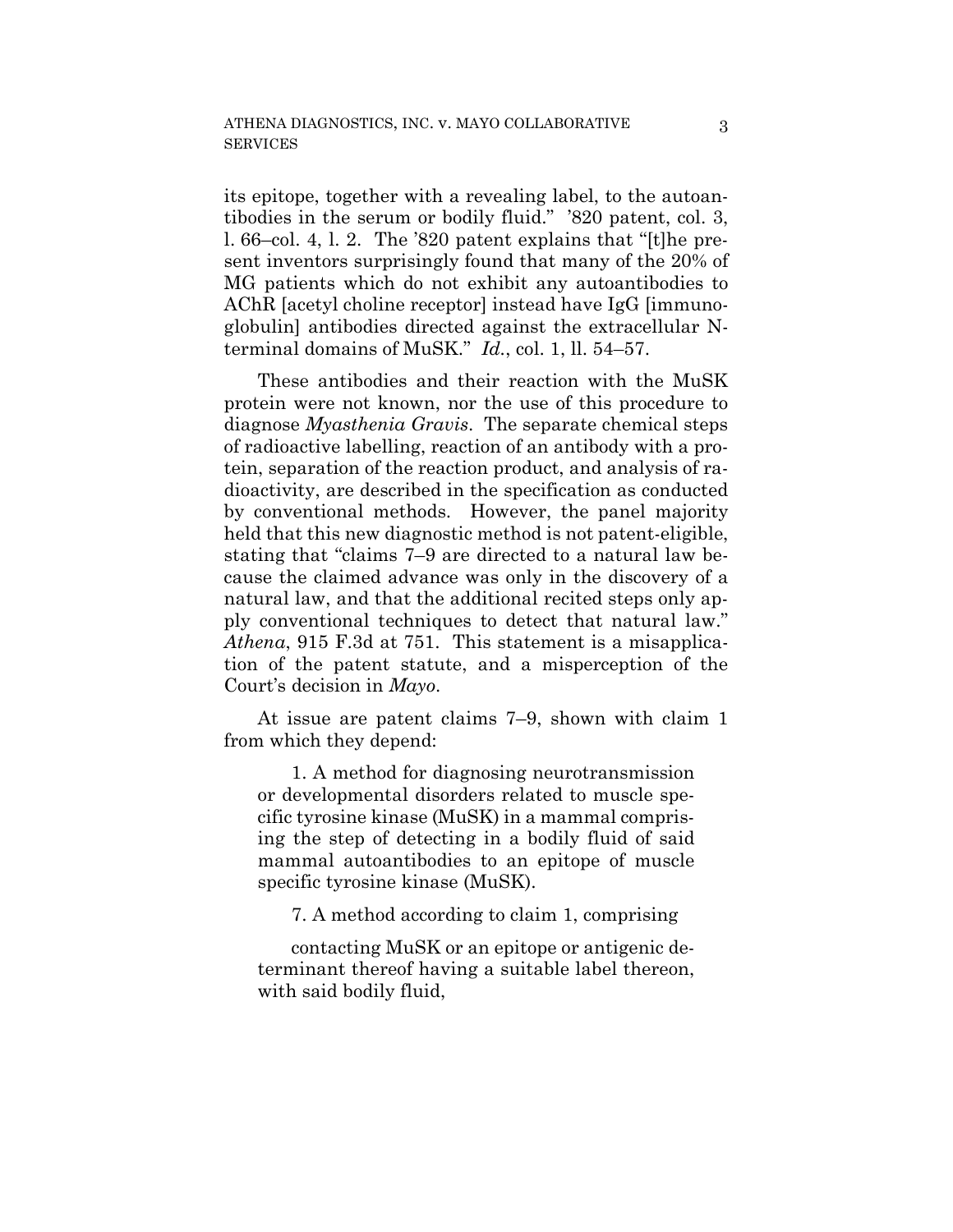immunoprecipitating any antibody/MuSK complex or antibody/MuSK epitope or antigenic determinant complex from said bodily fluid and

monitoring for said label on any of said antibody/MuSK complex or antibody/MuSK epitope or antigen determinant complex,

wherein the presence of said label is indicative of said mammal is suffering from said neurotransmission or developmental disorder related to muscle specific tyrosine kinase (MuSK).

8. A method according to claim 7 wherein said label is a radioactive label.

9. A method according to claim 8 wherein said label is 125I [iodine isotope 125].

The reaction between the specified antibodies and the MuSK protein was not previously known, and the specified claim steps had not previously been performed, separately or in combination. This method of diagnosing *Myasthenia Gravis* and related disorders is conceded to be new and unobvious.

The '820 patent specification teaches that each claim step is conducted by conventional procedures, that is, procedures for creating a radioactively labelled compound, reacting an antibody with a protein, separating any antibody-protein complex, and monitoring the radioactivity of the product. The panel majority holds that since the separate steps are "conventional," they do not count in the section 101 analysis, leaving claims 7–9 with only the general "concept" of "the correlation between the presence of naturally-occurring MuSK autoantibodies in bodily fluid and MuSK-related neurological diseases like MG." *Athena*, 915 F.3d at 750. The panel majority concluded that "[t]he '820 patent thus describes the claimed invention principally as a discovery of a natural law, not as an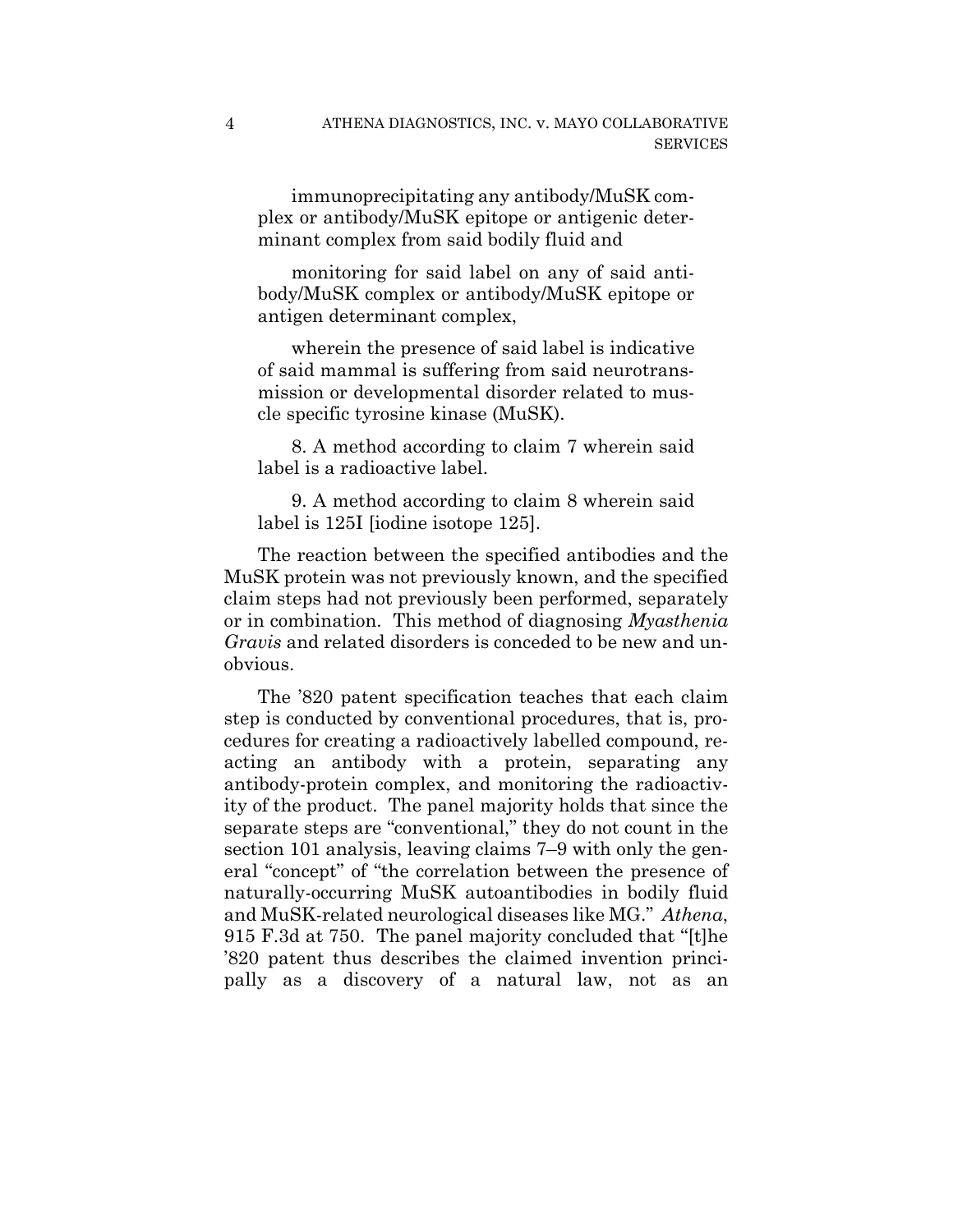improvement in the underlying immunoassay technology." *Id.* at 751.

The Court in *Mayo* admonished against "too broadly preempt[ing] the use of a natural law." 566 U.S. at 72. Claims 7–9 claim a new multi-step method of diagnosis; it is incorrect to omit from the claims the steps by which the method is performed, leaving only the "concept" of the general purpose. En banc review is needed to provide consistent and correct application of statute and precedent to methods of medical diagnosis.

### II

## *Statute and precedent require that the claimed invention is considered as a whole*

The Court explained this principle in *KSR Int'l Co. v. Teleflex Inc.*, 550 U.S. 398 (2007):

[I]nventions in most, if not all, instances rely upon building blocks long since uncovered, and claimed discoveries almost of necessity will be combinations of what, in some sense, is already known.

*Id.* at 418–19. The Court had explored this principle in *Diamond v. Diehr*, 450 U.S. 175 (1981):

In determining the eligibility of respondents' claimed process for patent protection under § 101, their claims must be considered as a whole.

*Id.* at 188. The Court stressed that:

It is inappropriate to dissect the claims into old and new elements and then to ignore the presence of the old elements in the analysis.

*Id.* The Court further explained that this rule applies to patent eligibility as it does to patentability:

The "novelty" of any element or steps in a process, or even of the process itself, is of no relevance in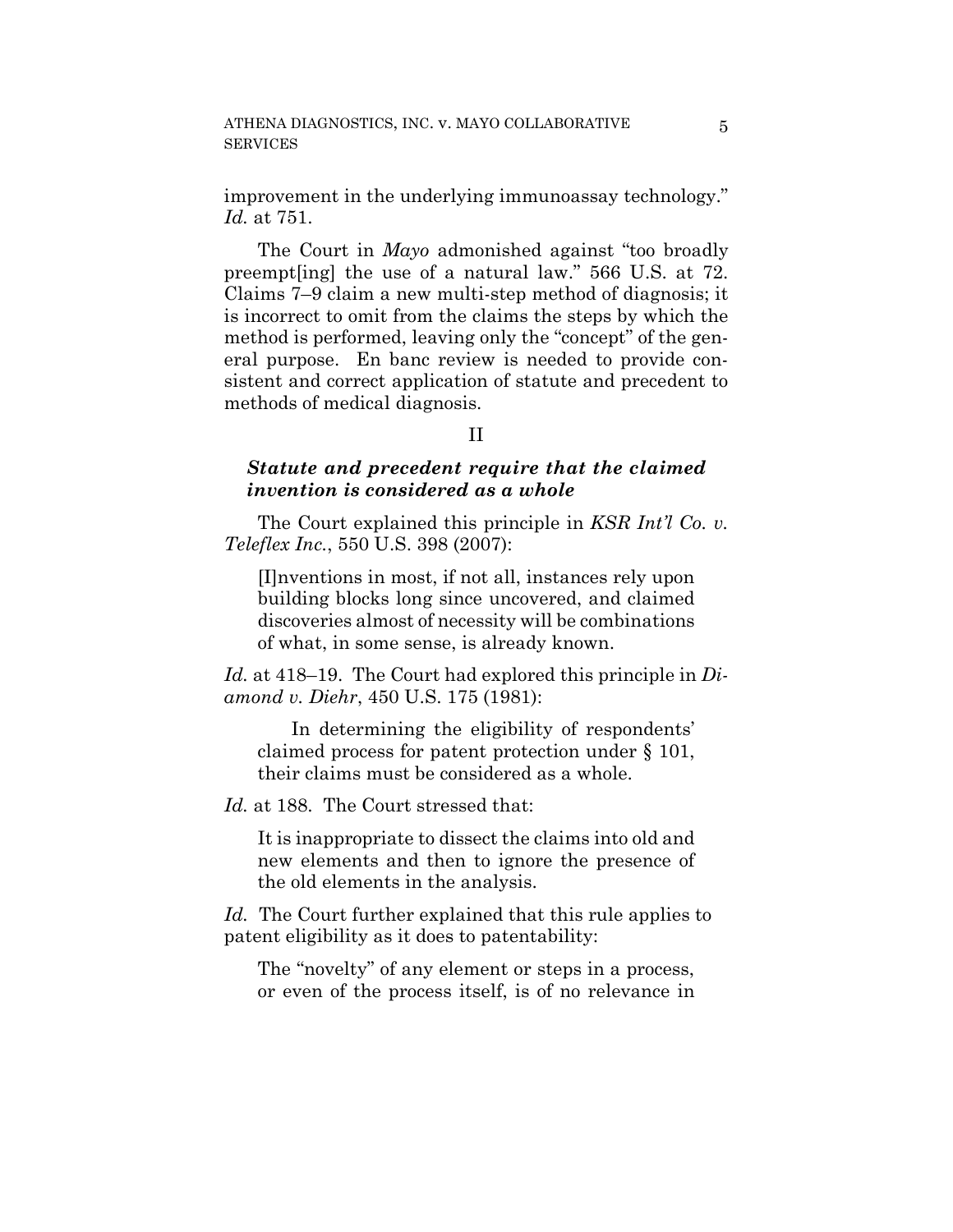determining whether the subject matter of a claim falls within the § 101 categories of possibly patentable subject matter.

*Id.* at 188–89; *see also, e.g.*, *Parker v. Flook*, 437 U.S. 584, 594 (1978) ("[A] patent claim must be considered as a whole."); *Aro Mfg. Co. v. Convertible Top Replacement Co.*, 365 U.S. 336, 344 (1961) ("[I]f anything is settled in the patent law, it is that the combination patent covers only the totality of the elements in the claim and that no element, separately viewed, is within the grant.").

This established rule does not evaporate when the subject matter is a diagnostic method. The *Mayo* Court did not effect such a change. The Court reiterated in *Alice Corp. Pty. Ltd. v. CLS Bank Int'l*, 573 U.S. 208, 217 (2014), that "an invention is not rendered ineligible for patent simply because it involves an abstract concept" in some of its claim elements. There is no support in the Court's precedent for our abandonment of the invention-as-a-whole in determining eligibility under section 101.

The purpose of section 101 is to provide a broad statutory scope to inventive activity. *See Bilski v. Kappos*, 561 U.S. 593, 605 (2010) ("Section 101 is a dynamic provision designed to encompass new and unforeseen inventions." (internal quotation marks omitted)); *Diehr*, 450 U.S. at 187 ("[A]n *application* of a law of nature or mathematical formula to a known structure or process may well be deserving of patent protection."). In *Diamond v. Chakrabarty*, 447 U.S. 303 (1980), the Court observed that "Congress employed broad general language in drafting § 101 precisely because such inventions are often unforeseeable," *id.* at 316, and that the legislative history of the 1952 Patent Act showed that "Congress intended statutory subject matter to 'include anything under the sun that is made by man,'" *id.* at 309 (quoting S. Rep. No. 1979, 82d Cong., 2d Sess., 5 (1952); H.R. Rep. No. 1923, 82d Cong., 2d Sess., 6 (1952)). The *Mayo* Court cautioned that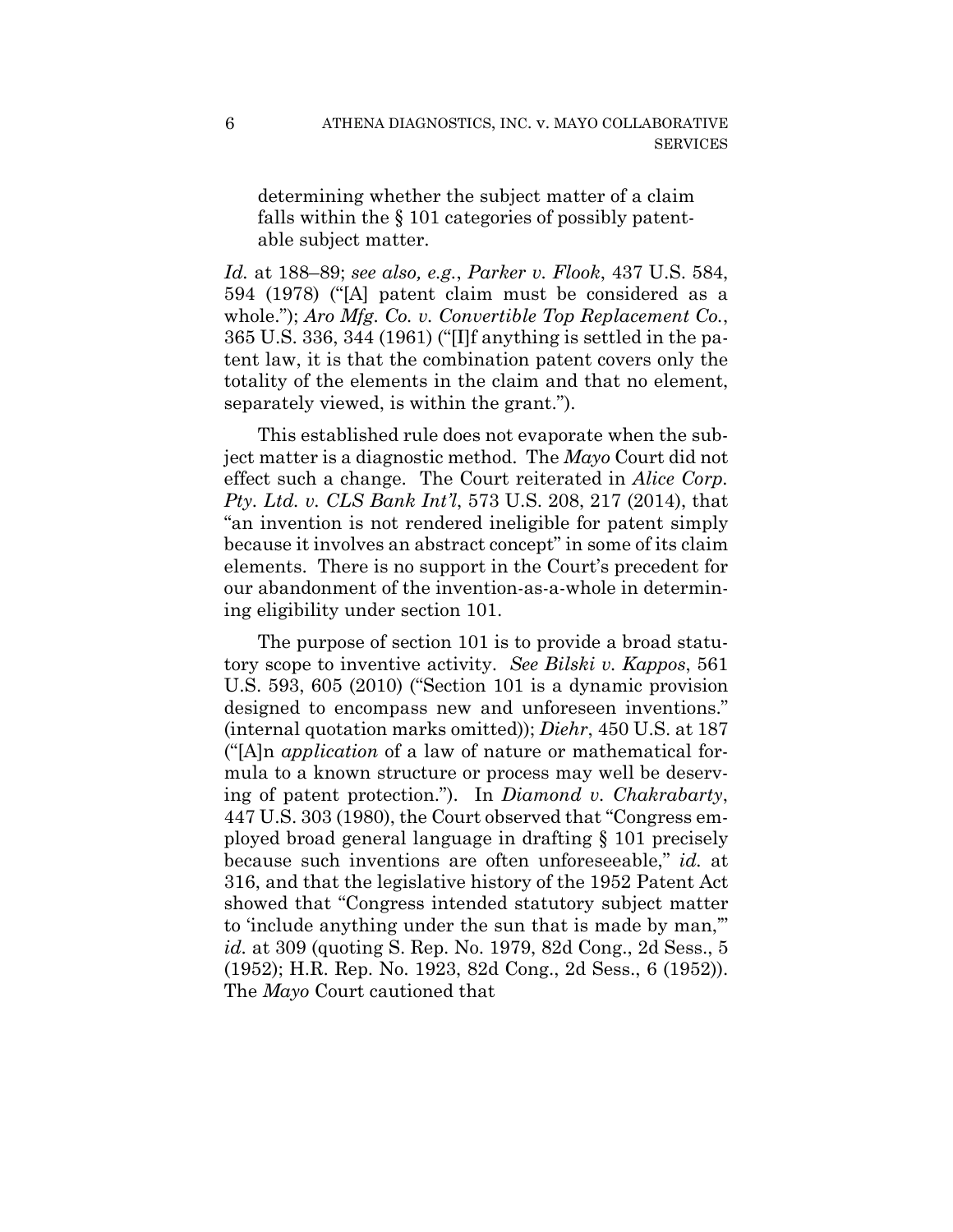too broad an interpretation of this exclusionary principle could eviscerate patent law. For all inventions at some level embody, use, reflect, rest upon, or apply laws of nature, natural phenomena, or abstract ideas.

## 566 U.S. at 71.

The Federal Circuit has respected this long-standing principle in contexts other than for diagnostic methods. *See, e.g.*, *McRO, Inc. v. Bandai Namco Games America Inc.*, 837 F.3d 1299, 1313 (Fed. Cir. 2016) ("[C]ourts must be careful to avoid oversimplifying the claims by looking at them generally and failing to account for the specific requirements of the claims." (internal quotation marks omitted)). However, we have strayed in our rulings on diagnostic methods; our flawed analysis is summarized by the majority in *Athena*, 915 F.3d at 753 n.4 ("We have since confirmed that applying somewhat specific yet conventional techniques . . . to detect a newly discovered natural law does not confer eligibility under § 101.").

When viewed on correct law and precedent, Athena's diagnostic method meets the requirements of section 101. The appropriate analysis of patentability is under sections 102, 103, and 112; not section 101.

#### III

## *The Court in Mayo did not create a section 101 distinction between diagnostic methods and therapeutic methods*

In *Mayo* the Court discussed the method at issue in that case, and concluded that "upholding the patents would risk disproportionately tying up the use of the underlying natural laws, inhibiting their use in the making of further discoveries." 566 U.S. at 73. The Court did not hold that every diagnostic method ties up a natural law, and the *Athena* panel majority acknowledged that "we agree that claim 9 leaves open to the public other ways of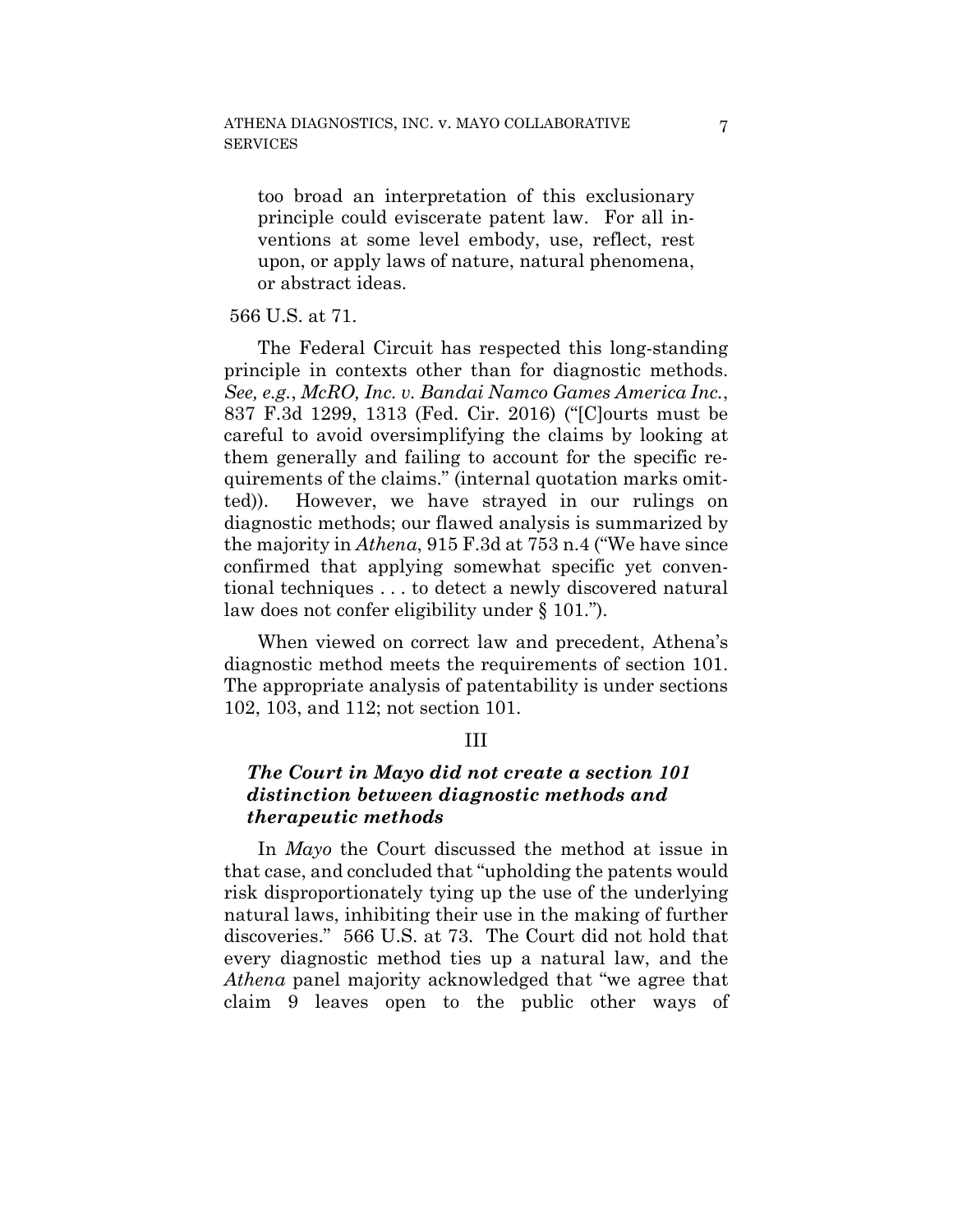interrogating the correlation between MuSK autoantibodies and MuSK-related disorders without practicing the claim's concrete steps." 915 F.3d at 752.

8

Athena's diagnostic method is not a law of nature; it is a novel man-made method of diagnosis of a neurological disorder. The Athena diagnostic method, a multi-step method performed by a combination of specific chemical and biological steps, was unknown in the prior art. The Court in *Mayo* did not exclude such methods from eligibility for patenting.

Following is an outline of this court's inconsistent rulings between diagnosis and treatment of disease:

# *A. Methods of diagnosis, held ineligible under section 101*

1. *In re BRCA1- & BRCA2-Based Hereditary Cancer Test Patent Litigation*, 774 F.3d 755 (Fed. Cir. 2014). The claimed invention is a method for screening for genes linked to inherited breast and ovarian cancer, by analyzing for certain mutations in the DNA. The court held the claims ineligible under section 101 as directed to a law of nature, and also held that identifying genetic mutations is an ineligible abstract idea.

2. *Ariosa Diagnostics, Inc. v. Sequenom, Inc.*, 788 F.3d 1371 (Fed. Cir. 2015). The claimed invention is a method for detecting paternally-inherited fetal abnormalities by analyzing the blood or serum of a pregnant female. The court held the claims ineligible under section 101, while recognizing that "detecting cffDNA in maternal plasma or serum that before was discarded as waste material is a positive and valuable contribution to science." *Id.* at 1380.

3. *Genetic Technologies Ltd. v. Merial L.L.C.*, 818 F.3d 1369 (Fed. Cir. 2016). The claimed invention is a method for detecting a coding region of DNA based on its relationship to non-coding regions, by amplifying genomic DNA with a primer spanning a non-coding sequence in genetic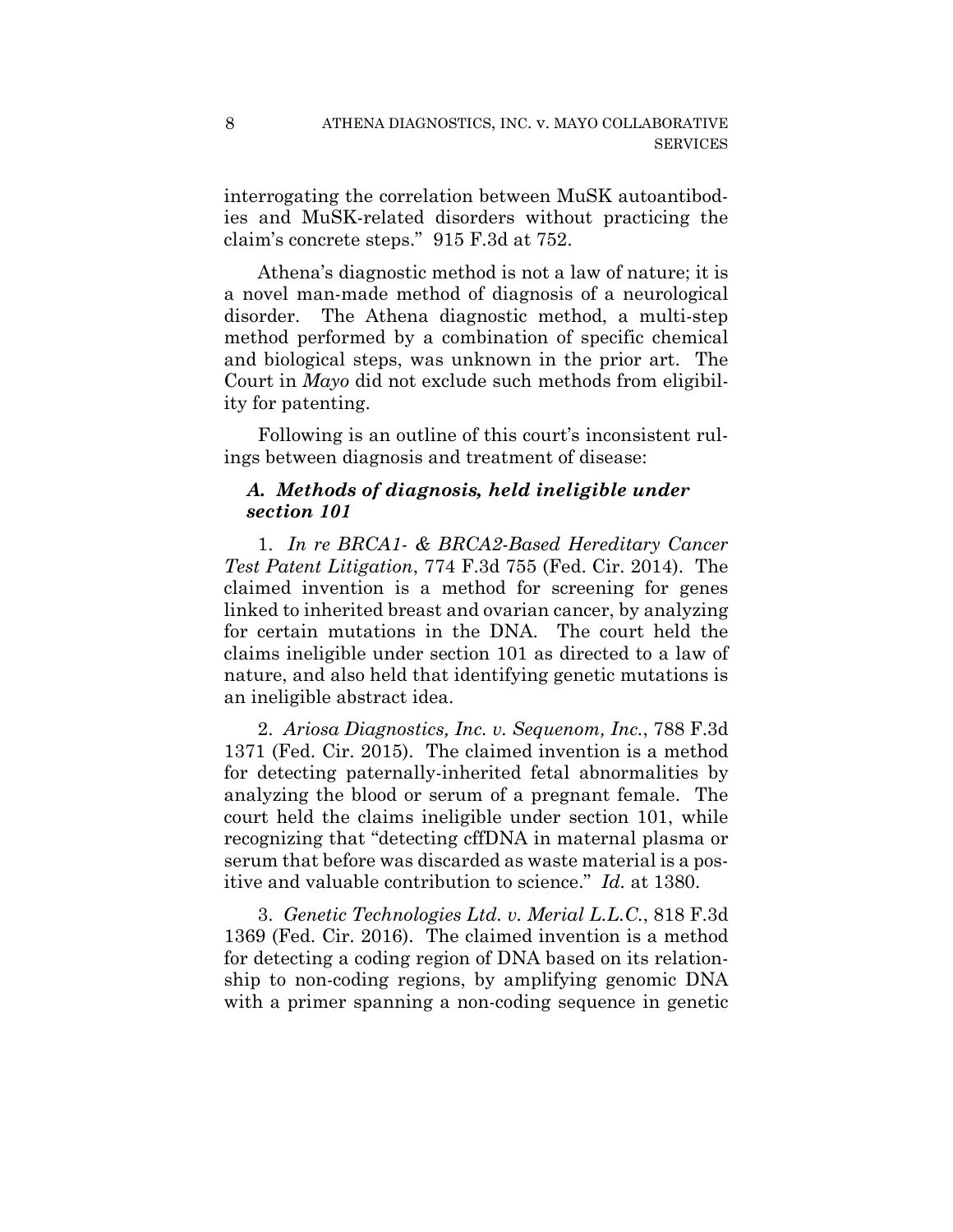linkage to an allele to be detected. The court stated that "the patent claim focuses on a newly discovered fact about human biology," *id.* at 1376, and that this is a law of nature and is ineligible subject matter under section 101.

4. *Cleveland Clinic Foundation v. True Health Diagnostics LLC*, 859 F.3d 1352 (Fed. Cir. 2017). The claimed invention is a method for diagnosing risk of cardiovascular disease by analyzing for the enzyme myeloperoxidase ("MPO"). The court held that even though prior methods for detecting MPO were inferior, the discovery of how to directly analyze for MPO, and discovery of the relation to the risk of cardiovascular disease, although "groundbreaking, 'even such valuable contributions can fall short of statutory patentable subject matter.'" *Id.* at 1363 (quoting *Ariosa*, 788 F.3d at 1380).

5. *Roche Molecular Systems, Inc. v. CEPHEID*, 905 F.3d 1363 (Fed. Cir. 2018). The claimed invention is a method for detecting the pathogenic bacterium Mycobacterium tuberculosis ("MTB"), based on nucleotide content and a novel method of analysis. The court stated that the method is new, unobvious, and "both faster and more accurate than the traditional MTB detection methods," *id.* at 1366, but held that the method is ineligible under section 101.

6. *Cleveland Clinic Foundation v. True Health Diagnostics LLC*, 760 F. App'x 1013 (Fed. Cir. 2019). The claimed invention is the novel immunoassay to detect the correlation between blood MPO levels and cardiovascular disease. The court held that the claims are for a law of nature and ineligible under section 101.

In all of these diagnostic cases the claims were held ineligible under section 101, whether or not the method of diagnosis was new and unobvious, and independent of patentability under sections 102, 103, and 112.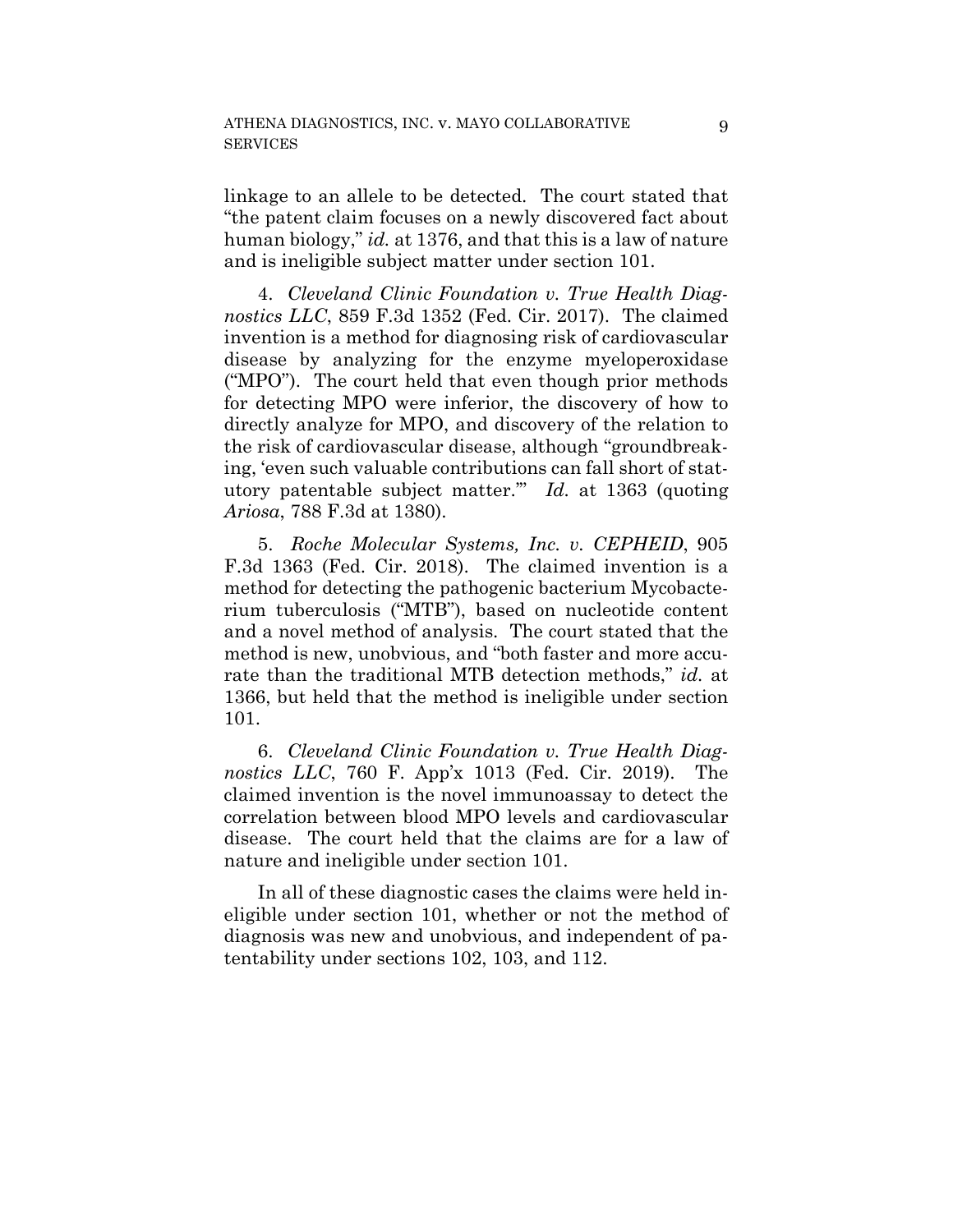### *B. Methods of treatment, held eligible under section 101*

1. *Rapid Litigation Management Ltd. v. CellzDirect, Inc.*, 827 F.3d 1042 (Fed. Cir. 2016). The claimed invention is a "method of producing a desired preparation of multicryopreserved hepatocytes [liver cells]." *Id.* at 1047. The court stated that "the natural ability of the subject matter to undergo the process does not make the claim 'directed to' that natural ability," *id.* at 1049 (emphasis omitted), and "[t]his type of constructive process, carried out by an artisan to achieve 'a new and useful end,' is precisely the type of claim that is eligible for patenting," *id.* at 1048 (quoting *Alice*, 573 U.S. at 217).

2. *Vanda Pharmaceuticals Inc. v. West-Ward Pharmaceuticals Int'l Ltd.*, 887 F.3d 1117 (Fed. Cir. 2018). The claimed invention is a method of treating schizophrenia with the known drug iloperidone, where the dose is adjusted based on whether the patient is a "CYP2D6 poor metabolizer." *Id.* at 1121. The method uses genetic testing to determine CYP2D6 metabolism. The court held that this is "a specific method of treatment for specific patients using a specific compound at specific doses to achieve a specific outcome," *id.* at 1136, and is eligible under section 101.

3. *Natural Alternatives Int'l, Inc. v. Creative Compounds, LLC*, 918 F.3d 1338 (Fed. Cir. 2019). The claimed invention is a method of increasing athletic performance by administering beta-alanine in larger quantities. The court held the method eligible under section 101, although the mechanism was a natural effect.

4. *Endo Pharmaceuticals Inc. v. Teva Pharmaceuticals USA, Inc.*, 919 F.3d 1347 (Fed. Cir. 2019). The claimed invention is a method of treating patients with oxymorphone, based on the discovery that patients with impaired kidney function need less oxymorphone for pain relief. The court stated that the method was patent-eligible, for "the claims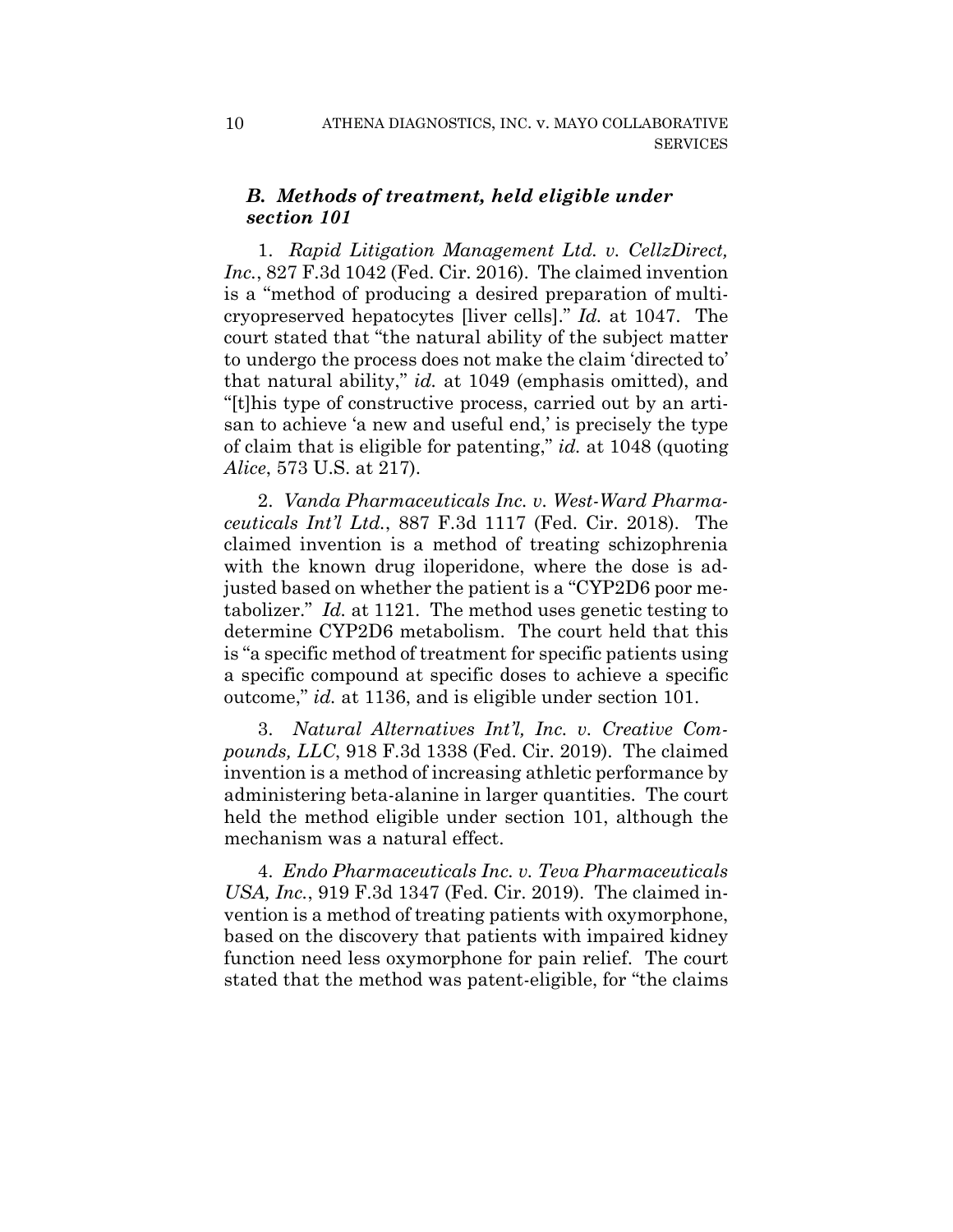here are directed to a *treatment* method, not a detection method." *Id.* at 1356 (emphasis in original).

#### IV

### *The amici curiae advise on the consequences of our rulings1*

The major biotech industry organizations advise that our court's application of *Mayo* "has caused great uncertainty to the industry, and . . . has called into doubt innumerable biotech patents." Biotechnology Innovation Organization (BIO) Br. at 3. BIO discusses the inconsistency of our section 101 rulings, and points out that "[t]he panel decision reflects a troubling divergence in this court's section 101 jurisprudence between software and biotech inventions," explaining that in software cases the threshold analysis focuses on whether the claims contain a technical improvement over the prior art, whereas this aspect is absent from our biotech analyses. *Id.* at 9.

The *amici* discuss the adverse effect of our section 101 rulings on advances in medical diagnosis. Seven Law Professors state that "diagnostic tests form[] the basis of 60%– 70% of all medical treatment decisions," and "[d]iagnostic tests have immense benefits for patient care and greatly reduce associated costs, including decreasing hospitalization and avoiding unnecessary treatment." Profs. Br. at 11 (citing *The Value of Diagnostics Innovation, Adoption and Diffusion into Health Care* (July 2005), *available at*

1

<sup>1</sup> *Amicus curiae* briefs were filed by the Biotechnology Innovation Organization, Pharmaceutical Research and Manufacturers of America, Croplife International, Wisconsin Alumni Research Foundation, Seven Law Professors, and Freenome Holdings Inc. and Achillion Pharmaceuticals, Inc.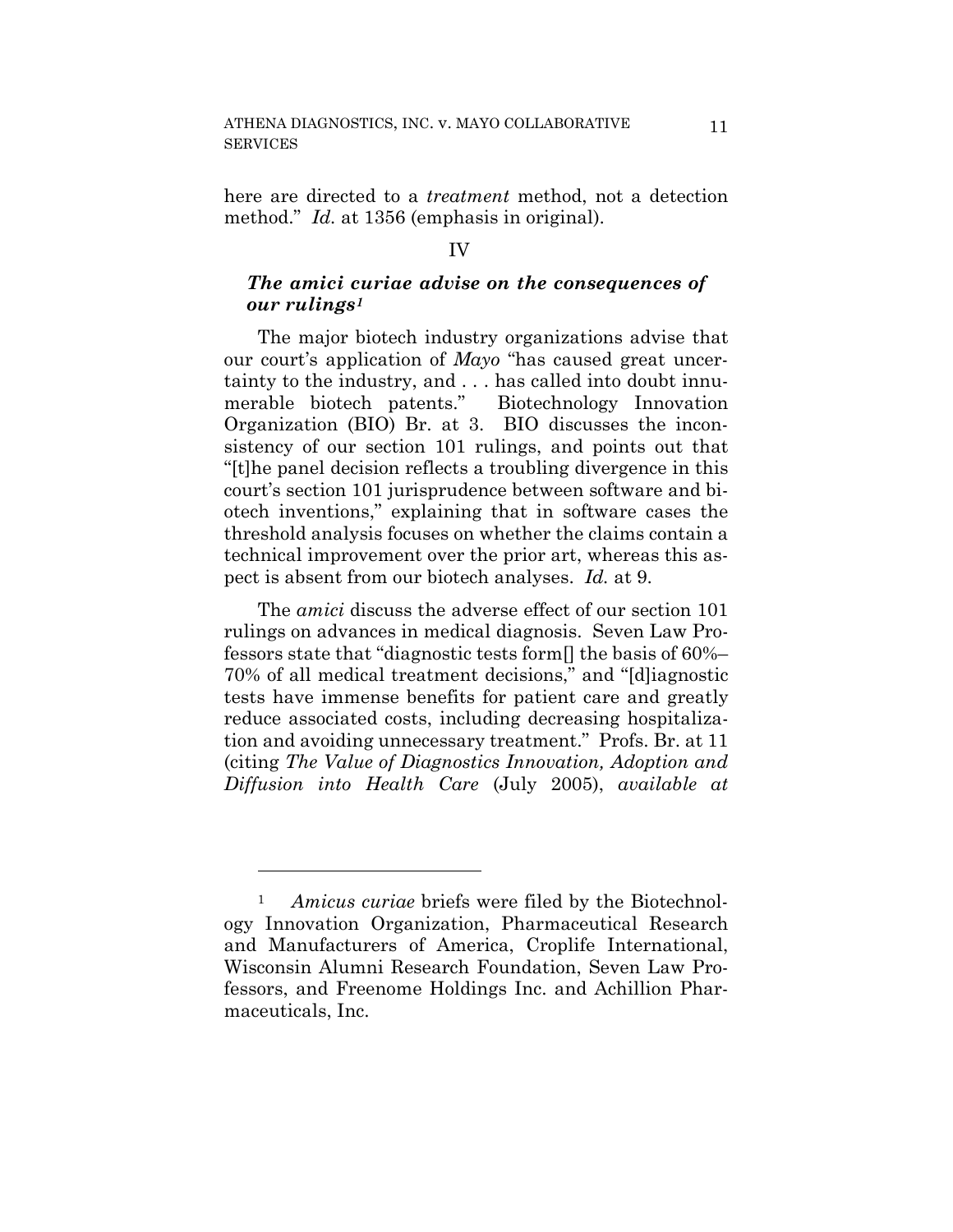https://dx.advamed.org/sites/dx.advamed.org/files/resource/ Lewin%20Value%20of%20Diagnostics%20Report.pdf).

The Law Professors state that "[t]he economics of the R&D and commercialization of innovative diagnostic tests reflect the core economic justification for the patent system: The marginal cost of making a diagnostic test is relatively low, but the *ex ante* R&D costs can be enormous," stating that the cost of commercializing a diagnostic test is between \$50-\$100 million. *Id.* at 11–12 (citing Diaceutics Group, *Mystery Solved! What is the Cost to Develop and Launch a Diagnostic?* (2013)*, available at* https://www.diaceutics.com/?expert-insight=mystery-solved-what-is-thecost-to-develop-and-launch-a-diagnostic). The Law Professors state that by "creat[ing] an unduly restrictive patent eligibility doctrine under § 101, the majority decision and many other court decisions send the wrong message to innovators that groundbreaking diagnostic tests born of the biotechnological arts in the modern biopharmaceutical industry are virtually per se unpatentable under § 101." *Id.* at 13.

*Amici curiae* Freenome Holdings and Achillion Pharmaceuticals suggest that our jurisprudence contravenes "promot[ing] the Progress of Science and useful Arts." U.S. Const. art. I, § 8, cl. 8. These *amici* point to the judicial duty to construe section 101 to include both inventions and discoveries, and that discovery of a new diagnostic method is within the constitutional purpose.

I repeat that "the public interest is poorly served by adding disincentive to the development of new diagnostic methods. This is a severe criticism; and when presented by the entire industry, and stressed by thoughtful scholars, it warrants judicial attention." *Athena*, 915 F.3d at 762 (Newman, J., dissenting).

12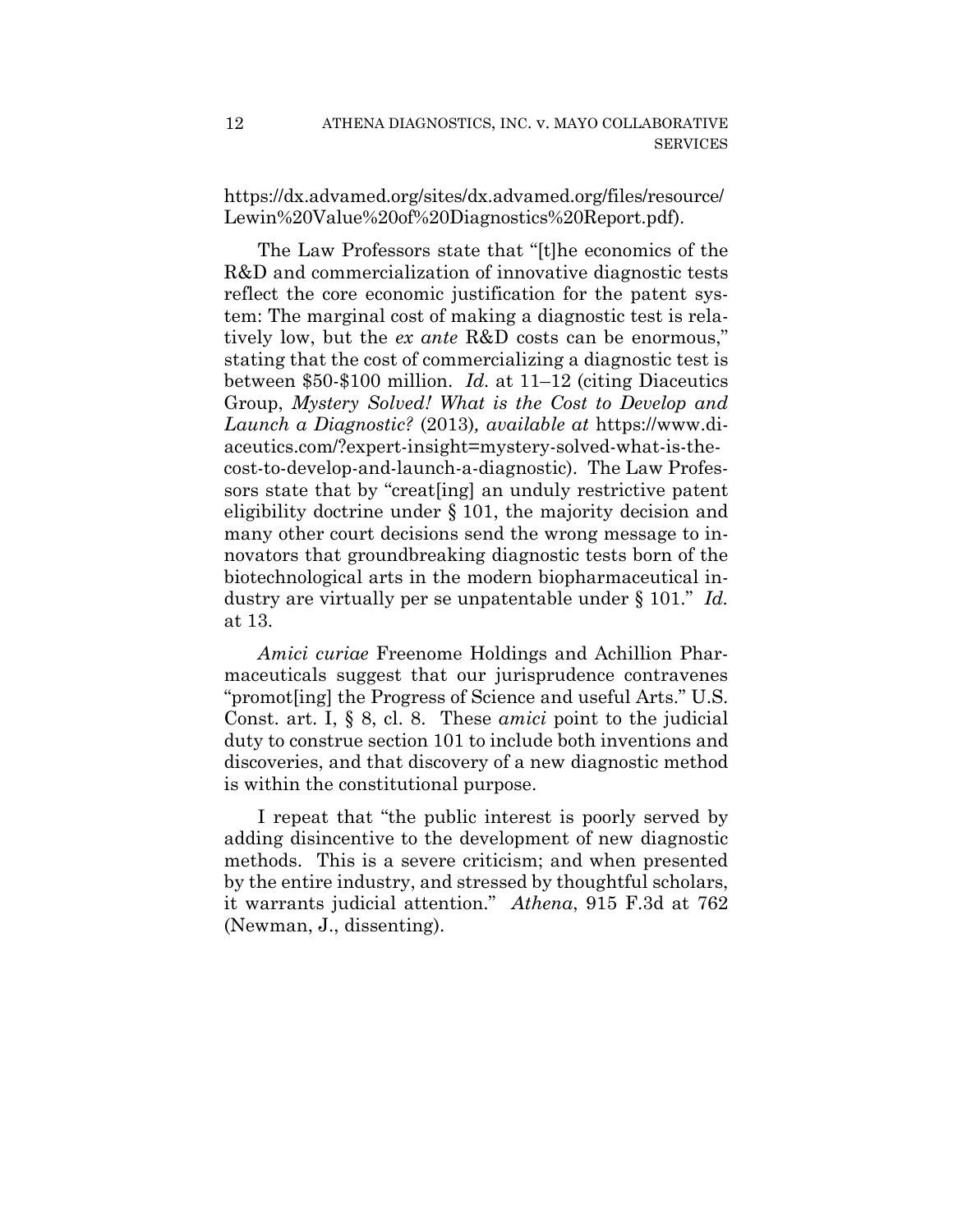#### *The need for en banc action*

The judicial responsibility is to provide clear and consistent law in conformity with statute. Our holdings on medical diagnostics contravene the admonition that courts "should not read into the patent laws limitations and conditions which the legislature has not expressed." *Chakrabarty*, 447 U.S. at 308.

The legislative plan is for an incentive system that supports advances in useful technologies by enabling innovators to benefit economically. The patent statute requires that the new knowledge is disclosed to the public, where it adds to the body of knowledge and, in turn, may be studied and built upon. No benefit has been suggested by excluding medical diagnostic methods from the patent incentive system.

This case presents an opportunity for judicial review and judicial remedy. Although diagnostic methods are not the only area in which section 101 jurisprudence warrants attention, Federal Circuit precedent is ripe for reconsideration specific to diagnostic methods, to correct our application of the *Mayo* decision and to restore the necessary economic incentive. As summarized by Senators Chris Coons and Thom Tillis, co-chairs of the Senate Subcommittee that is conducting hearings on proposed remedial legislation, "courts have clouded the line to exclude critical medical advances like life-saving precision medicine and diagnostics," and "studies showed that investors familiar with the current lack of clarity invest less in critical research and development in areas like medical diagnostics." The Senators stated that "[e]ven some witnesses advocating against broad reform conceded that there are problems with the current system, particularly in the life sciences." *Report available at* https://www.law360.com/articles/1171672/ what-coons-and-tillis-learned-at-patent-reform-hearings (June 21, 2019).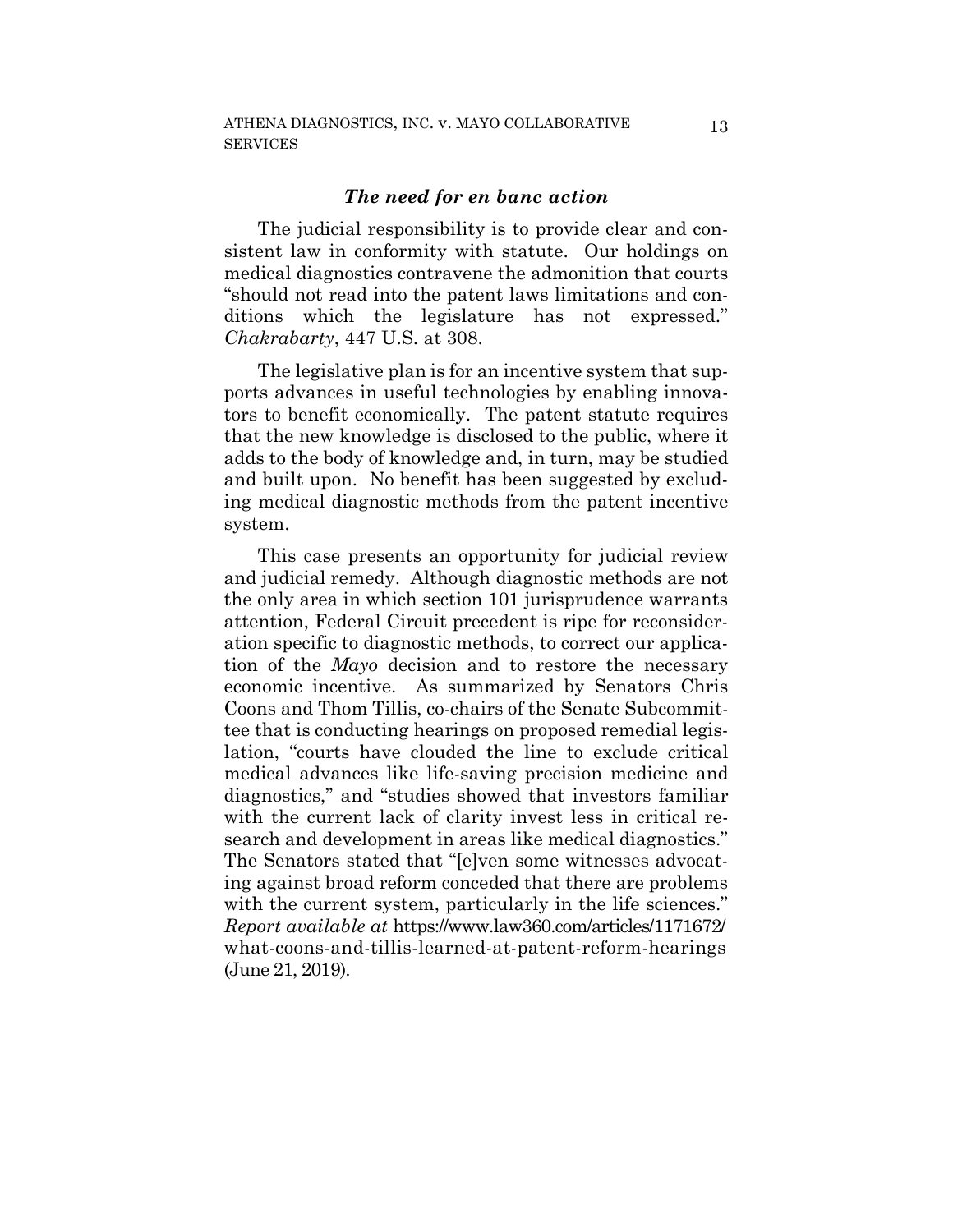ATHENA DIAGNOSTICS, INC. v. MAYO COLLABORATIVE SERVICES 14

From my colleagues' denial of en banc review, I respectfully dissent.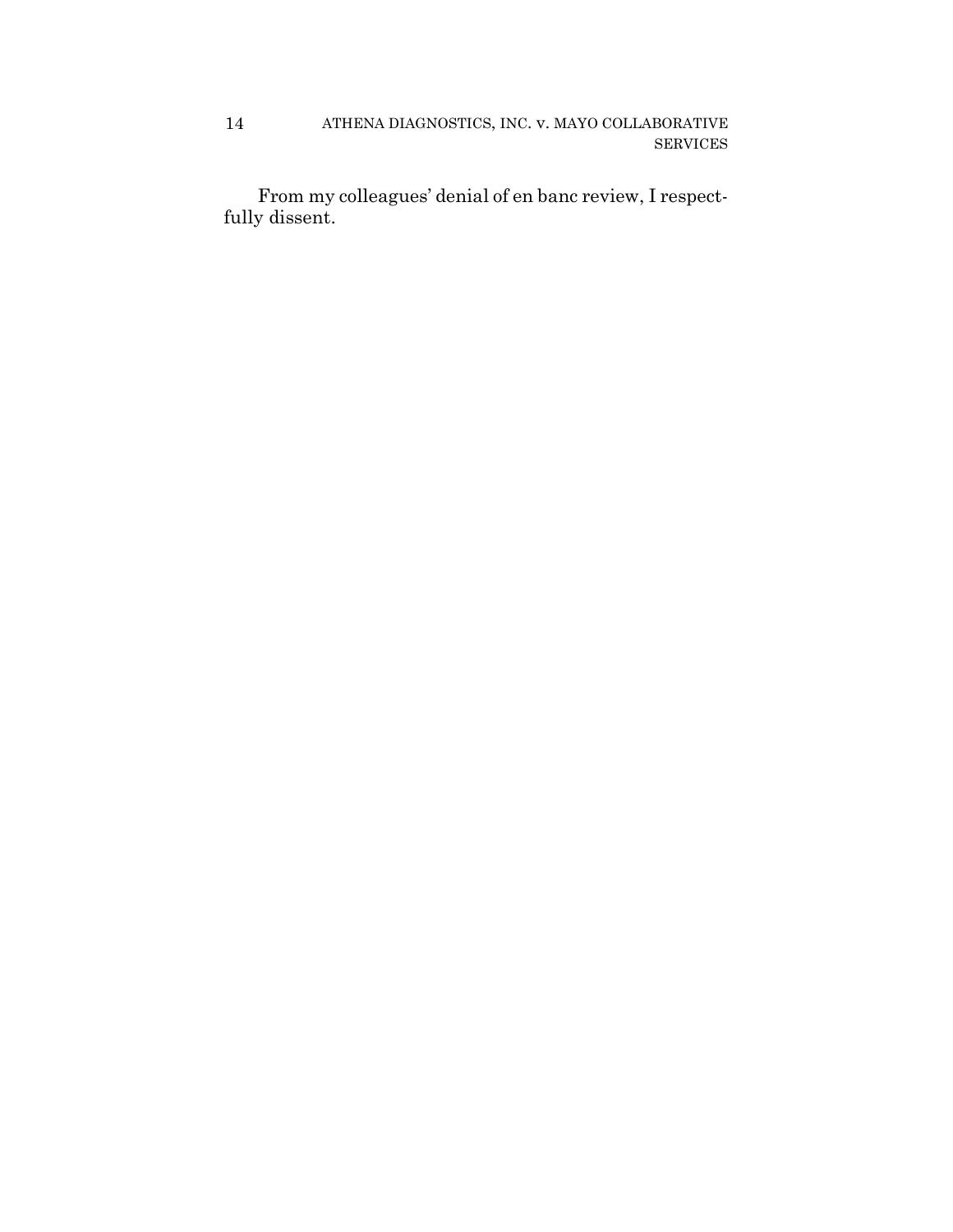# United States Court of Appeals for the Federal Circuit

**\_\_\_\_\_\_\_\_\_\_\_\_\_\_\_\_\_\_\_\_\_\_**

### **ATHENA DIAGNOSTICS, INC., OXFORD UNIVERSITY INNOVATION LTD., MAX-PLANCK-GESELLSCHAFT ZUR FORDERUNG DER WISSENSCHAFTEN E.V.,** *Plaintiffs-Appellants*

**v.**

**MAYO COLLABORATIVE SERVICES, LLC, DBA MAYO MEDICAL LABORATORIES, MAYO CLINIC,** *Defendants-Appellees*

> 2017-2508 **\_\_\_\_\_\_\_\_\_\_\_\_\_\_\_\_\_\_\_\_\_\_**

> **\_\_\_\_\_\_\_\_\_\_\_\_\_\_\_\_\_\_\_\_\_\_**

Appeal from the United States District Court for the District of Massachusetts in No. 1:15-cv-40075-IT, Judge Indira Talwani.

**\_\_\_\_\_\_\_\_\_\_\_\_\_\_\_\_\_\_\_\_\_\_**

STOLL, *Circuit Judge,* with whom WALLACH, *Circuit Judge,* joins, dissenting from the denial of the petition for rehearing en banc.

In a series of cases since the Supreme Court's decision in *Mayo Collaborative Services v. Prometheus Laboratories, Inc.*, 566 U.S. 66 (2012), we have established a bright-line rule of ineligibility for all diagnostic claims. *See, e.g., Ariosa Diagnostics, Inc. v. Sequenom, Inc.*, 788 F.3d 1371, 1377 (Fed. Cir. 2015) (rejecting a diagnostic claim because the "only subject matter new and useful as of the date of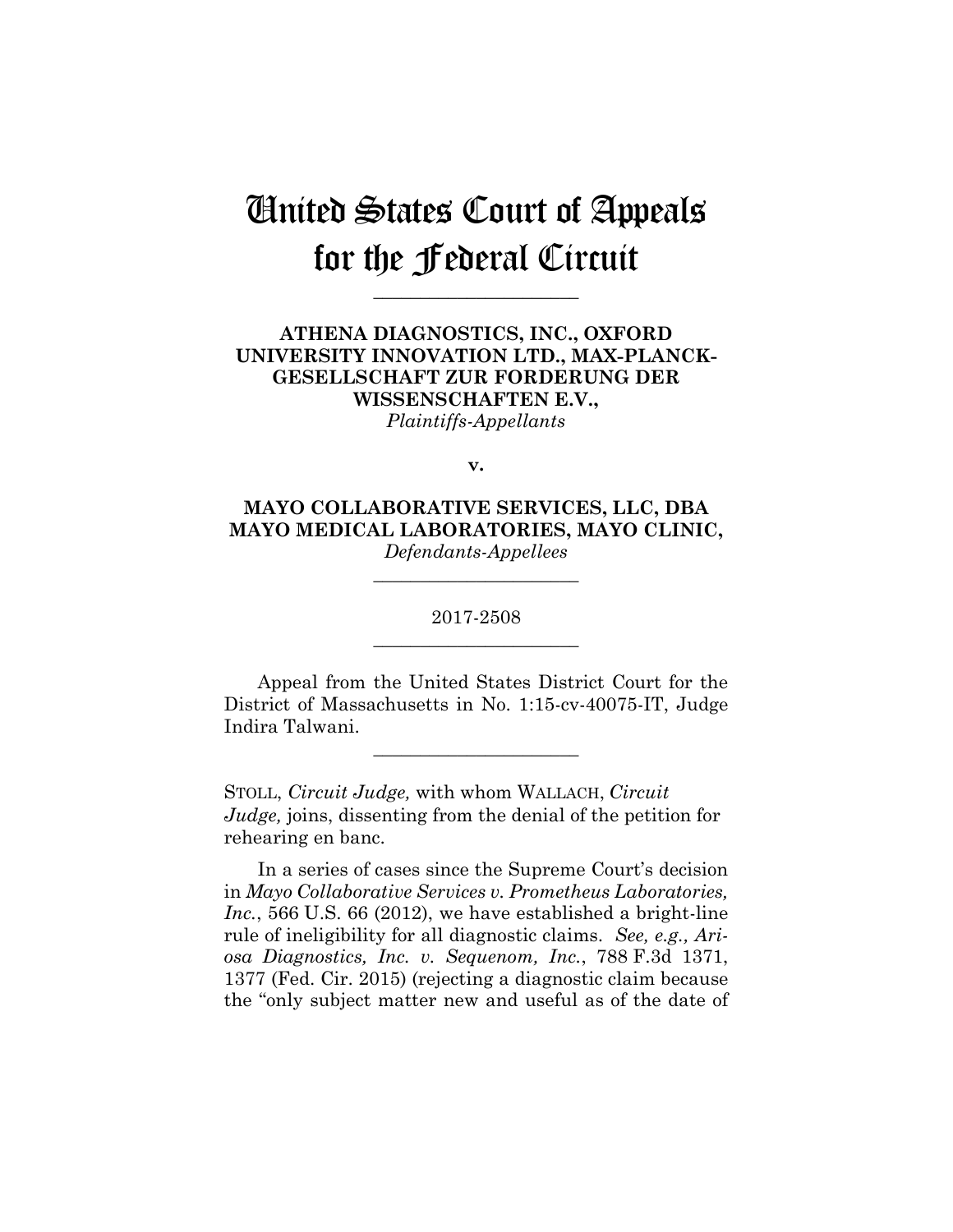the application was the discovery of the presence of cffDNA in maternal plasma or serum"). This rule as applied to the facts of this case dictated that the majority panel find the claimed invention ineligible. But, because this court's bright-line rule is based on an over-reaching and flawed test for eligibility, a test that undermines the constitutional rationale for having a patent system—promoting the progress of science and useful arts—the court should take this opportunity to correct its erroneous rule. So, while I stand by the panel decision in this case, I write separately to dissent from the denial of en banc rehearing because the question of the eligibility of diagnostic inventions is exactly the type of exceptionally important issue that warrants full consideration by this court.

Federal Rule of Appellate Procedure 35 directs us to order rehearing en banc when "the proceeding involves a question of exceptional importance." Fed. R. App. P.  $35(a)(2)$ . A question is of exceptional importance if it creates "important systemic consequences for the development of the law and the administration of justice." *Watson v. Geren*, 587 F.3d 156, 160 (2d Cir. 2009). As Judge Newman and Judge Moore aptly describe, a wholesale bar on patent eligibility for diagnostic claims has far-reaching and long-ranging implications for the development of life-saving diagnostic methods. The eligibility of life-saving inventions is not only one of the most important issues of patent law, but of human health. Thus, the importance of the issue here mandates that we consider it en banc.

Interpreting *Mayo*, our prior opinions seem to take for granted that the Supreme Court has foreclosed all avenues of patent protection for diagnostic claims. As Judge Moore points out, we have held every diagnostic claim in every case before us ineligible. Dissent Op. at 2 (Moore, J.). Our inflexible following of *Mayo* has created flawed decisions that are inconsistent with the precepts of *Mayo* and our patent system as a whole. The *Mayo* test was guided by broad-sweeping principles that are not applicable to every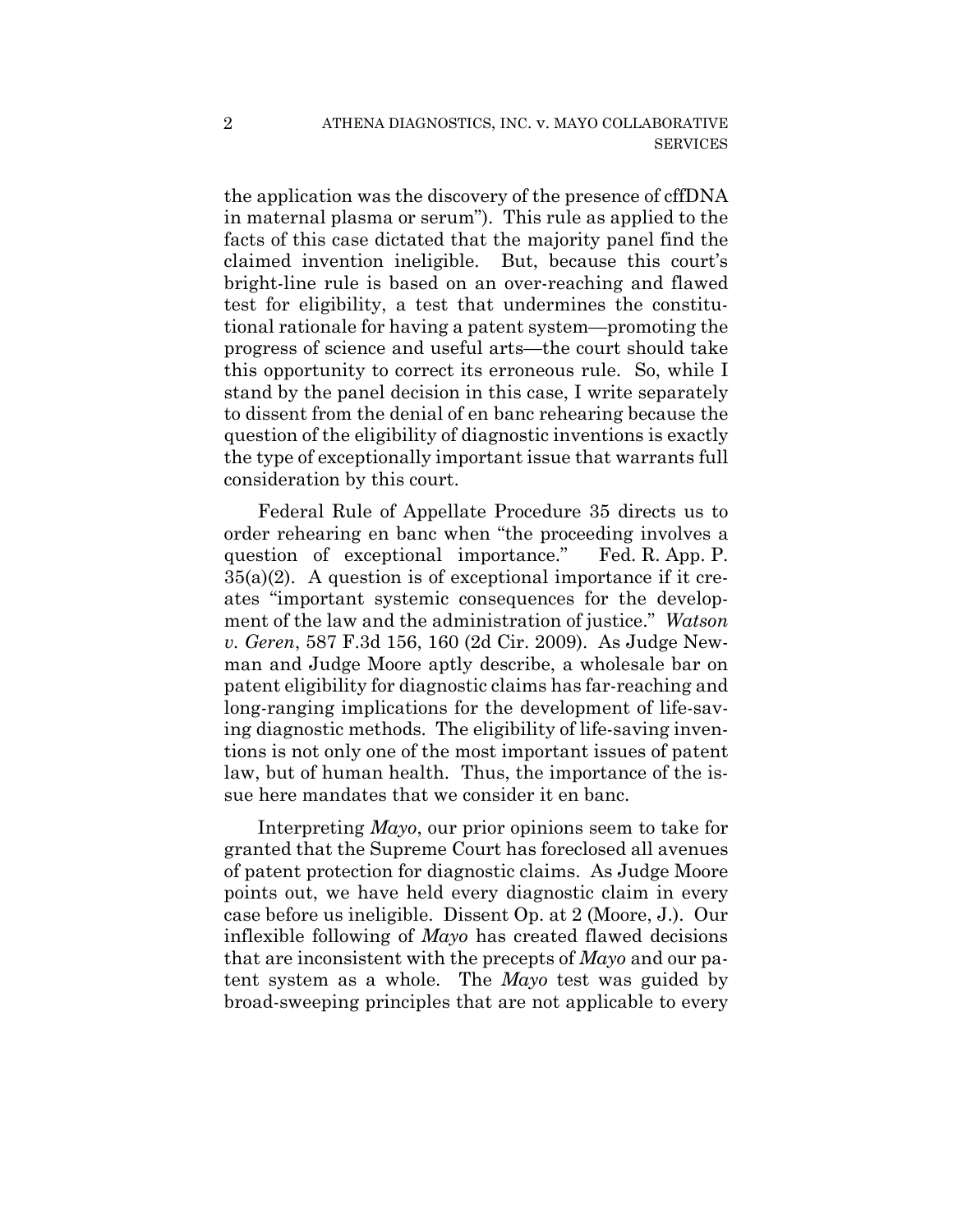individual diagnostic claim. For example, *Mayo* emphasizes that patent eligibility cannot apply to "processes that too broadly preempt the use of a natural law." 566 U.S. at 72. Certain diagnostic claims, such as the ones at issue in this case, are so narrowly tailored that preemption is not a reasonable concern.

Given the importance of this question, I would urge the en banc court to take the opportunity to entertain the thoughtful argument and fully developed record that such review would provide, and reconsider this critically important issue. As Congress's recent interest in § 101 legislation has demonstrated, there are a variety of stakeholders that consider this issue to be vitally important. En banc rehearing would not only permit us to have a more extensive view of the various considerations underlying *Mayo*, but it would also allow us to create judicial doctrine geared toward the practical application of *Mayo*'s principles. At the very least, en banc review would help the court develop an articulable standard for its  $\S 101$ jurisprudence moving forward.

In my view, by consistently bypassing en banc review of a critical issue that goes to the heart of this court's jurisdiction, we are abdicating our responsibility. For this reason, I respectfully dissent.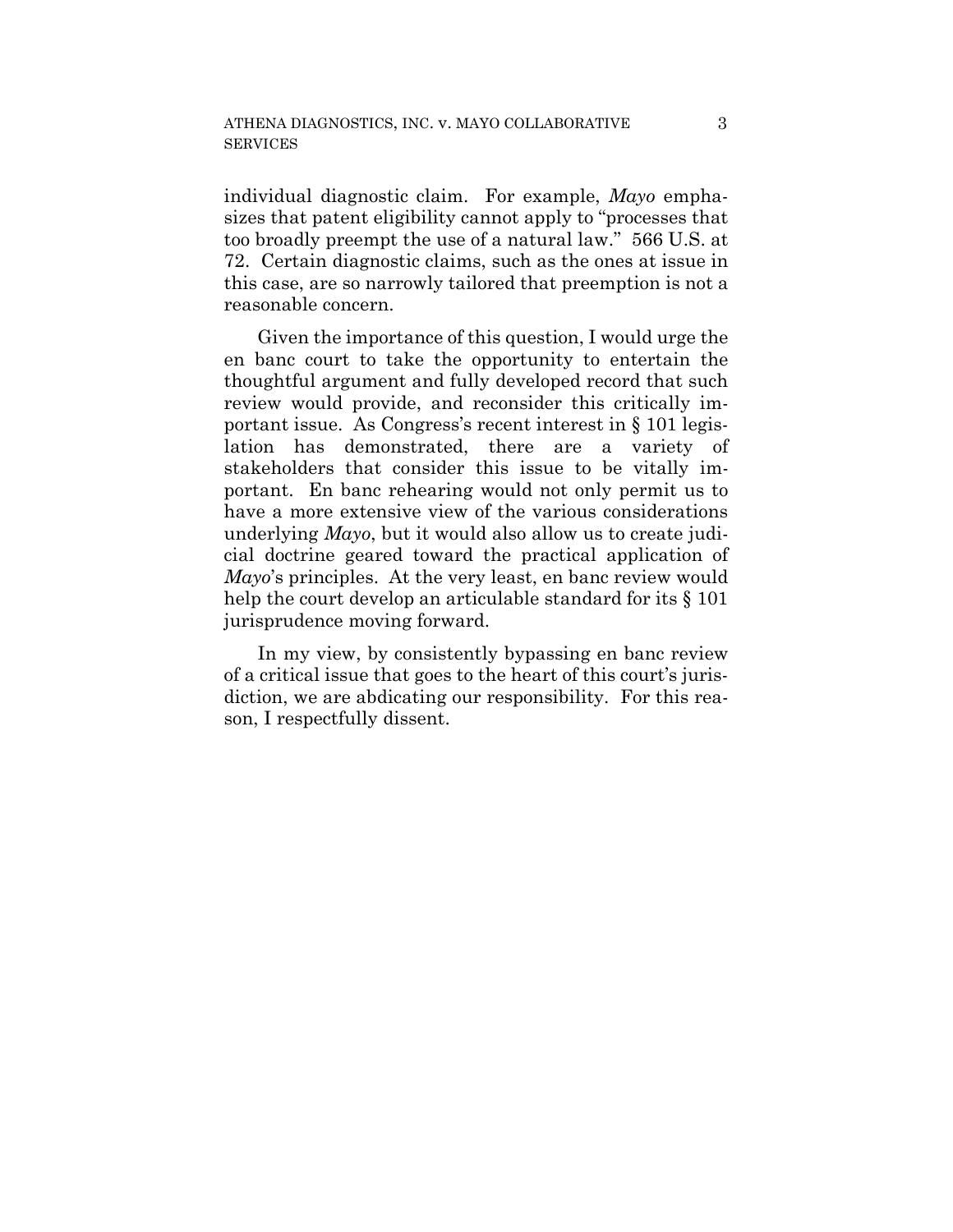# United States Court of Appeals for the Federal Circuit

**\_\_\_\_\_\_\_\_\_\_\_\_\_\_\_\_\_\_\_\_\_\_**

### **ATHENA DIAGNOSTICS, INC., OXFORD UNIVERSITY INNOVATION LTD., MAX-PLANCK-GESELLSCHAFT ZUR FORDERUNG DER WISSENSCHAFTEN E.V.,** *Plaintiffs-Appellants*

**v.**

**MAYO COLLABORATIVE SERVICES, LLC, DBA MAYO MEDICAL LABORATORIES, MAYO CLINIC,** *Defendants-Appellees*

> 2017-2508 **\_\_\_\_\_\_\_\_\_\_\_\_\_\_\_\_\_\_\_\_\_\_**

> **\_\_\_\_\_\_\_\_\_\_\_\_\_\_\_\_\_\_\_\_\_\_**

Appeal from the United States District Court for the District of Massachusetts in No. 1:15-cv-40075-IT, Judge Indira Talwani.

**\_\_\_\_\_\_\_\_\_\_\_\_\_\_\_\_\_\_\_\_\_\_**

O'MALLEY, *Circuit Judge*, dissenting from the denial of the petition for rehearing en banc.

I agree with all aspects of Judge Moore's thoughtful dissent. Indeed, I agree with all my dissenting colleagues that our precedent applies the Supreme Court's holding in *Mayo Collaborative Services v. Prometheus Laboratories, Inc.*, 566 U.S. 66 (2012) too broadly. I write separately, however, because I believe that confusion and disagreements over patent eligibility have been engendered by the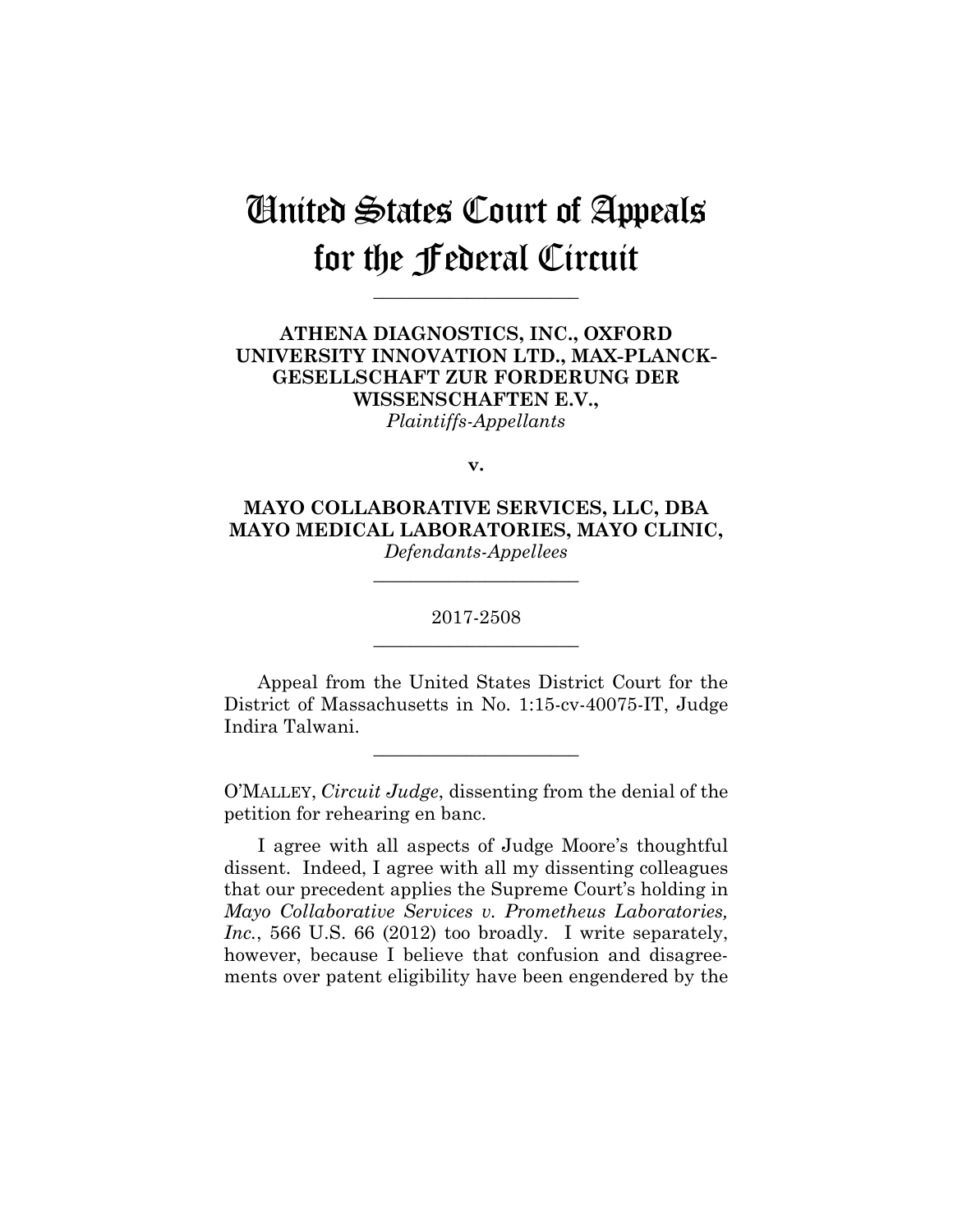fact that the Supreme Court has ignored Congress's direction to the courts to apply 35 U.S.C. sections 101, *et seq* ("Patent Act") as written. Specifically, the Supreme Court has instructed federal courts to read into Section 101 an "inventive concept" requirement—a baffling standard that Congress removed when it amended the Patent Act in 1952. I encourage Congress to amend the Patent Act once more to clarify that it meant what it said in 1952.

I begin with some historical perspective. After World War II, federal courts were invalidating patents at breakneck speed. Lawrence Baum, *The Federal Courts and Patent Validity: An Analysis of the Record*, 56 J. Patent Office Soc'y 758, 760 tbl. 1 (1974) (showing that federal appellate courts, on average, invalidated patents at a rate of 77% between 1941–1945), 777 tbl. 5 (showing that the Supreme Court invalidated patents at a rate higher than 81% from 1921–1973, except during 1953–1964 when the Court did not issue any decisions on patent validity). As Justice Jackson wrote, it seemed the only valid patent was "one which [the Supreme Court] ha[d] not been able to get its hands on." *Jungersen v. Ostby & Barton Co.*, 335 U.S. 560, 572 (1949) (Jackson, J., dissenting). This was due, in large part, to what became known as the "invention requirement"—itself "invented" by the Supreme Court rather than Congress or the Constitution. Applying this requirement meant asking whether a patent evidenced "invention."

Prominent jurists of that time remarked that the requirement was unworkable. Judge Learned Hand opined that, under this requirement, "'invention' became perhaps the most baffling concept in the whole catalogue of judicial efforts to provide postulates for indefinitely varying occasions." *Lyon v. Bausch & Lomb Optical Co.*, 224 F.2d 530, 536 (2d Cir. 1955). According to Judge Giles Rich, because inventiveness "is an unmeasurable quantity having different meanings for different persons," the invention requirement "left every judge practically scott-free to decide this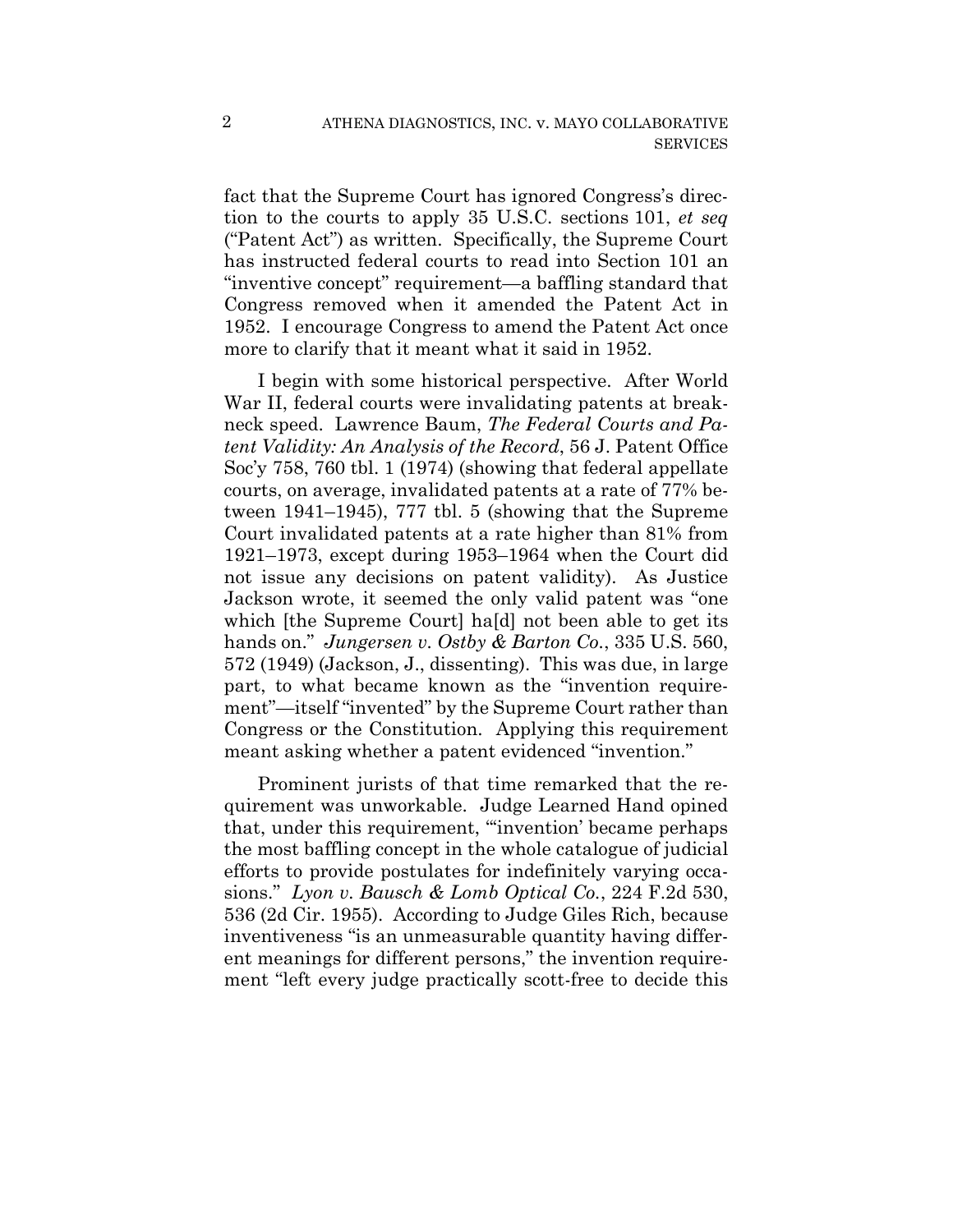often controlling factor according to his personal philosophy of what inventions *should* be patented." Giles S. Rich, *The Vague Concept of Invention as Replaced by Sec. 103 of the 1952 Patent Act*, 46 J. Patent Office Soc'y 855, 865 (1964) (internal quotations and citations omitted). If the invention requirement and its criticisms sound familiar, that is because they are.

Congress attempted to address these criticisms by amending the Patent Act to replace the ill-defined and judicially-created invention requirement with the more workable anticipation and obviousness tests codified in Sections 102 and 103. Patent Act of 1952, Pub. L. No. 82- 593, § 103, 66 Stat. 792, 798 (1952); *see, e.g.*, H.R. 4061, 80th Cong. (1947) (as introduced to the H. Comm. on the Judiciary, July 1, 1947) ("A BILL To establish a criterion of invention with respect to patent applications and issued patents[.]"); Nat'l Patent Planning Comm'n, The American Patent System, June 18, 1943, H.R. Doc. 78-239, at 10 ("One of the greatest technical weaknesses of the patent system is the lack of a definitive yardstick as to what is invention."); *id.* at 5 ("The most serious weakness in the present patent system is the lack of a uniform test or standard for determining whether the particular contribution of an inventor merits the award of the patent grant. . . . The difficulty in applying this statute arises out of the presence of the words 'invented' and 'discovered.' Novelty alone is not sufficient, nor is utility, nor is the final accomplishment. There must also be present some mysterious ingredient connoted in the term 'invented.'").

But although Congress so amended the Act decades ago, we continue to apply the invention requirement today under a new name—the "inventive concept" requirement. Early cases applying § 101 after the 1952 amendment, such as *Parker v. Flook*, 437 U.S. 584 (1978), drew heavily from cases decided under the "invention" requirement. *Compare Funk Bros. Seed Co. v. Kalo Inoculant Co.*, 333 U.S. 127, 131 (1948) (concluding that the "aggregation of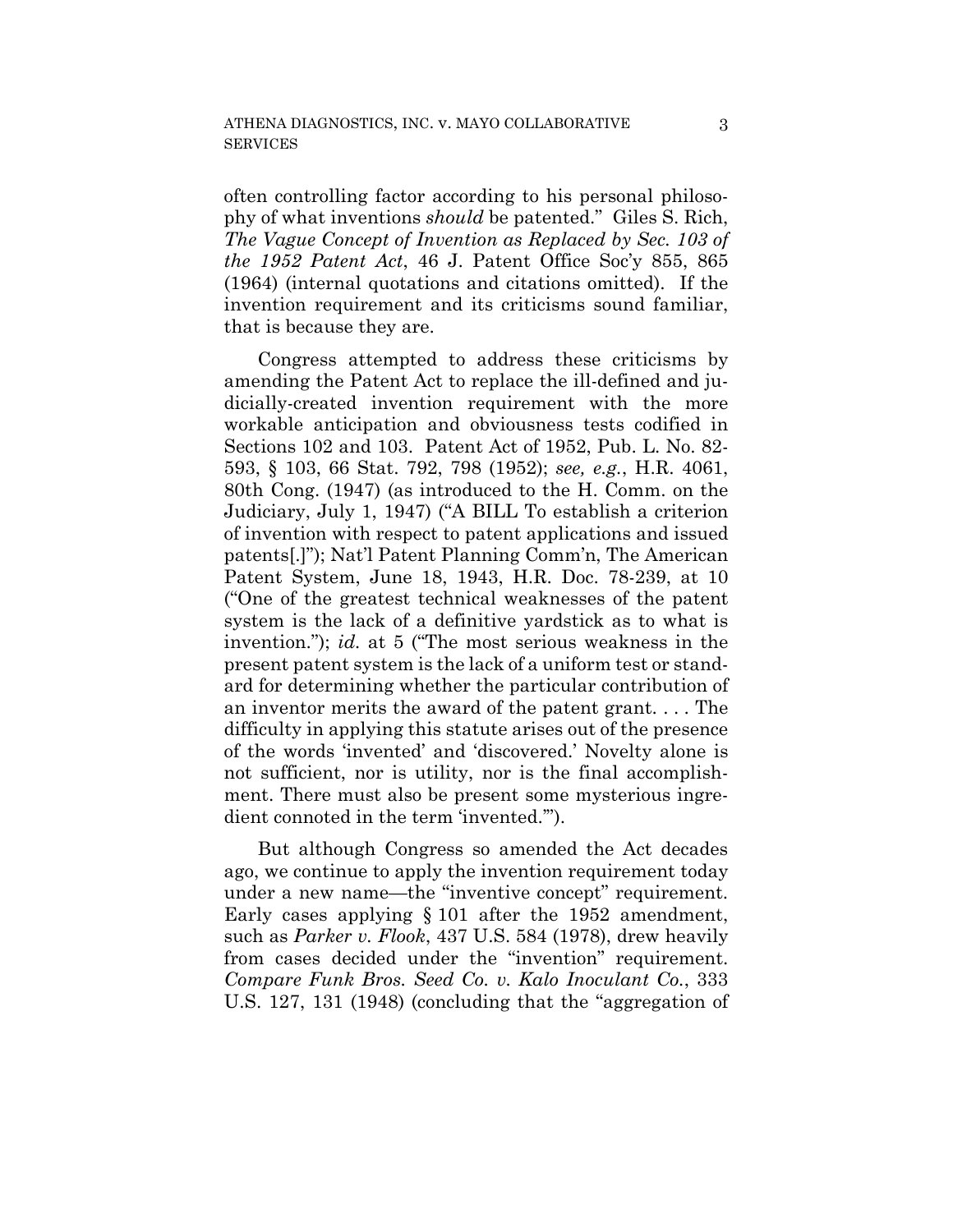species" at issue "fell short of invention" because "[i]f there is to be invention from such a discovery, it must come from the application of the law of nature to a new and useful end"), *with Flook*, 437 U.S. at 591 ("*Mackay Radio* and *Funk Bros.* point to the proper analysis for this case."). *Flook* therefore forged a two-part test, with respect to § 101, that is seemingly indistinguishable from the one that had been applied in many "invention" cases over twenty-five years earlier. First, *Flook* treated the natural law as part of "the prior art." *Flook*, 437 U.S. at 594. Second, *Flook* asked whether what remained—apart from the prior art, *i.e.* the natural law—constituted "invention." *Id.* ("Respondent's process is unpatentable under § 101, not because it contains a mathematical algorithm as one component, but because once that algorithm is assumed to be within the prior art, the application, considered as a whole. contains no patentable invention."); *see also Diamond v. Diehr*, 450 U.S. 175, 204 (1981) ("Under this procedure, the algorithm is treated for § 101 purposes as though it were a familiar part of the prior art; the claim is then examined to determine whether it discloses 'some other inventive concept.'") (quoting *Flook*, 437 U.S. at 594)). Against this backdrop, the search for an inventive concept—now enshrined in the § 101 inquiry via *Mayo*—calls back to the invention requirement that Congress quite deliberately abrogated through the Patent Act of 1952.

In fact, the disagreement here centers on whether the additional limitations in the claims, either individually or as an ordered combination, satisfy the inventive concept requirement. *Compare* Lourie Op. at 4 ("Under Supreme Court precedent, I do not believe that specific yet purely conventional detection steps impart eligibility to a claim that otherwise only sets forth what the Court has held is a natural law." (internal quotations omitted)), *with* Moore Op. at 20 ("These [additional] steps are not set out at the 'high level of generality' that concerned the Court in *Mayo*,